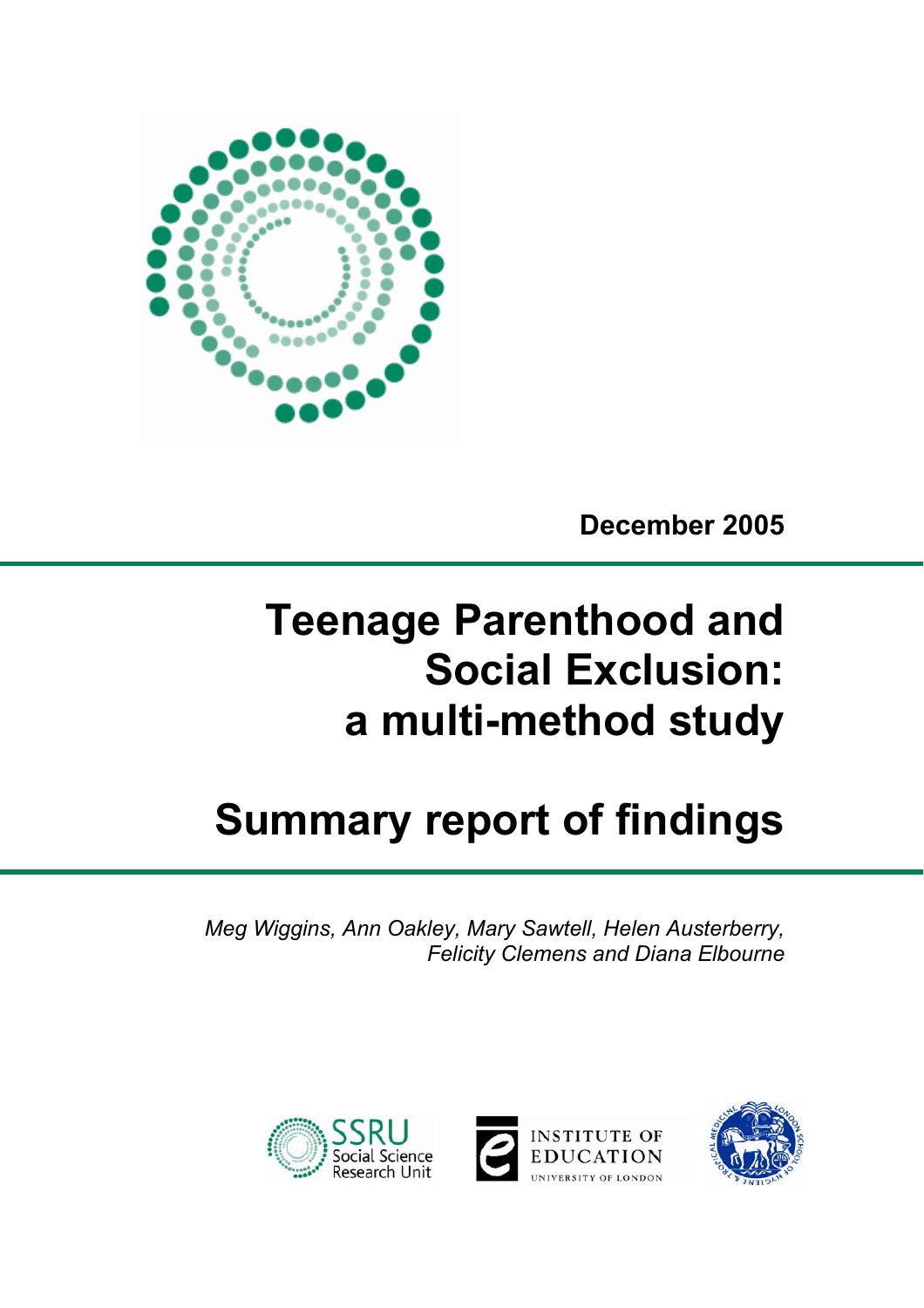**(Blank page – inside front cover)**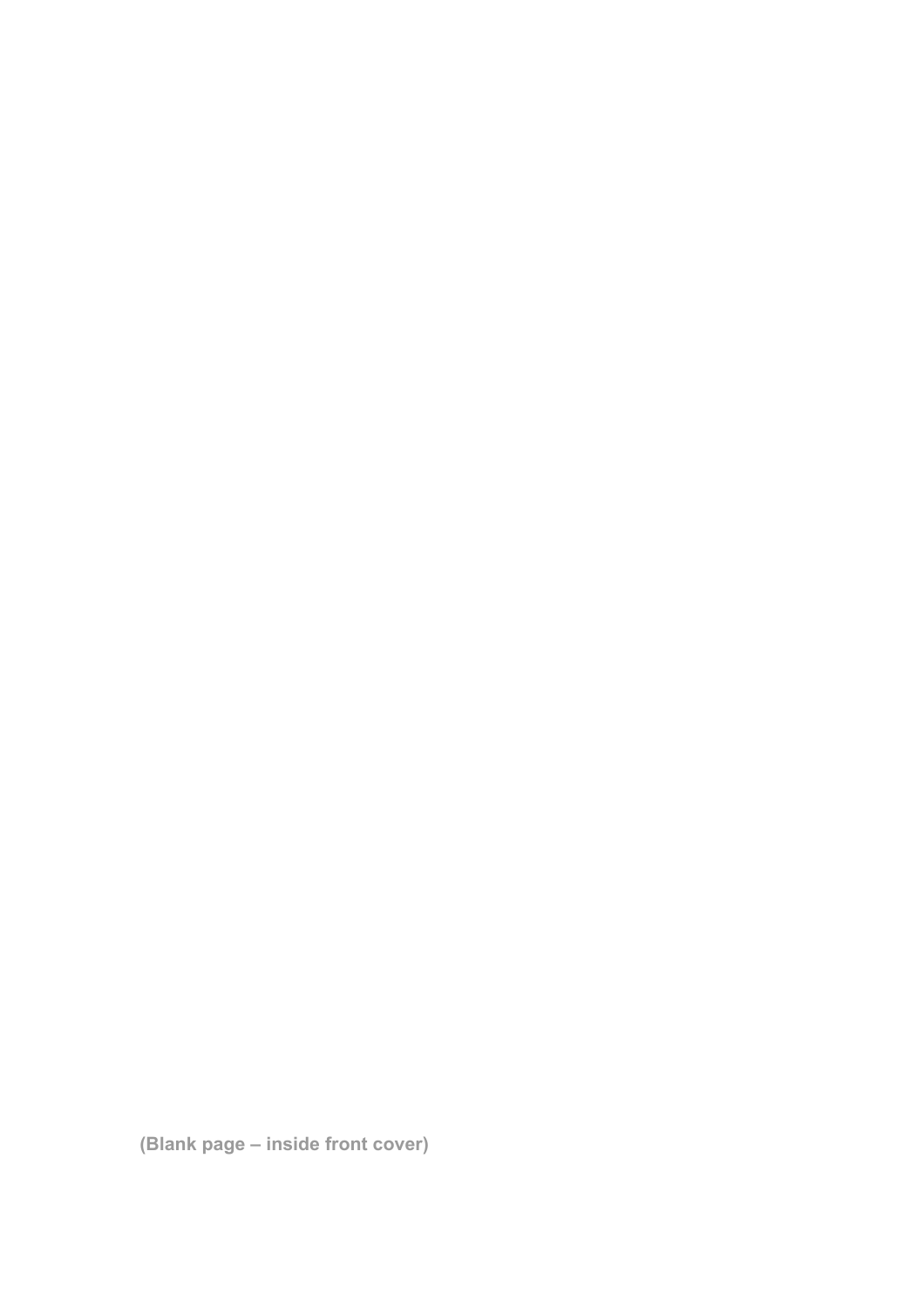# **Table of contents**

Acknowledgements

Page number

|  | 1.                                      | Background and aims of study                                |                                                                                                                                                                                                                                                                               |    |  |  |
|--|-----------------------------------------|-------------------------------------------------------------|-------------------------------------------------------------------------------------------------------------------------------------------------------------------------------------------------------------------------------------------------------------------------------|----|--|--|
|  | Structure of this report<br>2.          |                                                             |                                                                                                                                                                                                                                                                               |    |  |  |
|  | 3.                                      | Methods and participants                                    |                                                                                                                                                                                                                                                                               |    |  |  |
|  | 4.                                      | Summary of main findings                                    |                                                                                                                                                                                                                                                                               |    |  |  |
|  | 5.                                      | Results – focus group discussions with teenage mothers      |                                                                                                                                                                                                                                                                               |    |  |  |
|  |                                         | 5.1<br>5.2<br>5.3<br>5.4                                    | Current teenage mothers<br>Previous teenage mothers<br>Early focus groups - summary of themes<br>Early focus groups - influence on study methods                                                                                                                              |    |  |  |
|  | 6.                                      | Results – analysis of mothers' questionnaire data           |                                                                                                                                                                                                                                                                               |    |  |  |
|  |                                         | 6.1<br>6.2<br>6.3                                           | 'Causes' of teenage motherhood<br>'Consequences' of teenage motherhood<br>Questionnaire data - summary of themes                                                                                                                                                              |    |  |  |
|  | 7.                                      |                                                             | Results – interview data from teenage mothers                                                                                                                                                                                                                                 |    |  |  |
|  |                                         | 7.1<br>7.2<br>7.3<br>7.4                                    | Themes: dislike of school; unhappy childhoods; poor sex and<br>relationships education; employment; support<br>Outcomes for teenage mothers: first year and longer term<br>Summary of interview data: protective and risk factors<br>Women who terminated teenage pregnancies |    |  |  |
|  | 8.                                      | Results – interview data from teenage fathers               |                                                                                                                                                                                                                                                                               |    |  |  |
|  |                                         | 8.1<br>8.2                                                  | Themes: unhappy childhoods; dislike of school; contraceptive<br>failure; reactions to fatherhood<br>Summary of father's interview data                                                                                                                                        |    |  |  |
|  | 9.                                      | Results - interview data from 'children' of teenage mothers |                                                                                                                                                                                                                                                                               | 49 |  |  |
|  |                                         | 9.1<br>9.2<br>9.3                                           | Themes: good mothers; family relationships; violence; poverty;<br>school; best age to have children<br>Outcomes for children of teenage mothers<br>Summary of children's data                                                                                                 |    |  |  |
|  | 10. Results - the final focus group     |                                                             |                                                                                                                                                                                                                                                                               | 54 |  |  |
|  |                                         | 11. Discussion                                              |                                                                                                                                                                                                                                                                               |    |  |  |
|  | 12. Policy and research recommendations |                                                             |                                                                                                                                                                                                                                                                               |    |  |  |
|  |                                         | References                                                  |                                                                                                                                                                                                                                                                               | 65 |  |  |
|  |                                         | <b>Appendices</b>                                           |                                                                                                                                                                                                                                                                               |    |  |  |
|  |                                         |                                                             | 1. Sample characteristics                                                                                                                                                                                                                                                     | 68 |  |  |
|  |                                         | 2. Statistical modelling of the quantitative data<br>72     |                                                                                                                                                                                                                                                                               |    |  |  |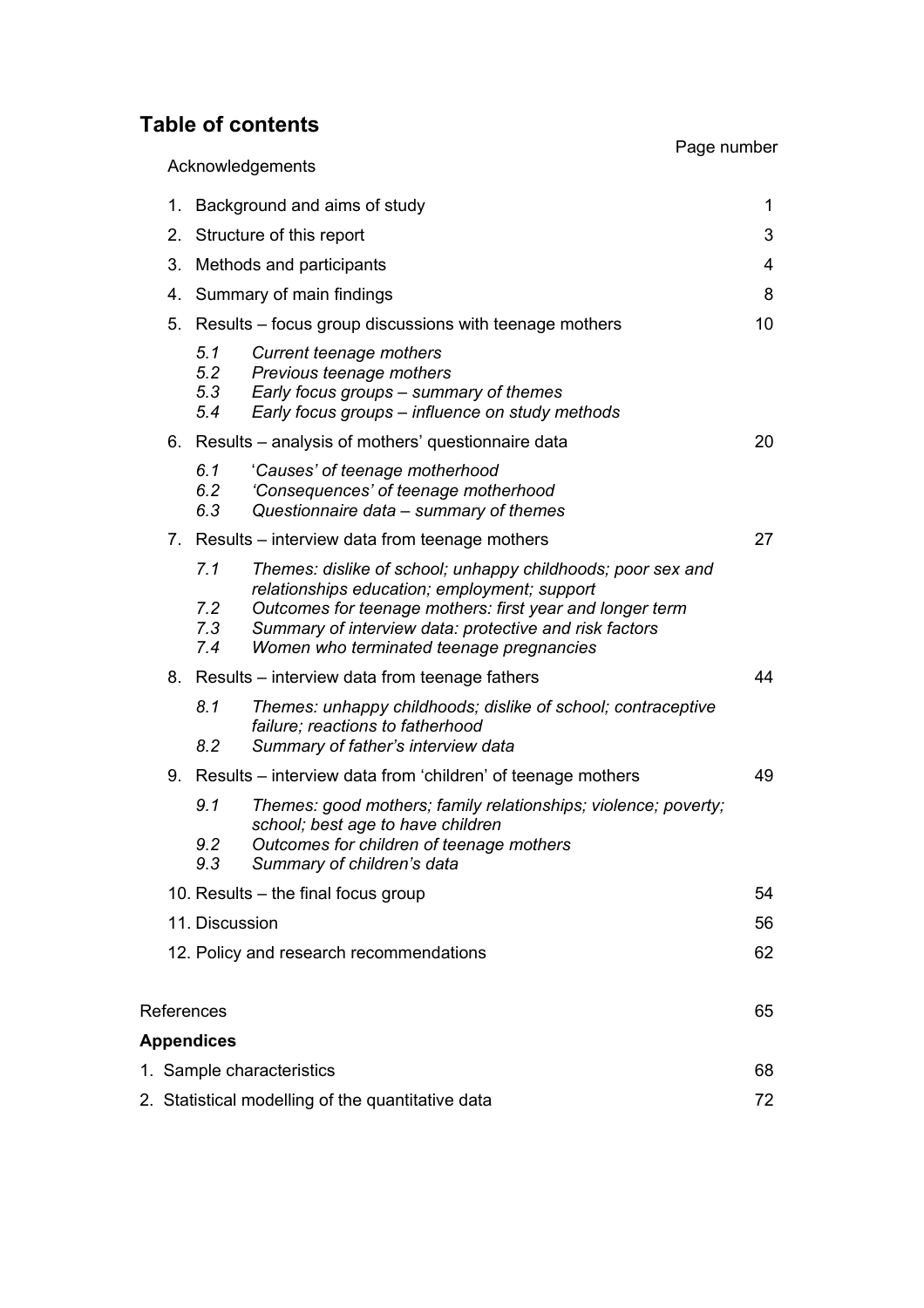## **Acknowledgements**

The study team would like to thank: the Teenage Pregnancy Unit (DfES/DH) and the Department of Health's R& D programme for their funding of this project; Sandra Stone who provided administrative help and Christine Delaney for data entry and transcription work; the co-ordinators of the groups and services that helped us to set up the focus groups and put us in touch with teenage fathers; the interpreters who helped us include non-English speaking women, and, especially, the parents and young people who gave their time and shared their stories.

The views expressed in the report are those of the authors and not necessarily those of the Department of Health.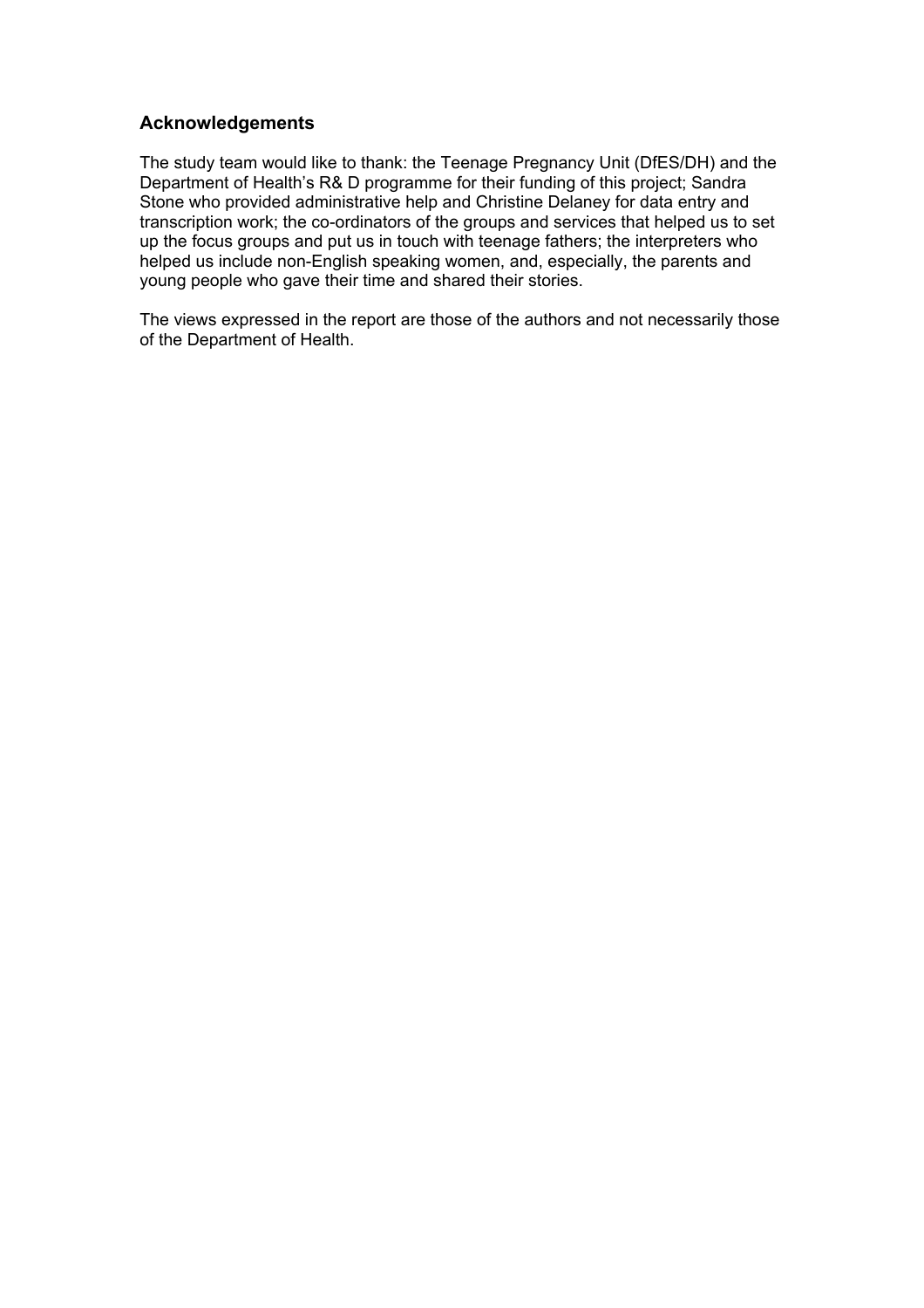# **1. Background and aims of the study**

This report describes a multi-method study of teenage parenthood carried out over two years from March 2002 by a team of researchers at the Social Science Research Unit, the Institute of Education, University of London, and the Medical Statistics Unit, London School of Hygiene and Tropical Medicine. The study is part of a programme of research commissioned by the English Department of Health (DH) in order to inform the government's Teenage Pregnancy Strategy.

The focus of the Teenage Parenthood and Social Exclusion (TPSE) Study is on the experience of teenage parenthood in the context of social exclusion. It draws on the familiar background of a policy commitment to reducing rates of teenage pregnancy and its conceptualisation as a 'social problem'. The origin of the policy concern is complex and variable both over time and internationally<sup>1-3</sup>. While the health and other disadvantages accruing to teenage parents and their children are frequently cited as drivers of initiatives to reduce teenage pregnancy rates $4$ , most teenage births are to older teenagers where there is little evidence of harm<sup>5</sup>. Concerns about the 'societal' costs of teenage parenthood, especially the 'welfare burden' of teenage motherhood are an important underlying policy theme<sup>1,  $6, 7$ </sup>.

Teenage parenthood has been identified as a mechanism for the intergenerational transmission of poverty and patterns of family deprivation<sup>8</sup>. More recently it has been associated with the general phenomenon of social exclusion, both as 'a cause and a consequence'<sup>9</sup> . The term 'social exclusion' is used by many as 'simply a currently fashionable way of taking about poverty<sup>'10</sup>. However, its reference to a societal tendency to push 'vulnerable' people into 'the least popular places'<sup>11</sup> means that its usefulness as a analytic tool lies in a much broader conception which ties social marginalization into structures of polarisation and inequality. A striking feature of teenage pregnancy rates both nationally and internationally is their tendency to follow indices of polarisation, with the highest rates in the most unequal societies<sup>2, 3, 9, 12</sup>. Epidemiological evidence of this kind has identified other key structural factors associated with high rates of teenage pregnancy, including the opportunities available to young people for post-16 education and training<sup>13</sup>, their exposure to sexual and other physical violence in childhood<sup>2, 3</sup> and access to useful practical information about sex, contraception and parenthood within a culture of openness about such matters $^{14}$ .

The TPSE Study takes a broad approach to the definition of social exclusion: individuals or groups are socially excluded if they are denied the opportunity of full social participation, should they desire to participate or not<sup>15</sup>. Social exclusion is a lack of recognition of basic rights, a process in which individuals are detached from their community, as a result of exclusionary practices on the part of the socially  $included<sup>10</sup>$ . It is a 'shorthand for what can happen when people or areas suffer from a combination of linked problems such as unemployment, poor skills, low incomes, poor housing, high crime, bad health and family breakdown<sup>9</sup>. These problems are often mutually reinforcing, with the potential to create a vicious circle.

Much of the research and policy literature emphasizes the negative aspects of teenage parenthood and presumes that the children of teenage mothers are unintended and unwanted<sup>16</sup>. A related clear omission from much of the literature is the voices of teenage parents themselves<sup>17</sup>. The study reported on here explores the links between teenage parenthood and social exclusion using a range of both 'qualitative' and 'quantitative' data. The aim is to conduct an analysis and produce findings which reflect teenage parents' experiences and the interactions between different factors, in line with recommendations for extending research in this area<sup>14</sup>.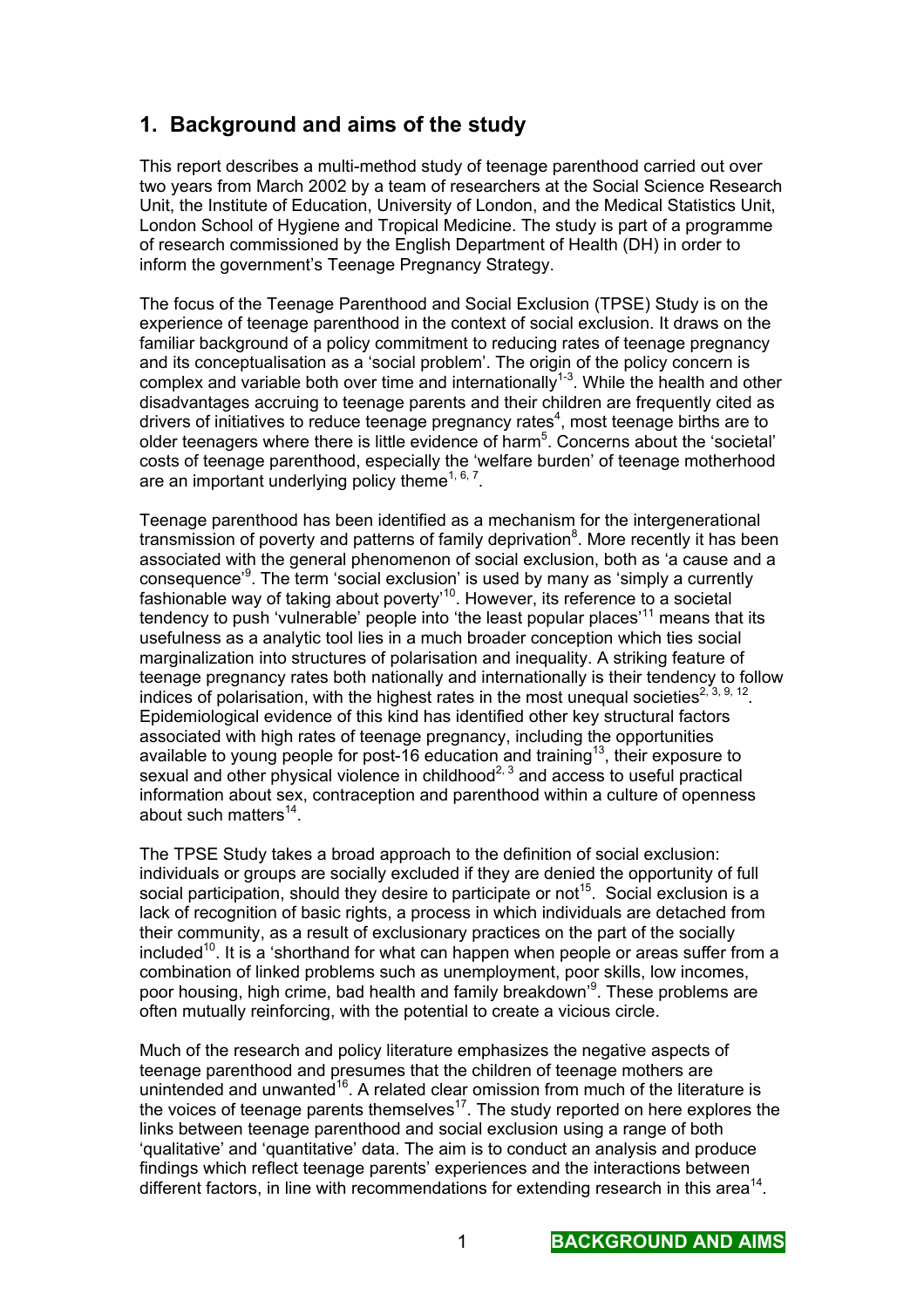## **Research question and aims**

Our research question was: What are the critical factors distinguishing between teenage motherhood *with* positive outcomes from teenage motherhood *without* such outcomes? There were three specific aims:

- 1. to explore the 'causes' and 'consequences' of teenage pregnancy and motherhood using qualitative and quantitative data;
- 2. to identify factors predictive of positive and negative outcomes; and
- 3. to examine any 'time effects' associated with the experience of teenage motherhood at different time points.

The focus of our study was on teenage *motherhood*. The main body of data used in the analysis was supplied by mothers; teenage pregnancy is a female experience, and teenage parenthood is largely female in many cultures, with the fathers of teenage mothers' babies being universally acknowledged as rather shadowy figures<sup>18</sup>. However, we did carry out some interviews with men who had fathered children as teenagers to try to remedy this research gap.

A particular strength of the TPSE Study is the use of datasets from two previous studies which enabled us to explore questions about teenage pregnancy in a longitudinal framework. We also collected new data, some from participants in the original studies, and some from new samples of mothers, fathers and children, in order to develop hypotheses to test through statistical analysis of the quantitative data, and examine in more depth the personal narratives underlying statistical patterns.

Altogether the findings in this report relate to the experiences of 1262 individuals in five different geographical areas of England who were studied by researchers over the period from 1986 to 2004.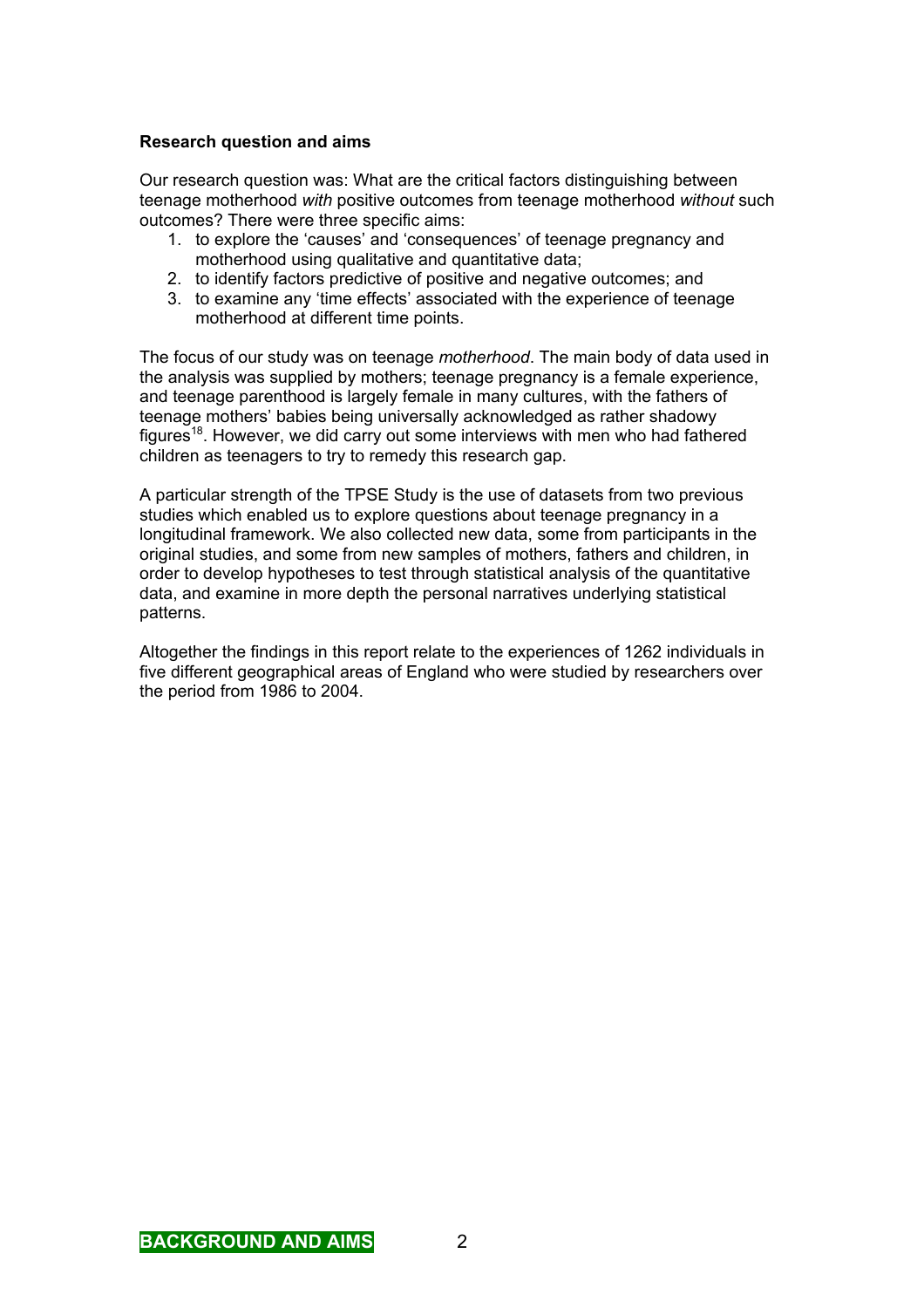# **2. Structure of this report**

This report begins with a brief overview of the methods used to collect and analyse data in the TPSE Study and a summary of the main findings. This is followed by separate sections presenting the findings for the initial focus group discussions, the analysis of the questionnaire data, and the interviews with mothers, fathers and children. Section 10 reports on the feedback from the final focus group to which we presented the study findings. In section 11 we summarize and reflect on the key results, and in section 12 we identify some policy and research recommendations which flow from the findings. Two appendices provide detailed information on the socio-demographic characteristics of the participants in the various stages and types of data collection, and on the statistical techniques used to model the quantitative data.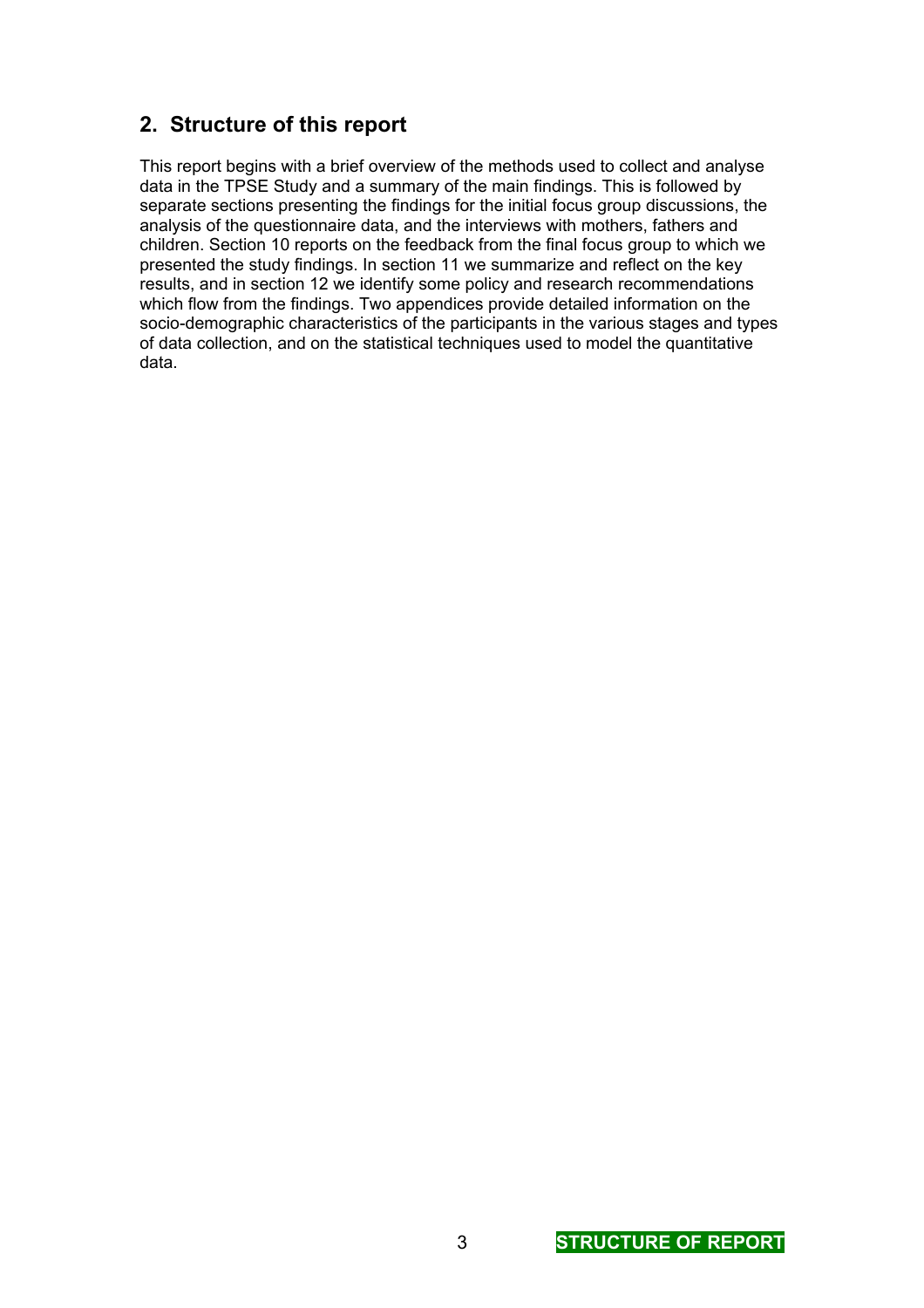# **3. Methods and participants**

As noted above, the TPSE Study was a multi-method project drawing on two existing datasets, supplemented with the collection of new data. This section outlines the main techniques we used to collect and analyse the data presented in this report. A more detailed description of methods used in the statistical analysis is available in Appendix 2. Figure 3.1 outlines the methods and participants in the study.

## *Existing datasets*

The existing datasets were collected for two randomised controlled trials (RCTs) of support interventions for mothers: the Social Support and Pregnancy Outcome (SSPO) Study<sup>19-21</sup>; and the Social Support and Family Health (SSFH) Study<sup>22</sup>. The women who participated in these studies were recruited in 1986-7 and 1999 respectively, and in both studies were predominantly socially disadvantaged. The SSPO Study was originally conducted in four areas of England (Derby, Reading, Stoke-on-Trent and Tunbridge Wells) with women who had previously given birth to a low birth weight baby; questionnaire data were collected early in pregnancy and at 8 weeks, 1 year and 7 years after birth. The SSFH Study collected data from a sample of London mothers using questionnaires and interviews at 8 weeks, 14 months and 20 months after birth.

Of the 1,196 women who took part in both these previous studies, 21% (246) had children as teenagers. New analyses were undertaken of these data, focussing on the comparison between the pre- and post-pregnancy circumstances of the mothers who had had teenage pregnancies and those who had babies later.

## *New data collection*

New data collected for the TPSE Study included postal questionnaires sent to women in the two original studies who could be traced; interviews with some of these women, their children and partners; and focus groups with new samples recruited through local community services in London and Derby. Some of the fathers interviewed were also recruited through community contacts.

**Focus group discussions** with 31 women who were currently, or had previously been, teenage mothers, were carried out at two time points: first at the beginning of the study to help us to formulate the major themes to be explored in the questionnaires, interviews and analysis; and secondly at the end of the study, with a sub-group of those who had attended the first discussions, as a sounding board for the initial results to provide feedback and clarification.

We developed a **new questionnaire**: to explore longer term outcomes for teenage mothers versus older mothers; to ask for retrospective information about their teenage years; and to investigate further their experiences around the time of the birth of their eldest child. Three slightly different versions of this questionnaire were used, allowing for appropriate age-specific questions to be asked about the woman's eldest child. These questionnaires were sent to the women who had previously taken part in the SSPO and SSFH studies and had agreed to be contacted for follow up. (The National Health Service Central Register was used to try to locate women who had moved.) The 459 women who completed the questionnaire were given a £5 gift voucher to thank them. We tested two different ways of giving these vouchers by randomly allocating women either to be sent the vouchers with the questionnaires or after questionnaire completion. The purpose of this small methodological sub-study was to add to the evidence base for effective data collection methods $23$ . The results

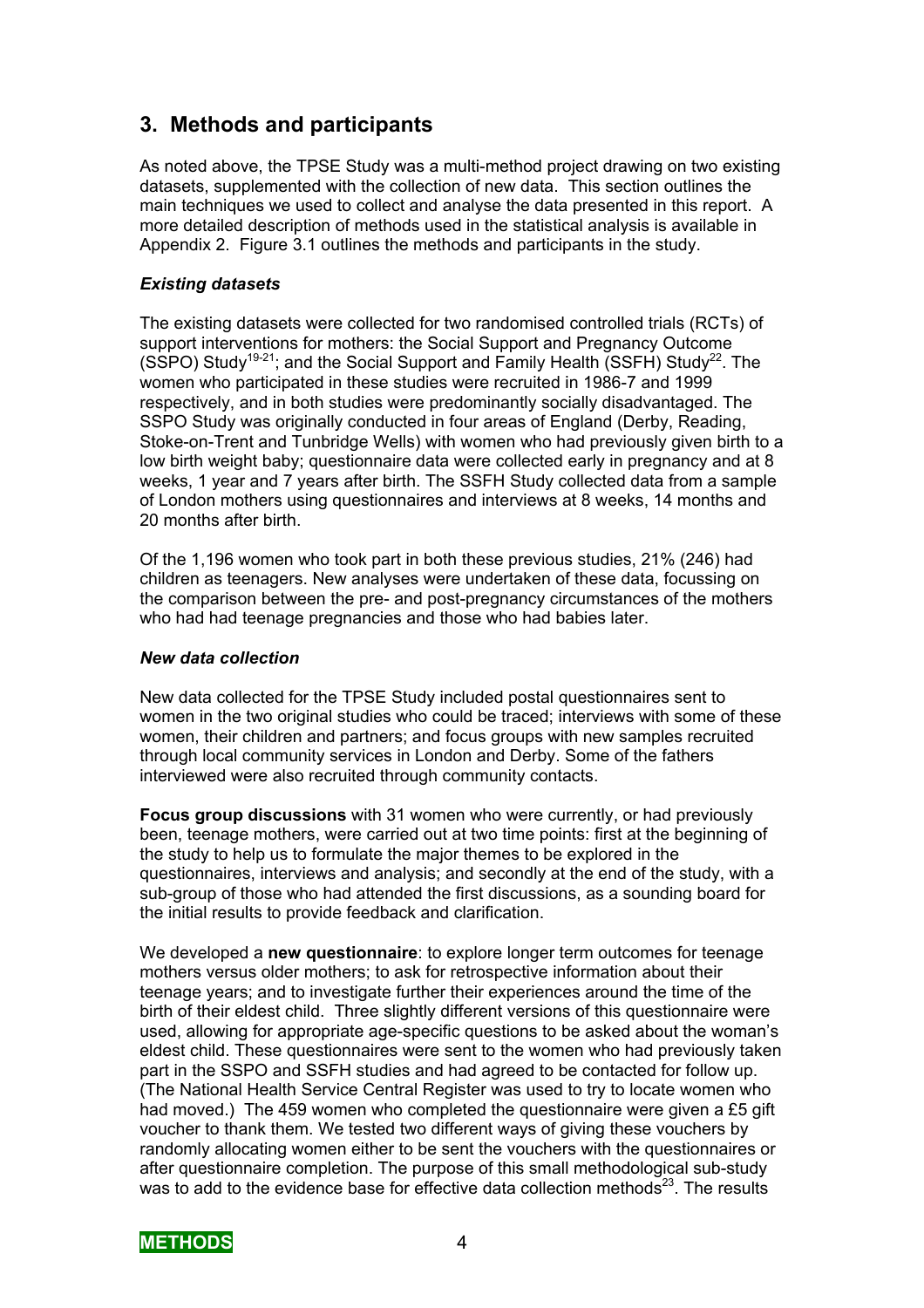will be written up separately. For clarity, the new questionnaires are referred to as the 'TPSE questionnaires' in the rest of this report.

In order to explore the themes of our study further, we **interviewed a sub-sample of the women in the two original studies who had become pregnant as teenagers**. The 54 interviews, carried out with those who volunteered on their TPSE questionnaires to provide additional information, explored the women's views on their childhood and adolescent years; their experiences of becoming a mother at a young age and their current situation; and their views on current policy relating to teenage pregnancy and parenthood. After the interviews were completed, we sent a short supplementary list of questions exploring some of the themes raised in the interviews to the TPSE questionnaire respondents.

We carried out some **interviews with men who had fathered children as teenagers** to ask about their own childhoods and adolescences, the early years of parenting and their past and current relationship with the mother and the child. These 13 fathers were accessed both through women in the study (their relatives or friends) and through local community contacts (e.g. a London Sure Start group working with young men). We also interviewed some '**children' of teenage mothers** (aged over 12 years). Access to the 19 children was via women in the study who had themselves agreed to be interviewed. These interviews explored the children's experiences and aspirations, and their views of young parenthood and other issues related to teenage pregnancy.

The TPSE Study received ethics approval from the London Multi-centre Research Ethics Committee. Written information was provided and consent gained from all participants.

Language interpreters were used to assist 31 mothers to complete the TPSE questionnaires. In two instances, an interpreter was used in the interviews with previous teenage mothers – one for a Spanish-speaking woman and the other for a Bengali–speaking woman.

### *Analysis of the data*

The focus groups and interviews were tape recorded and transcribed. Thematic analysis was undertaken, with two members of the research team reading and coding each transcript. Statistical analyses of the existing datasets and the TPSE questionnaires were used to explore the relationships between teenage pregnancy and variables that could potentially be pathways to becoming pregnant while a teenager ('causes'), and those that could be 'consequences' of teenage pregnancy. Multivariate logistic regression models were used to explore these relationships.

An important step in our analysis was to create a two tiered approach to the analysis of both the quantitative and qualitative data. This looked at two groups of outcomes for teenage parents and non-teenage parents. 'Material' outcomes included educational qualifications, employment, housing tenure, receipt of means tested benefits, financial concerns and parenthood status (lone or not). 'Non-material' outcomes were physical health, satisfaction with life, depression, ease or difficulty of last year and emotional and practical support .To simplify the analysis, we created composite outcome measure for both 'material' and 'non-material' outcomes. Most teenage pregnancy research concentrates on material factors such as poverty, poor housing and educational qualifications. Our focus on 'non-material' outcomes was a direct result of the early focus group data, which highlighted the rather different perspectives mothers brought to the analysis of the causes and consequences of

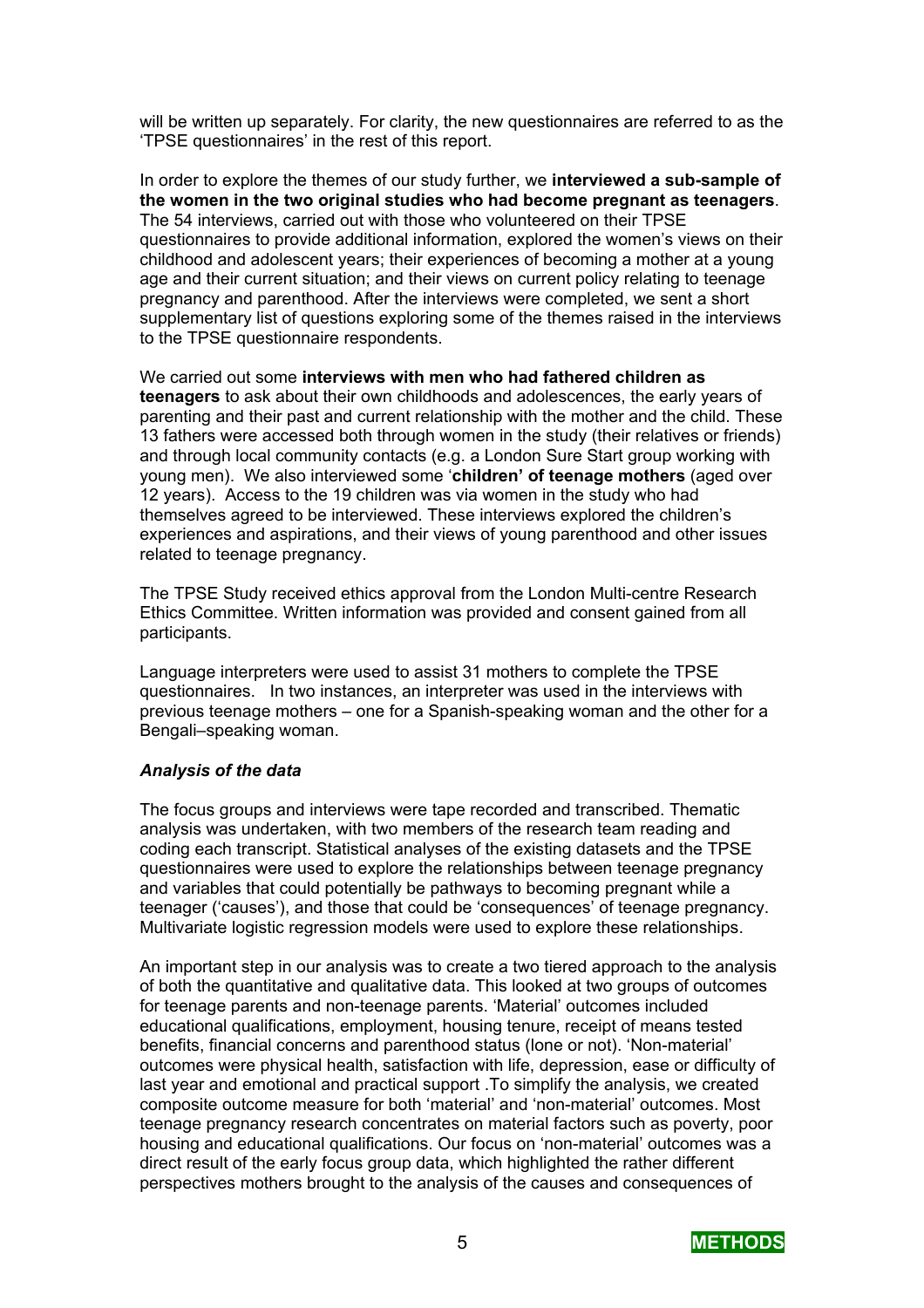teenage pregnancy. In addition, in the qualitative material, we created a system for assessing the women's and children's current situations in order to distinguish between those whose childhood and current situations could be regarded as 'positive', 'mixed' or 'negative'; we then looked for factors that differentiated between these different types of outcomes.

## *Participants*

Figure 3.1 shows the number of research participants who provided data for the TPSE Study at the various stages. Appendix 1 provides a socio-demographic profile.

Response rates in the original studies varied. In the SSPO Study, 95% of the sample provided data eight weeks after birth, 71% at one year, and 48% at seven years. In the SSFH Study, response rates at one year were 90% and at 18 months 82%. In both studies, non-responders were more likely to be socially disadvantaged. The new questionnaires developed for the TPSE Study were returned by 38% (459) of the 1196 eligible women, and the supplementary questionnaires by 28% (340). As before, those who did not respond were more likely to be socially disadvantaged. Additionally the non-responders were more likely to have been from the earlier SSPO study and to be women who had been younger when they had their first pregnancy. Response rates for the interviews were 68% (42/62) for interviews with current/previous teenage mothers, and 67% (12/18) for interviews with women who had had their teenage pregnancies terminated. The fathers interviewed were recruited using a 'snowball' technique, so a response rate is not applicable; 68% (19/28) of the 'children' we asked agreed to be interviewed.

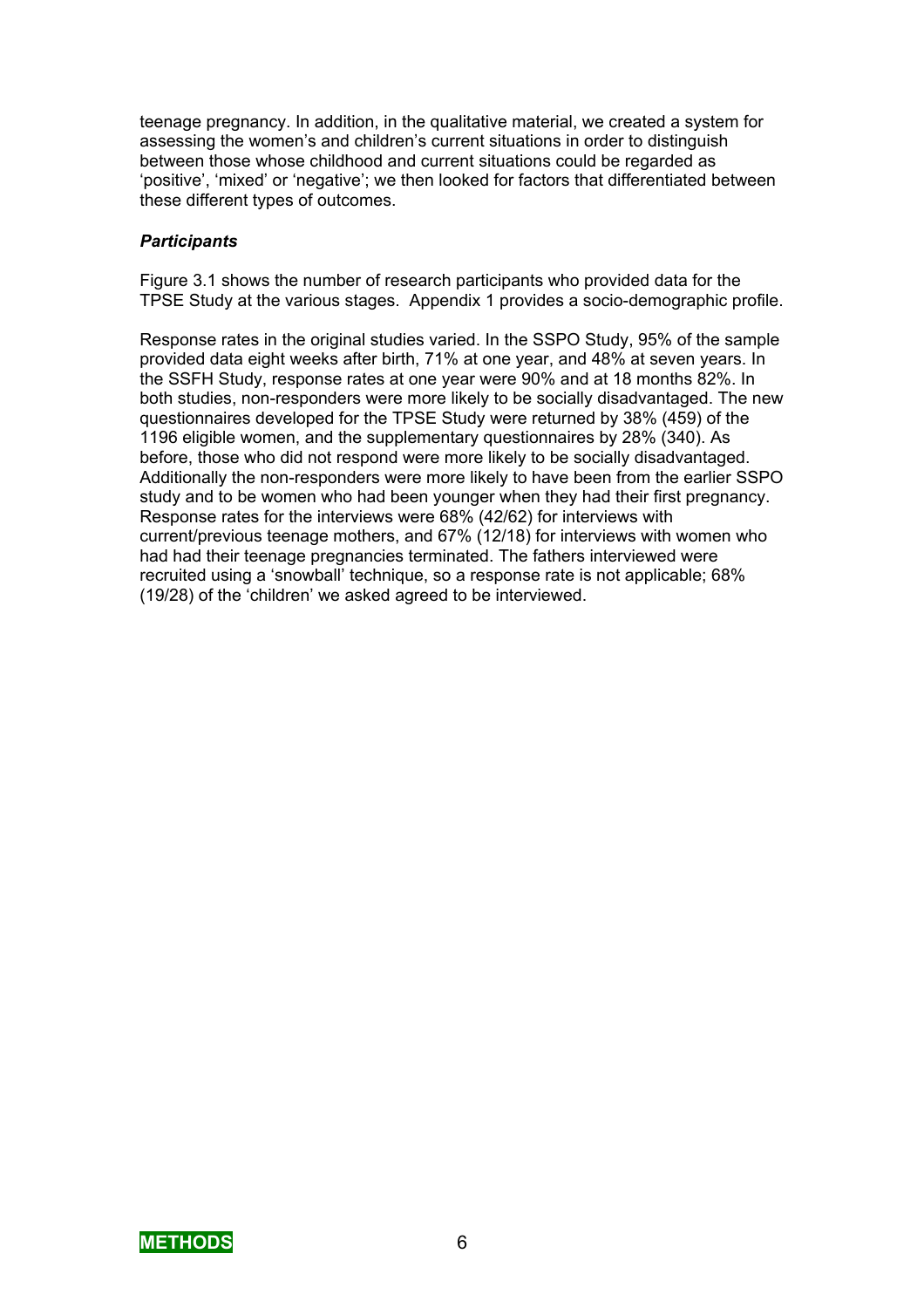## **Figure 3.1 Methods used in the Teenage Pregnancy and Social Exclusion Study**



*(participants from previous Derby focus grousp)* 

5 current and previous teenage mothers

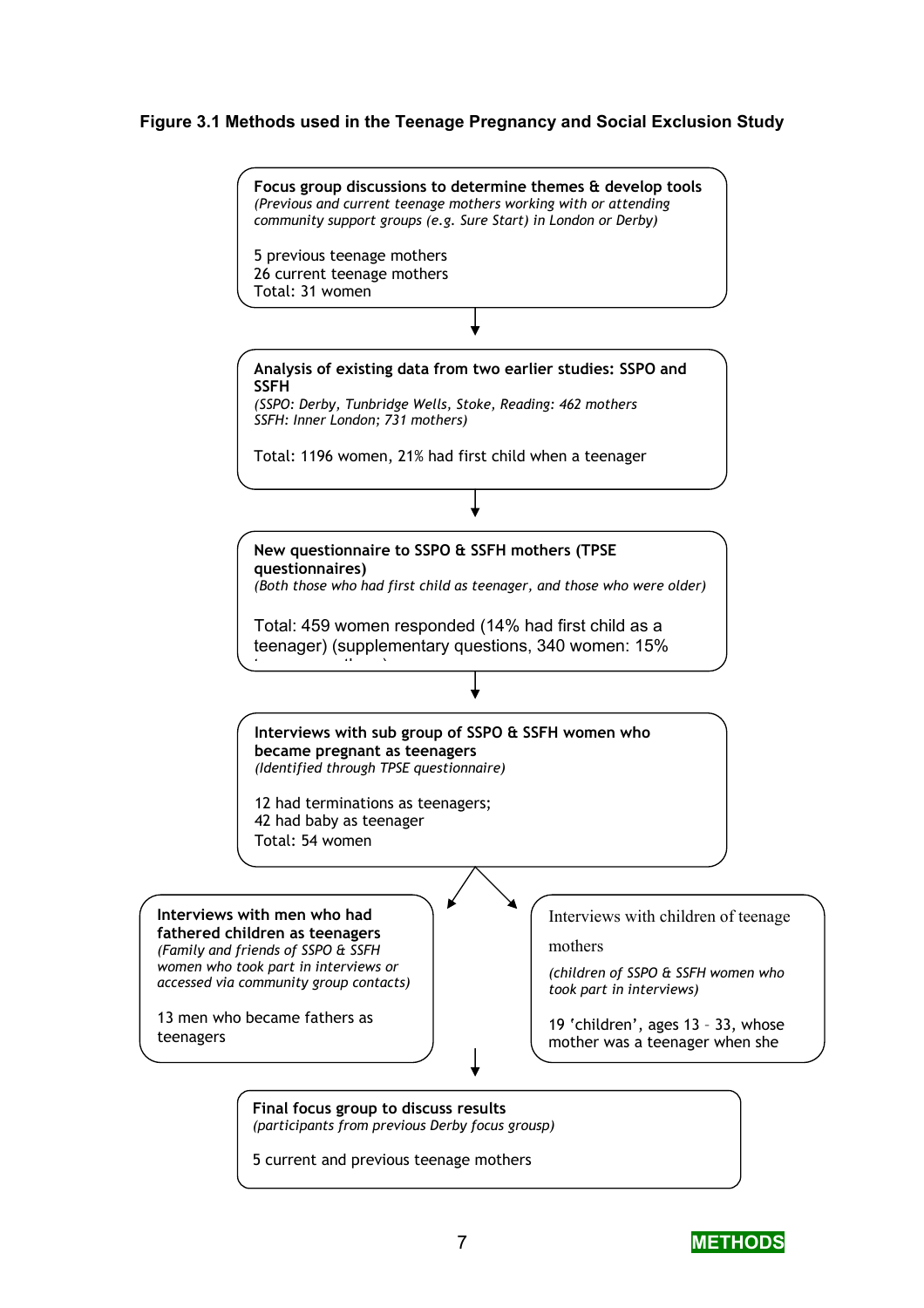## **4. Summary of main findings**

This section summarizes our key findings by themes and explores how our findings contribute to an understanding of teenage pregnancy.

**Many teenage parents report positive experiences**. For some women in the TPSE Study the pregnancy was planned or, if not planned, wanted. For others this was not overtly the case at the time, but their teenage pregnancy came to be viewed by many as a positive occurrence. Many women loved being a mother; for some having one or more children as a teenager turned their lives around in a positive way. Furthermore, the children who were interviewed felt they had gained by having a young mother, although their own priorities were to develop their careers, rather than have children at a young age as their mothers had done.

**Dislike of school/educational failure**. In both the qualitative and quantitative data in this study, teenage parenthood was strongly associated with: leaving school by 16 years of age, leaving school with no or few qualifications and disliking school. Boredom, bullying and educational failure were the main reasons given for school being a negative experience**.**

**Poor sex education.** Most teenage mothers felt that any sex education they had had at school and at home had been inadequate. Failure to use contraception was the most common reason given for becoming pregnant as a teenager, often as a result of lack of knowledge and access to services. In contrast, these women said that they could now speak openly about sex and contraception with their own children. The children's interviews confirmed this.

**Violence.** This was a theme in the interview data of the women who had become pregnant as teenagers, the children, and the teenage fathers. Violence featured in the teenage mothers' childhoods both in the home where they were victims or witnesses of violence, and in school where many were bullied. Violent relationships with husbands or partners, either current or past, were common.

**Teenage pregnancy is not a social problem, social exclusion is the problem**. Much that was negative about the experience of teenage pregnancy for the mothers, the children and the fathers resulted from factors related to their socially excluded lives rather than the teenage pregnancy *per se*.

**Important factors for teenage mothers who do well in the long term**. The key factors that characterised the lives of those previous teenage mothers who had done well were: support from family; having a positive partner relationship; developing a career or having employment they liked; and the passage of time since the birth.

**Value of longitudinal method**. The study draws on two existing data sets and supplements these with new data. Thus data collection occurred at several time points over eighteen years from1986. This gives a longitudinal view of women's lives through childbearing and beyond, and allows an exploration of the impact that the passage of time has had on women's experiences.

**Value of multi-method approach**. Most studies of teenage pregnancy use either a 'qualitative' or a 'quantitative' approach. Using different methods, both qualitative and quantitative, in sequence throughout our study allowed the outcomes from one method to inform the content of the next, and made it possible for us to collect a pool of multi-dimensional data that is rich in depth, breadth and inclusion of the voices of teenage parents and their children. This is a framework that extends the more

**SUMMARY OF FINDINGS** 8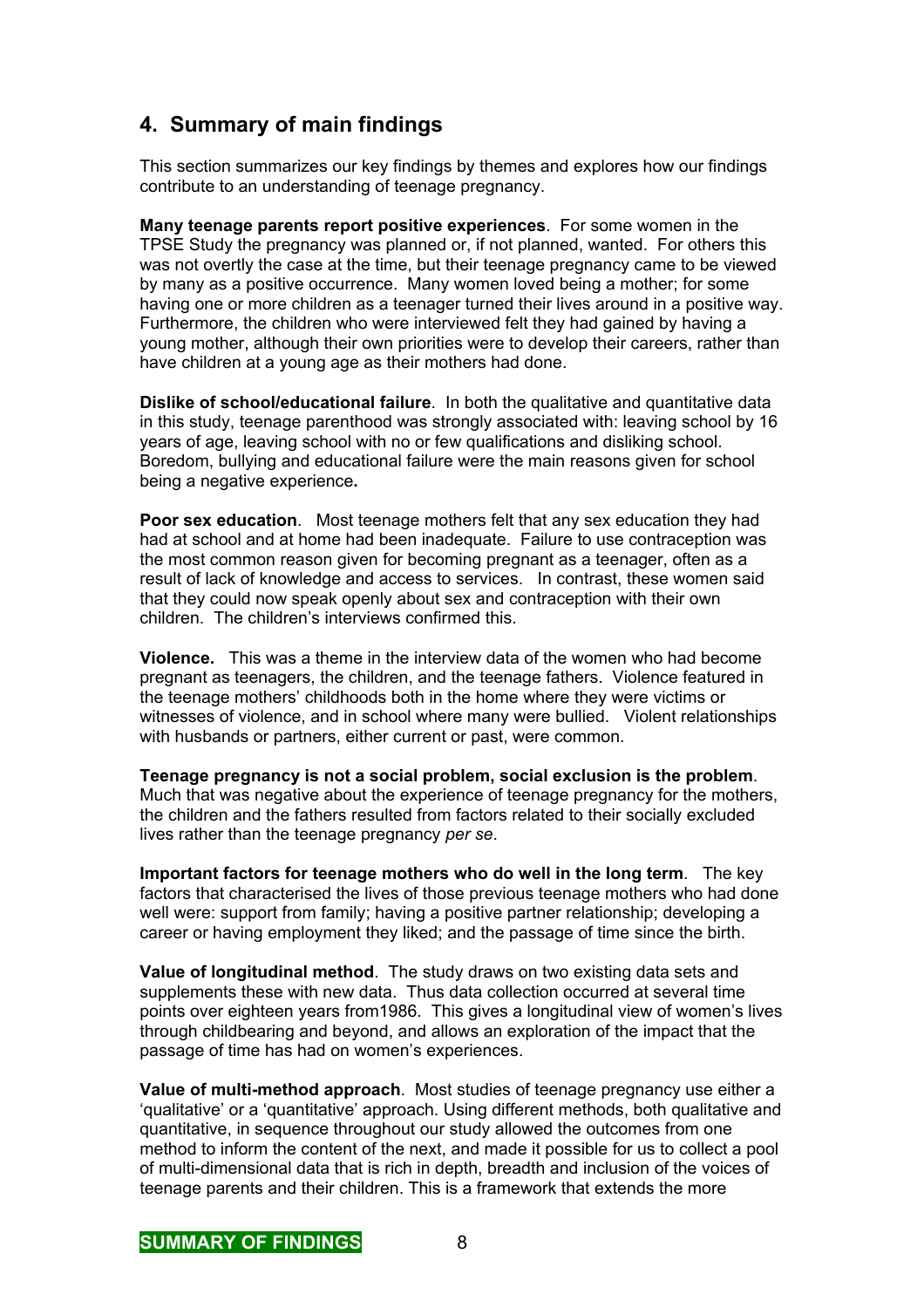restricted focus of much previous teenage pregnancy research to reflect the multifaceted nature of the social phenomenon of teenage pregnancy.

## **How our findings contribute to an understanding of teenage pregnancy**

The TPSE Study confirmed the associations shown in other research between socioeconomic disadvantage and risk of teenage pregnancy, and highlighted the increased chances of teenage mothers, compared to other mothers, living in difficult circumstances. However, our study, like others, showed that the social disadvantages associated with teenage pregnancy and parenthood are a function of teenage mothers' greater social adversity, not of their age *per se*. Lack of appropriate sex education and adequate sexual health services also emerge in this study, as in others, as significant deficits associated with unintended teenage pregnancy.

Many young mothers feel positive about having children, and are clear about the ways in which social policy initiatives could improve outcomes for them and their babies. The importance of school, professional and family, partner and community support emerges clearly as protective, both in allowing choices about the age at which parenthood starts, and for those who have children young.

A major finding of the TPSE Study is that dislike of school has a strong independent effect on the risk of teenage pregnancy. The data also show that violence in school and domestic settings is an important risk factor which has received little attention in previous research. Other findings include changes over time in the experience of teenage motherhood, with some lessening of stigma and enlarged education and training initiatives reported now compared with ten or twenty years ago.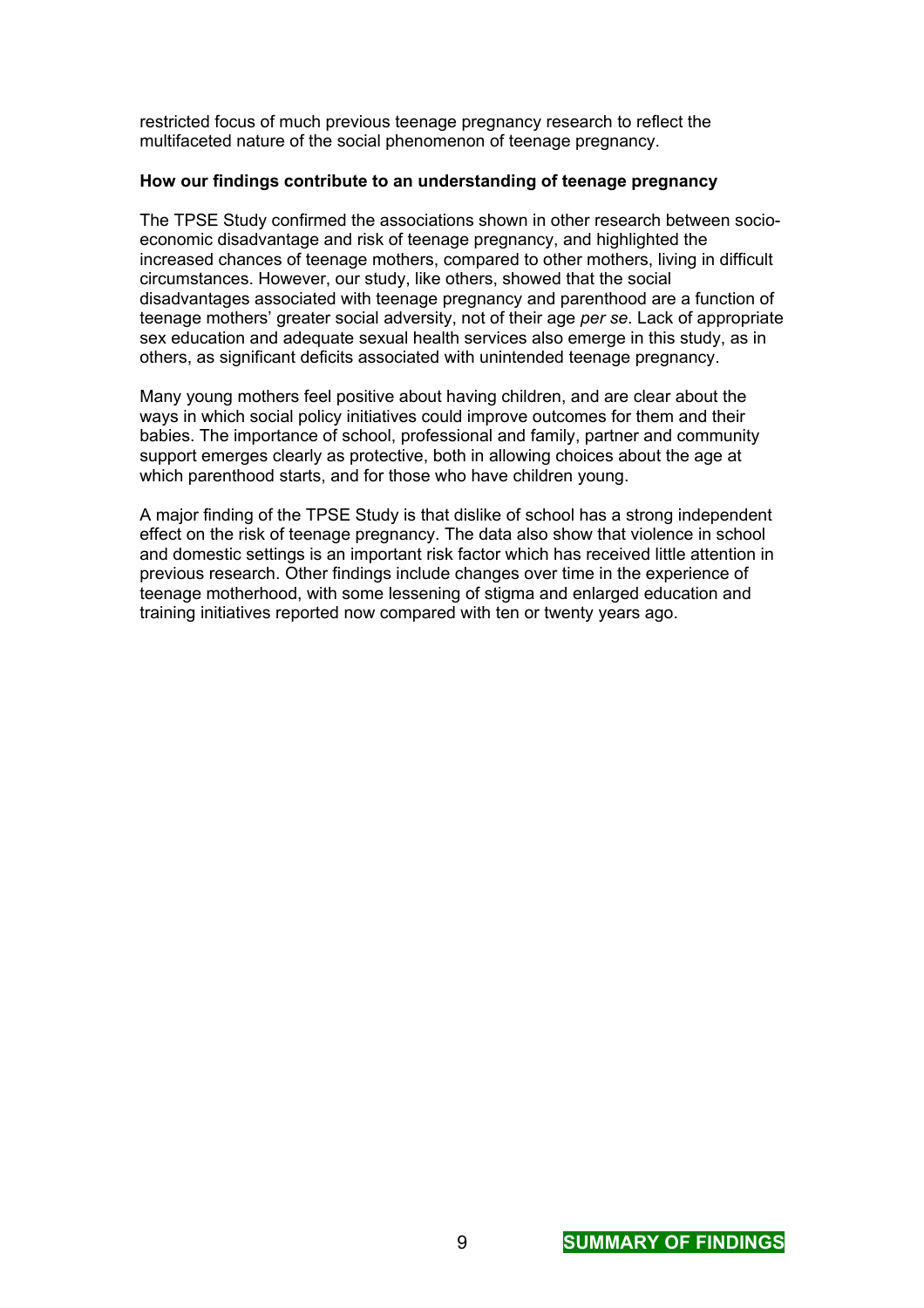## **5. Results – focus group discussions with mothers**

Six focus group discussions were held early in the study with women who were currently teenage mothers or had previously experienced teenage motherhood. These focus groups were carried out between May and October 2002 to inform the development of the TPSE questionnaires and interview schedules. Four of the groups were with current teenage mothers and two with women who had been teenage mothers in the 1980s and early 1990s. The groups were convened in London and Derby and thirty-one women in total took part. A detailed report on the focus groups is available<sup>24</sup>. Below we provide a summary of the findings.

The main themes that emerged in the groups with current teenage mothers were: opportunities gained and lost as a result of becoming pregnant at a young age; parenting; the impact on relationships; and the importance of practical support. There was the same emphasis in the groups with older mothers on the challenges of parenting as a young mother and the importance of support, but the women also reflected on some of the changes that have occurred over time in the social treatment of teenage pregnancy.

## **5.1 Current teenage mothers**

## *Theme one: Opportunities*

The current teenage mothers felt they had gained many opportunities as a result of becoming pregnant and having a baby. They spoke with ease about what they had gained, but information on lost opportunities tended to emerge in a more tentative and complex fashion, with more diversity in terms of the range of experiences and views.

Many of the women felt that they had more opportunities to work or study now they were a parent than they had had prior to the pregnancy/birth. They acknowledged that this was in part because they were more motivated:

*'For me it's made me want to do more with my life...if I didn't have [my daughter]<sup>i</sup> I'd be like 'I've got to get a job, but it's not that important', but now I've got her I'm making sure that I do my education and get a good job so that I* can support her for the rest of her life.' (L1-C)<sup>ii</sup>

The women felt that becoming a mother had given their lives more meaning, a sense of purpose and greater happiness. They spoke of the differences between their lives now and before their children were born:

*'I'd be clubbing all the time, I'd be drinking all the night and in the daytime I'd be sleeping.'* (L1-C)

Some teenage mothers felt that having their child at such a young age had resulted in the loss of significant opportunities. One woman talked of the *loss of childhood*, others about missing out on a time of life when responsibilities are minimal:

**EARLY FOCUS GROUPS** 10

 $\overline{a}$ 

i Square brackets [ ] are used in this document in quotes when words have been replaced for anonymity or added clarity.

L1-C, L2-C and L3-C relate to the three focus groups held in London with current teenage mothers; D1-C relates to the focus group held in Derby with current teenage mothers.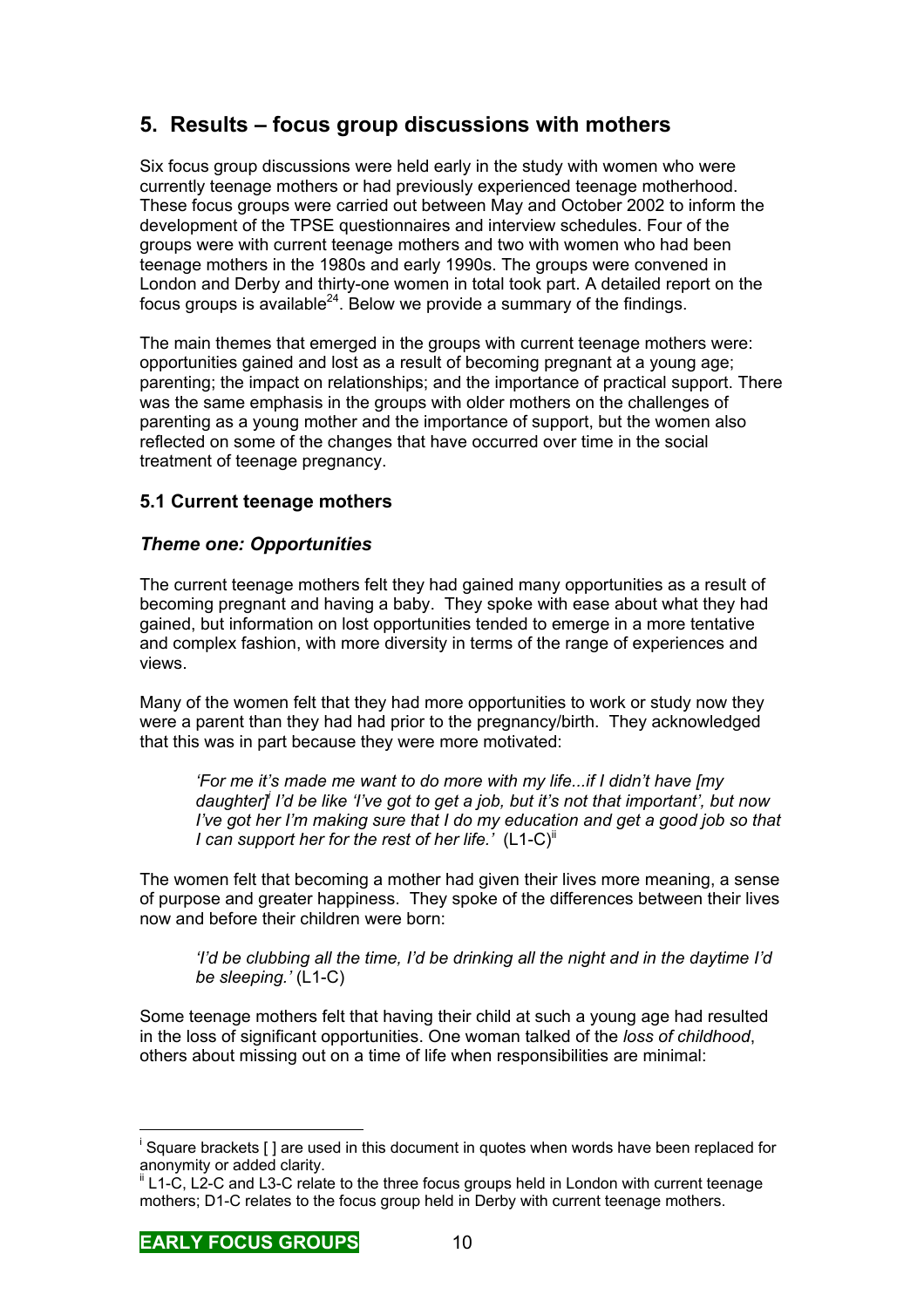*'Seeing your friends at weekends things like that, different things like you're supposed to do at your age.'* (L3-C)

*'You feel like you are missing out because you haven't lived yet.'* (L2-C)

Some women bemoaned the fact that they now had no option but to stay at home with their parents, because they were unable to support or house themselves:

*'It would be so much easier if I had a place of my own then I could bring her up my way without people telling me "oh no you've done that wrong".* (L1-C)

Women's concerns about the negative impact on education, jobs and careers appeared more covertly in response to being asked what they thought was the best age to have a first child. Initially in the discussion a number of women appeared convinced of the benefits of having a child early and then concentrating on a career later. But when asked about the ideal time to become a mother, some of these same women commented that it was preferable to delay having a first child in order to pursue other experiences and choices.

## *Theme two: Parenting*

Parenting as a teenager, both the positive and negative aspects, was the second theme that emerged strongly from the focus groups with current teenage mothers. The women were proud and passionate as they discussed their parenting role. They were anxious to demonstrate both their belief in their ability to do the job very well, but also the many external constraints that they felt were put in their way:

*'At the end of the day we can give our children the same as a 36 year old can.'* (D1-C)

*'We're young at heart and we know what to do for our kids… I think having a young child and being young yourself you know what they're into. You know what people say about young ones, "they don't know what it is to be a mother", but no one knows what it's like to be a mother the first time.'* (L2-C)

These young mothers also spoke of having plenty of time to spend with their children when they were small. They felt that older parents were more constrained by their careers and lifestyles:

*'Women who are working and have full time jobs, they can't spend very much time with their children.'* (L2-C)

Succeeding where they felt their own parents had failed was an aim of a number of the young women. They saw their motherhood as an opportunity to give their children more stable lives than they themselves had experienced:

*'I want her to be able to talk to me, not like me and my mum, for her to be able to actually come up to me, give me a hug, give me a kiss say goodnight, say hello, talk to me about what she's doing and that.'* (L1-C)

The women who took part in these focus groups were living in poverty, often on benefits, and for some this was the most difficult aspect of their situation. They disliked being dependent on state benefits, and some complained about their treatment by benefits agency staff: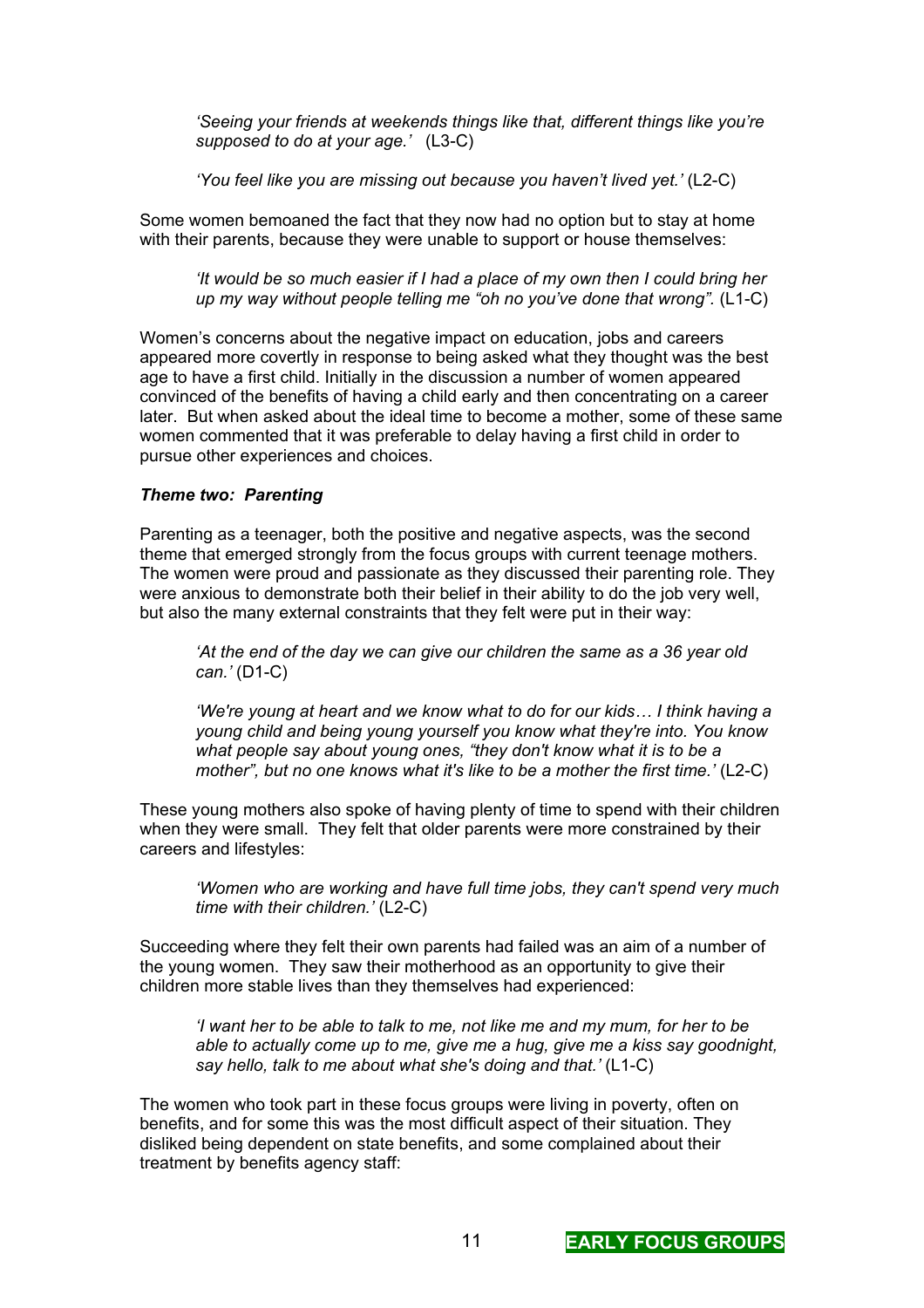*'I think the worst thing that has happened to a lot of people is the benefits agency. Because they made me live on £15 a week and said that (my baby's) dad was living with me and he wasn't and that took me six weeks to get my money back. And they just wasn't helpful at all, they were just nasty.'*  (D1-C)

Housing was another major problem. Many had become homeless as a result of the pregnancy or birth. These 'homeless' women, all of whom were in the London groups, had been placed in bed and breakfast or hostel accommodation by their local authority. One woman, a refugee, spoke positively of this experience, but most said they were living in very poor, inappropriate accommodation, and had been there for months and in some cases years:

*'They try to tell me that they don't have to provide a fridge. When I start college in September I need to express my milk in the night time because I want to still breast feed in the evenings but I need to express off at least three eight ounce bottles and I need to put it in a fridge.'* (L1-C)

The women disliked, and spoke with anger, about the negative stereotyping by the general public and by health and social service professionals of teenage mothers:

*'The best one is the old people on the bus "oh, look at you, you get everything for nothing, everything's given to you".' (D1-C*)

*'Social services - if you are a 30 year old woman they don't give 'a flying' about ya. But if you're a 19 year old woman, they think "Ha! She's doing this wrong she's doing that wrong! She's taking drugs".'* (L2-C)

Some of the discussion focussed on the lack of trust from their own families:

*'It's more difficult when your mum, when family members, come round and it's like "right, she's my baby. I know what I'm doing!" and you've got people saying, "no, you're doing that wrong, you're doing this wrong" but you know because it's yours what you are supposed to be doing.'* (D1-C)

Some women admitted to struggling with the level of responsibility that comes with being a mother. They discussed this in terms of financial responsibility, but a few also spoke in terms of the constant pressure of thinking about and looking after someone else 24 hours a day:

*'Too much responsibility when you're young, I think so…I mean you have a day in college, in the morning I have to get the train to the child minders, I have to rush back to get home before five. If I go after five I'm paying extra money. So I think that's how it's hard.'* (L3-C)

### *Theme three: Impact on relationships*

At the time these young women conceived most were still living in the family home and spending their spare time with their school/college friends. Some of these young women, notably those in the London groups, described complex family relationships. Many had been anxious about telling their parents about the pregnancy, in particular their mothers. Some got the reaction they feared:

*'I was scared to tell my mum, my mum went mad!'* (L1-C)

**EARLY FOCUS GROUPS** 12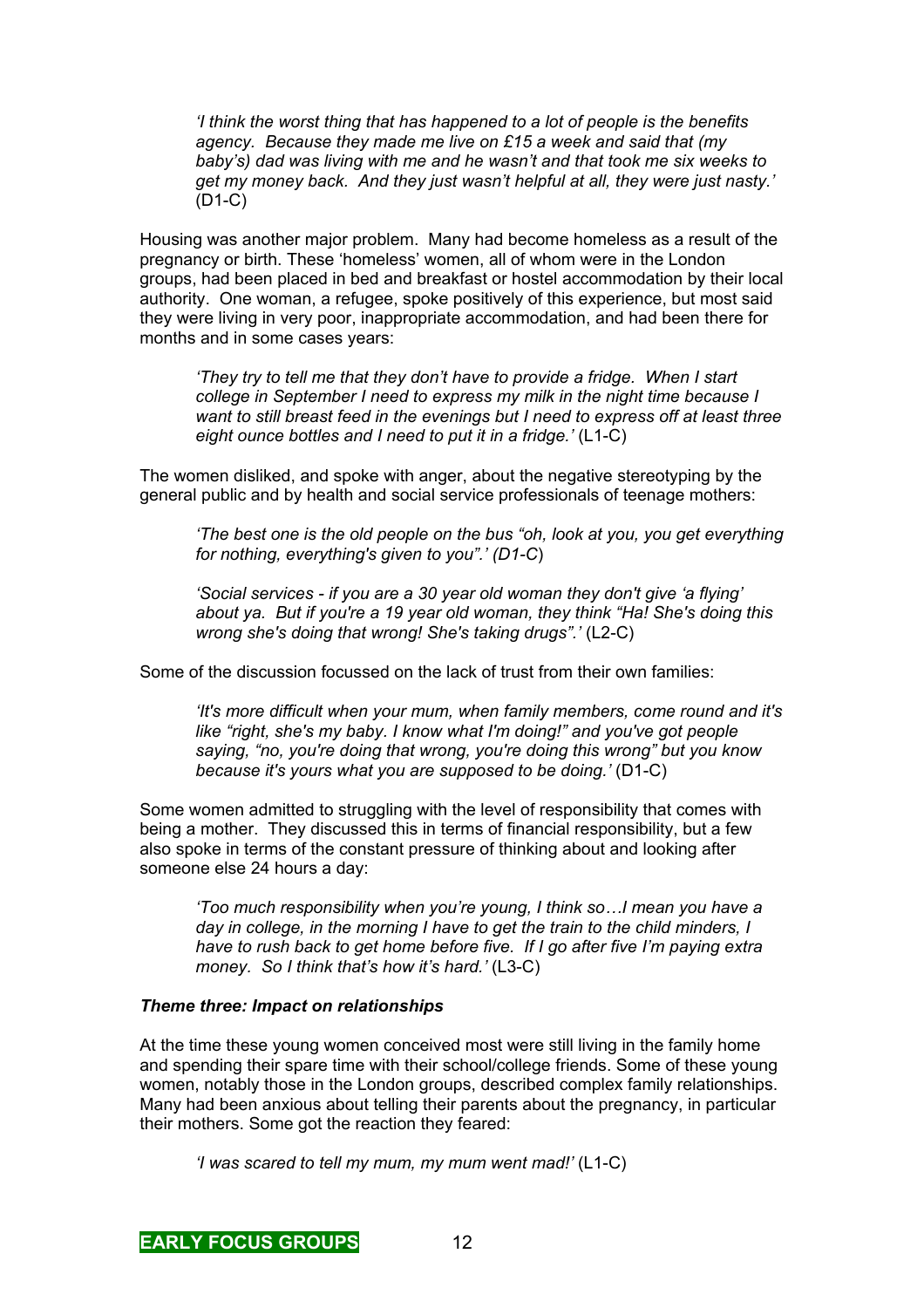Whereas others got immediate support:

*'My mum said if I got rid of the baby I'd regret it. She said if I got rid of the baby I'd regret it for the rest of my life and if I had the baby she'd help me. '*  (L2-C)

There were also examples of relationships with other family members being strengthened as a consequence of the pregnancy:

*'My nan's over the moon because she's glad to be a great granny before she dies.'* (L1-C)

In addition to some improved relationships with family members, these women spoke of the new friendships developed with other young mothers:

*'I'd had mine, and three days later [my friend] went in [to hospital and gave birth] and as soon as she came out she came round, and I went round there, and we looked after each other. '* (D1-C)

For some women becoming pregnant had an overall negative impact on their relationships. Some of these had clearly had difficult relationships with their parents for many years. These very poor relationships were often not improved by the pregnancy; if anything, they deteriorated further. Three of the refugee women had arrived in Britain, alone and pregnant. None of these women was comfortable to discuss in the group their reasons for leaving their home country. One intimated that her pregnancy, as a young unmarried woman, had been unacceptable to her family:

*'They regard you as someone spoilt where I come from, as someone spoilt if you have a baby when you are young… It's different here [in England]…because at home you have brought shame to your family. Whereas living here [teenage pregnancy/single parenthood] is more normal, more people have children and stuff like that.'* (L3-C)

The teenage mothers in general were often disappointed by the reaction of friends from their past who did not have a child themselves. Many felt that these friends no longer were interested in spending time with them or failed to understand the constraints now placed on them.

The impact on relationships with partners was complex. One woman was clear that she would still have been with her partner and father of her child if she had not become pregnant and had the baby; another felt strongly that she and her partner were only still together because she got pregnant. At the time that the groups were held, most of the London women did not have a partner. For some this had always been the case; they had known they would be a single parent from the start of the pregnancy. For others the relationship had broken down, often before, or soon after the birth. Conversely, more of the women in Derby were in relationships. Some of these relationships were clearly good with a degree of shared parenting, but there was much expression of disdain that men could not cope with the rigours of fatherhood:

*'He'd rather play football in the street, he can't face up to the responsibility, you know we'd be better off without him.'* (D1-C)

Concern about anticipated difficulties with forming future partnerships was also expressed:

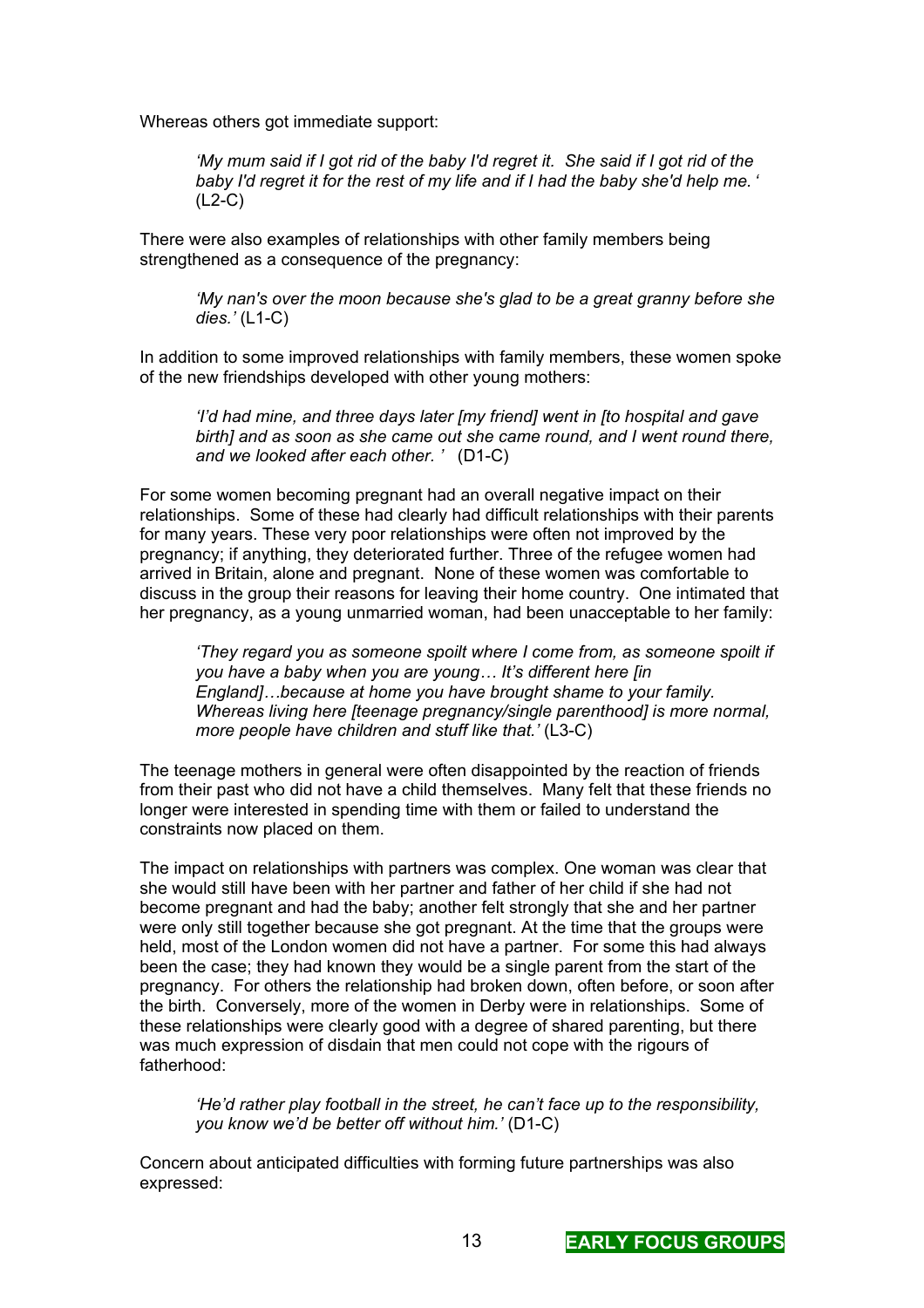*'It would be easier, because you wouldn't have baggage if you didn't have a kid.'* (L2-C)

#### *Theme four: Support*

These young mothers spoke particularly of practical help given by family and friends, such as babysitting. They especially valued family support that was not overbearing or where they felt they were being judged:

*'His mum helped, she was there for us and she came down as soon as we had [our daughter] and she's helped because she was like, she hasn't got involved, my mum hasn't got involved, she's like, "'look, it's up to you what you do but you need us we're just a phone call away".'* (D1-C)

Similar themes emerged when the women spoke of the professional postnatal support that was valuable to them. For example, one woman, referring to one particular health visitor working for a Sure Start programme, said:

*'She's constantly telling you that you're a good mum and that you're doing well. She's always there.'* (D1-C)

The young parents' support groups and organisations, through which we accessed the women, were particularly praised. The groups gave the women somewhere to go where they would get professional and peer support. The women acknowledged the help received from these groups with child care, access to educational and social opportunities and parenting skills:

*'Seriously if I didn't come here I'd be going mad by now…It's only two days a week but them two days you've got to look forward to.*' (L1-C)

Women in all the groups spoke about limited, and often, non-existent practical and emotional support from partners:

*'It's not support for me (that I care about), but I would like him to get to know his own child. That would be nice.'* (L2-C)

Some women felt that they had not had good support and understanding from professionals – both before and after they had the baby. They spoke angrily in some cases of interactions with professionals at the point of discovering their pregnancies. One woman was told by her GP:

*'Oh you shouldn't get pregnant, you've got to get rid of this baby'.* (L1-C)

In general the women wanted services that were targeted at teenagers. While some were told during their pregnancy that antenatal groups were generally available for teenagers in their area, this service never materialised. Those that attended groups said they felt uncomfortable and unsupported in mixed-age antenatal settings.

## **5.2 Previous teenage mothers**

The main difference between the situations of the women who took part in the two sets of focus groups was that the older women who had been teenage mothers some years ago were now engaged in formal education and work. This was one of many effects of time that they reflected on during the focus group discussions. The key

**EARLY FOCUS GROUPS** 14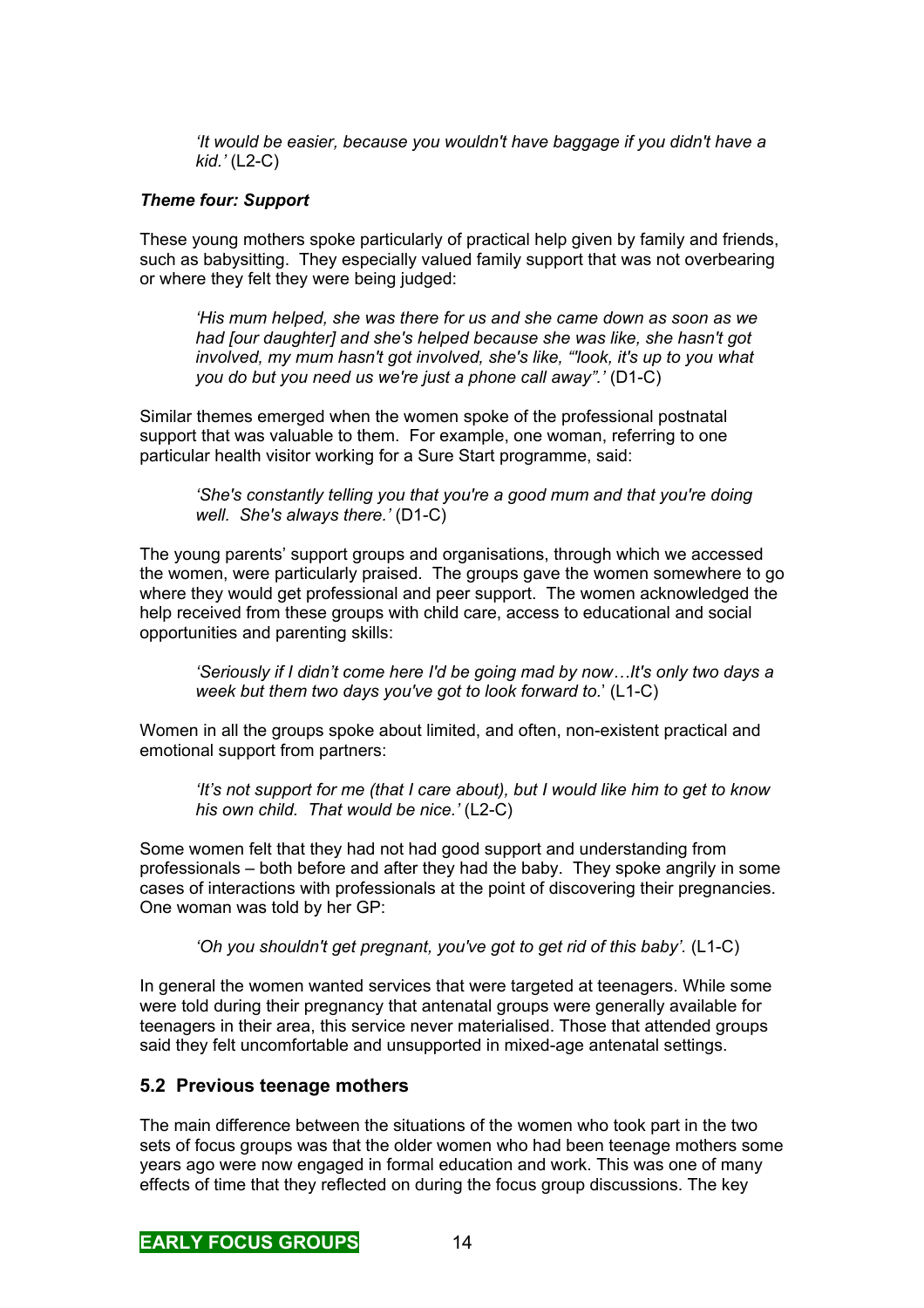themes of these discussions were the desire to have a baby; women's judgements about themselves as parents; support; and teenage pregnancy as an attractive life choice at the time when it happened to them.

## *Theme one: The desire for a baby*

Four of the five previous teenage mothers who took part in the groups were clear that at the time that they became pregnant as teenagers they had, consciously or unconsciously, wanted a baby. Three attributed this desire for a baby to their own poor experiences in childhood They said wanting a baby arose at least partially from a need for something of their own, something to love, and an escape from feeling unhappy:

*'From about 11 onwards I was definitely left to my own devices and was very lonely…I remember actually saying it then, "I want a huge family and come Christmas and birthdays my children will always have somebody to be with".'*   $(L4-P)^{iii}$ 

The fourth woman's desire for a baby was the result of more positive experiences. She had come from a large, cohesive nuclear and extended family where pregnancy at a young age was common; she was in a stable relationship with a young man with similarly positive experiences of family life and they had planned the pregnancy. Over twenty years, and five more children later, they were still happily married.

For the fifth woman the pregnancy was a complete, and initially unwelcome, shock that took a while to adjust to and feel positive about, but she remembered that '*abortion didn't come into my mind'.* 

## *Theme two: Parenting*

 $\overline{a}$ 

The previous teenage mothers said that in general they had been good parents. They took pride in what they had achieved as parents, both when their children were young and as they got older. In their perspective, much of what was required to be a good parent was instinctive (and hence age was irrelevant), but they also felt that their own, often harsh experiences of childhood, had equipped them with useful practical skills, coping mechanisms, and above all a determination to parent better than they themselves had been parented:

*'I left home at 13 and I had already looked after a lot of children. I was already equipped – with siblings and friends I used to babysit a lot for.'* (D2-P)

*'I'd had that year where I'd reached out and there had been absolutely nobody whether I needed them or not; it had made me quite resilient.'* (L4-P)

Like the current teenage mothers, they stressed the advantages for children of having young mothers:

*'Because there is only a 17 year age gap, I think that makes a difference. She [my daughter] feels more comfortable with me than a grey-haired old woman that she comes to visit every Sunday afternoon. I think that's that difference. She'll go out with me to town, she'll go for a drink with me, or whatever. She wouldn't feel out of place.'* (D2-P)

III L4-P relates to the focus group held in London with previous teenage mothers; D2-P relates to the one for previous teenage mothers in Derby.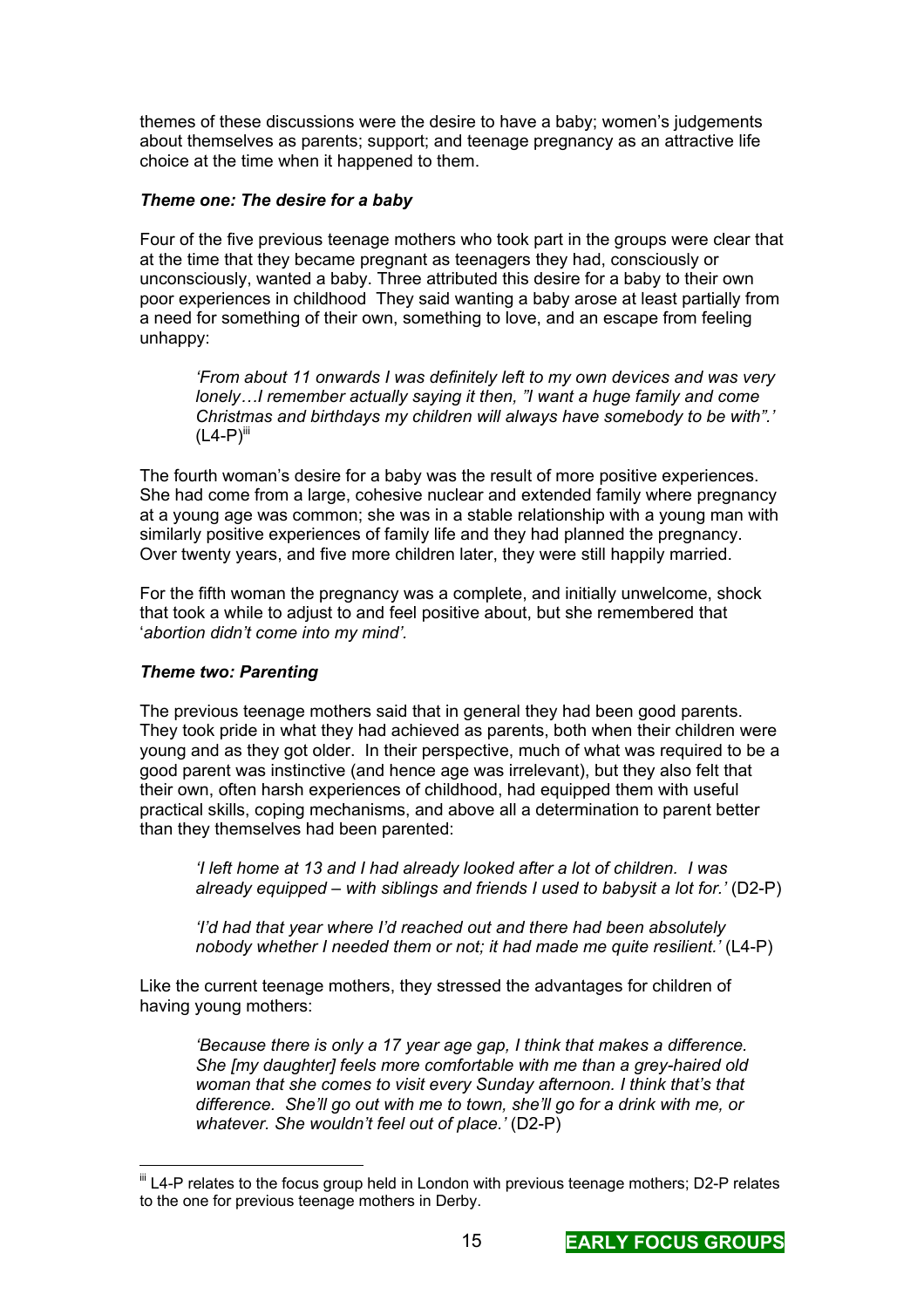The women were clear that there had been considerable stigma attached to teenage pregnancy and parenthood at the time when they had their first child. They spoke of disapproval by members of the public and older mothers, and of being prejudged by doctors:

*'There were mother and baby groups you could go to..[but]..the older women would sort of look at you when you entered the room and that sort of thing. There was that sense of insecurity there as a young mum.'* (D2-P)

The women were in agreement that many of the difficulties they had to deal with in the past had been practical problems that arise from being poor and socially excluded, rather than from having a child at a young age *per se*:

*''It's not being young, it's the other stuff that goes with it like housing, DSS, all types of things in that sense.'* (L4-P)

### *Theme three: Support*

Three of the previous teenage mothers in the focus groups spoke positively of the support they received, at the time they gave birth, from at least one member of their family – even if at the initial point of disclosure of the pregnancy there had been disapproval. The others were more isolated. Partners were mentioned only occasionally and were clearly not a major source of support:

*'I left home and I didn't have family support because I lived quite a way from my family. So I had to basically be able to do it on my own. Obviously I had my husband's support, but he wasn't much use.'* (D2-P)

In general the women did not seem to rely on friends at that time and most referred to the lack of groups and facilities specifically for young parents, places where they would have had an opportunity to meet other young mothers. The women from both groups perceived that many more such specialist services are available now.

Views on support from professionals were mixed. One woman commented how twenty years ago when she was a parent for the first time, professional interest was in the child, the mother was *'just this thing that did the basics [for the child]'.* She welcomed the approach that she had witnessed with her teenage son when he recently became a father, where it was the mother/parents that were the focus for professional support.

## *Theme four: Choices*

The women in the focus groups for previous teenage mothers said that becoming a teenage mother had seemed to them a desirable 'choice' at the time because few other attractive choices existed. The women were also consistent in the view that, once they had become pregnant, there was a general assumption that they had little choice but to become full-time, stay-at-home mothers:

*'When I fell pregnant I would have two by the time I was 18, I had pretty much been given the idea that this was life; I had made my bed and I was going to lie in it and life was going to be daunting and life was going to be hard.'* (L4-P)

They were clear that, even if they had wanted something different, there were few other real choices, such as entering education, available. The reasons they gave for

## **EARLY FOCUS GROUPS** 16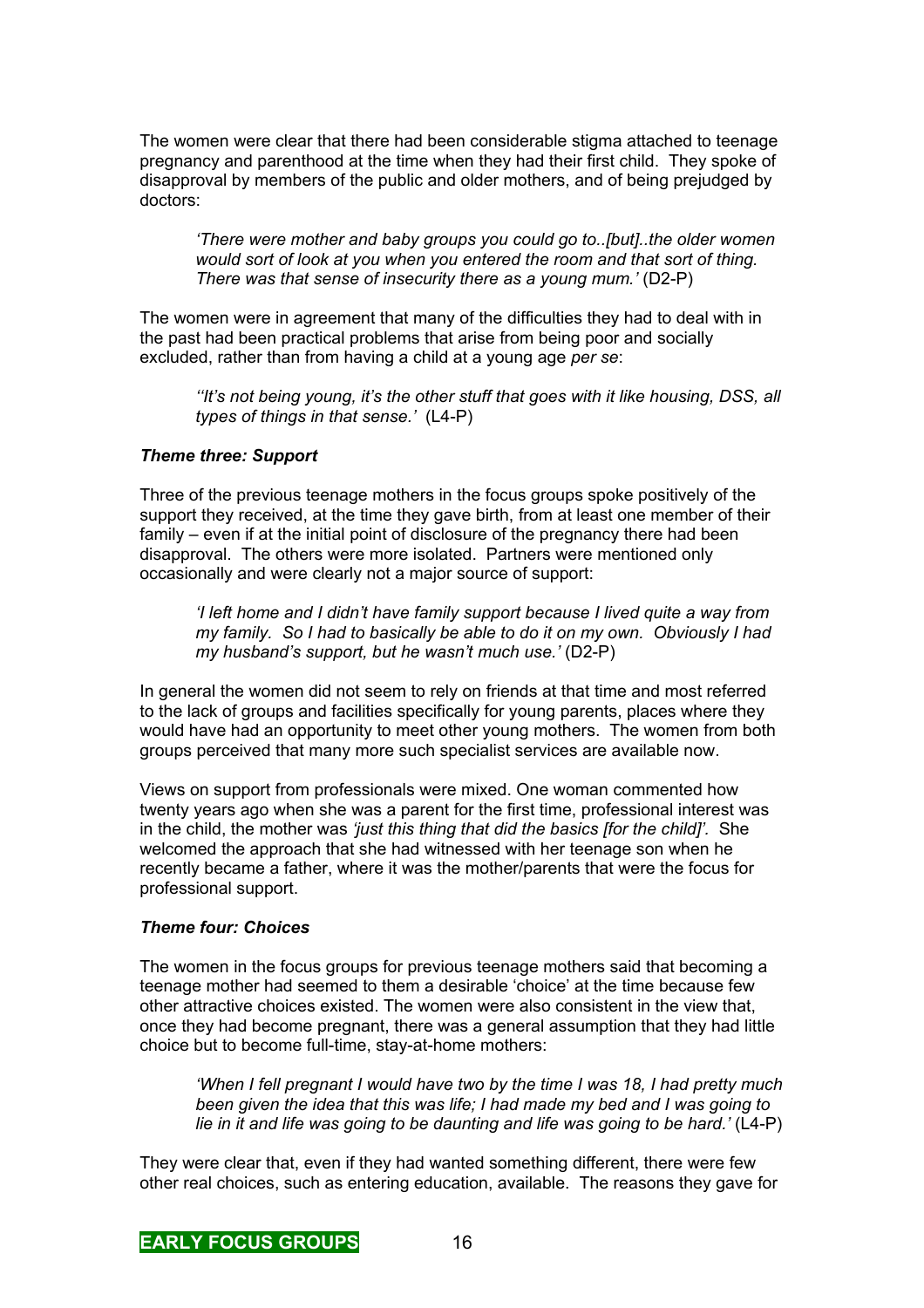this lack of choice were barriers such as: social class; a lack of money to pay for childcare; and a lack of readily available support and information:

*'Obviously there are things you grow up wanting to do, you grow up thinking I want to be a nurse. In my case, that was the case but because I had three children in a short space of time, you know life just takes over. I think if someone had come along and offered me those [career] opportunities then I don't think I would have gone on and had any more children. Because I'd have set my mind on something else. Focused on something else than just being a mother. Definitely.'* (D2-P)

The women mused about how their lives might have been different had they had more choices, but they were philosophical about this and the majority spoke with enthusiasm about the chances they were now getting:

*'It's wonderful, I can't wait to start my college course, it's been a long time coming, I'm nearly 40 now, so I'm really starting my career now and I'm nearly 40 and that hasn't been such a bad thing for me.'* (L4-P)

The women felt that young women today have the same desire to have a baby as they themselves had had 20 years ago. They did not judge this to be a bad thing, though the Derby group discussed the failure of society and families to create the conditions where teenagers in general are not bored and needing an escape:

*'School, education…there's no interest there, and I think they are just bored with their lives and they'll seek excitement anywhere.'* (D2-P)

Two of the women had teenage sons who were fathers. Both these young men were currently still in a relationship with the teenage mother of their child, and their mothers were clearly supportive of both their sons and the mothers of their sons' children and did not express any regret that their own children had, like them, become parents at a young age. There was considerable optimism that things would be better for their children who had become parents, both because of their own positive parental influence and the existence of better opportunities in society. Alongside this optimism, however, the women had the view that the difficulties they experienced, including the stigma attached to young parenthood and practical difficulties, such as a lack of affordable and decent housing, remained much the same.

## **5.3 Early focus groups – summary of themes**

The teenage mothers in the focus groups had faced and continued to face enormous challenges since the births of their babies. For example, many had experienced homelessness and subsequent placement in very poor temporary accommodation, the breakdown of relations with partners, leaving them to cope with a newborn baby as a lone parent, and dependency on benefits. But a striking feature of the focus group discussions was that many women presented teenage motherhood as a positive experience. They were enthusiastic about the joy their children were bringing them and the opportunities that were available to them.

There were clear similarities, but also differences, in the opinions and experiences of the current teenage mothers and those who had become teenage mothers 10-20 years ago.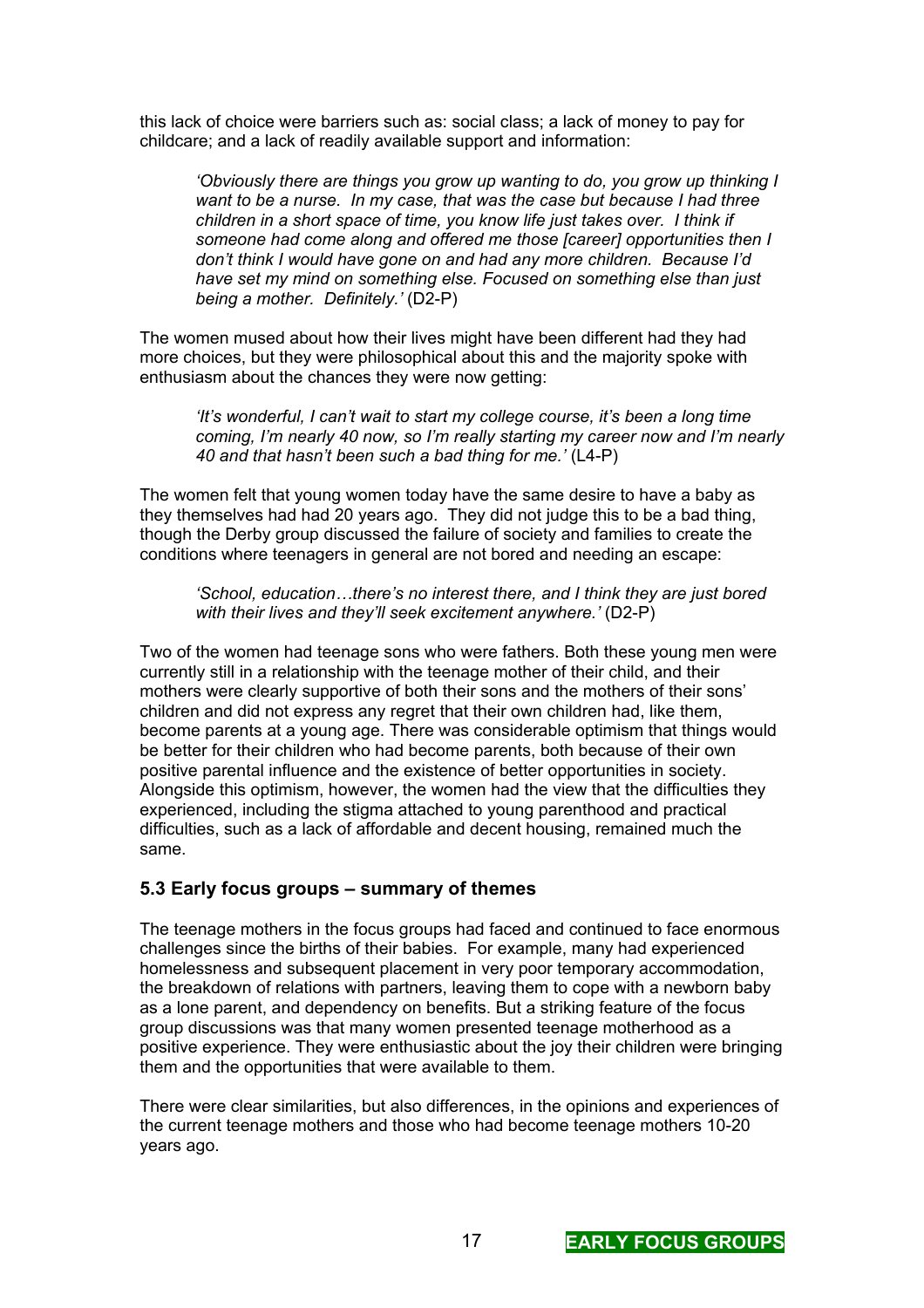*Similarities* included reports of hardship and difficulty as the result of becoming pregnant at a young age; lack of support from family, partners and friends; insufficient and /or inappropriate support from official sources, such as health service staff, housing departments and social services; homelessness; poverty; and stigma. Despite these social and economic hurdles, the women expressed few regrets about having a baby so young. Both sets of mothers took pride in the fact that, despite their youth, they were good parents. They felt that their children gained from having young mothers.

Some of the mothers in the focus groups identified links between having experienced harsh childhoods themselves and their own lives as parents. Some saw a causal link, while others spoke mainly of a determination to give their children better experiences of childhood than their own. Where women had received good support from individual professionals, they remembered this clearly and attached great significance to it.

*Differences* between the two groups of mothers included the fact that most of the previous teenage mothers were clear about having wanted to have a baby when they were young, though they varied in the extent to which they had recognised this at the time. The same finding only emerged in one of the four groups of current teenage mothers.

The younger women felt that since becoming pregnant and /or parents, the opportunities they expected to have in education and employment had either merely been temporarily interrupted or, in many instances, enhanced. They attributed this to the availability of targeted support services for teenagers who were pregnant or parents. In contrast, the older women spoke of an era when there was a much lower level of expectation, opportunity and support for combining motherhood with other activities outside the home. As these previous teenage mothers reflected back, particularly in the light of what they knew was available to teenage parents today, some imagined that had they had such choices, the course of their lives might have been different.

The younger women also spoke of the opportunities they had to meet other teenage mothers, via specialist support groups with which they were involved. The older women had had no such opportunities. They described either having to face the anticipated disapproval of older mothers in toddler groups in their search for social contact with other mothers, or more commonly opt for isolation.

The younger women spoke with passion of their enjoyment of the emotional aspects of parenting and how parenting had given their lives more meaning. While the previous teenage mothers also took pride in what they had been able to give their child because they were young mothers, they could also see some benefits of being more mature as a parent of a young child.

Some of the above differences reflect changes in the social policy climate. Others may result in part from the understandable defensiveness of young mothers wanting to present their situations in a positive light.

## **5.4 Early focus groups – influence on study methods**

Aside from the value of the focus group data in their own right, the focus groups made a number of methodological contributions to the TPSE Study. They helped us to identify: key themes; the range of options that might be offered as potential answers to certain questions; and the most appropriate language and tone to be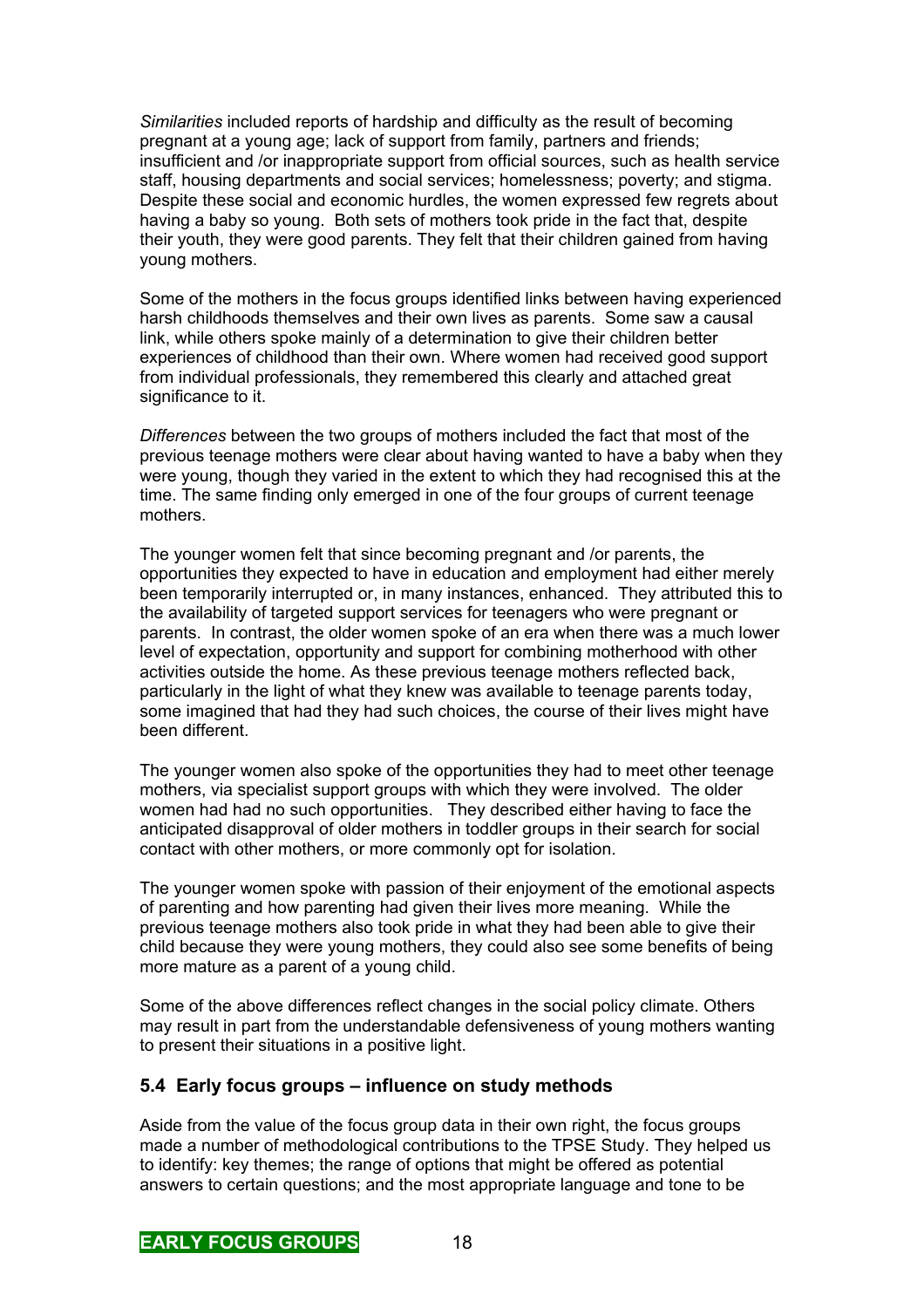used in the questionnaires and interviews. A major theme to emerge was the importance of achieving neutrality, avoiding, in particular, any implied assumption that teenage pregnancy or parenthood is a predominantly negative experience.

The early focus groups also had an impact on our analysis strategy. Firstly, the significance of the amount of time that had passed since the first pregnancy was apparent: the older women had returned to education in their thirties and subsequently embarked on employment. Secondly, it was clear that normative definitions of positive and negative outcomes did not necessarily reflect the women's own definitions of such outcomes. For example, continuation in education is usually considered a positive outcome for teenage parents, yet it was clear that some of our participant's felt that their emotional wellbeing as teenage mothers would be enhanced by being able to be full-time mothers until their children were at least school age. This was true for both current and previous teenage mothers. These varied perceptions of outcomes fed directly into the methods we used to analyse outcomes in the questionnaire and interview data.

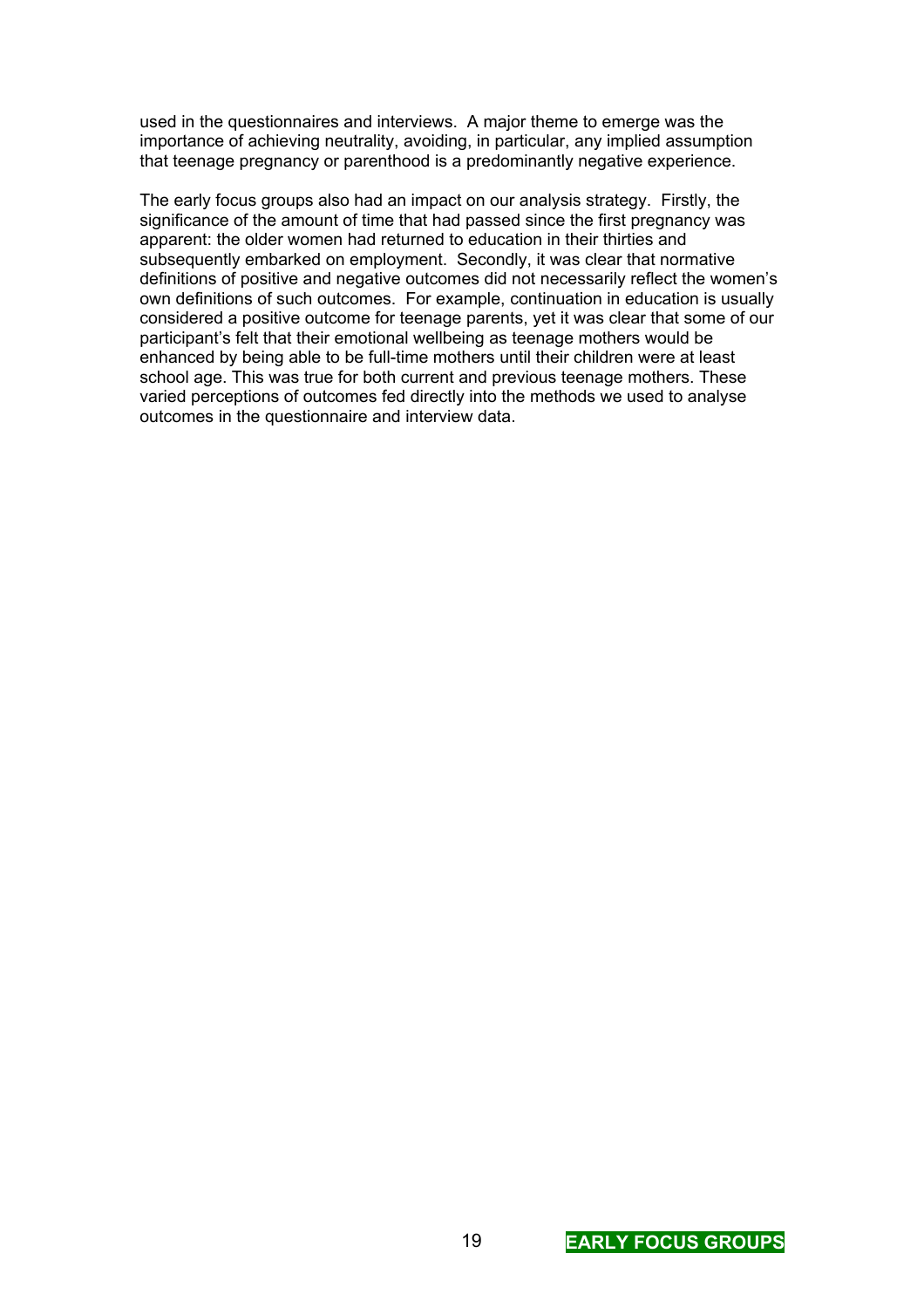# **6. Results – Analysis of mothers' questionnaire data**

The potential 'causes' and 'consequences' of teenage pregnancy were investigated using both existing data from the two previous studies (the SSPO and SSFH studies) and new information from the questionnaires developed specially for the TPSE Study. This section summarizes the findings. Since the datasets and analysis methods were complex, much more detail, including the original tables produced in the statistical modelling of the data, is provided in appendix 2.

## *Datasets*

The data discussed in this section of the report were collected in questionnaires completed by two cohorts of mothers (1196 women in all) over the period from 1986 to 2004. These included 246 teenage mothers and a comparison group of 950 who had their first pregnancies later.

The two original studies that provided the cohorts, SSPO and SSFH, although similar in focus, were carried out with samples of mothers that varied in some key ways. The SSPO sample came from locations outside London, often in rural areas. As a group they were predominantly white, working class and all were having their second or subsequent baby in 1987. Just over a quarter (26%) were teenage mothers (5% were teenagers at the time of the study; 21% had previously been a teenage mother) (appendix 2). The SSFH participants lived in inner city London, two thirds were economically disadvantaged, and as a group came from very diverse ethnic and cultural backgrounds. Just over half were having their first child in 1999. Of the SSFH participants, 17% were teenage mothers (6% were teenagers at the time of the study; 11% had previously been a teenage mother) (appendix 2).

The new data collected for the TPSE study, were provided through following up the SSPO and SSFH samples. This follow up data gives a longer term perspective of the outcomes and issues being explored.

## **6.2 'Causes' of teenage motherhood**

## *Original datasets*

We looked to see if the circumstances of women who were teenage mothers differed from women who had their babies later. When analysing data from the original data sets in the SSPO and SSFH studies separately, we found significant associations between teenage motherhood and the following factors in both studies:

- having been in rented accommodation
- leaving school by 16 years of age
- living on a low income

(appendix 2, tables 1, 4 and 7).

In addition, some factors were associated with teenage motherhood in the SSFH study alone:

- leaving school with no or few qualifications
- having a partner of social class 5, 6 or 7
- being from a black or minority ethnic group *.*

(appendix 2, tables 4 and 7).

Many of the factors that might predict teenage motherhood are likely to be related to each other. To take account of this, further analyses looked at these associations jointly in a multivariate logistic regression model. This model was based on data from 1112 women with information on the relevant variables from a dataset which

## **QUESTIONNAIRES** 20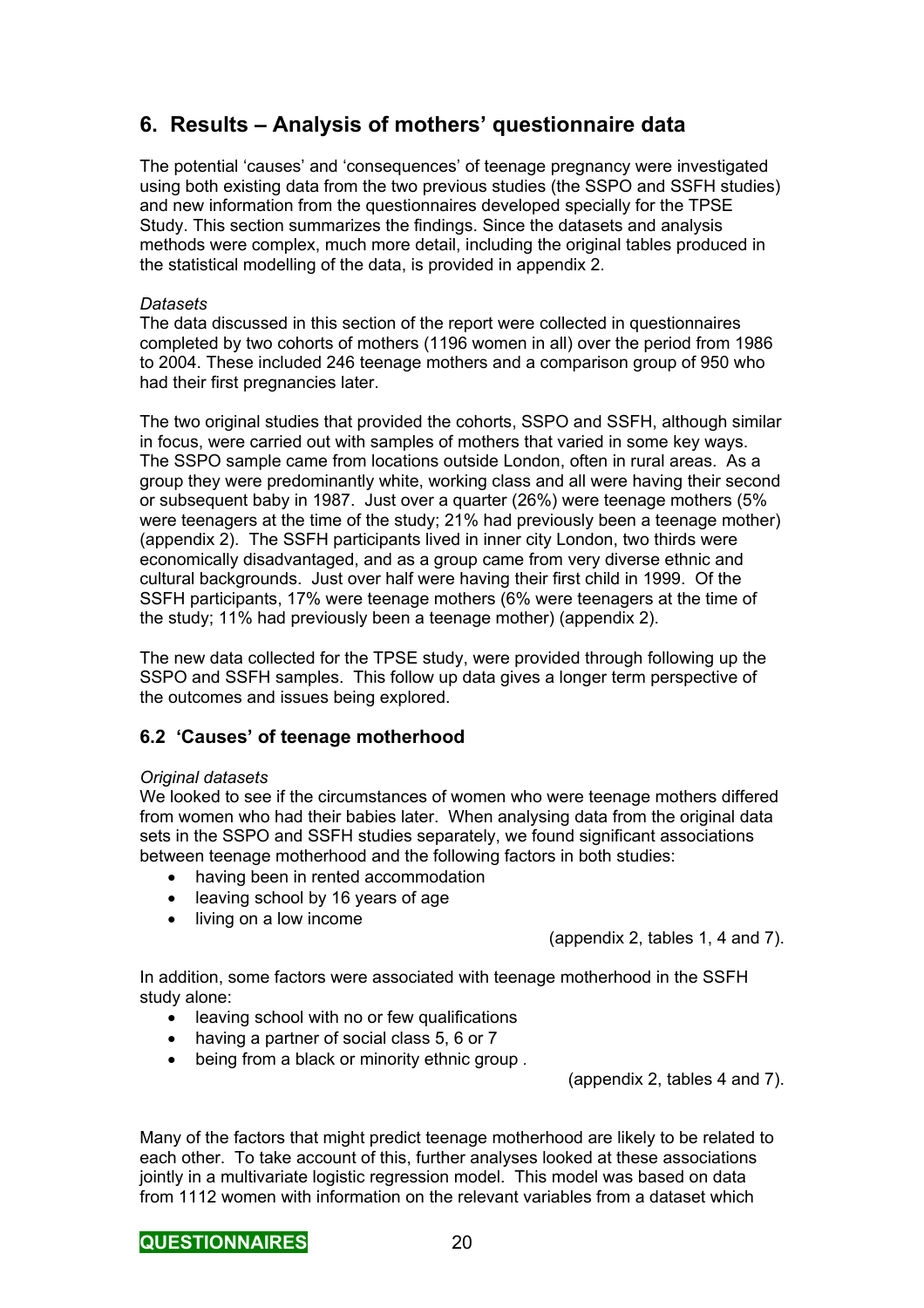combined the original data from both the SSPO and SSFH studies, providing greater power to find differences between teenage and older mothers. All three factors identified above as being separately associated with teenage motherhood in both studies (poverty, school leaving age and housing tenure) continued to be associated with teenage motherhood when considered together. For instance, the likelihood of being a mother as a teenager was increased by poverty even for those who lived in private housing and left school at 16 years of age or over (appendix 2, table 8). Leaving school earlier or living in social housing added to this association, even taking into account the fact that there is an interrelationship between poverty and leaving school earlier, and between poverty and being in social housing.

## *New data*

A smaller pool of women who took part in the original studies responded to the new TPSE questionnaire in 2003. These women were asked to reflect back to the circumstances of their first pregnancy. Of the 97 women who had become pregnant as a teenager, 88% said this first pregnancy was unplanned, compared with 50% of the 361 women who had become pregnant for the first time aged 20 or older (p =0.00) (appendix 2, table 13). Women's happiness about their first pregnancy also varied significantly, with a third of the women who became pregnant as teenagers being happy about it compared with over two thirds of the older women (33% vs 70%, p=0.01; appendix 2, table 13). When asked to provide reasons why they thought this first pregnancy occurred when it did, those who became pregnant as teenagers were most likely to say they had 'unprotected sex'; those who became pregnant at an older age said it 'felt like the right time'. Table 6.1 below shows the top reasons given by each group.

| 'What do you think were the main reasons for you<br>becoming pregnant at this time in your life?' <sup>1</sup> |     |                                            |     |  |  |  |  |  |
|----------------------------------------------------------------------------------------------------------------|-----|--------------------------------------------|-----|--|--|--|--|--|
| Pregnant as teenager $(n=93)$                                                                                  |     | Pregnant age 20 yrs+ (n=354)               |     |  |  |  |  |  |
| Unprotected sex (but not<br>planning baby)                                                                     | 43% | It felt like the right time                | 59% |  |  |  |  |  |
| Contraceptive failure<br>20%                                                                                   |     | Desire for a child                         | 41% |  |  |  |  |  |
| Desire for a child                                                                                             | 16% | Partner wanted a child                     | 31% |  |  |  |  |  |
| Ignorance about sex                                                                                            | 13% | Unprotected sex (but not<br>planning baby) | 16% |  |  |  |  |  |

### **Table 6.1. Retrospective reasons given for first pregnancy**

<sup>1</sup> Multiple reasons could be given

When asked to reflect back on their lives when they were 16 years old, additional differences emerge between those who became pregnant as teenagers and those whose first pregnancy was at an older age (appendix 2, table 25). Those who became pregnant as teenagers were more likely to have been living with only one parent at age 16 and for their families to have had financial worries. Additionally, those who had a teenage pregnancy were more likely to say that they had had more emotional problems than their peers and to say that they disliked school. Equal proportions in the groups said that they were able to speak to their parents about personal things like relationships and sex.

The importance of dislike of school was echoed in the significant differences in teenage aspirations between those who became pregnant as teenagers and those whose first pregnancy came when they were older. In remembering back to when they were 16 years old and asked what things they most wanted to do in the next few years of their lives, those who became pregnant as teenagers said that they had wanted to: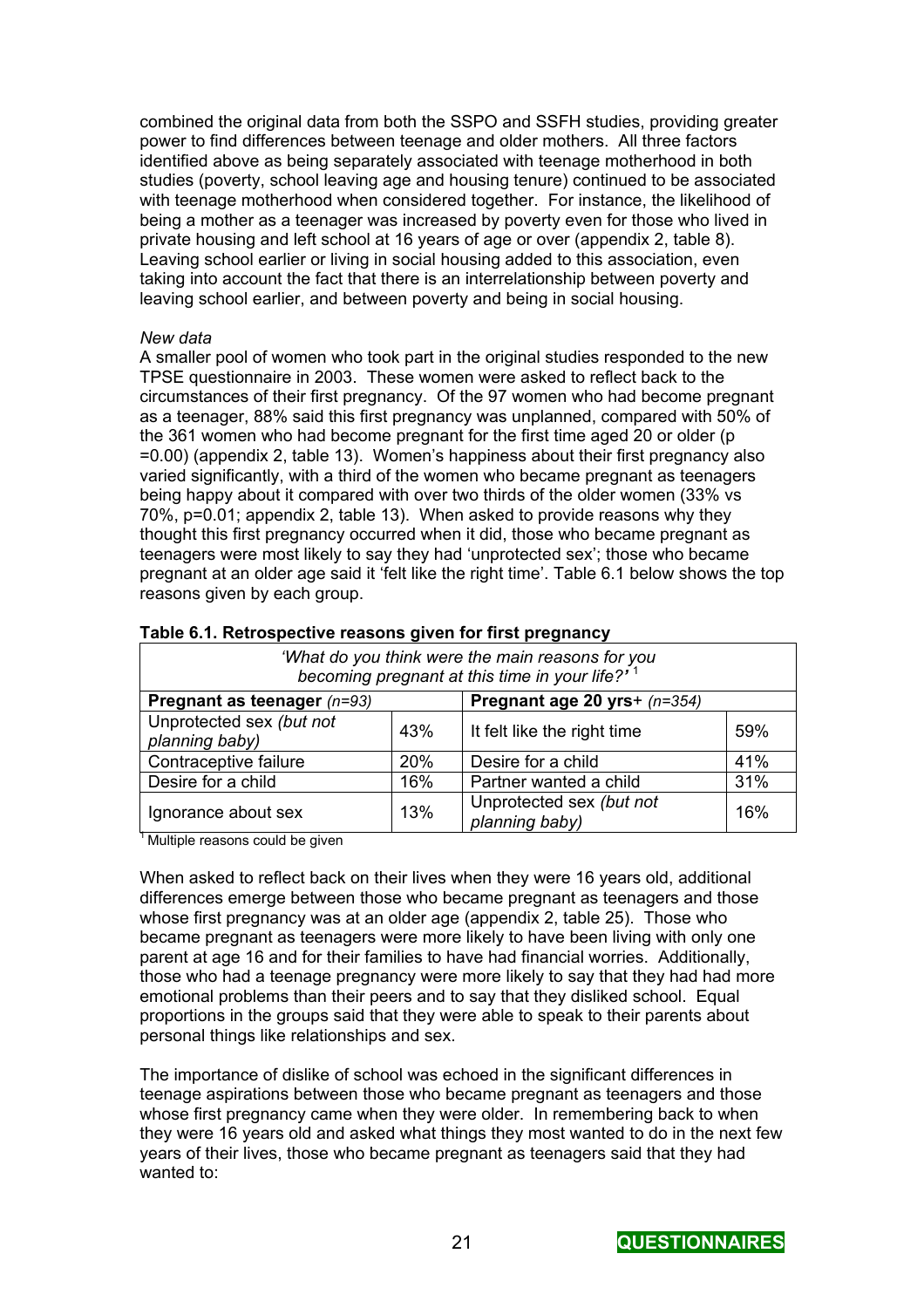- Finish school
- Move out of their parents' home
- Get a job
- Get married
- 

• Have children (appendix 2, table 25)

The desire for these was significantly greater amongst those who became pregnant as teenagers than among their counterparts who became pregnant later in life. Those who were older when they first became pregnant were significantly more likely to have said that at age 16 their aspirations were to:

- Get A levels
- Go to university
- 

• Travel **•** Changel Controller Controller and the Controller Controller and the Controller and the Controller and the Controller and the Controller and the Controller and the Controller and the Controller and the Controll

A multivariate logistic regression model based on considering possible 'causes' of teenage motherhood from these TPSE data found, perhaps unsurprisingly, that teenage motherhood was more likely when the mother had not been living with the baby's father before the pregnancy, and when the pregnancy was unplanned (appendix 2, table 14).

## **6.2 'Consequences' of teenage motherhood**

The original datasets allowed us to look at the short term 'consequences' of teenage motherhood. The new TPSE data allowed a longer-term perspective on these 'consequences'.

### *Original datasets*

Taking the variables one at a time, teenage motherhood was significantly associated in both the SSPO and SSFH studies with a greater likelihood of mothers :

- having an income below the poverty line (at the initial postnatal follow up; appendix 2, tables 2, 5, 7)
- being a smoker (at the initial postnatal follow up; appendix 2, tables 2, 5, 7)
- being a lone parent (at the one year follow up; appendix 2, tables 3, 6, 7)

Other factors were significant in either SSPO or SSFH studies but not both, reflecting the differences between the two cohorts of women. For instance, at the first postnatal follow up in the SSPO study, teenage mothers were more likely than older mothers to:

- be bottle feeding
- have found their partner not very helpful during the pregnancy
- have felt depressed

(appendix 2, table 2)

At the first postnatal follow up in the SSFH study, teenage mothers were more likely than older mothers to:

- be on means tested benefits
- have a partner who rarely helps with housework
- have a partner who smokes

(appendix 2, table 5)

By the one year follow up, teenage mothers in the SSFH study were more likely than older mothers to:

• be depressed

**QUESTIONNAIRES** 22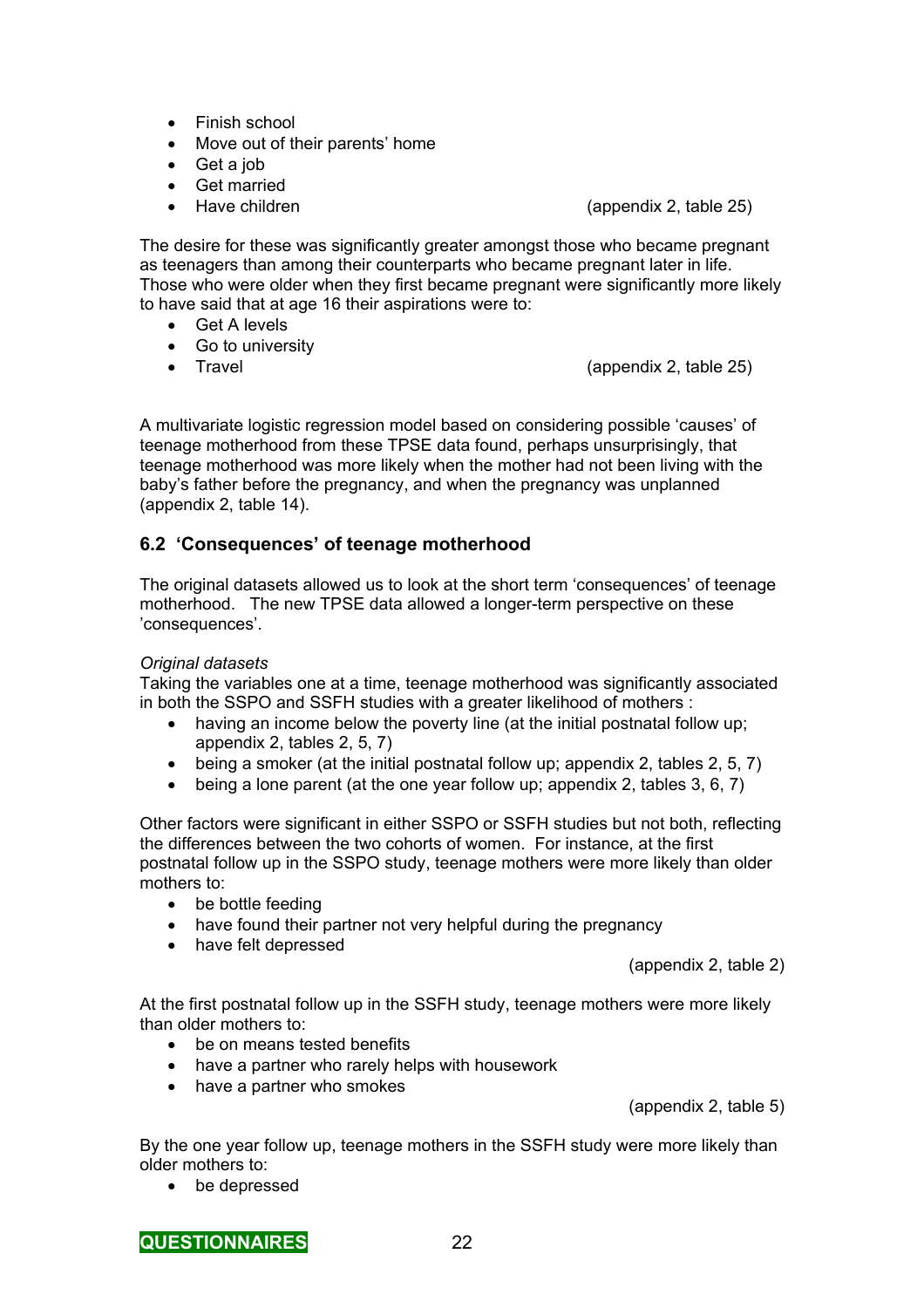• have a partner who smokes

(appendix 2, table 6)

Given the large number of possible outcomes of teenage motherhood, and the fact that many of the 'consequences' are closely related to each other, they were grouped into two categories: 'material' and 'non-material'. The details of these categories are described in appendix 2.

In a multivariate logistic regression model, combining the SSPO and SSFH studies, looking first at 'non-material outcomes, teenage motherhood (jointly with lone parenthood<sup>iv</sup> and feeling that the last year had been rather difficult) was a predictor of **depression at the first postnatal follow up** (appendix 2, table 9).

Similarly, looking at 'material' outcomes, teenage motherhood (jointly with lone parenthood, being a smoker and leaving school early) was a predictor of **income below the poverty line at the first postnatal follow up** (appendix 2, table 10).

Finally, teenage motherhood (jointly with depression at one year postnatal follow up) was a predictor of lone parenthood at one year postnatally (appendix 2, table 11).

## *New data*

The TPSE data allowed for longer term outcomes to be considered for the women, as well as some outcomes for their children.

The mothers were asked about their current situation. The number of years since they had had their eldest child ranged between 4 and 36 years. So their current situation reflected medium and long term outcomes as mothers. As in the shorter term outcomes, we found that the previous teenage mothers were significantly more likely than the non-teenage mothers to have poor 'material' outcomes over the longer term. Key differences between the two groups were:

*For women who had been teenage mothers:* 

- More social housing
- Fewer educational qualifications
- Fewer women in employment in the last month
- Smaller proportions of time in work since the birth of the eldest child
- More on means tested benefits

(appendix 2, table 12)

Additionally, the previous teenage mothers were more likely currently to be:

- Lone parents
- Smokers
- 

• In poor health (appendix 2, table 12)

However, there were **no** significant differences between the previous teenage mothers and those who became mothers older when comparing 'non-material' outcomes:

- Depression
- Satisfaction with life
- Coping

 $\overline{a}$ 

iv Lone parenthood was defined as 'not having a partner at that time'.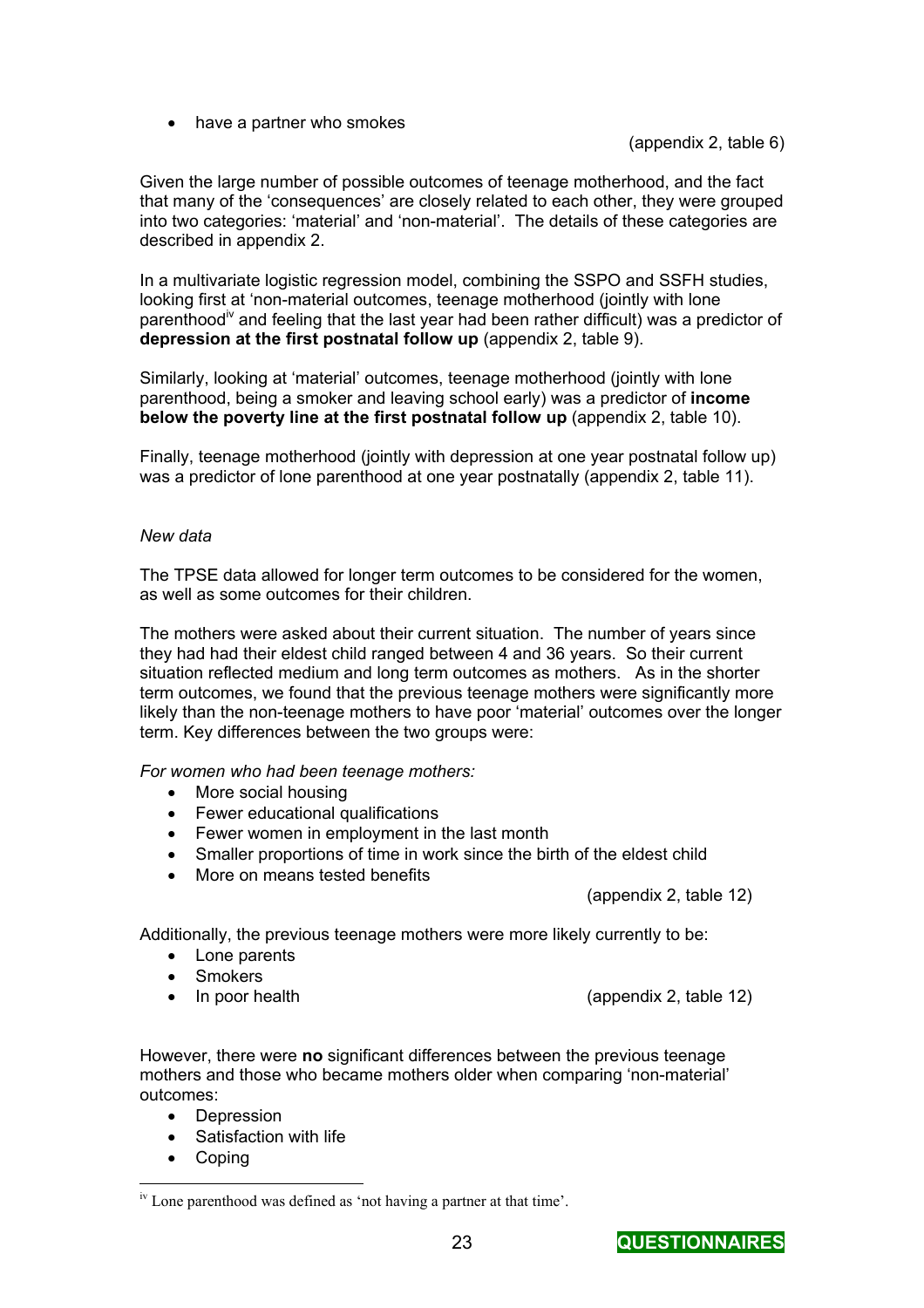• Levels of emotional and practical support

Additionally, similar proportions of the two groups of mothers were:

- currently studying
- not working and unhappy with this situation (appendix 2, table 12)

When carrying out multivariate logistic regression modelling on the 'consequences' of teenage motherhood using the TPSE data, we grouped together variables based on health, housing, work and education to assess the impact of teenage motherhood.

Looking first at health-related outcomes, teenage motherhood (jointly with others in the household being smokers) was a predictor of **being a current smoker** (appendix 2, table 15).

Teenage motherhood also seems to have 'consequences' for a woman's employment and education outcomes. For instance, teenage motherhood was a predictor of **not having educational qualification**s; (jointly with not having education qualifications and being on means-tested benefits), it was also a predictor of **not being in paid work in the last month**. Additionally, teenage motherhood (jointly with having not being in paid work and not having education qualifications) was a predictor of **currently being on means-tested benefits** (appendix 2, table 17).

Having been a mother as a teenager herself was a predictor (jointly with still being with the child's father) of women's **unhappiness at the possibility of their children becoming a parent at the same age they did** (appendix 2, table 18).

Finally, teenage motherhood (jointly with not being in private housing, leaving school without qualifications and being a lone parent) was a predictor of **currently being on means tested benefits** (appendix 2, table 19).

### *Important outcomes for mothers*

When asked to highlight from a list the five things that are most important to them now, there were few significant differences between the women who had been teenage mothers and those who became mothers at an older age (appendix 2, table 24). As table 6.2 below shows, the top four things were shared in common between the two groups. Whereas the previous teenage mothers placed more importance on personal happiness, the non-teenage mothers emphasised the desire to achieve a good home/work balance and to have a stable partner relationship.

| Previous teenage mother (n=290) |     | Non-teenage mother $(n=50)$ |     |
|---------------------------------|-----|-----------------------------|-----|
| My children to be healthy       | 84% | My children to be healthy   | 81% |
| My children to be happy         | 78% | My children to be happy     | 75% |
| For me to be happy              | 68% | For me to be healthy        | 67% |
| For me to be healthy            | 62% | For me to be happy          | 52% |
| To have enough money            | 32% | To achieve a good home/work | 47% |
|                                 |     | balance                     |     |

## **Table 6.2. Five most important things in life now**

## *Children's outcomes*

At the point at which the new questionnaire data were collected, the eldest 'children' ranged in age from 4 to 33 years. Some questions were asked about all the children, regardless of their age, and others were age specific. Comparing children under the

## **QUESTIONNAIRES** 24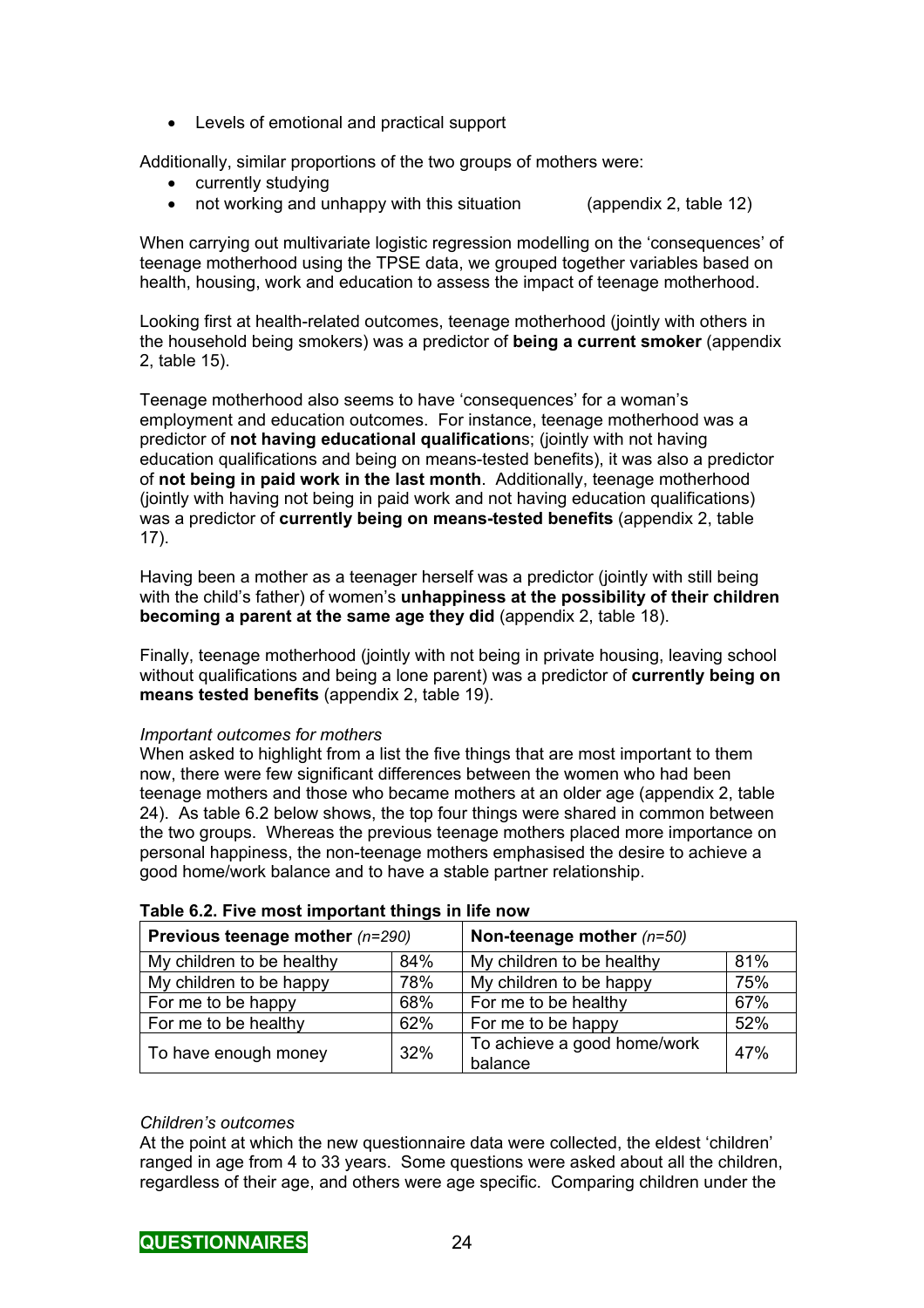age of 15 years who had mothers who had been teenage mothers and those whose mothers had been older when they had their first child, there were **no** significant differences relating to:

- physical health
- behaviour scores *(measured using the Strengths and Difficulties Questionnaire25, 26)*
- use of psychologists, counsellors, social workers
- childhood injuries in last six months *(under 5 year olds)*
- parental concerns about the child (appendix 2, table 12)

For the children who were 15 and over, there were two outcomes which were significantly different between those whose mothers had been teenage mothers and those whose mothers had had their first child when older. Significantly more children whose mothers had been teenage mothers:

- had no educational qualifications
- were no longer living at home

However, the average age of children in the category '15 years or older' was slightly older for children of previous teenage mothers than those of non-teenage mothers, so this increased age may have had some impact on the second of these differences.

## *'Material' and 'non-material' composite outcomes*

As explained in the methods sections of this report (section 3 and appendix 2), a final stage of quantitative analysis was to combine a series of possible variables related to 'material' and 'non-material' outcomes and then summarize these as composite variables. This procedure allowed each mother to have an overall rating of currently 'doing well' or 'not doing well' for 'material' outcomes and also for 'non-material' outcomes. The basic comparisons shown in table 6.3 below indicate that significantly more of the non-teenage mothers than previous teenage mothers were currently doing well on material outcomes. No significant difference was found between the two groups on non-material outcomes, however.

|                         | Non-teenage<br>mothers | <b>Previous</b><br>teenage mothers |
|-------------------------|------------------------|------------------------------------|
| 'Material' outcomes     |                        |                                    |
| composite variable      |                        |                                    |
| Doing well              | 67% (265)              | 40% (25)                           |
| Not doing well          | 33% (132)              | 60% (37)                           |
|                         |                        | p< 0.001                           |
| 'Non-material' outcomes |                        |                                    |
| composite variable      |                        |                                    |
| Doing well              | 69% (274)              | 66% (41)                           |
| Not doing well          | 31% (132)              | 34% (21)                           |
|                         |                        | p=0.648                            |

### **Table 6.3. Composite scores for 'material' and 'non-material' outcomes by teenage motherhood status.** Figures are % (n).

When we worked backwards from the composite variable for material outcomes, putting the relevant factors into a statistical model, we found that previous teenage mothers were no more likely than other mothers to have a poorer composite 'material' outcome, once adjustments were made for factors such as poverty at initial postnatal questionnaire, housing tenure in pregnancy, lone parenthood in the first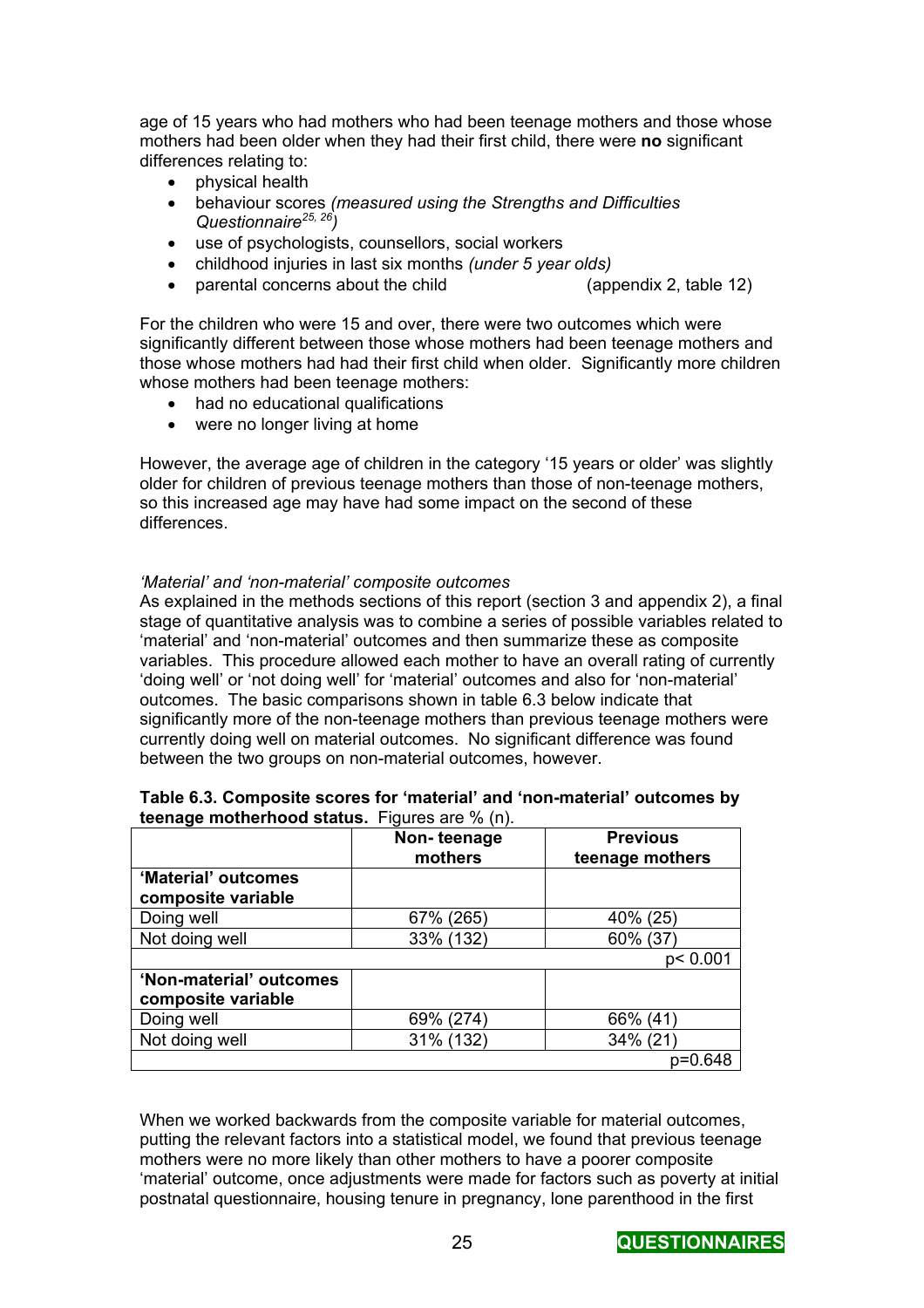year of the baby's life, support in the first year, and age at leaving school (odds ratio 1.20; 95% confidence interval 0.57 to 2.51; p=0.63; n=407) (appendix 2, table 20).

The pattern was similar for the composite variable of 'non-material' outcomes. Previous teenage mothers were no more likely than other mothers to have a poorer composite 'non-material' outcome once adjustments had been made for factors such as housing tenure in pregnancy, maternal depression in the first year of the baby's life, and support in the first year (odds ratio 1.17; 95% confidence interval 0.58 to 2.36; p=0.65; n=414) (appendix 2, table 21).

We looked at the composite variables for 'material' and 'non-material' outcomes for the group of previous teenage mothers to find out which factors seemed to influence whether these were currently doing well or not doing well. For the 'material' outcomes composite variable, the two factors that seemed to influence a good outcome for teenage mothers was not being in poverty at the initial postnatal questionnaire and not being a lone parent at 1 year postnatal follow up. For the 'nonmaterial' composite variable, those teenage mothers who were doing well now were most influenced by having had enough support in the first year of their child's life, being in good physical and emotional health in that first year, and being happy in a current partner relationship. (appendix 2, table 22)

## **6.3 Summary of findings from questionnaire data**

In both the cohorts whose data we examined in this study, teenage pregnancy and motherhood were preceded by poverty and low educational achievement. Poverty appears to have a strong independent effect on the chances of teenage motherhood. Women who became pregnant as teenagers were less likely to be happy about the pregnancy than those who became pregnant later, and they were more likely to have grown up in single parent households and to have disliked school.

Analysis of the 'consequences' of teenage pregnancy and motherhood showed that young mothers were more likely to be poor, to be lone parents, to have low emotional wellbeing and to be smokers (women's smoking is a 'marker' of both poverty and motherhood in stressful circumstances<sup>27</sup>). Teenage motherhood and lone parenthood were both predictors of low emotional wellbeing, low income and lack of educational qualifications. A poorer composite 'material' outcome was more common among teenage mothers, though once adjustments were made for factors such as poverty, support and school-leaving age, this difference disappeared. There was no difference between teenage and older mothers in a longer-term composite 'non-material' outcome. Priorities in terms of the most important things in life were very similar for both groups of mothers, and reported outcomes for the children were also very similar.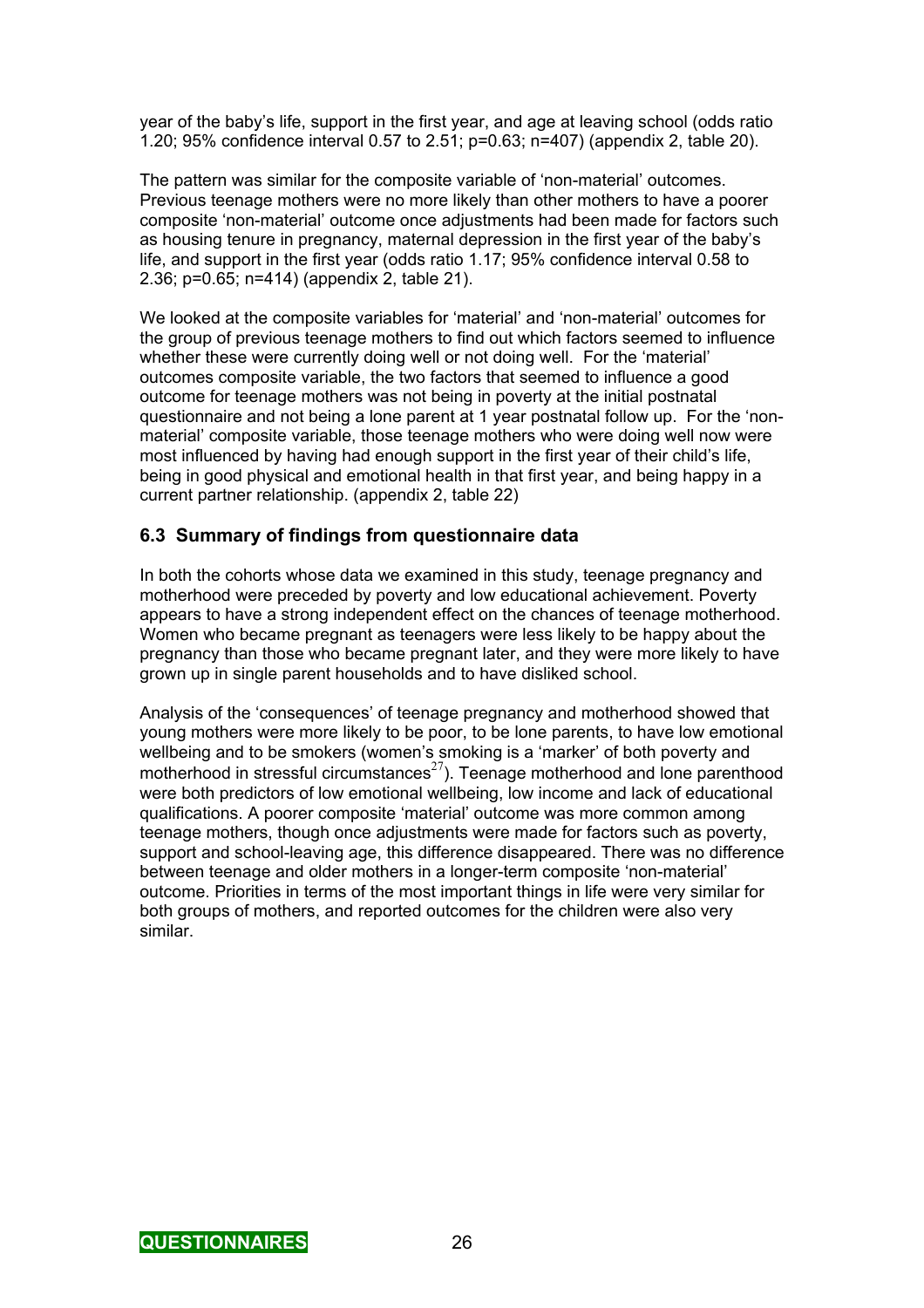# **7. Results – Interview data from teenage mothers**

This section provides a summary of the main findings from the interviews with mothers. Overall, 54 of the women who took part in the two earlier studies of social support and motherhood were interviewed for the TPSE Study. All had become pregnant as teenagers, although 12 had their teenage pregnancy terminated. The women were asked a series of questions which allowed us to capture a picture of the course of each woman's life from early childhood through growing up, becoming pregnant and via other significant life events to the current time. For some, this period spanned only two decades, with their teenage pregnancy being a relatively recent event, for others it was a period of three or four decades with over twenty years elapsing since they became pregnant as a teenager. These data enabled us to explore: the factors which appear to be protective for good outcomes, or conversely put a woman at risk of bad outcomes; and the effects of time on women's lives following teenage pregnancy.

The main themes to emerge in the interviews related to: experiences of school; the quality of women's childhoods; information about sex and relationships; employment; and support. We illustrate these themes below, before going on to comment on the teenage mothers' overall situations at the time they had their babies and later, when they were interviewed. Finally, we conclude this section with some additional themes for the women who terminated their teenage pregnancy.

## **7.1 Themes**

## *Theme one: Dislike of school*

A key aspect of school to emerge in the interviews with women who had become pregnant as teenagers was that school was fundamentally boring. This boredom extended from the types of subjects being taught, to the manner of teaching and the physical constraints of the classroom setting. Some of the older women said they had felt constrained from the lack of choice about what they were being asked to study. Many women mentioned that what they were being taught seemed entirely irrelevant to their lives

## **Teenage mothers - key findings**

- Profound dislike of school preceded teenage pregnancy
- Unhappy, complex, often violent childhoods, exacerbated for some by poverty
- Poor sex and relationships education
- Strong desire to be a mother for some
- Five key employment patterns emerged, with majority delaying employment until after child at school
- Support during pregnancy and first year is key to longer term success
- Other longer term protective factors include a positive partner relationship (not necessarily the father of the childe), a career, and time for change to happen.

at the time. Some found that the social aspects of school ameliorated this boredom, but for others this did not provide sufficient compensation, especially when close friends at school were lacking:

*'Primary school was good…The last years at secondary school was a sort of rebellious time, even though I was due to take A level English, I ended up leaving school with no qualifications whatsoever...It started out when you get to that age where you sort of pick what road you want to lead, and go down it, and I found the options very [limited]… If you was a girl, it was just sitting at a typewriter, that seemed to be only thing for a girl to do and I really didn't want*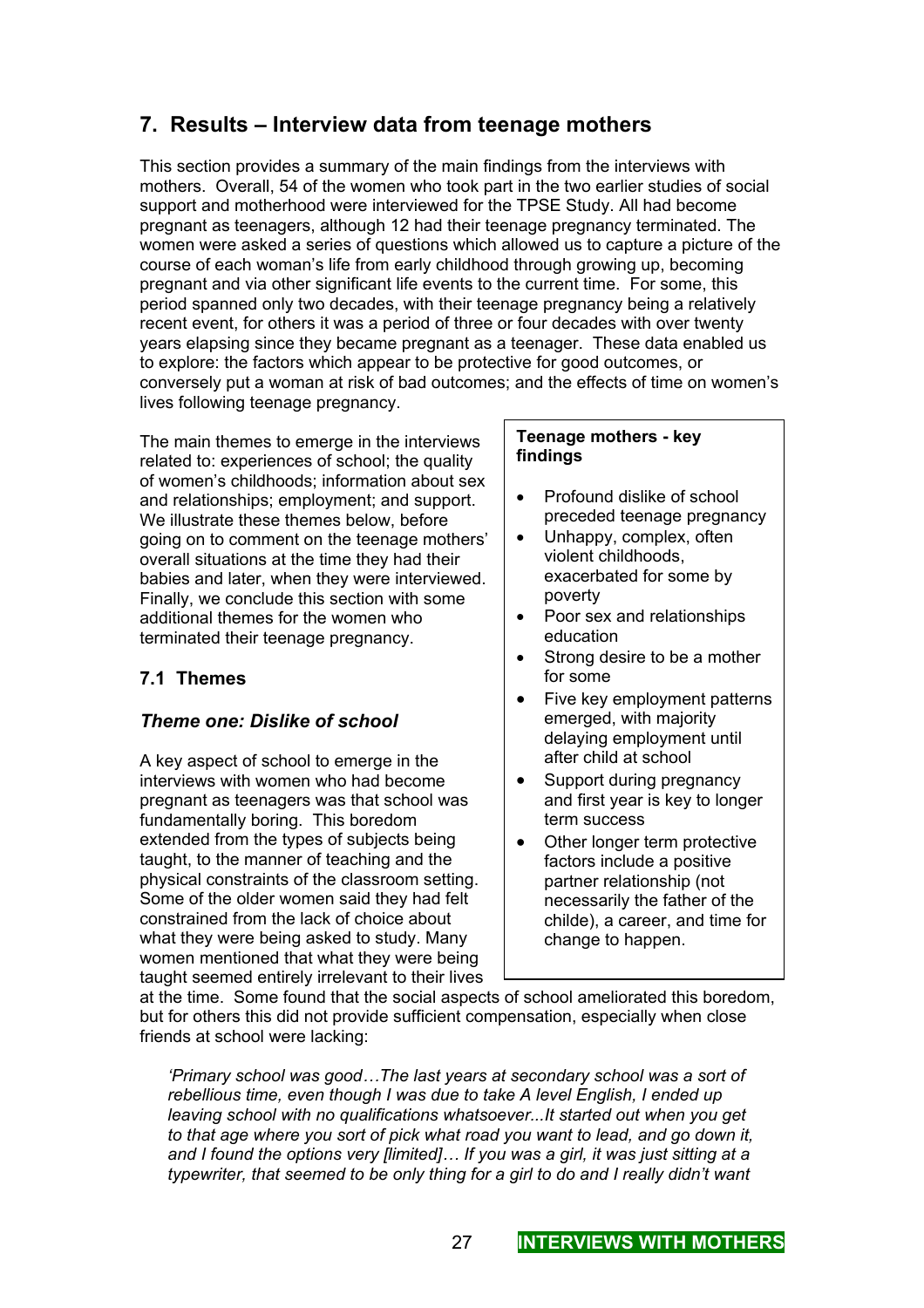*to do that. Everybody was geared towards the Pitmans, typing. I think that's when the rebellion thing started to come out'* (age 35, pregnant at 15).

*'I was never interested [at secondary school]. I thought "What on earth is this going to do for me?… Why am I coming here? And why am I learning these things about Borneo and all that?"…If someone had said to me, "It's a means to an end, it's just stretching your brain so you can get these qualifications so you can move on", then I might have realised what it was all about. But at the time no one was saying anything… I just thought "It's absolutely boring" and I wanted to be out and about, just doing things'* (age 42, pregnant at 17).

Some of the mothers said that they were made to feel that they were 'thick' at school, often in embarrassing situations in front of their peers. These experiences had made them feel humiliated and removed all desire to attend school or achieve educational qualifications. Several of these women mentioned that later in life they had been diagnosed with dyslexia; they expressed frustration that teachers had been so unsympathetic and inappropriate in dealing with their situation. Teachers were also criticised for not managing classroom dynamics well; for either being too strict and unyielding or for letting young people 'run riot' so no learning could take place.

Bullying by classmates and, for a few, by teachers was a factor underlying some women's dislike of school:

*'I wasn't happy at school…Because I was the only black person in every school I went to, I tended to get picked on a lot because of my colour and I found it hard to make friends… Few people spoke to me, everybody just kept me at arm's length'* (age 27, pregnant at 17).

*'When I started secondary school that was a nightmare… I got bullied, I got beaten up, oh terrible bullying. …I just used to come home and cry'* (age 28, pregnant at 18).

Some of these women said that they had found secondary school a very lonely place, where they had few friends. Others mentioned that they had friends who attended other schools or were older or did not attend school at all. In these situations, the lack of friendships at their own school led them to feel disengaged:

*'I just didn't settle in [to secondary school] at all. My friends were all 12 months older than me…they were doing more grown up things than I should have been doing, but I did the same as them, so consequently I didn't fit in*  with the school set. Because I were going dancing and they were still sitting *doing their homework and twiddling their thumbs. As soon as I were 15 I left'.*  (age 55, pregnant at 18).

Some women admitted that they spent their teenage years 'hanging out with the wrong crowd' - young people who did not value school - and as a result it was important that they disliked it as well. A few women discussed the thrill and ease of truanting; and the social importance of being part of the 'funny' crowd which disrupted classroom learning with its 'humorous' antics.

Often these educational and social reasons for disliking school were compounded by complicated or unhappy situations at home. Some mothers had had a huge amount of responsibility at home when they were teenagers: looking after younger siblings or running the household. In an extreme example of this, one 15 year old woman had responsibility for her six month old sister while her mother was in prison. For many in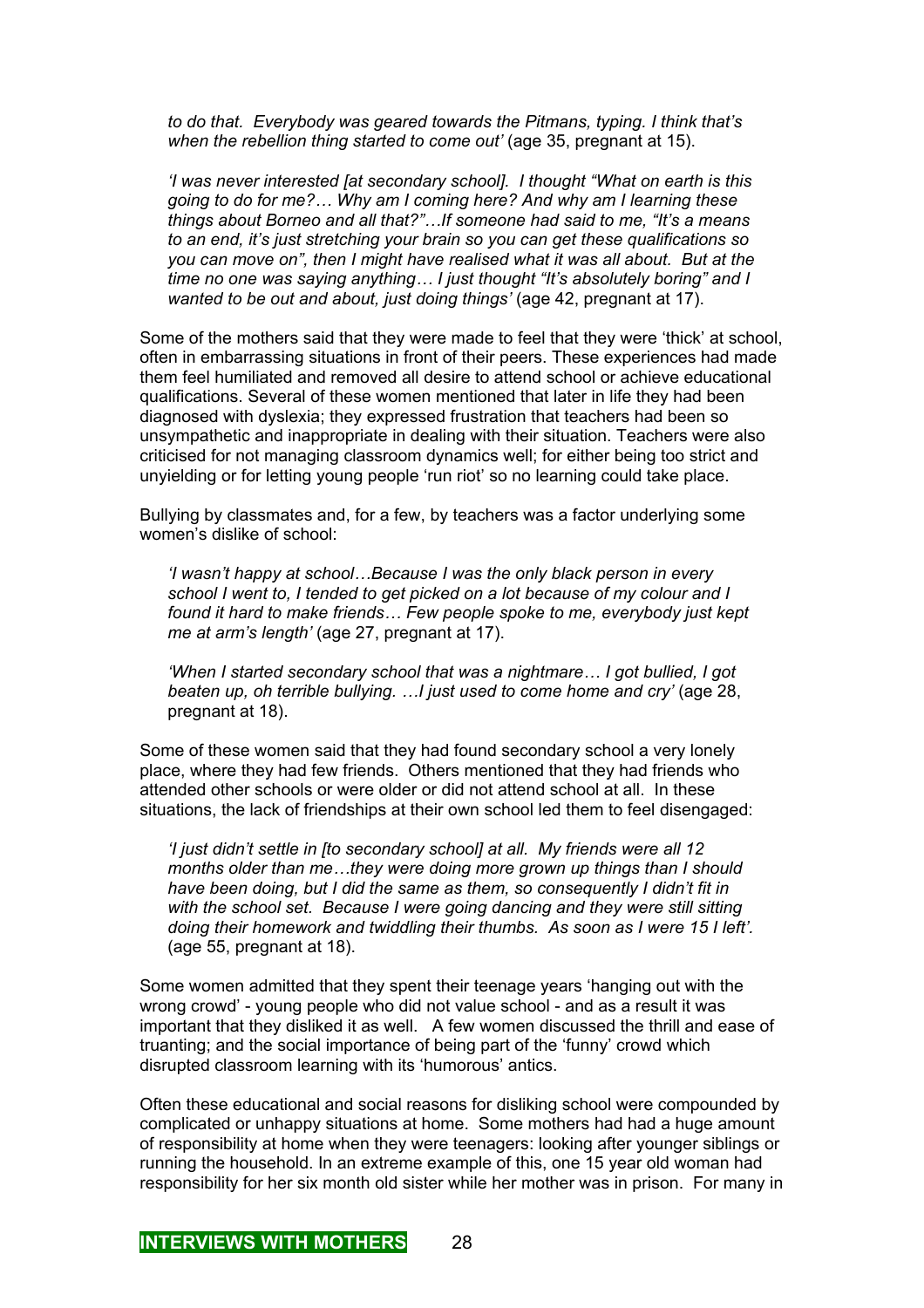these situations where there was an immediate need for them at home, school seemed entirely irrelevant.

There was often a lack of understanding from schools about the role that home life was playing in shaping school experience. However, school could also be a refuge from problems at home:

*'I liked going to school because it got me away from home, because we had lots of problems at home with mum (who was schizophrenic). So I'd have a difficult night, we'd be up all night with my mum having fits…I'd go to school the next day, although I never spoke to anybody about it, it got me away from my problems at home'* (age 36, pregnant at 17).

Reflecting back over their lives, leaving school early or without qualifications was the regret most frequently mentioned by women who had become teenage mothers. Just over half of the women had returned to some form of education later in their lives, and others were intending to in the future, because they could see that their lack of formal qualifications was hindering their chances of being employed in a job they would enjoy or that would pay sufficiently for them to stop receiving state benefits. However, for some of the women we interviewed, although they wished they had had qualifications, the experiences they had had at school were so bad that they would not consider a return to any form of education.

## *Theme two: Unhappy childhoods*

The women who became pregnant as teenagers were asked in the interviews what life had been like when they were growing up. While for many of the women childhood was a happy time, for half there had been a lot of unhappiness in this period. Some women were unequivocal about there being little that had been good, while others spoke of unhappy aspects or periods interspersed with more positive experiences.

The extent and frequency of this unhappiness in childhood was a finding that we had not expected. Given what is known about the association between teenage pregnancy and poverty (see also the questionnaire data, appendix 2, tables 1, 7, 8), we had expected the women to talk about the impact of poverty. However, what the interview data showed was that it was not poverty *per se* that the women saw as being the most critical aspect of their childhood experience. Indeed, several women strongly denied that the material restrictions resulting from family poverty mattered to them, for example the chance to go on school trips because of a lack of money. Instead the common concerns that emerged from the interviews about childhood were: chaos and instability at home; loss; difficulties with parents; violence, and transience. The consequences of these experiences included feeling that there was too little love, too much responsibility and/or poor communication with parents; there was also a pattern of multiple housing moves. These themes often overlapped and intertwined within individual women's lives.

#### **Chaos and instability**

Many of the women described growing up in chaotic and unstable households. Parental drug or alcohol misuse and mental health problems were contributory factors in some households:

*'Um, well my parents were heroin addicts so it was quite up and down, never sort of stable. I went to live with my nan; like nan and granddad sort of took me out of the situation, had me for about 3 years. … Then I went back home.*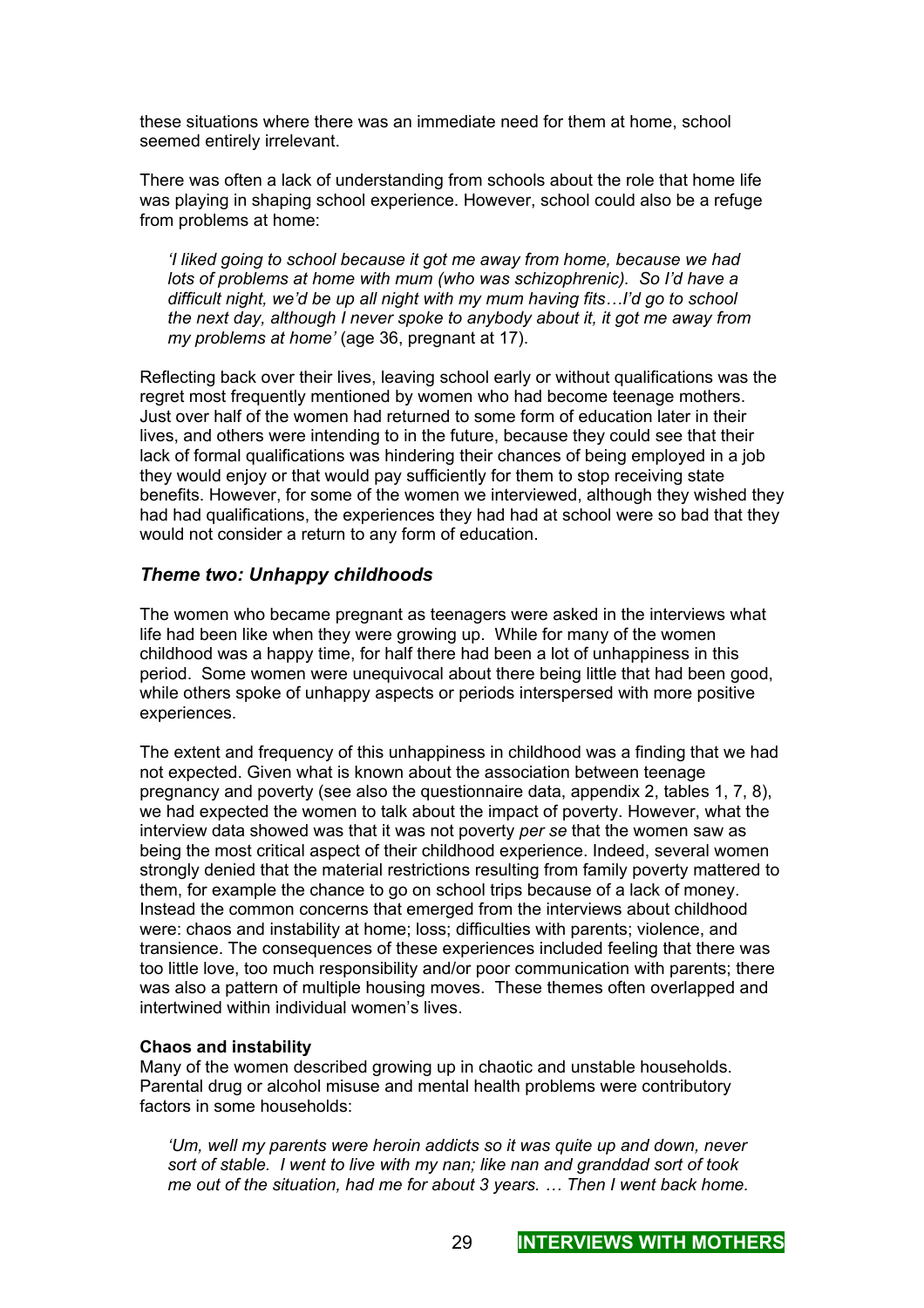*Then my dad died when I was 10. Then I was taken to live with my aunt for about 3 ½ years'* (age 24, pregnant at 16).

#### **Loss**

The loss of a significant person in childhood was a common theme. This was most often the loss of their father through parental separation, the trauma of which was often exacerbated by the ineptitude with which it was managed:

*'We went to my aunt's for the weekend and came back and my father had moved out without warning anybody. And my mother didn't tell me for 10 months that he'd gone. He worked away a lot. But I found a letter that he wrote saying he'd gone and I couldn't discuss it with her, I've never been that close to my mother, not in that way'* (age 43, pregnant at 15).

The death of a parent, or sometimes a sibling, was also a theme. Bereavement often marked the transition from a time that was remembered as being predominantly good to one that descended into unhappiness and hardship:

*'[After my mum died when I was 14], I just didn't care about anyone or anything around me so, everything was a knock on affect of mum dying after that…'* (age 28, pregnant at 17).

#### **Difficulties with parents**

Some women experienced parenting that they perceived as unduly authoritarian:

*'Very strict I was definitely under the thumb of my father… I had the upbringing where I wasn't associated with too many friends apart from school. Never stayed overnight at friends' houses. Once in a blue moon I had a best friend who came and stayed. But apart from that, parties, birthdays – nothing'* (age 32, pregnant at 18).

Other women felt one or both parents did not love them:

*'There was no affection there, there was no "I love you". If you gave her hugs she would push you away'* (age 27, pregnant at 17).

*'My mum… I don't want to go into gory details but I think my mum has been there for me financially …but emotionally, no. Definitely not, you know'*  (age 31, pregnant at 17).

Some women, even as very young children, had to cope with tasks such as caring for younger siblings and shopping for the household:

"Charlene<sup>y</sup> do this, Charlene do that, Charlene, Charlene ..." all day. So it *was like I mean some of my family, like the way they describe it, it was like my mum was slave driving me'* (age 24, pregnant at 16).

#### **Violence**

 $\overline{a}$ 

Over a quarter of the teenage mothers interviewed described childhoods marked by violence in the home. They spoke of observing violence between parents, grandparents and/or towards siblings, as well as experiencing physical and/or sexual abuse themselves:

<sup>&</sup>lt;sup>v</sup> Pseudonyms are used throughout this report.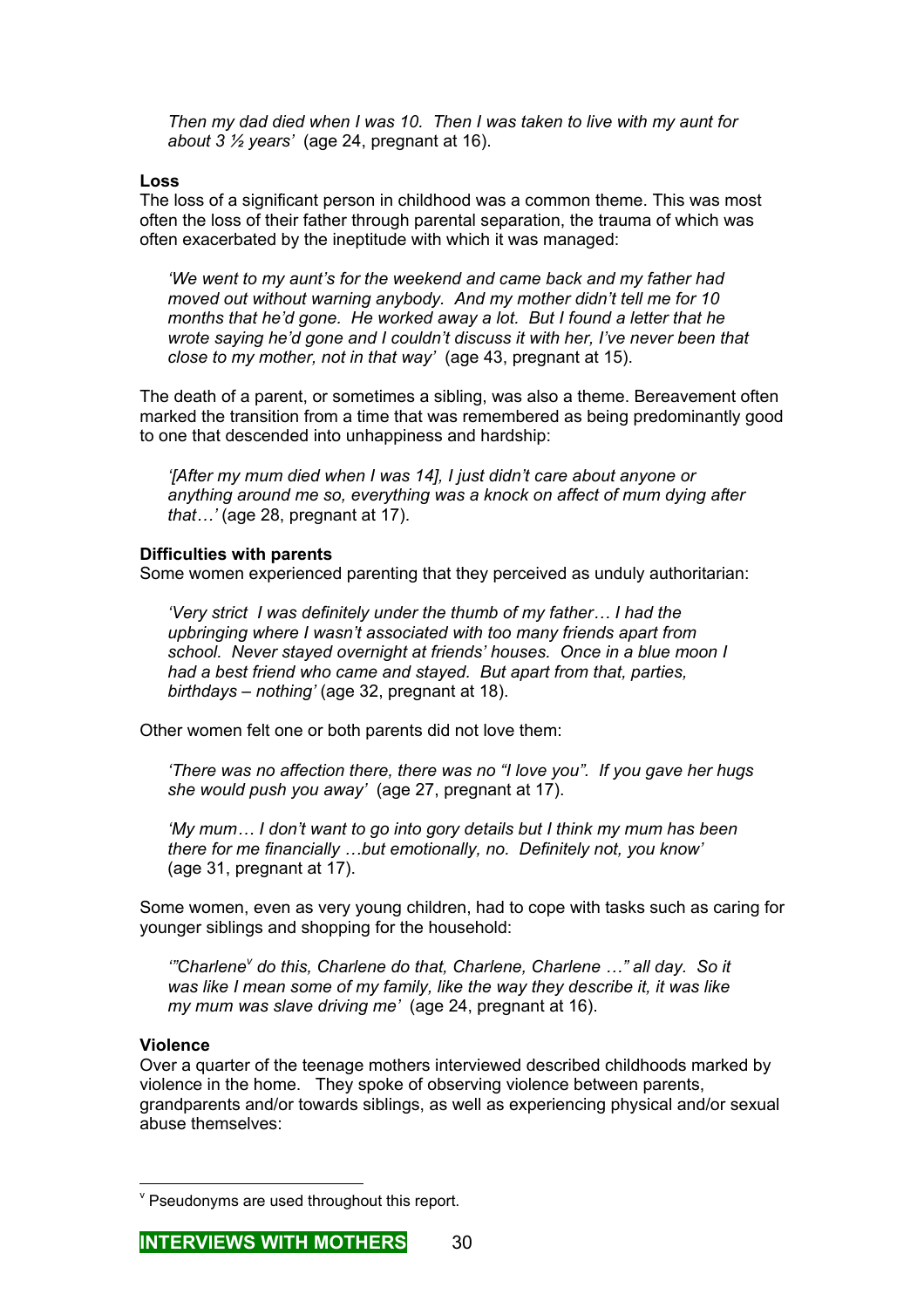*'My brother decided he was going to run away from my mum's one night. And he came back the following day….my mum told my dad and my dad beat him up like he was beating a man.'* 

*Interviewer: 'And were you beaten?'* 

*'Oh yeah. He used to beat me. He used to beat me with the rod that hangs the net curtains'* (age 32, pregnant at 18).

## **Transient lives**

The impermanence of 'home' featured in many stories. Some women had moved house frequently in their childhood as their parents tried to escape their problems:

*'He [father] was always getting into all sorts of trouble with... So he moved us loads of times, we would be moving sort of five miles here and then after six months we'd be back. Then we'd move ten miles here and after a year we'd be back. We went to lots of different schools'* (age 42, pregnant at 17)/

As they got older, some women had responded to their unhappy home life by running away on their own or with a boyfriend:

*'We got picked up by the police basically, sent back. They stuck me in the cells overnight, they rang my mother and my mother said "keep her there, I don't want her back"'* (age 43, pregnant at 15).

Others had ended up in care:

*'We, like, stopped going to school, we was mucking about in the streets and stuff like that. And my mum, she couldn't cope with all of us. So she was out doing whatever she wanted to do, whether it was sleeping with guys or just hanging in the streets herself. And in the end we all got put in care, so we all ended up in children's homes after that'* (age 36, pregnant at 13).

## **Reflections on unhappy childhoods**

The teenage mothers were often forgiving and understanding of their parents' failings and minimized the horrors of even the bleakest stories. They described themselves as 'survivors' and 'tough'. But they also saw the damage; for example the low selfesteem and the high anxiety they suffered, often into adulthood. Sometimes they made a direct link to their first pregnancy:

*'I didn't think [my childhood] had affected me, but once I'd done counselling and stuff like that it obviously had. But it took for me to be a mother to sort of look at the situation and think "'well no, that's not right", you know, things should have been like this'* (age 24, pregnant at 16).

*'I had parents who had an extremely unpleasant and violent marriage. I probably got married...well, I know I got married to get away from them'*  (age 41, pregnant at 19).

What was most consistent amongst the interviewees was their determination to do things differently with their own children:

*'I've really struggled to get them a good education. I mean that's the best thing I can give them. And I make sure I show them lots of love. I'm quite physical with them because my parents weren't'* (age 43, pregnant at 15).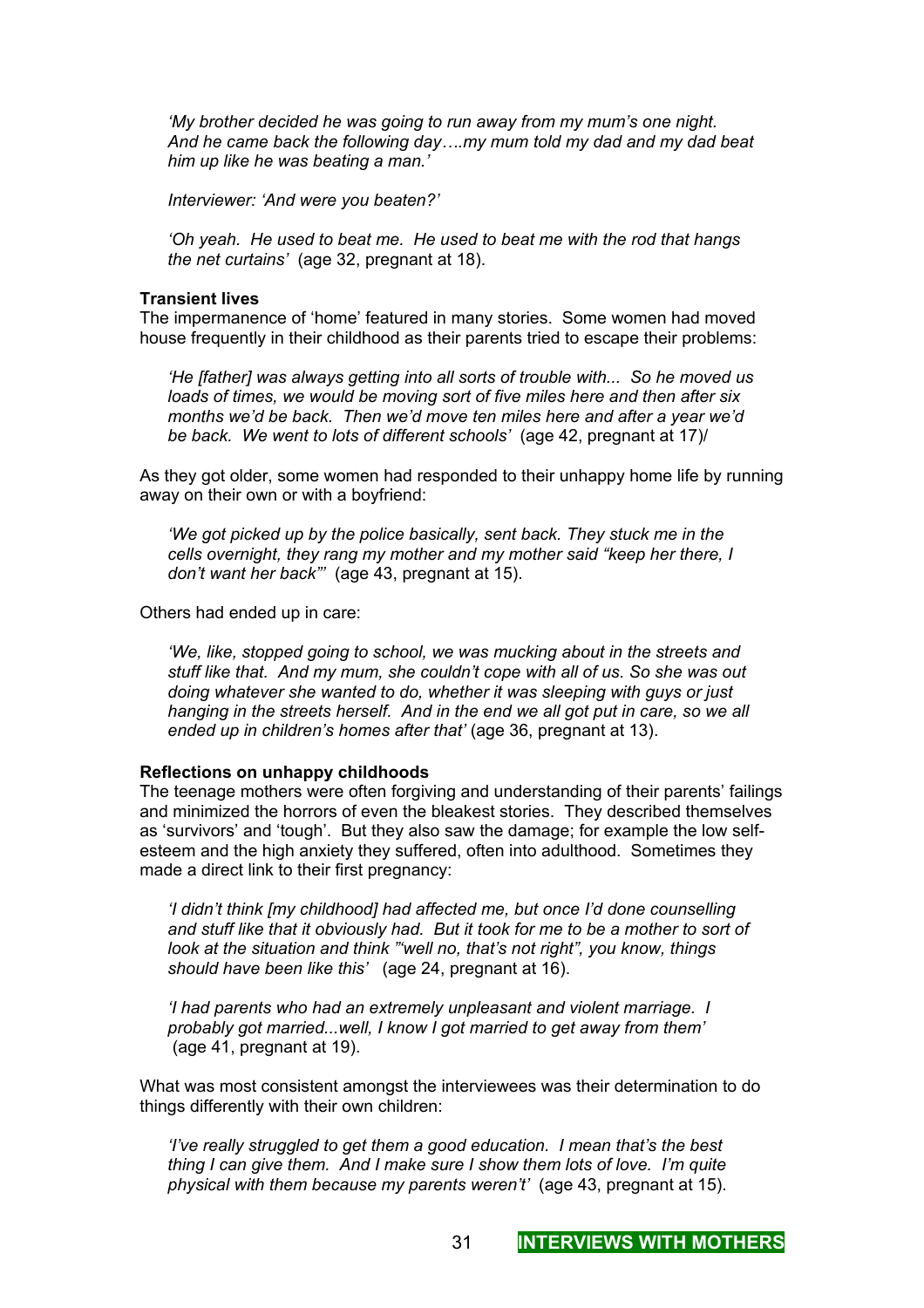## *Theme three: Poor sex and relationships education*

When the teenage mothers we interviewed were asked specifically, 'Why do you think you became pregnant at a young age', they mentioned unprotected sex most frequently (41%) although nearly a quarter (24%) were planning a child or were happy to conceive, since they were with someone with whom they wanted to spend their future. The reasons for unprotected sex were less often ignorance (15%) than recklessness, denial or indifference to their own welfare springing from unhappiness in the past and/or a present neediness (31%):

Main reasons for becoming pregnant as a teenager *(interview data)*:

- Not using or failed contraception
- Dislike of school
- Unhappy childhood
- Having an older partner
- Marriage or engagement
- Wanting to be a mother

*'I don't know why (I became pregnant then), it could have been something to do with my friend being pregnant. I think I knew you could take the pill but I don't think there was a lot of advice for young people on the consequences. I think part of it was an emotional need at that time as well…maybe to keep the man…it was all subconscious. I was probably in a bit of denial, I actually didn't think a baby was going to come out, knowing I was pregnant but thinking I wasn't in a way'* (age 48, pregnant at 18).

*'[I was sexually active earlier because of having] no close relations with parents, father leaving home, not having any close friends' (age 43, pregnant at 16).* 

Other women (7%) thought they became pregnant as teenagers primarily because they were unable to negotiate using contraception with partners who preferred unprotected sex or wanted a baby:

*'He was very forceful…somebody who wouldn't hear (me)…and be sensible and do frankly what they wanted to do, and I didn't know how to deal with it. I had come off the pill because I wasn't in a relationship…I was taken unawares…I was in a limbo period in-between friends…'* (age 40, pregnant at 19).

Some (7%) used contraception that failed, or they used it incorrectly through lack of knowledge:

*'I think it was a complete accident. I'd gone on the pill, I was extremely careful cause we used condoms just to make sure until we knew the pill was working, but when I got the diarrhoea and sickness, I didn't know that the pill didn't work'* (age 36, pregnant at 14 & 17)*.* 

Total ignorance about sex was more common amongst older women, women from other cultures who had grown up abroad, and women who conceived in their early teens: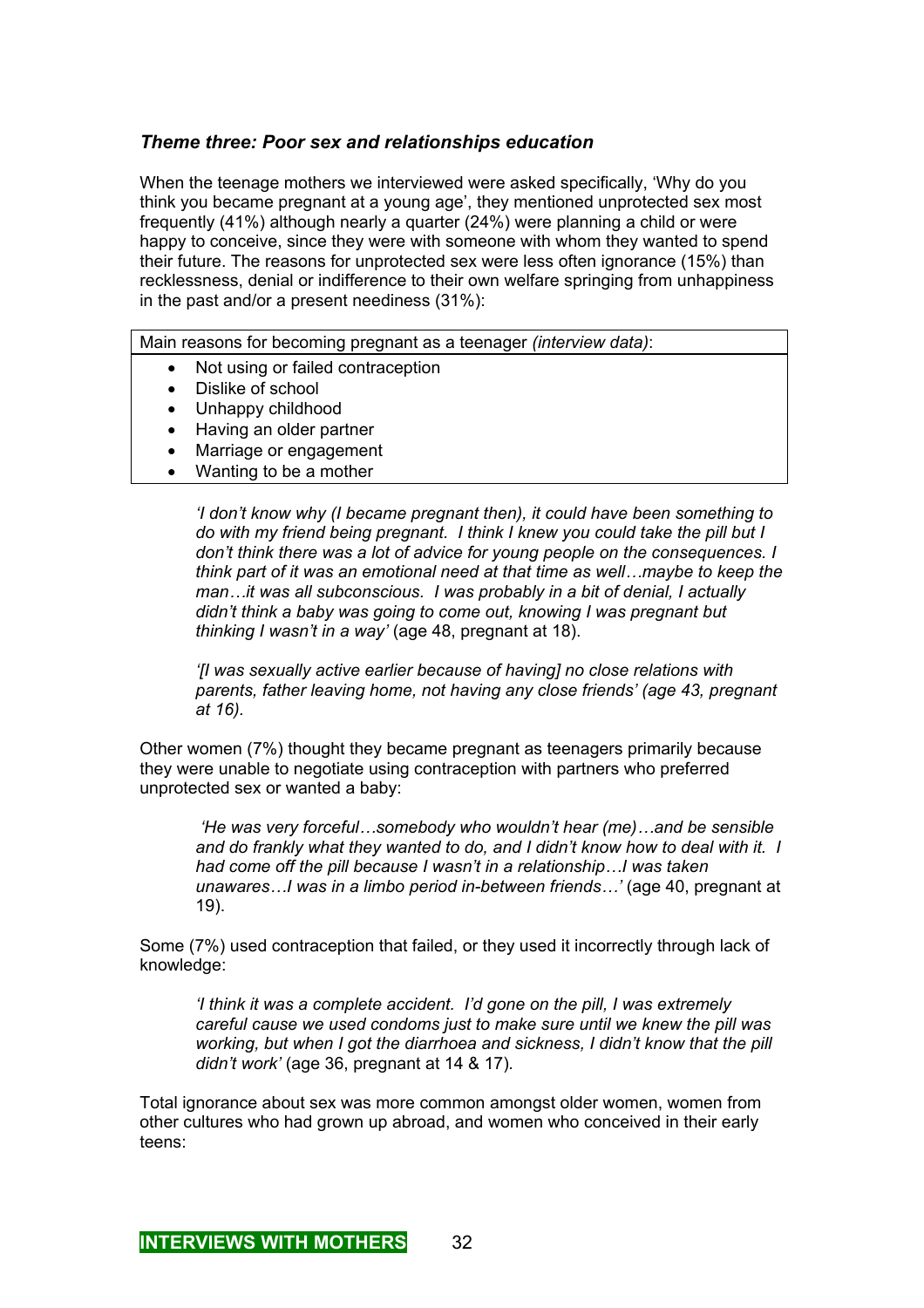*'When I first had my period I didn't even know what a period was. I called my mother to help me. "There's something wrong, I'm bleeding". She said, "Oh, it's your period, I'll go and get you some sanitary towels". And that was it. And I was petrified. Before I got pregnant I knew nothing (about contraceptives and contraceptive services). They offered to put a coil in me when I had the abortion'* (age 36, pregnant at 13).

What was key for other women who had become pregnant as teenagers was a lack of communication about sex and intimate relationships in their families, at school and their wider social networks. This contributed to their ambivalent relationship to contraceptive use and the difficulty in taking control of their sexual behaviour.

Although their personal histories contained complex reasons for unplanned pregnancy, the reason most commonly suggested by the women for high rates of unintended teenage conceptions was more straightforward: poor sex and relationships education. A clear majority of the women we interviewed thought that both the government and parents had a role in educating teenagers about sex and relationships. They related their own experiences of how schools delivered sex and relationships education poorly. In these retrospective accounts, they felt it had lacked relevance and messages had been insufficiently forceful:

*'We had sex education at school, but for some reason it didn't sink in…when you're a teenager you feel …immune to disasters [like pregnancy]. You really do need to have it drummed into you…'* (age 38, pregnant at 19).

*'Not hold this condom, look at this leaflet. Where's that leaflet going? It's a waste of paper. Probably not even to recycling…It's boring, it's rubbish, there's nothing to hold you there… They say in writing, you will get AIDS, black screen, white letters, finished. What does that mean? Nothing, it's gone, you carried on the day. [Teachers] probably say, "yes we've done it", but they haven't done it successfully'* (age 41, pregnant at 19).

Improvements the women suggested included: making teaching more relevant and explicit about the reality of caring for a child; inviting teenage mothers into schools with their babies to share their experiences, in order to dispel idealistic notions about childrearing; using simulator dolls; and working in groups, with a greater emphasis on discussing relationships and building self-esteem, and less of a medical or biological focus. In their view, girls and boys should work separately to facilitate open discussion; more time should be devoted to sex and relationships education; and it should be provided at an earlier stage:

*'You need to get realistic situations they will be interested in. I would have done a film. I would have said, look this is my life, I'm running here, I've got a buggy here, nappy there, baby strapped to me, this is real. The dad going mad, "don't want this"… You need more aggressive things just to hit somebody over the head to wake them up a bit. You've got the little shy one there; you don't have to answer embarrassing questions. Maybe you have to hit people in different ways, so there's that option'* (age 41, pregnant at 19).

*'It needs to come over that it's a serious thing… taking the boys together or taking girls together, as two separate groups rather than together laughing'* (age 41, pregnant at 19).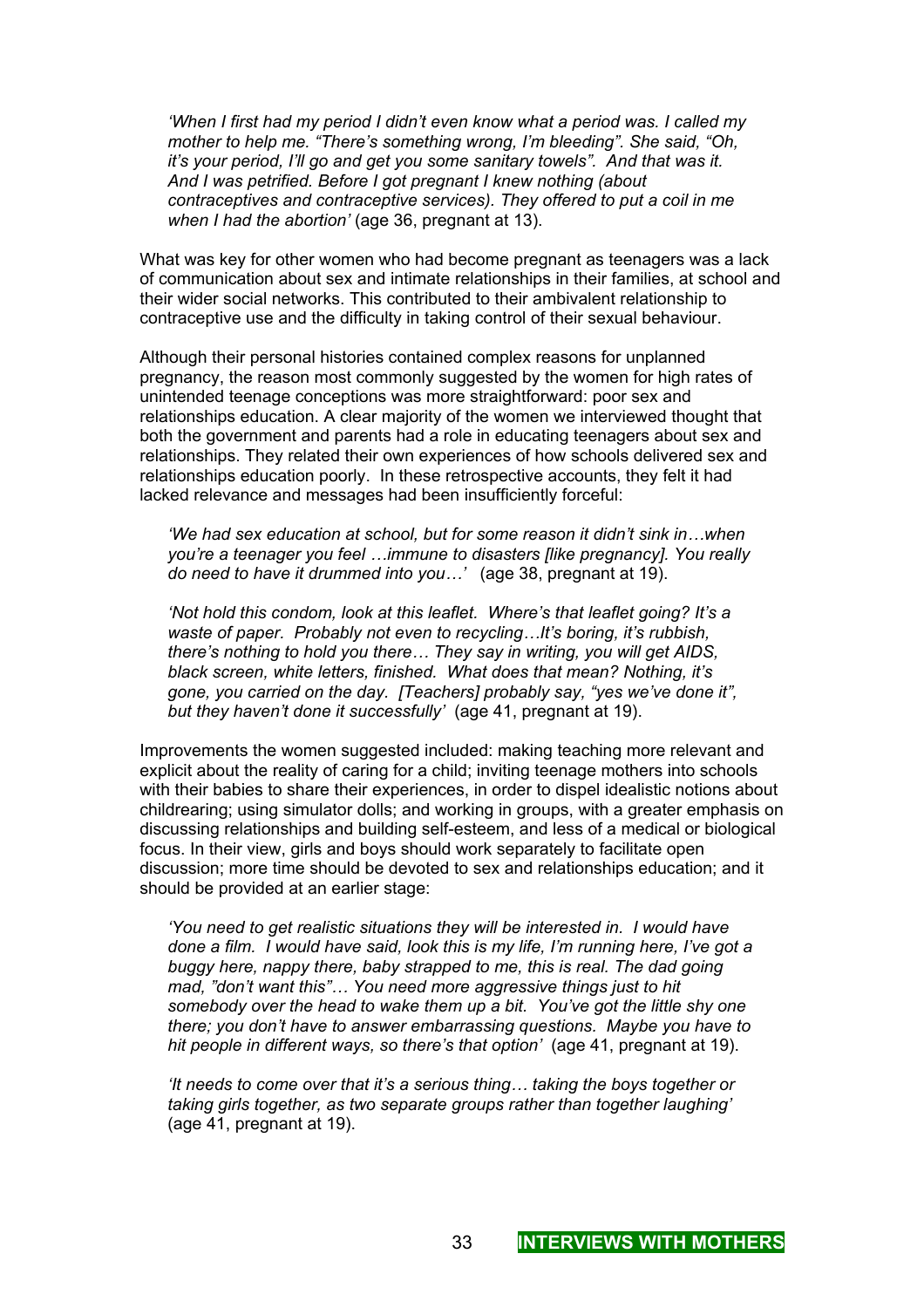The women described instances of lack of communication with parents, in general, and about sexual or personal matters in particular. Sex could be an unspoken issue or an area where parents laid down the law with no questions countenanced:

 *'You couldn't like just open up. You spoke when you were spoken to. You're supposed to get on with your lives and not speak about your personal problems, you don't talk to anybody'* (age 47, pregnant at 16).

These women who had become pregnant as teenagers placed a high emphasis on good communication with their own children, and thought they were doing a better job than their parents had done in educating their children about sex and relationships. Some mentioned parenting education as a way of supporting parents. They felt those with boys should teach them to use condoms, and believed that parents should discuss with their children the consequences of their actions, communicate more openly about sexual matters, and set clearer boundaries, with appropriate limits on social activities outside the home. By initiating dialogue and being more in touch with their children, the women thought that unwanted pregnancies could be prevented:

*'Parents should be understanding, knowing where their kids are when they leave the house…be open and aware of the street slang…really truly in touch with their kids, and the sexual part of it…be open'* (age 32, pregnant at 19).

#### *Theme four: Employment*

We asked women in the interviews to reflect back over their lives and to talk about their experiences of employment since their eldest child was born. Eighteen of the 42 previous teenage mothers we interviewed were in paid employment at the time we spoke to them; seven of these were working full time. Others had previously had employment, but currently were not working. The reasons for this included that they were now: in education, on maternity leave, 'between jobs'; or not wanting or able to be in paid work in the foreseeable future. One quarter of the mothers we interviewed had never had paid employment.

#### *Positive aspects of being in employment*

When discussing the paid work that they had done, previous teenage mothers talked about the positive aspects of being in employment. They enjoyed: the sense of accomplishment; the fun and social contact; the boost it gave to their self-esteem and confidence (of particular importance to women who had had traumatic experiences); the money it brought in; and the access it gave them to other things, such as the start of a career:

*'I've done loads, I've done everything, I've worked in offices, I've worked in shops…some of it's been brilliant, others have been rubbish, but for the most part I enjoyed it, I like to be out and about and meeting people, I'm not keen on office work, I think it's boring [like] school work'* (age 50, pregnant at 17).

*'After I had the children I got a part time job…because I had postnatal depression and I'd been on tablets. And I must say it was a godsend. You know I started part time, progressed to fulltime, well it fitted in with school. But then I just felt like you know 'I'm capable of more than this I've got a good brain and I can do more than this' and it was actually my friend Julie, she was going on an Access course and she didn't want to go on her own. So we did an Access course which is just like a four week taster…And when it had finished they said "Would you be interested (in doing something else)?" So I*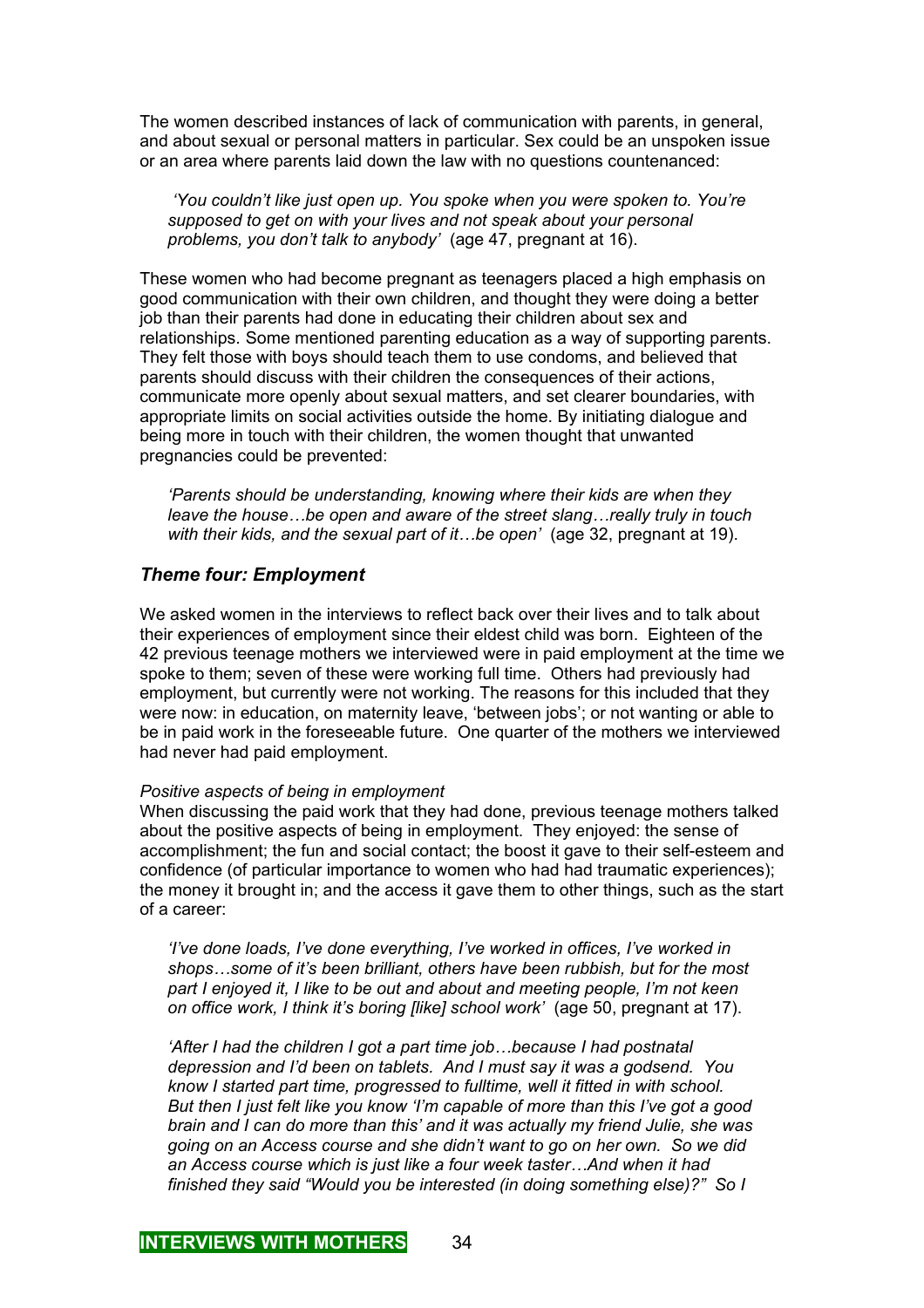*went on a business administration NVQvi and started with that and it became a mission'* (age 39, pregnant at 18).

#### *Difficulties associated with employment*

Some of the women we interviewed who had been teenage mothers did not want to go into employment, but had little choice in the matter. For others, it was not the work itself that was problematic, but practical issues relating to employment. The most frequently discussed issue was the difficulty of finding appropriate childcare which would allow women to undertake paid work in a way that suited them. All of those who went into employment, through choice or necessity, when their eldest child was less than a year old had informal childcare support from either their own or their partner's mother. This was not always a problem-free arrangement for these young, new mothers:

*'I had to go to work and that was it. Mother-in law [who was doing the childcare] said your time has come now to go back to work, and he'll be fine with us, like. But I didn't want to leave him. I wanted him to myself. It was too early to go back to work'* (age 46, pregnant at 15; returned to work when baby was 12 weeks old).

Reliable, appropriate formal childcare was difficult to find; it was also prohibitively expensive. Some of the women had been given a free part-time nursery place through social services, but these were offered because the women were having personal difficulties (e.g. one woman had severe postnatal depression), and the time was used for respite rather than employment.

Some women discussed the difficulty of finding a job that would pay them enough money to cover childcare and travel expenses and still leave them better off than if they were on benefits. For those without educational qualifications, such jobs proved to be elusive, and it was in this context that some women talked of their regret that school had not been a better experience:

*'Even if you get a job, you couldn't afford it. If you're living in a house and you're paying £3 or whatever rent [while on benefits] and if you get a job and you have to pay £50 a week rent. It's a big [jump]. You're not going to earn enough money at that age. … I think that's what puts me off'* (age 24, pregnant at 19).

Exhaustion and the difficulty of juggling a family and work were also mentioned as negative aspects of employment.

The teenage mothers we interviewed followed five main employment patterns.

**1. Determined career track:** Nine of the women started work soon after their first child was born. These women were determined to follow a specific career and most had embarked on training before or during their pregnancy. Their occupations varied, but included nursing, midwifery, professional childcare work, social work, music and cab-driving. The current age of these women varied from 24 to 48 years.

**2. Went to work out of necessity**: Four other women started working when their first child was young (pre-school) out of need for money, rather than because of career aspirations. These women had taken on a number of jobs over the years,

 $\overline{a}$ 

 $\overline{v}$ <sup>i</sup> NVO = National Vocational Qualification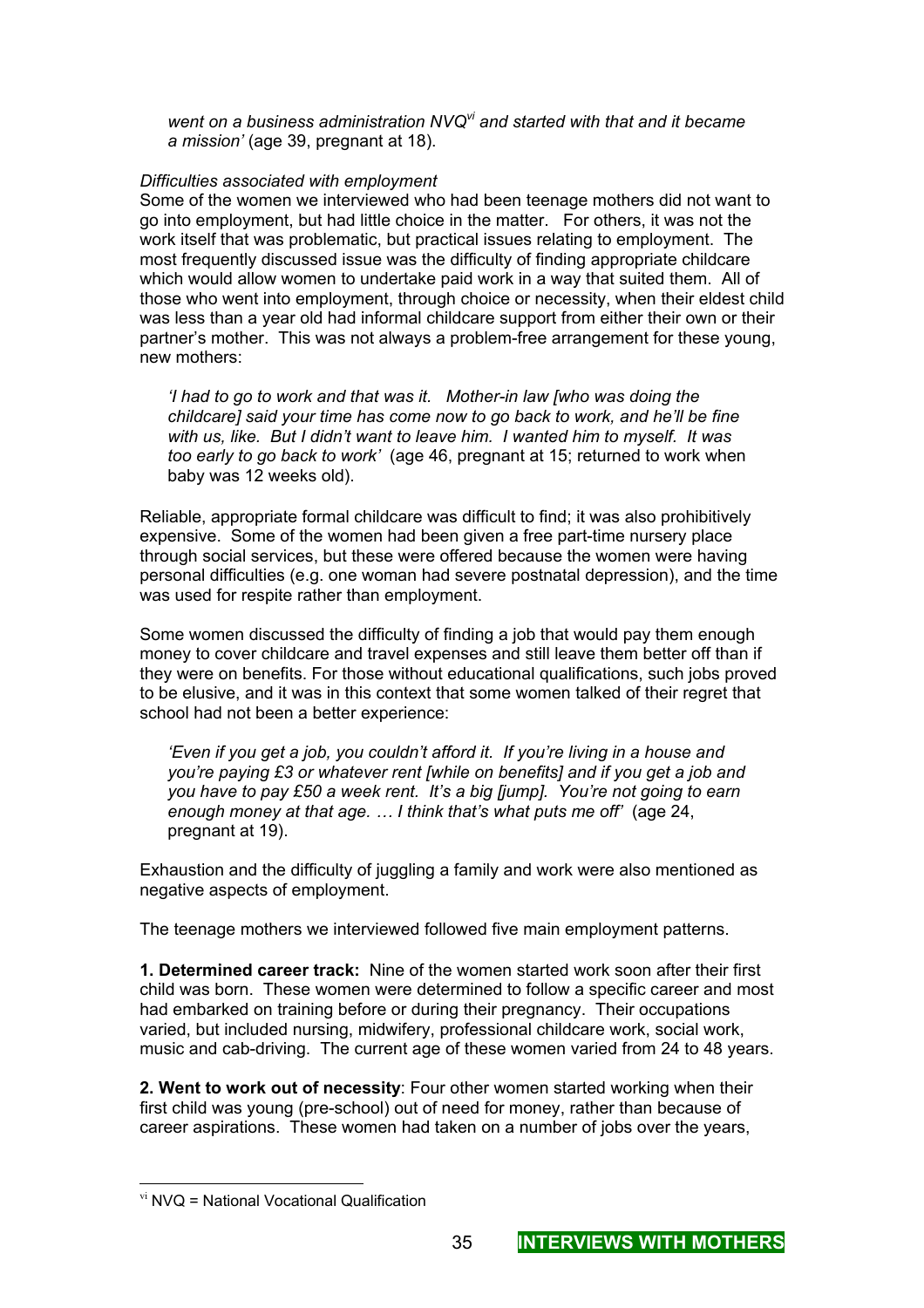fitting these around their needs and circumstances at specific times in their lives. The current age of these women varied from 23 to 46 years.

**3. Work once children are at school:** Eleven of the women had made an initial choice not to return to training or employment until after their youngest child was in school, but were now in employment. Some of them made this choice for practical or financial reasons only; for others, it was a positive choice about wanting to be a full time mother when their children were young. These women often begun in their late twenties or early thirties with a return to part time education or training to gain skills and confidence, then embarked on employment. Four were currently in full time education. The jobs many women embarked on in this later period became careers, but all the women said they had no ambition to enter into a career at the time of the birth of their eldest child. The current age of these women varied from 27 to 55 years.

**4. Casual worker:** Seven of the women had dipped in and out of casual work, often doing a job that was very short term and would not affect the benefits they were receiving. These women said these jobs were done as much for 'something to do' or adult company as for the money. None of them were overtly ambitious and there was no anticipation of a return to education or training. The current age of these women varied from 32 to 50 years.

**5. No work at all:** Eleven of the women had had no paid employment since the birth of their eldest child. Five of these, who were in their twenties with small children, said they were considering a return to education/work once their children were in school. Two women in their early forties had actively chosen to stay at home and not have any employment. The remaining four women (ranging in age from 23 to 35) had chaotic lifestyles characterised by ill-health and complex family difficulties, meaning that long-term unemployment was the most likely option for them.

### *Theme five: Support*

In answer to the question, 'What one thing helped you most when you first became pregnant?', 70% of those who had become mothers as teenagers said support, most commonly from their mothers or partners, but also from other family members. Only two women mentioned any other factor aside from personal resources, one citing housing and the other money.

The interviews showed that the amount and quality of support available was critical in distinguishing teenage motherhood with positive outcomes from teenage motherhood with less positive outcomes. Teenage mothers described in the interviews how support, provided mainly by their family or partner, less often by friends and professionals, helped them move towards or remain in a positive situation. Conversely, a number of women with negative outcomes lacked support entirely, or were abused by their partners.

### **Family support**

Practical and emotional support from family members was especially important during teenage pregnancy and the early years of motherhood. In the longer term, family support was protective particularly for women without stable partners. Support seemed most valuable when it helped women develop their own skills as mothers. Some grandmothers, however, played an important role in taking over complete care of their grandchild, especially where the young women were in their early teens or were abusing drugs.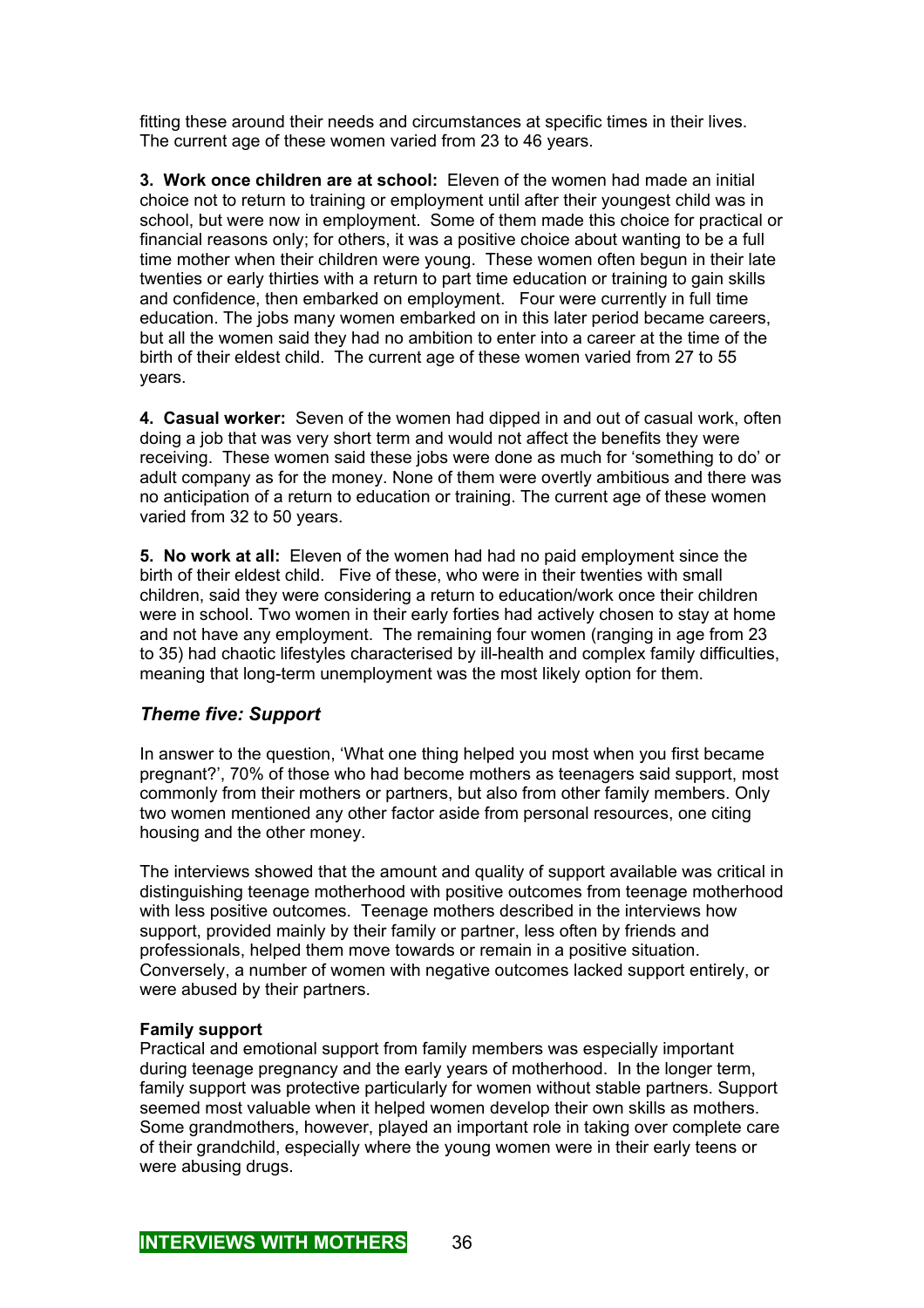Support from their own mothers was mentioned as being especially crucial to women from stable, loving families, who continued to receive the support that they had had in childhood:

*'I was scared when I had [my daughter], she wouldn't breast feed. She was sick every second, she was screaming, so I was having her during the day and mum was having her during the night. This screaming little thing…she's going to suffocate…the panic, and my mum going, "oh, it's okay". Imagine being alone and mum not there'* (age 41, pregnant at 19).

Pregnancy disclosure could cause a rift with parents. This frequently healed through pregnancy or once the grandchild was born. Initial disappointment or anger was transformed through love, empathy, or a grandmother being able to share her expertise in childrearing:

*'My parents weren't impressed; they hated [my boyfriend]…(but) my mum made it very clear she was going to support me. She was always going to be there constantly'* (age 23, pregnant at 16).

For many of the teenage mothers who were currently doing well, but who had had poor or non-existent relationships in childhood with their own mothers, other family members such as fathers or siblings provided key support around the time of pregnancy and the birth. Many of the teenage mothers mentioned receiving support from their children, whether this was emotional support, or more practical support as their children became older. Parenthood turned the lives around of some whose early lives were chaotic or lonely.

#### **Support from partners**

Support that the previous teenage mothers received from partners was mixed. If a relationship was good and enduring it was a crucial factor in ensuring a positive longer term outcome for the woman. It could compensate where other protective factors were missing, and help heal the damaging effects of a difficult childhood. Partners often became increasingly important in a woman's twenties as they took over the role of key supporter which had been played by mothers during women's teenage years. Time and maturity played a role here, with good relationships following the bad ones women had formed in their youth, or a relationship with same partner improving as both partners worked successfully through difficult circumstances:

*'We would have fights and terrible arguments. Life was difficult, but that made us really close. We've worked really well together. If things hadn't been the way they were they wouldn't be how they are now. We've had the tears, but we've been supportive to one another at times when we've needed to be'*  (age 35, pregnant at 17).

*'I've got to get married so I'll just grin and bear it and we were together 10 years, then we got divorced. I used to get hit; he were very jealous, all the way through it was a nightmare. [With my new partner] it just clicked'* (age 47 years, pregnant and married at 16).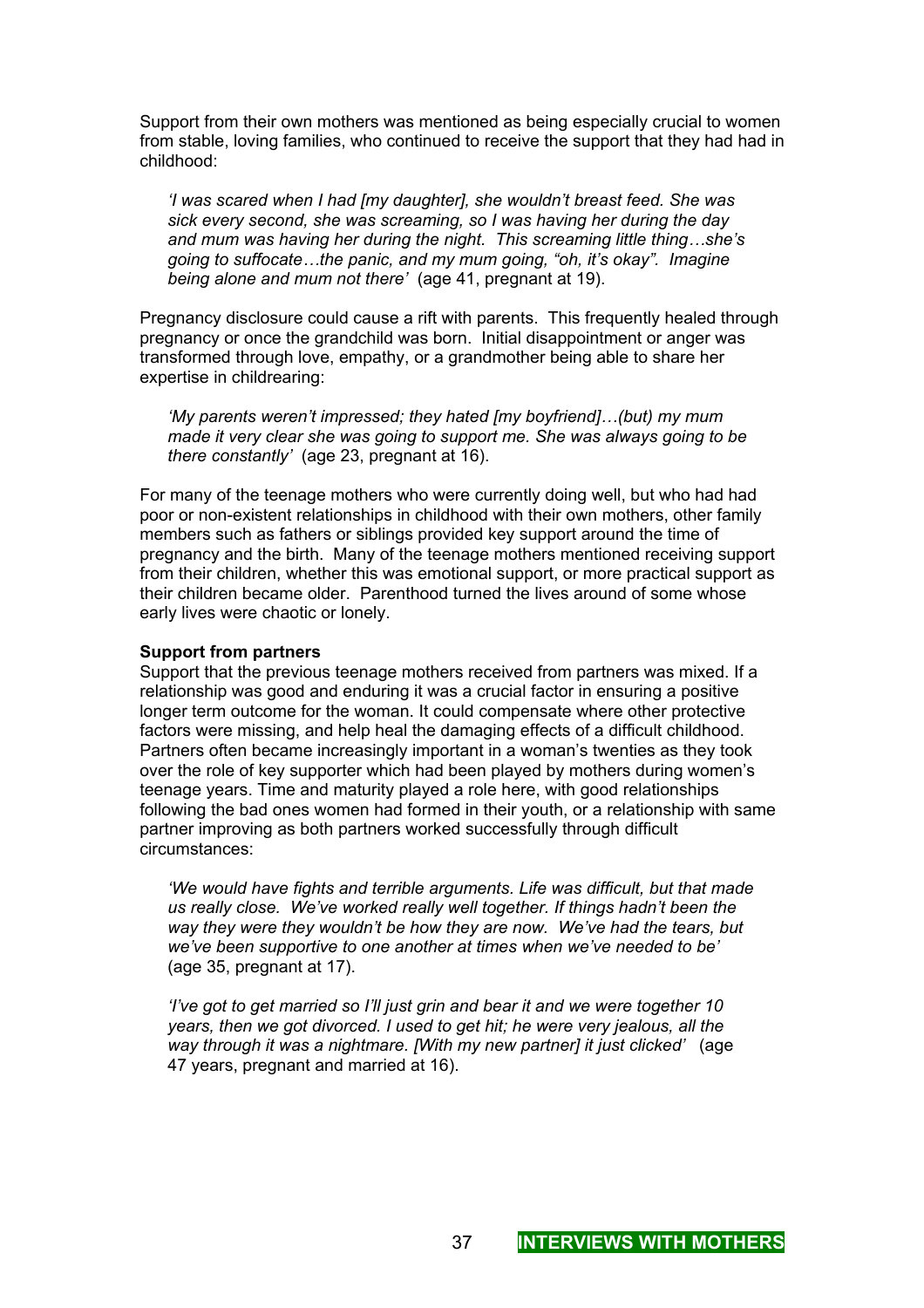Networks of support could be complex and hard to negotiate, with young women having to make choices between parents and partner:

*'With or without him I was going to have [my son]. I decided, then he buggered off, came back and he obviously screwed up my head. I'd moved out of my mum and dad's [to a mother and babies' unit] because they wouldn't allow him in their house, then he buggered off (again) so…I'd made things uncomfortable for myself. [But] I knew that my mum was close to me even though we had fallen out a bit'* (age 23, pregnant at 16).

Relationships could be damaging rather than protective. In these cases ending an abusive relationship was an important protective factor:

*'The father of my kids was abusive so he would hit me a lot. I just want to concentrate on the kids…I don't want anyone, too much hassle. I'm more settled and I know that I want to study. I got on the access course for nursing…'* (age 28, pregnant at 17).

#### **Support from professionals**

In the interviews the women described receiving professional support from health visitors, GPs, counsellors, social workers and childminders. Much of this was to avert a crisis:

*'I asked my health visitor to write to social services [about respite child care]…I was on antidepressants, I needed a decent amount of 'me' time...They said she's still a bit too young to go into nursery so we'll pay for a childminder for 15 hours a week. Two days a week I could do what I wanted…be with a mate or just sleep. After she was three she started the local nursery full time…my depression [had] hit an all time low, she really needed it'* (age 24, pregnant at 16).

*'Social services helped me, cause I was slipping on the road to depression cause the [mother and baby unit] was a living hell and when they told me I'd have to move to a bed and breakfast it felt like the walls had caved in. [Social services] spoke to the housing and within a month I moved into [a flat]…with mum and dad down the road'* (age 23, pregnant at 16).

Many teenage mothers in need of professional support had been unable to find it. However, support services were seen to be improving for younger women, through Sure Start, for example.

### **7. 2 Outcomes for teenage mothers who were interviewed: first year and longer term**

Forty two of the women we interviewed had become mothers as teenagers. Their eldest children were now aged between 4 and 36 years. We asked the women questions about the first year after they had their eldest child and about their current situation. Using these data we constructed summary assessments of the women's situations at the two time points as 'positive', 'mixed' or 'negative'. These assessments took into account reports of both 'material' and 'non-material' issues at those time points; and made a simple qualitative assessment of general situation (e.g. if when her child was a year old, the woman was in stable accommodation and had a secure income, but reported serious emotional difficulties at that time, her situation would be assessed as 'mixed'.) Similar criteria were applied by the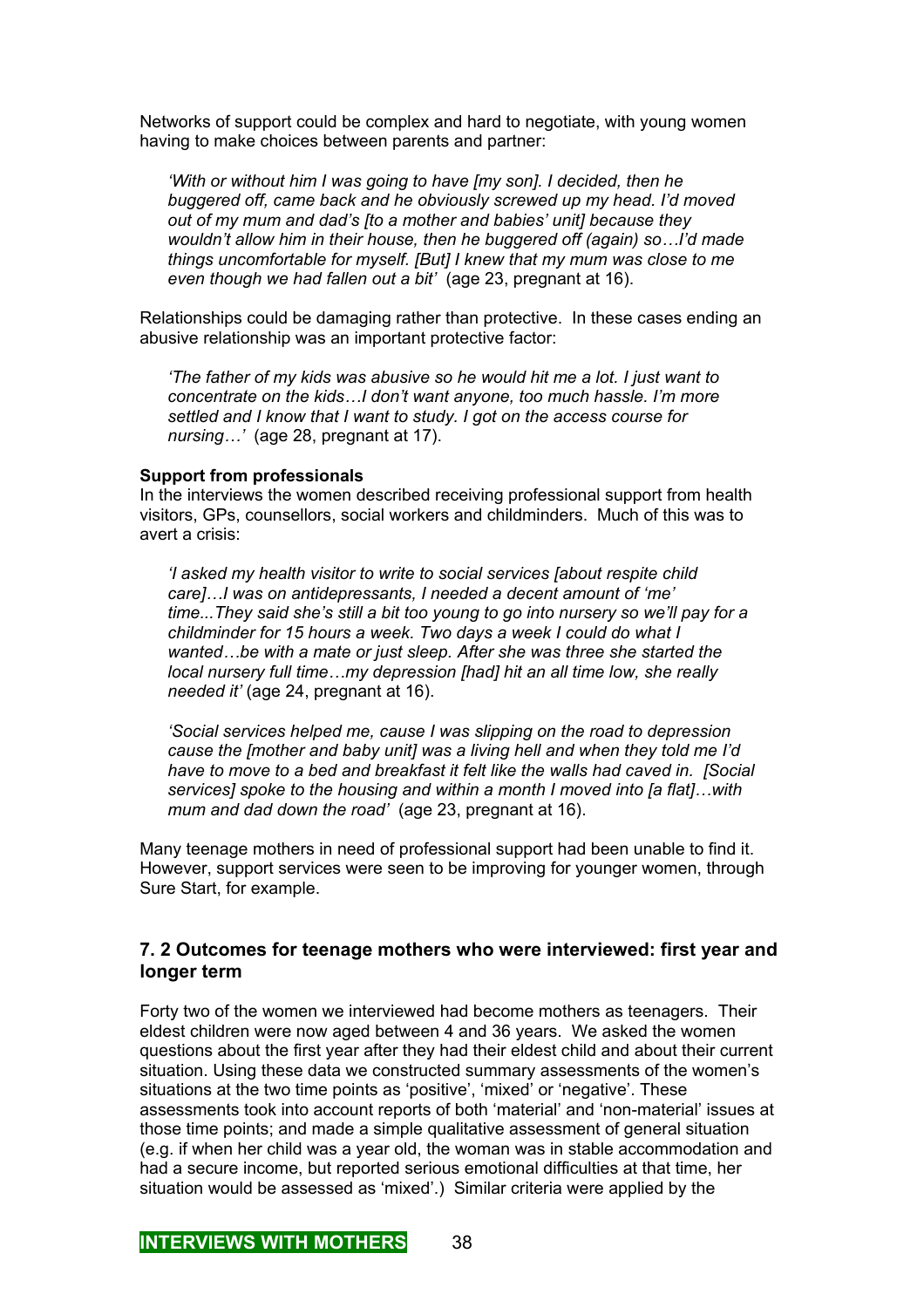research team to all the women we interviewed, but ultimately the categorisation was, to some degree, subjective.

In the first year after giving birth, 15 women were assessed as having a positive situation overall, 16 as having a mixed and 11 as having a negative one. At the point they were interviewed, these figures had changed to 20 women, 17 and 5 respectively, indicating considerable change for the better (table 7.1).

#### *First year outcomes*

In terms of 'material' outcomes, in the first year after they had their babies, a fifth of the mothers were bringing up their babies without a partner, a quarter had some form of paid employment. Half of these teenage mothers were living on means tested benefits during the first year and nearly two-thirds were living in council housing.

In terms of 'non-material' outcomes, a significant minority suffered from postnatal depression and others had poor physical health. Just over half of the women felt they received good overall support during the first year after their baby was born (e.g. from family, partner, friends and professionals). Of those who had a partner, 54% were satisfied with their relationship at that time.

|                                 | In the first year after birth<br>of study child | When interviewed<br>for TPSE study |  |  |
|---------------------------------|-------------------------------------------------|------------------------------------|--|--|
| Overall assessment of situation |                                                 |                                    |  |  |
| Positive overall                | 36%                                             | 49%                                |  |  |
| Mixed overall                   | 38%                                             | 40%                                |  |  |
| Negative                        | 26%                                             | 12%                                |  |  |
| <b>Material outcomes</b>        |                                                 |                                    |  |  |
| Lone parent                     | 20%                                             | 33%                                |  |  |
| In paid employment              | 26%                                             | 43%                                |  |  |
| On benefits                     | 50%                                             | 71%                                |  |  |
| Social housing                  | 62%                                             | 60%                                |  |  |
| Non material outcomes           |                                                 |                                    |  |  |
| Positive relationship with      |                                                 |                                    |  |  |
| partner                         | 54%                                             | 75%                                |  |  |
| Poor physical health            | 12%                                             | 10%                                |  |  |
| Poor mental health              | 29%                                             | 20%                                |  |  |

#### **Table 7.1 The situations of teenage mothers: interview data (N=42)**

#### *Longer term outcomes*

As noted above, the women we interviewed were, on the whole, materially in a better situation in the longer term than they had been in the year after they first gave birth. However, at the time of the interviews, only 43% were currently in paid employment and 71% were currently on some means tested benefits; 60% of the women were in social housing. A third of the women considered themselves to be lone parents.

At the time of the interviews, nearly three quarters of the women were in a partner relationship that they deemed to be positive. Many of these were with a new partner, not the father of their first child. Ninety percent were in good physical health; but 20% had experienced longer-term mental health problems since having their eldest child.

### **7.3 Summary of interview data: Protective and risk factors**

Dislike of school, unhappy childhoods, perceived poor sex and relationships education, lack of employment and lack of support were factors associated with poor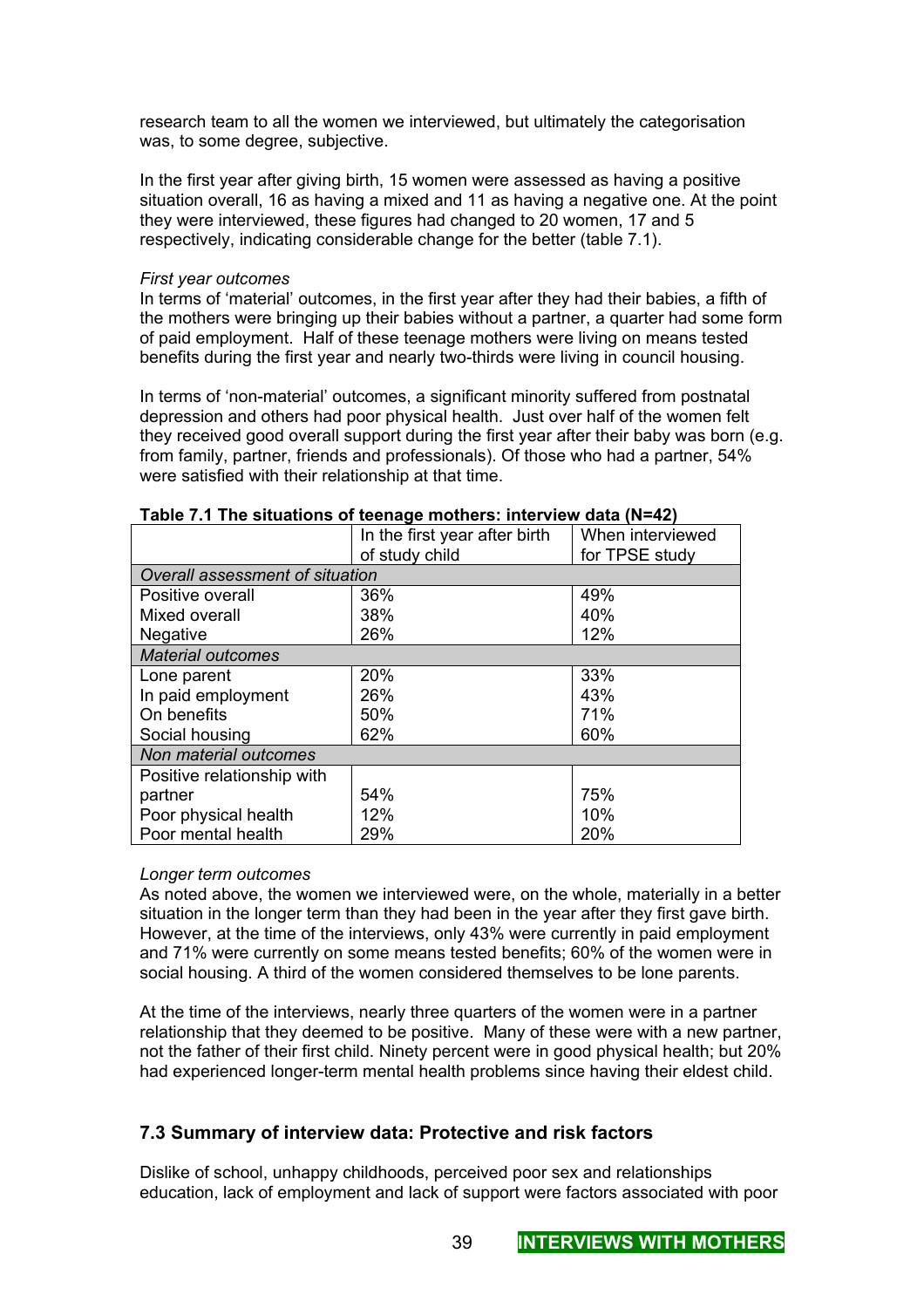outcomes for teenage mothers. Conversely, enjoying school, happy childhoods, adequate sex and relationships education, employment and support helped to protect women from the adverse 'consequences' of teenage pregnancy. The key protective and risk factors for the teenage mothers we interviewed are presented in the boxes below.

### **Protective factors Risk factors**

- Happy childhood
- Support from family, mostly mother
- Good relationship with partner
- Resilience/strength of character
- 'Being maternal'
- Experience of looking after children
- Career/ambition/qualifications
- Financial stability after child
- Time

- Unhappy childhood
- Father of child unsupportive
- Father has little or no contact with the child
- Violence present in childhood or adulthood
- Loss through death and separation
- Having poor mental health after child born
- Poverty after becoming a mother
- Lack of opportunities for a career

The importance of protective factors was most clearly apparent in the data from the five women who had had an unhappy childhood, but who were now in a positive situation. The factors that emerged particularly strongly for these five women as predictive of good outcomes were: time (for change to happen); a good partnership relationship; support from family and friends; and developing a career or having employment they liked.

All these five women were in their thirties and forties, and for most at least 20 years had passed since they gave birth as teenagers. The importance of time was striking in enabling these women to move from an unhappy starting point, including a pattern in which their own parents' destructive patterns – violent and unstable relationships were present in their own early adult lives. In contrast, the nine women who had unhappy childhoods but were assessed as currently being in a mixed situation were mainly in their twenties and early thirties, with fewer years having passed since they gave birth as teenagers. Had we interviewed ten to twenty years earlier the five women who were currently doing so well, four would have been in the midst of a violent relationship, three would have been coping with the death of one of their own babies and three would have been depressed. This highlights the critical importance in interpreting the 'consequences' of teenage pregnancy of the time point at which data are collected.

# **7.4 Women who terminated teenage pregnancies**

Fifteen of the women we interviewed who had become pregnant as teenagers had decided to have their first pregnancies terminated. Three of these women then had subsequent teenage pregnancies that they chose to continue and became young mothers. In this section we illustrate some of the complexities surrounding the decision to terminate, and some of the consequences of this decision.

For most of these women, the decision to have a termination was a straightforward one, but for others it was much more complex. Those for whom the decision was straightforward on the whole had educational or career aspirations. These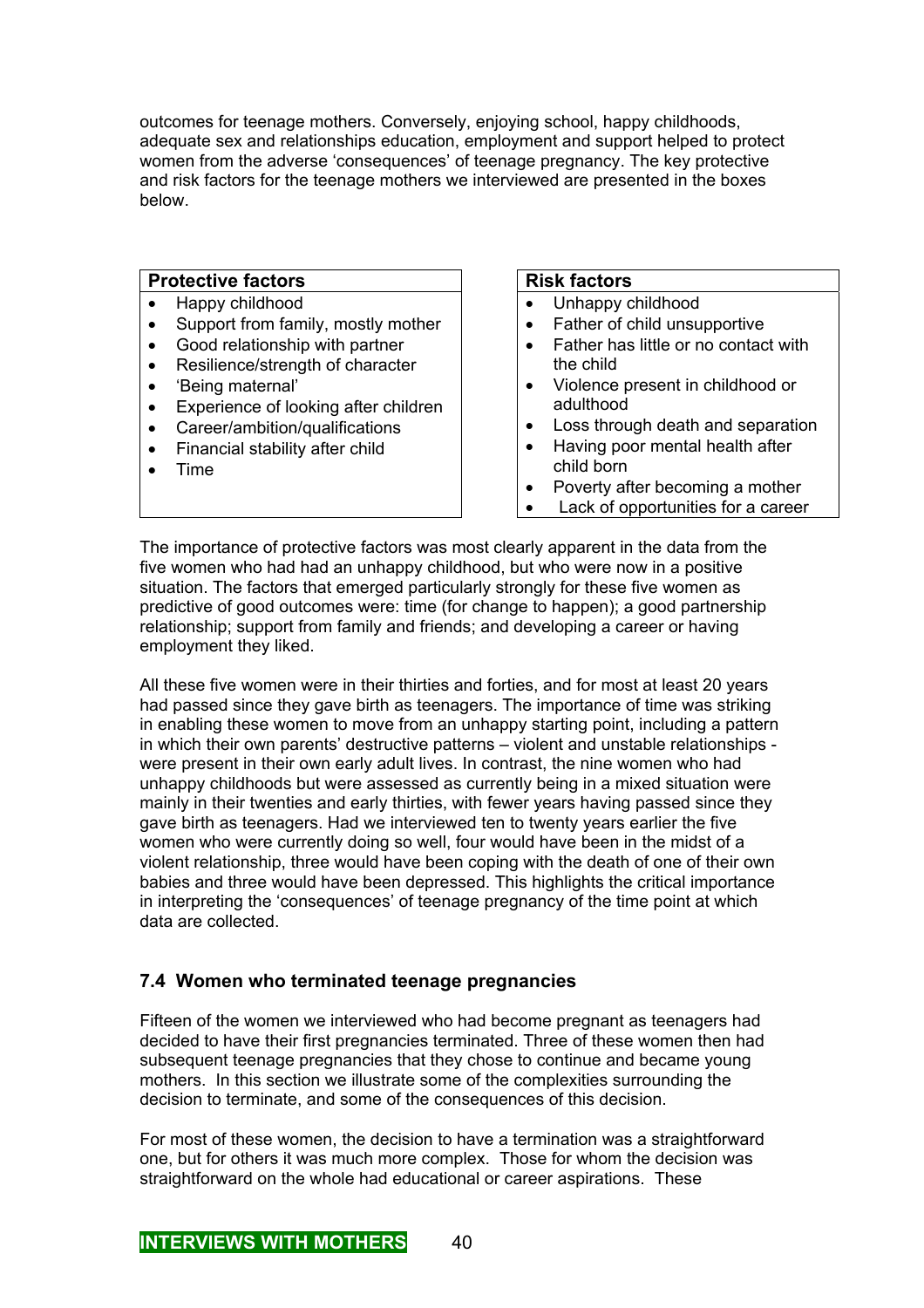aspirations often tipped the balance in favour of the decision, which was also influenced by the relationship with the father of the baby and with the wider family:

*'[My boyfriend] was at the same school, he was the same year as me. …From both of us I guess, because of my A levels and stuff there was no question of me ever having the child. So I mean straight away it was "We have to speak to my dad, you know, my dad will sort it all out and you'll have to go at half term and have a termination"'* (age 36, termination at 17).

*'Well I didn't consider any other option. Keeping [the baby] wasn't really [an option]… I didn't want to be with the father and my mum would be heart broken and my grandmother, my mum's mum, my mum's always saying that would kill her if anything like that happened…So I could have left home but I wasn't really brave enough, and I wanted to go to university'* (age 27, termination at 16).

*'I fell pregnant at 18 and I had my job and I had money… money that I'd never had before and I was going out clubbing, sounds very selfish I know but… and I just thought… I don't need this, I don't want this. I know I'm 18, I'm an adult but this is not what I want, I want a career, I want more than this and decided to have an abortion, which I did'* (age 31, termination at 18). For others the decision was straightforward, not because of career aspirations, but because of expectations of family life:

*'I was 17 and I was very scared cause I was like a teenager, you know, and I was always one of those believers that… you should wait until you're married and you're settled, I always felt that being a teenager, being pregnant is not how your life should be because it's very hard to survive out there and even though you've got your parents there, it's not the same as if you're married and you've got a partner'* (age 27, pregnant at 17).

One of the women who had a termination had been raped; for her the choice to terminate had been immediately clear. Other women had a far more difficult time making the decision about whether or not to have a termination, and cited rejection by partners or undue pressure:

*'I was up at the university, and in my first week I finally discovered that I was, and er…and obviously rang [the father] and he said, "I don't want to know, how can you?" and I kept ringing and then eventually I spoke to his mother and she said er…you know, "stop pestering this is absurd, get on with it, deal with it yourself, I'm changing our telephone numbers," and that was it. And so I was deeply distressed by that... what am I going to do, I'm up at university, this is a life... what would I have to offer it, the man doesn't want anything to do with it...'* (age 40, termination at 19).

*'I mean, at that time I wanted it, I didn't wanna go through the abortion but because I felt very pressured because of my partner at the time, that's why I went through termination. …I mean, he literally…(would have) beat it out of me if I hadn't gone through the abortion anyway'* (age 23, termination at 16; teenage mother at 19).

Mothers, often an important source of support, were sometimes perceived as pressuring women to agree to a termination: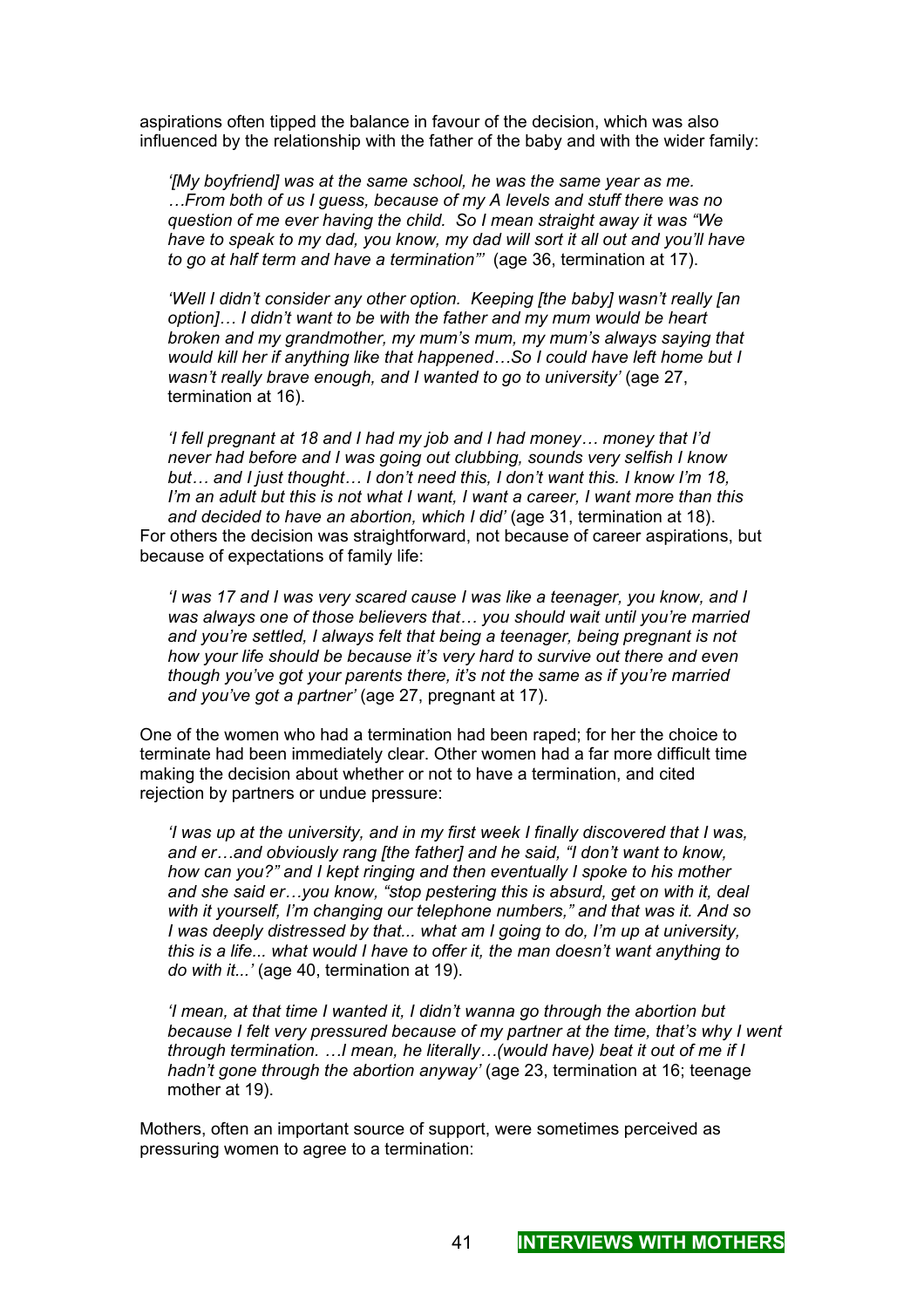*'I was terrified. Absolutely. I still am with my mother, if it's something I know she doesn't want to hear it terrifies me. I told my boyfriend who was 20 and I'd been seeing him for six months maybe. He wanted to get married, he wanted to take it on. He came with me and told my mother, who absolutely went ballistic... She said "right you're getting rid of it, I'm taking you to the doctor's tomorrow". And I protested, we fought and we argued, and it went on two or three weeks. And she said "you either get rid of it or you're going in a children's home". You know, that was my option.* 

Interviewer*: 'And so how did you decide?'* 

*'Well, I didn't really want the baby. I felt I had the two of them fighting over it and I'm sitting there thinking I don't actually want it. You know, this is the last thing I want at 15. Which is crazy. But I felt disloyal to the boyfriend, who strangely enough I'm still in contact with. … I felt I couldn't give in too easily because it'd be letting him down. It was all very difficult. So I let myself be railroaded basically'* (age 42, termination at 15 years).

One woman was addicted to crack cocaine at the time she became pregnant through a 'one night stand':

*'My parents organised an abortion for me and I hated them after that, because I wanted kids, but I realise now I wouldn't have coped'* (age 27, termination at 19).

Sometimes a great deal of persistence was needed to overcome the entrenched views of other people:

*'I was 15 but at this time I was still going to school...I thought – no, I've got to go to school, I can't have a baby now, kind of thing, went to the GP and... he said because of his religion, he really tried to discourage me from having an abortion… I made an appointment at the hospital and he was angry with me, he was really angry with me and he told me to go away and think about it and come back and I was in tears… I didn't even tell my mum then, I didn't tell anybody... I went away for about a week and a half and I went back and he was still angry with me, he really tried to discourage me but I was like… 'I can't you know, I'm at school', and he wasn't listening, he wasn't listening and eventually, reluctantly, he wrote the letter, referring me to the hospital...*[*I felt] really gutted, and it was shortly after that I think I must have gone haywire in school, eventually… you know, the headmaster just said – 'well, that's it… go'*  (age 35, termination at 15).

Some women recognised that they were in a 'no win' situation:

*'But I just felt horrible and then I still got repercussions when I came out of hospital as well because, like my brothers, like even though they were younger than me, they all heard that I was pregnant. I mean the oldest brother, as soon as I came home, he called me a murderer. So I got called a murderer for getting rid of a baby as well. So I couldn't win whichever way I'd gone, you know. And that's made me feel even worse'* (age 36, pregnant at 13, teenage mother at 17).

The situation of many young women facing the dilemma of an unintended pregnancy was summed up by one woman, who said that she rarely thought about the termination she had had 20 years ago:

**INTERVIEWS WITH MOTHERS** 42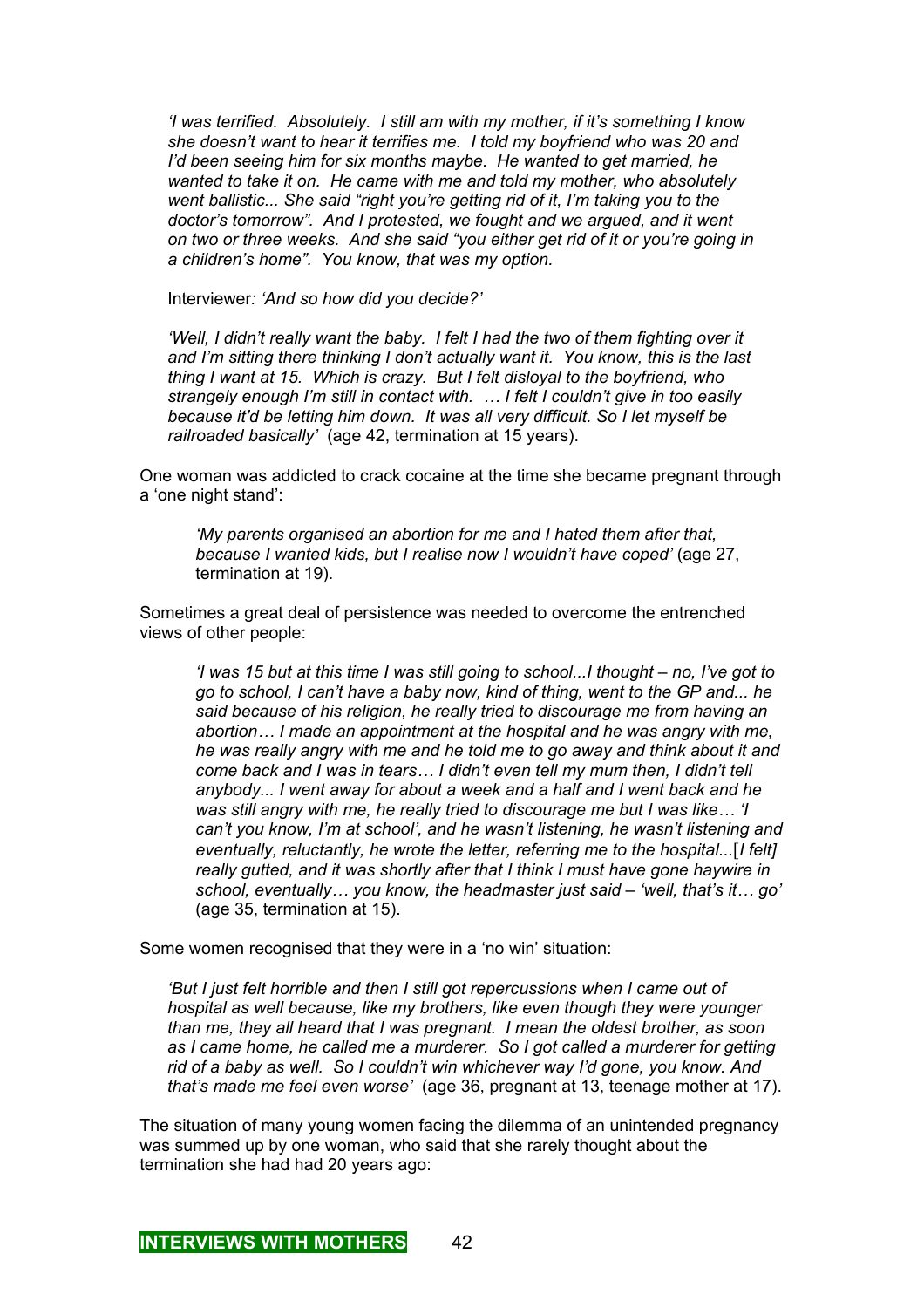*'But talking about it today, I wish I did go ahead with it. The thought, you know, does go into my head, I shouldn't really have that child, but I just put it down to… I just think any woman who goes through a termination really doesn't want a termination, that's not what they want to do, it's the circumstance that they're in and their surroundings at that time, what caused them to do that. Some people might regret it, some people don't, some people might think – 'oh, it's the best thing.' But I do regret it, but it's not something that pulls me down, it's just there in my memory, it's just there'* (age 35, termination at 15).

The effect of having come through the experience can be a positive one:

*'It made me a stronger person but I do wish I didn't put myself through that situation'* (age 27, termination at 17).

Another woman echoed the point about deciding to have a termination not being a light decision; she also reflected on the importance of thoughtful and sensitive care:

*'The family planning doctor went through the process of asking me why I thought it was a good idea to have a termination so that they helped me through the rationale, which I knew was the right thing to do, and I found that helpful…because I actually felt they took, you know they gave me the opportunity to say, you know, I am distressed by my choice and it's not a choice I take lightly and indeed it is something that I dwell on… I know I did the right thing, and I'm absolutely pro-choice and always have been and always would be, but I think that isn't…it isn't a light thing and it can affect you. And to this day one thinks what would that child, how old would it be you know, so I mean one of the reasons that I wanted to do the survey was the fact that it actually gave me the opportunity for the first time in my life to try and make things better'* (age 40, termination at 19 years).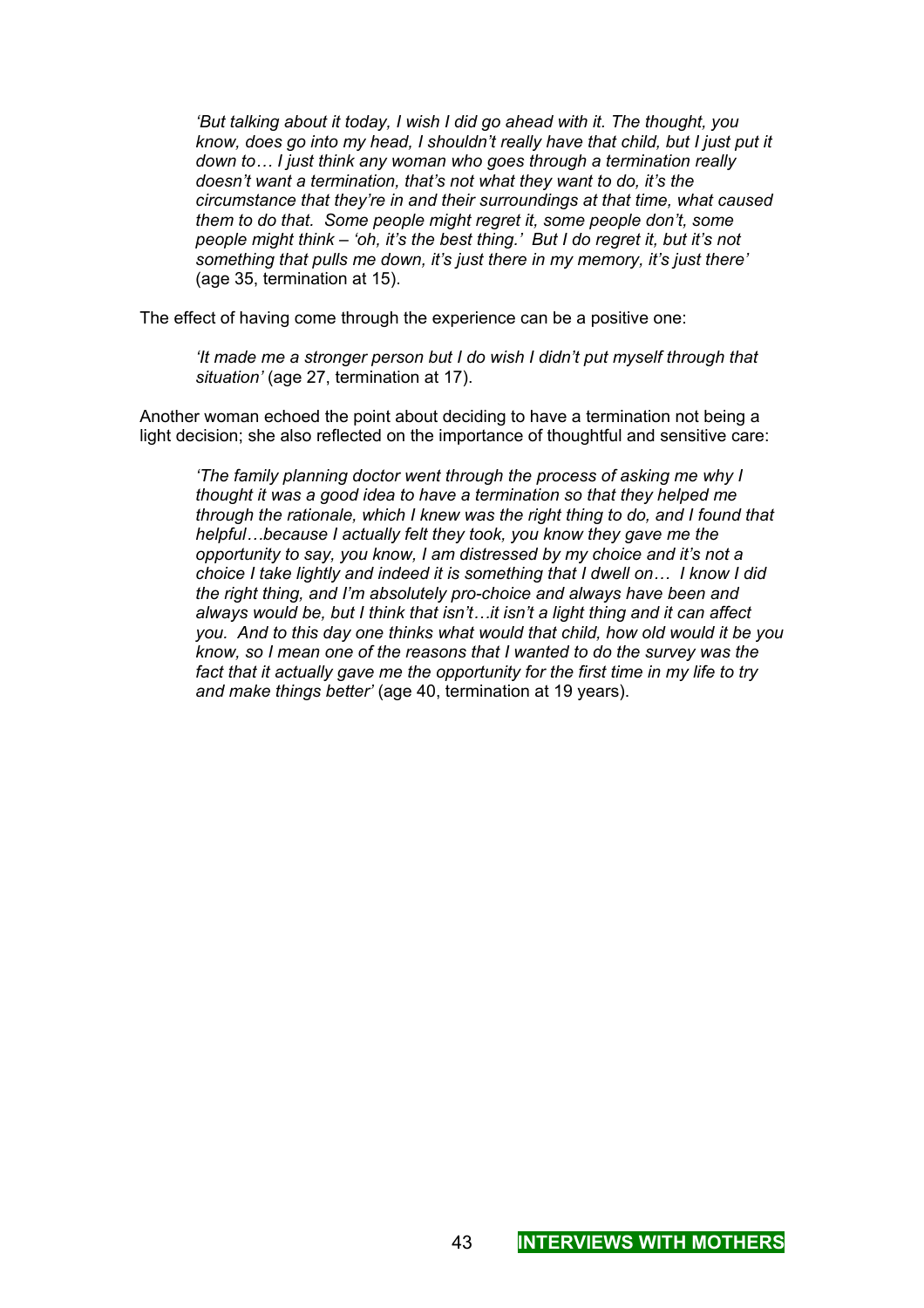# **8. Results - Interview data from teenage fathers**

Interviews with 13 men who had become fathers as teenagers provide information about a group that is generally recognised as being hard-to-access. With the caveat that the sample was small and recruited in an *ad hoc* manner (through local community groups and via mothers we interviewed), the data we obtained contribute to the current limited understanding of this group.

Themes that preceded teenage conception for our sample of fathers were similar to those found amongst the mothers: unhappy childhood, dislike of school, and not using or failed contraception. Rejection and loss were prevalent from childhood to the present day. Rather than analysing outcomes for the fathers themselves, we explore here their relationship to their first child and to the mother of that baby, and look at what influences whether or not these relationships are maintained over time.

# **8.1 Themes**

### *Theme one: Unhappy childhoods*

A key theme for the men we interviewed was of difficult, emotionally impoverished childhoods, where their mothers were absent (24%) or their fathers were either absent or violent (69%). Their own fathers frequently provided poor role models, for example through alcoholism or lack of commitment to their partners or children. None of the men we interviewed had been able to talk intimately with their fathers, only one had been able to talk with his mother, and half had been unable to talk intimately with anyone when they were growing up.

#### **Teenage fathers – key findings**

- Unhappy childhoods
- Dislike of school
- Casual attitude to sex and contraception
- Most teenage fathers were in relationship with mother of baby during pregnancy and early years
- None together long term
- Most had long periods of poor contact with child
- Majority in contact with child currently

*'My dad's an alcoholic and when we was younger he wasn't around a lot because he was abroad… When I about 13 he got done for drink driving and got put in prison…My dad has beaten Mum up, and …he would sleep with prostitutes and I think he brought back some sexually transmitted disease. [One time] he was really drunk and being really nasty towards my mum, he threw [his dinner plate] across the room…grabbed my mum and put her up against the wall, and I remember jumping up and running over... I [said] 'leave her alone', and then I ran*  upstairs...Dad goes "You want to learn to punch" ' (age mid twenties<sup>vii</sup>, father at 16).

*'I don't remember ever sitting down with anybody in the family and talking… the birds and the bees… never. Not even [to] my friends… no. I'm one of them people… if I've got a problem, I'll keep it to myself, I've got a lot inside, I'll deal with it my way, if I can't deal with it then it'll just have to go on, go on, go on, cause I don't talk to anyone, I end up losing my temper…'* (age 22, father at 16).

*'Mum hid [domestic violence] quite a lot from us….I didn't feel I could talk to [her about intimate relationships and sex] and I certainly wouldn't talk to my dad about it because he would just laugh…*' (age mid twenties, father at 16).

**INTERVIEWS WITH FATHERS** 44

 $\overline{a}$ An exact age is not available for two of the fathers we interviewed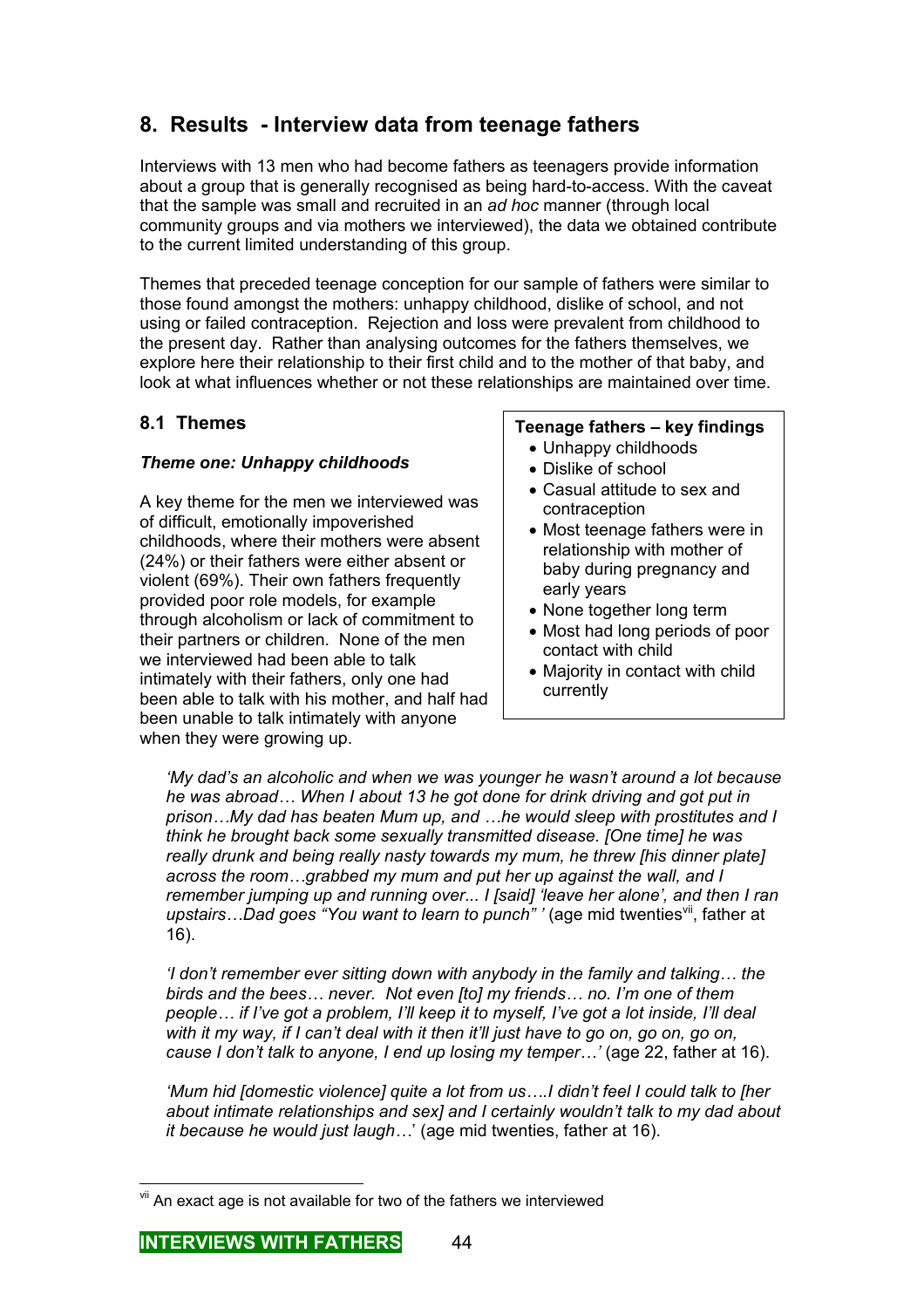Rejection or loss tended to have been a pattern in these men's lives, due to a variety of circumstances. These included: family breakdown in their own childhood; the mothers of their children disappearing during pregnancy; partners rejecting them for their unacceptable behaviour or leaving them for someone else; their children not wanting contact; or ex-partners refusing them access to their children:

*'At [two years old] my mum left…she met someone else… Two years ago I asked her "why did you leave?" And she said, because I wanted to…From that day on I have hated her… I rebelled against my dad because I blamed him for my mum leaving…I was on the Child Protection Register for physical abuse because my dad used to be an alcoholic after my mum left and he hit*  me...' (age early 20s<sup>v</sup>, father at 15)

*'I said I would be there for her but then [my girlfriend] just disappeared one day. I didn't see her for a year. It really annoyed me. She turns up with the child and wants money. What about the preparation together?'* (age 26, father at 16).

#### *Theme two: Dislike of school*

Dislike of school was another common antecedent of teenage fatherhood (62%), with histories of disruption, exclusion and lack of achievement amongst the sample. Frustration at not having their educational or pastoral needs met at school coupled with an inability to communicate any distress they were feeling in the school environment or due to difficulties at home, often contributed to escalating violence and alienation with no effective professional intervention:

*' My mum left and [my alcoholic dad] hit me and things…I was uncontrollable from about five…I used to go to school, I'd kick (and) hit the teachers, I would disrupt the class...I went into care…excluded from secondary school…ended up in boarding school…drinking…theft and criminal damage…'* (age early 20s, father at 15).

*'I'd left school [at 15], I never liked school, I hate getting told what to do. I got chucked out. I was 14, fresh start in a new school, then the teacher [said] "I've read your records, if you think you're gonna be doing what you done in your old school, you're not". I said "you're not giving me a chance", from that day I never let the teacher have nothing'* (age 22, father at 16).

*'I didn't like school, I'm dyslexic. I was left-handed and I was made to use my right hand and that set me back, and from then on I just hated it and didn't do no writing - I'm not very good at writing, I'm slow…I didn't really have that many friends. I was a bit of a loner. And we moved round quite a lot so I was always the new person in school. I'm not very good at meeting people... People would push me and push me, say nasty things about my mum and dad… 'cos they knew that I would snap and I would end up fighting and getting in trouble and get suspended from school… I left school when I was 15…We come to an agreement that they didn't want me in school and I didn't want to be there, so…No [qualifications], none at all. I left to work on a farm'*  (age mid twenties, father at 16).

#### *Theme three: Contraceptive failure*

When asked about reasons for the teenage conception, fathers tended to mention failed contraception, or a casual attitude to sex and contraception. They described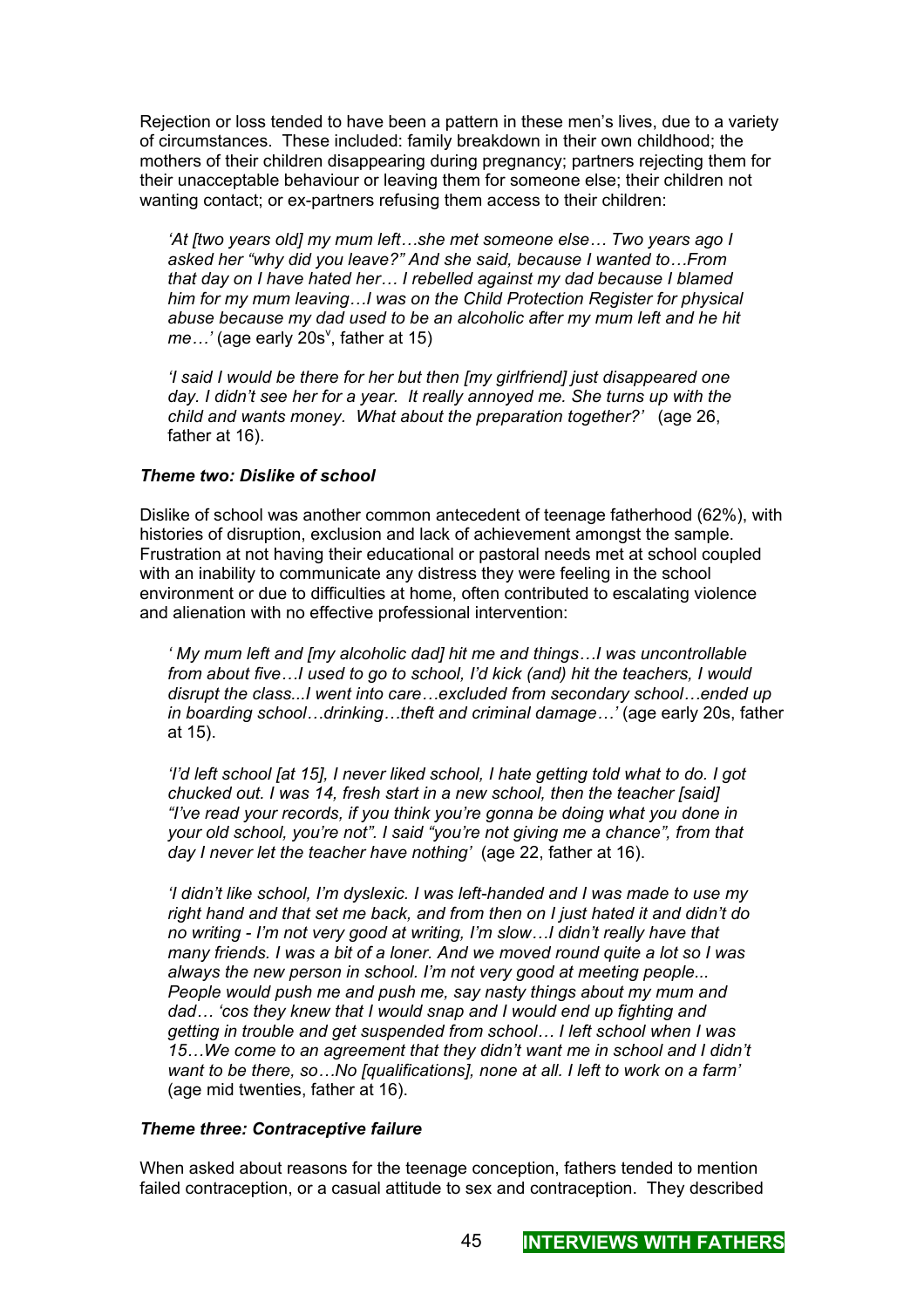themselves as immature and irresponsible in comparison with young women of the same age. The majority were aware of where to access contraceptives, but frequently preferred not to use them. Some fathers mentioned being influenced by a male culture of notching up sexual conquests to ensure popularity:

*'In school if you don't lose your cherries, you are an outcast, so you do it with anyone. We weren't allowed to go and buy condoms, so you took a chance… the condom split. Sometimes they get lost'* (age 43, father at 19).

*'Didn't use any [contraception]. Too lazy… to tell you the truth. Like all young people that I know… [ I could get condoms] in the pub toilets… know that, I've used them before but…they just get in the way'* (age 22, father at 16).

*'Most of my mates used to go around boasting about how many people they have done things with and…at the time I thought it was the in-thing, to get someone pregnant…. It was like a new designer trend of clothes really…you get a girl pregnant; you become popular…as all teenagers think'* (age early 20s, father at 15).

#### *Theme four: Reactions to fatherhood*

A majority of the teenage fathers we interviewed – 77% - were in a relationship with the mother of their baby at the time of conception. Half of them were happy about the pregnancy and half were unhappy or indifferent. About two thirds (69%) maintained contact during the pregnancy and half described being supportive to the mother in the early years, whether they were in a relationship with her or not:

*'I have [my younger child] when [my older child's] in nursery, two to five, we go out…get a bit of shopping…My hands are filled with the kids, doing it day after day…We have our ups and downs but we are still together…When I go out, I think, oh, I'm worried about the kids, better go back, and I wouldn't think that if I didn't care (about my partner) or love the kids'* (age 21, father at 19).

A minority of fathers were currently partners of the mother of their baby (23%). All of these were recent teenage fathers, whose first baby was two years old or under. For the majority of the fathers we interviewed the partnership had not endured. The relationship was more difficult to maintain where it had been casual at the outset or when there was a lack of trust between the man and the parents of the young woman:

*'I just shit myself [when I found out about the pregnancy] – I felt crap. I hadn't even had a father, how could I learn to be a father? Women… it's instinct, it's natural. What am I going to do, how am I going to support and help her? Do we have to get married – that scared me more than having a child...I didn't even like the girl. When she went home to her family, [I was] out of the picture! They didn't like me…and that's what started conflict.'* (age 43, father at 19).

Relations broke down also due to fathers assuming the role of family breadwinner before they were established in adequately paid work, so long hours were necessary to make a living wage. Little time remained for bonding with or nurturing the baby or deepening emotional ties with the mother: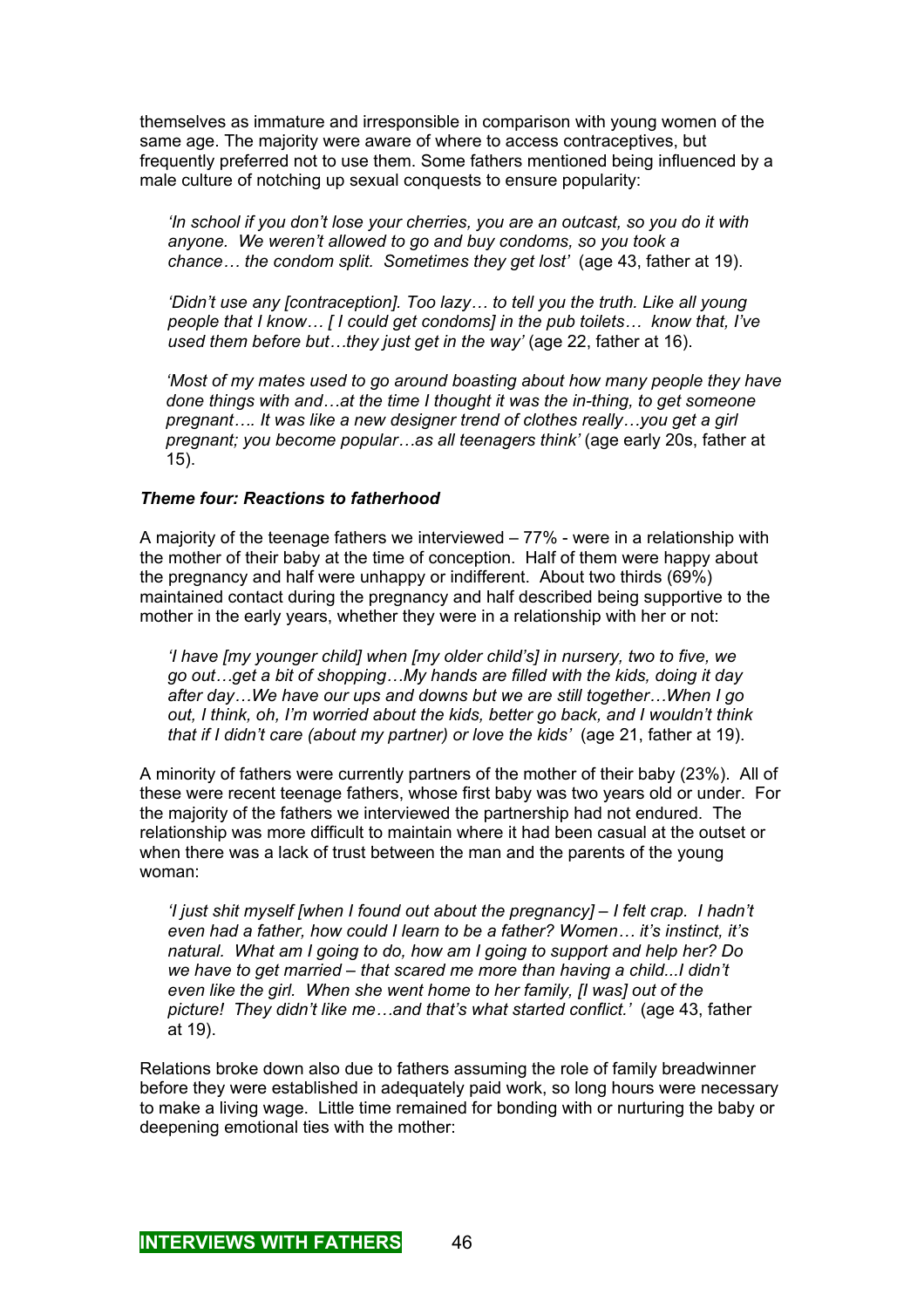*'My relationship with my son [suffered]…[Absence] contributed a lot to the breakdown of the marriage…I did a block release course…HNCviii, and that involved a tremendous amount of work…money was short…when I wasn't away, I was working all hours, I had my main job, I had a part-time job'* (age 47, father at 19).

The teenage fathers, by their own admission, were often too immature to develop or sustain the relationship with the mothers of their first children, and moved on to a subsequent partnership that lasted. Some were able to move on easily, whether they maintained contact with their child or not, but a number were haunted by the permanent or temporary severing of that contact, over which they felt they had little control. By the time of our interviews, most fathers had experienced protracted periods of poor contact with the child, whether at the point their relationship broke down with the mother or from the outset:

*'With her I've had, "You're not seeing him". Still get that now to this day. The saddest moment, when he first started talking he used to say he didn't want to come to my house. Her mum gets involved, then I won't see him for 2 months. We end up having a silly argument, then I won't see him for 2 or 3 weeks and then she'll pop up out of the blue saying, "Can you have him?" and I'll say,"'Yeah". She only wants (me) to have the baby when she wants, not when I want to have him, but I get to see my son, that's all I'm worried about'* (age 22, father at 16).

*'I went to work one day and when I came home she'd disappeared with the children. I didn't know how to find out where the children were. Then after a few weeks, I had a phone call from my wife saying she needed money. There was no way I could contact her, she was calling from a public phone box'*  (age 47, father at 19).

Despite periods of struggle for some of the teenage fathers to maintain contact longterm, most were in regular contact with their children at the time of the interview, and those with a poor role model in childhood were trying to be better fathers than their own had been. However, this finding could reflect the fact that we reached some of our sample through community centres, where staff identified them through their role as fathers, or where they were able to find parenting support:

*'When I found out she was pregnant, I was 16. I weren't really ready to become a dad so I moved away. I have suffered because my dad weren't there…not having him there on a Saturday to watch me play football, stuff like that, just all the things really. There's some stuff I can't talk to my mum about…My son ain't gonna go through what I went through and that's why I moved back down here when he was just two months old and I've been there ever since. I have him every weekend.'* (age 22, father at 16).

Teenage fathers were more likely to maintain contact with their children after breaking up with mothers in the following circumstances: where the father and the mother restored amicable relations; where he was accepted by her family; where his own family was supportive; where he persevered against the mother obstructing access, when this was happening; and when the child was older at the time of the break up.

 $\overline{a}$ 

viii HNC = Higher National Certificate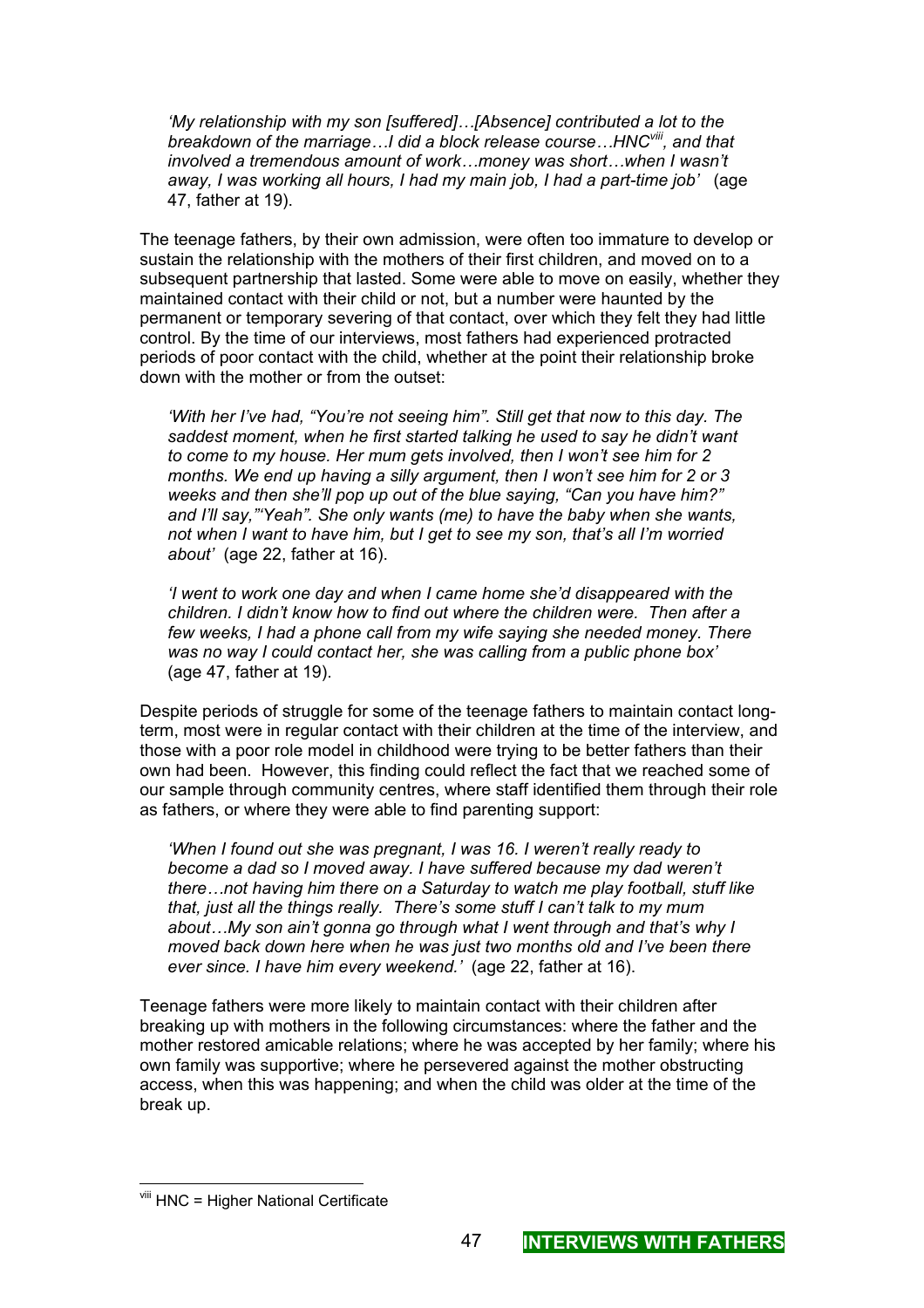# **8.2 Summary of fathers interview data**

The antecedents to teenage fatherhood in this small interview sample were unhappy childhoods, dislike of school and not using or failed contraception. Relationships with mothers tended to be fragile at the outset and were unlikely to endure. The odds were often stacked against the father maintaining regular long-term contact with his child. The relationship between father and child was most likely to flourish where he was strongly committed to it, the mother and her parents supported it, and his parents played an active role as grandparents.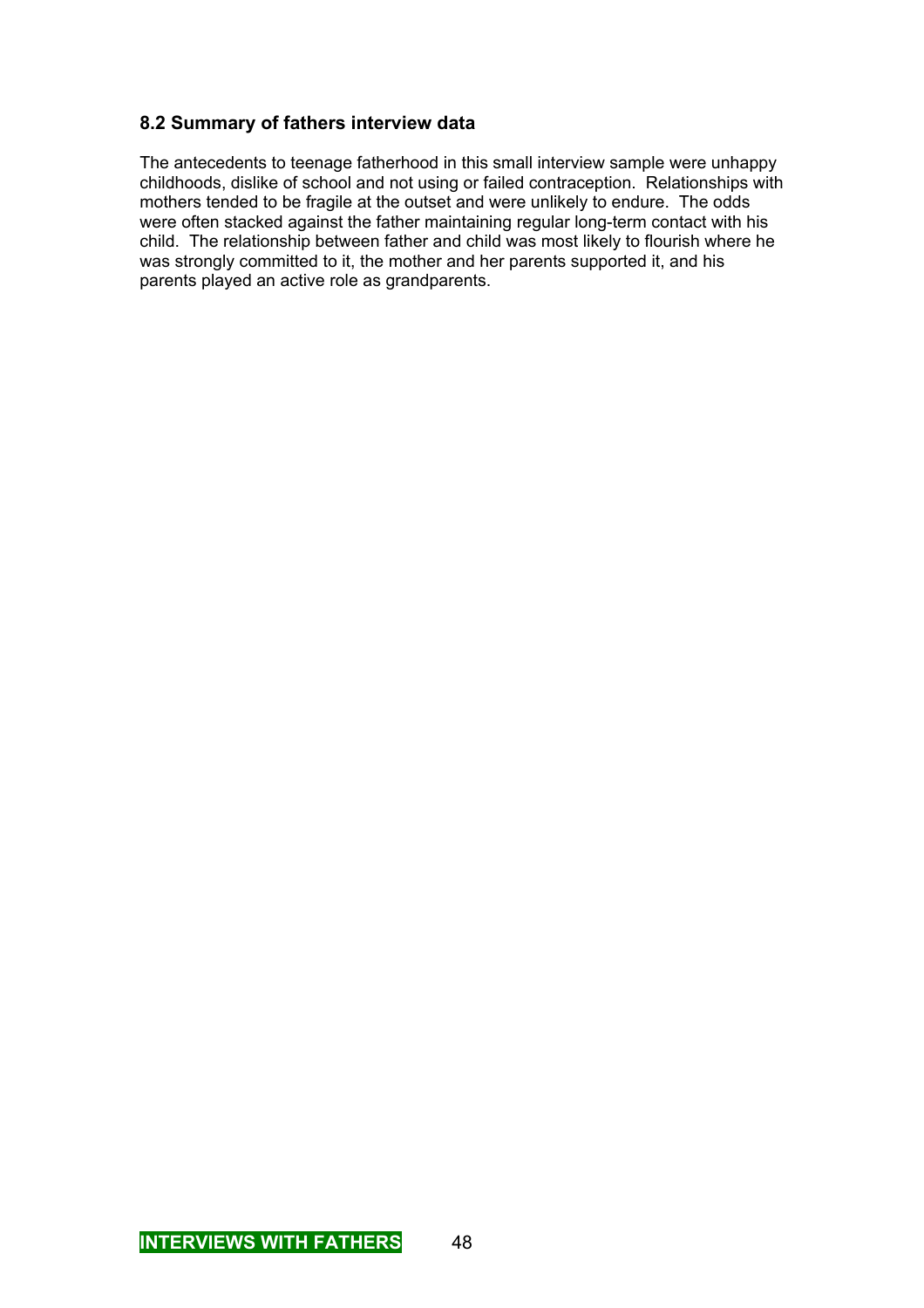# **9. Results – Interview data from 'children' of teenage mothers**

Nineteen 'children' of teenage mothers were interviewed. The average age of the interviewees was 20 years, with a range of 13 - 33 years (see appendix 1). For convenience, we use the term 'children', despite the fact that most were adults at the time we collected data from them. As for the interview data from mothers and fathers, this section presents the children's perspectives organised under the key themes that emerged. We add some comments derived from our assessments of the children's overall situations – both when young, and now.

# **9.1 Themes**

#### *Theme one: Good mothers*

Almost all the children described their relationship with their mother as good, both now and when they were younger. It was interesting how emphatic the majority were that having a young mother was, for them, a wholly positive experience. They spoke in particular of the benefits of having a mother who: could appreciate and share their interests; they could communicate with easily; had good health and energy levels and who, despite having grown-up children, still had many years of life ahead of her:

*'She's not what I would class as a traditional mother who did the cooking and patching, she was almost a confidante, a friend and a lot of things rolled into one. Big sister type person, she has admitted she was very much a child herself when she had me'* (age 30, mother 19 when born).

#### **Key children's findings**

- Good relationships with mother
- Mother's youth a positive factor
- Poor or sporadic relationships with fathers
- Grandparents supportive for many
- Quality of childhood predicts quality of current situation ]
- Violence and bullying prevalent for a third
- **Poverty**

•

- No desire to be a teenage parent
- Career seen as priority before parenthood

*'I love the fact that she's young, I love the fact that we're so close in age. And also it's like we're sisters and we'll borrow each other's clothes and we can talk about …like I know all about her friends, and she knows all about mine. Like if she's upset I'll go upstairs and she'll cry on my shoulder, or if I'm upset I'll go upstairs and like cry on her shoulder, whatever…I like it because I get the best of both worlds, because I don't have an older sibling, I get an older sibling as well as my mum'* (age 16, mother 19 when born).

*'Basically I was there all through her twenties. I mean she would go out sometimes and she would dress up in all her punk stuff and I used to admire it so much'* (age 17, mother 17 when born, mother had first child at 15).

*'I've known my mother 30 years and I just think…I'm very pleased ' cos you get a lifetime with them rather than just your parents dying at 22, 23.'* (age 30, mother 19 when born).

### *Theme two: Family relationships*

In contrast to the positive accounts of their mothers, over half the children spoke of poor, non-existent or sporadic relationships with their fathers. The majority of the children's fathers were not teenagers at the time of the pregnancy:

*'He left when..I can't even remember, but I think I was about two...and from the age of seven 'til this year I didn't speak to him. And I found that really hard and for six years I hated him. Like I hated him with a passion. And it was partially*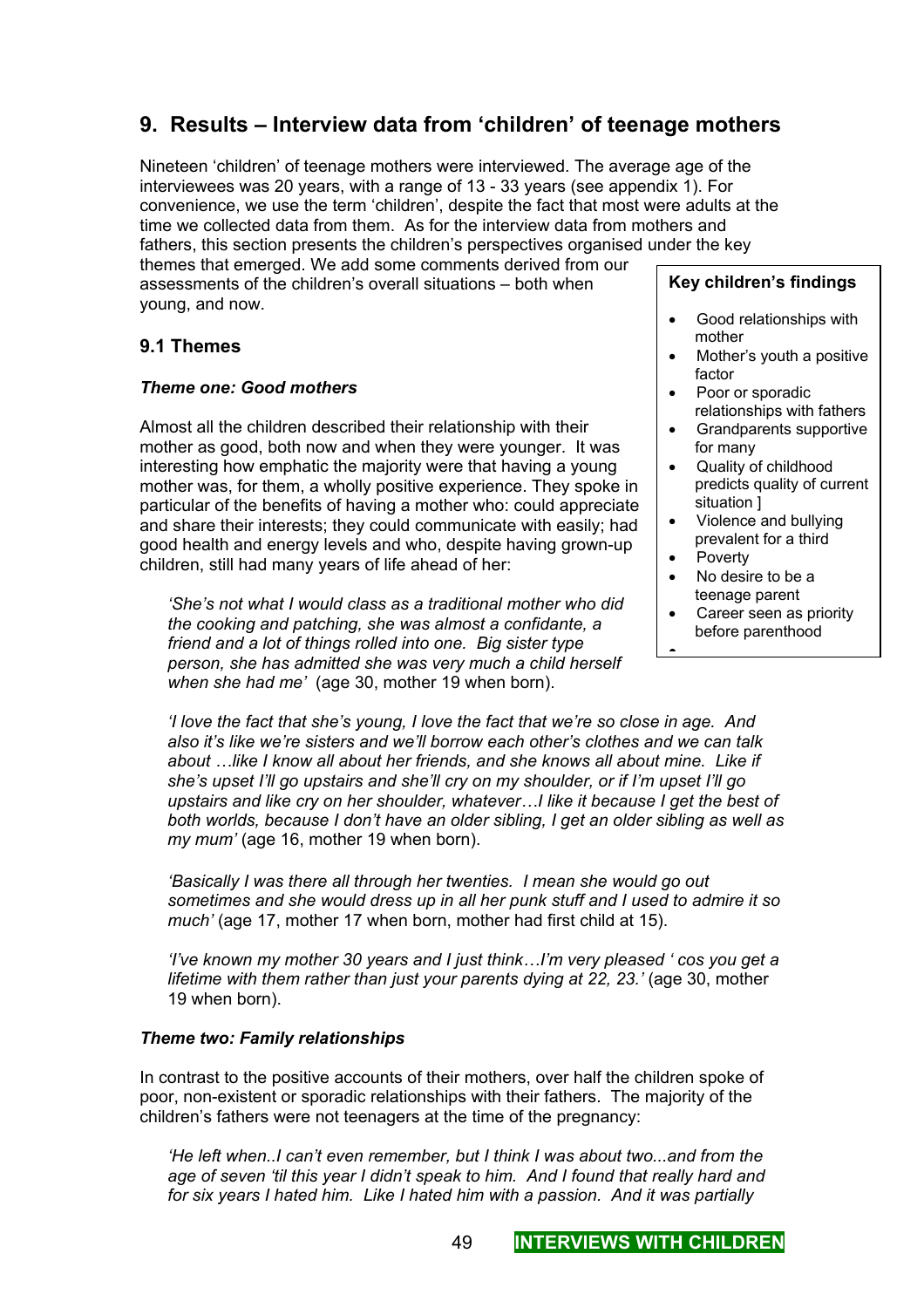*because of what happened with my mum and silly things like that and also the fact that he didn't try and get in contact with me'* (age 16, mother 19 when born).

The extended family featured as a positive factor in many of the children's stories. In particular three quarters of the sample mentioned grandparents, who often provided practical and emotional support in the form of accommodation, and financial assistance:

*'As I look back and think about who underpinned my mum and how all those relationships worked, I'd say it was definitely between my mother's parents and my mother'* (age 30, mother 19 when born).

Some children who had poor relationships with their natural fathers were very positive about the supportive, stabilizing role their grandparents had played through all the changes in family makeup:

*'It was difficult, you know, being one of the few kids in the class without a dad…and so I think my grandfather stepped in'* (age 30, mother 19 when born)*.* 

*'I enjoyed [my childhood] mostly. Because my nan used to take me away all the time so I didn't have to see what went on [between my mum and dad]'*  (age 18, mother 19 when born)*.* 

 *'I remember vividly that he never paid any maintenance for me, and he was supposed to. And he went to court and my mum was very young and I was three or four and basically he destroyed her in court because he's a slick talker. And like my grandfather was like, "'that's it, you're never going to court again, I'll take care of everything, he's not doing that to you"'* (age 30, mother 19 when born).

Experiences of stepfathers were mixed. Some women spoke positively about them:

*'I guess he treats me like his real daughter which I really like, I really appreciate because I know that he doesn't have to and I know it could be so different'* (age 16, mother 19 when born).

Others had negative experiences with stepfathers.

#### *Theme three: Violence*

Over a third of the children had lived with domestic violence between their parents, or other adult family members, at some point in their childhood:

*'He was usually drunk and he would actually lose his temper, items were being thrown around the house, police being called'* (age 28, mother 19 when born, describing her stepfather).

*'I know it wasn't a very good relationship and I bloody hate him for it.. he wasn't a nice person…he would beat her up and stuff...he would say things like 'yeah I was the one that was looking after you while your mum was out partying' but I know for a fact that wasn't true' (*age 16, mother 19 when born*).*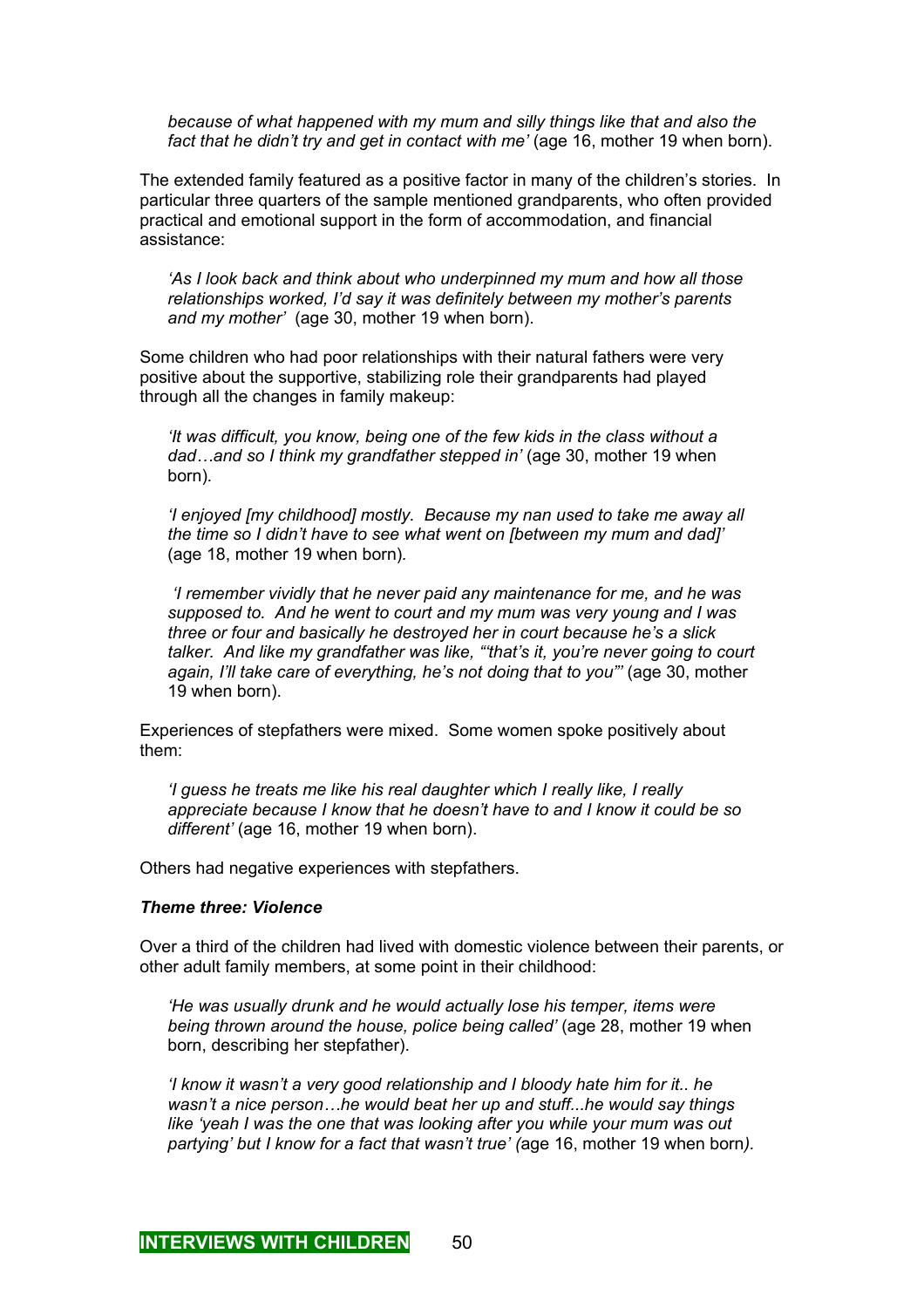A couple of the children who are now in their late teens and early twenties inferred that they had been physically abused in childhood by male family members.

#### *Theme four: Poverty*

Nearly everyone experienced poverty and social exclusion for at least part of their childhood. Some children spoke of the stress they witnessed in their mothers as they struggled to cope with financial hardship:

*Interviewer: 'Has anything been difficult for you having a young mum?'* 

*'I'm not sure about us but I think maybe for her. Like the income, things like that….she probably wouldn't be stressed as much 'cos of like money and things like that, she would be more calm'* (age 13, mother 19 when born).

*'It upset my mum, [that we didn't have enough money] so it upset me...sometimes it would get pretty bad, scraping through'* (age 20, mother 14 when born).

But it was only in retrospect that some children realized how tough life must have been financially:

*'They [our parents] must have been under such stress and strain supporting this family. But they never showed it in front of us. Because looking back I can't feel that there was any pressure in my childhood so there was never any worry'* (age19, mother 18 when born).

#### *Theme five: School*

School was a bad experience for nearly half of the sample, and over half had left school with few qualifications:

*'School bored me, I didn't have a very long attention span. I don't think they teach you practical things… I think most teachers are shite. I think they're really poor'* (age 30, mother 19 when born).

 Bullying, often over many years, featured in the accounts of over a third of the sample:

*'Even through high school I've always got bullied, all through primary and high school. All my life I suppose… Well I used to be crying all the time, didn't want to go to lessons. Used to always go to the head teacher but they never did anything about it. Moved from one high school to another 'cos my English teacher used to bully me as well'* (age 18, mother 19 when born).

*'From primary school it was just like name calling obviously but as I went to secondary school it was more like really nastiness like one girl hit me and people used to pinch things from my bag and really be nasty'* (age 26, mother 18 when born).

Everyone spoke of the careers they were building or, for those who were still at school or without work or further education, hoped to pursue. However, half of the 14 who had already left school had few qualifications and these seven were, in the main, struggling to achieve with respect to employment. For some, the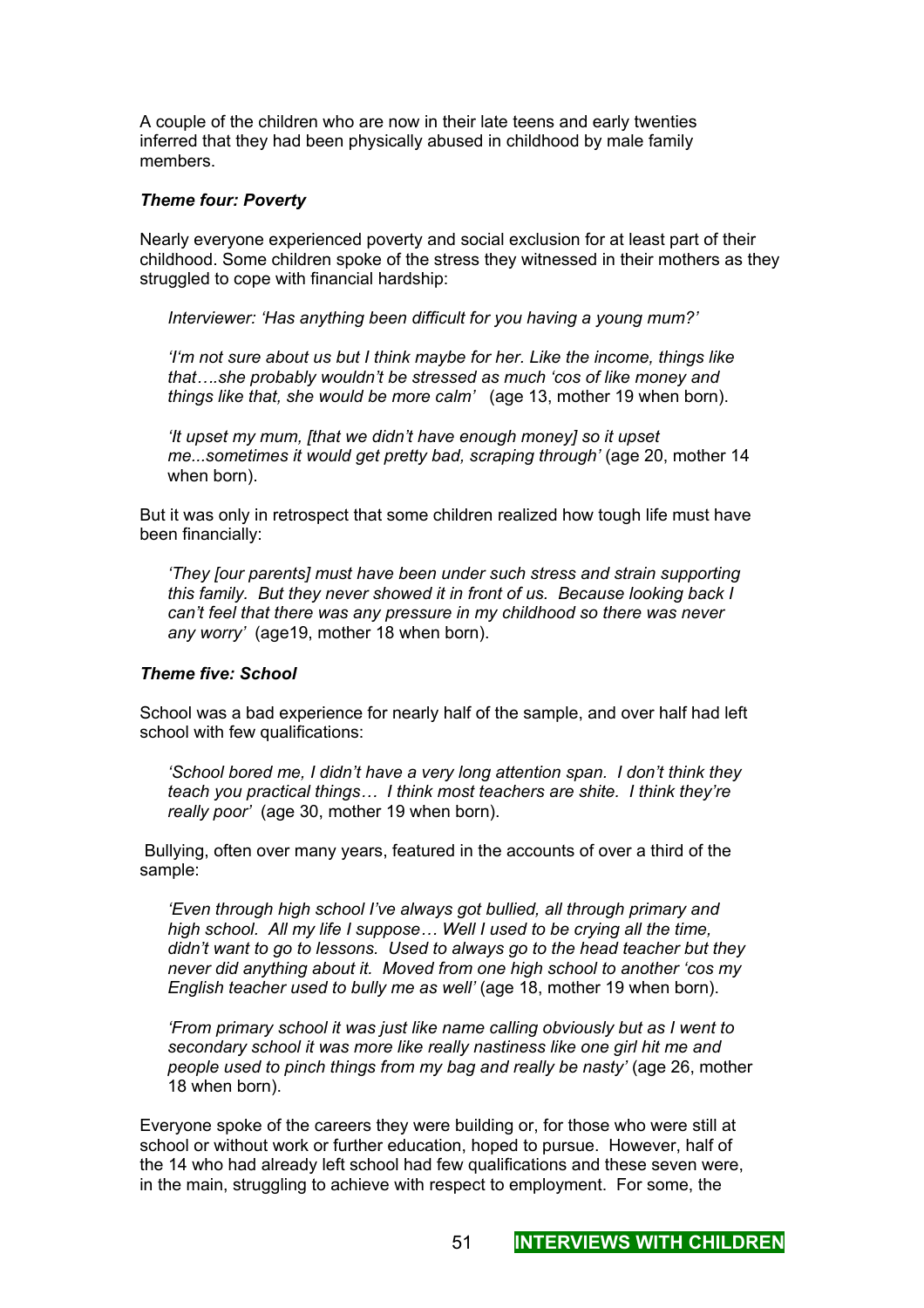discussion of future careers may have been a feature of the interview process, an answer that they saw as socially acceptable.

#### *Theme six: The best age to have a child*

Most of the children we interviewed had enjoyed having young mothers, and they appreciated that some people had the maturity to deal successfully with teenage parenthood. But a significant theme was that most of the children, regardless of how they were doing currently, were adamant that they wanted something different for themselves. Only one of the nineteen children had had a teenage pregnancy, and that had been terminated. (Eleven of the children were still in their teens at the time of the interviews.)

For some children the effect of having witnessed at first hand how hard life had been for their mothers was a strong influence on their own intentions relating to the timing of parenthood. So, too, was the emphasis that mothers had put, throughout the children's upbringing, on the children having a different kind of life from the ones mothers were experiencing:

*'I'd be devastated if Tina had a baby now because although I think it would put a full stop on her life I think it would stop mine a little as well …I know that sounds really selfish but I wouldn't want her to miss out her teenage years so I probably would step in and look after the baby'* (mother, 19 when daughter was born, talking about her 17 year old daughter*).* 

Of stated greatest importance to the children was time to pursue their own interests, including establishing a career and a home, and thereby being able to provide materially for the children most said they wanted in the future.

# **9.2 Outcomes for children**

When we analysed the interviews with the children, we assessed their overall life situation both when they were young children, and at the time of the interview. As with their mother's experiences, we categorised their situations at these time points as 'positive', 'mixed' or 'negative, looking at both 'material' and 'non-material' outcomes. At the time of the interview, seven of the 19 children had an overall positive current situation, 11 had a 'mixed' current situation, and one a negative current situation. As young children their situation was assessed to be: seven positive; ten mixed and two negative.

Of the seven who had a positive current situation, five had had a good early childhood and two a more mixed experience. For the 11 who were assessed as being in a mixed current situation, their early childhood experience was good for two, mixed for eight and bad for one. One was currently in a negative situation; his early childhood was also assessed as negative. Thus, for the majority there was little change in these categorisations between early childhood and their current situations.

While the numbers are too small to draw conclusions about cause and effect, it was clear that most of the group who had positive current outcomes had parents who had stayed together in a good relationship or if not, the children had acquired a 'good' stepfather at a young age.

In contrast to this, two thirds of those in the current mixed or negative category had had bad, sporadic or non-existent relationships with their natural fathers from

# **INTERVIEWS WITH CHILDREN** 52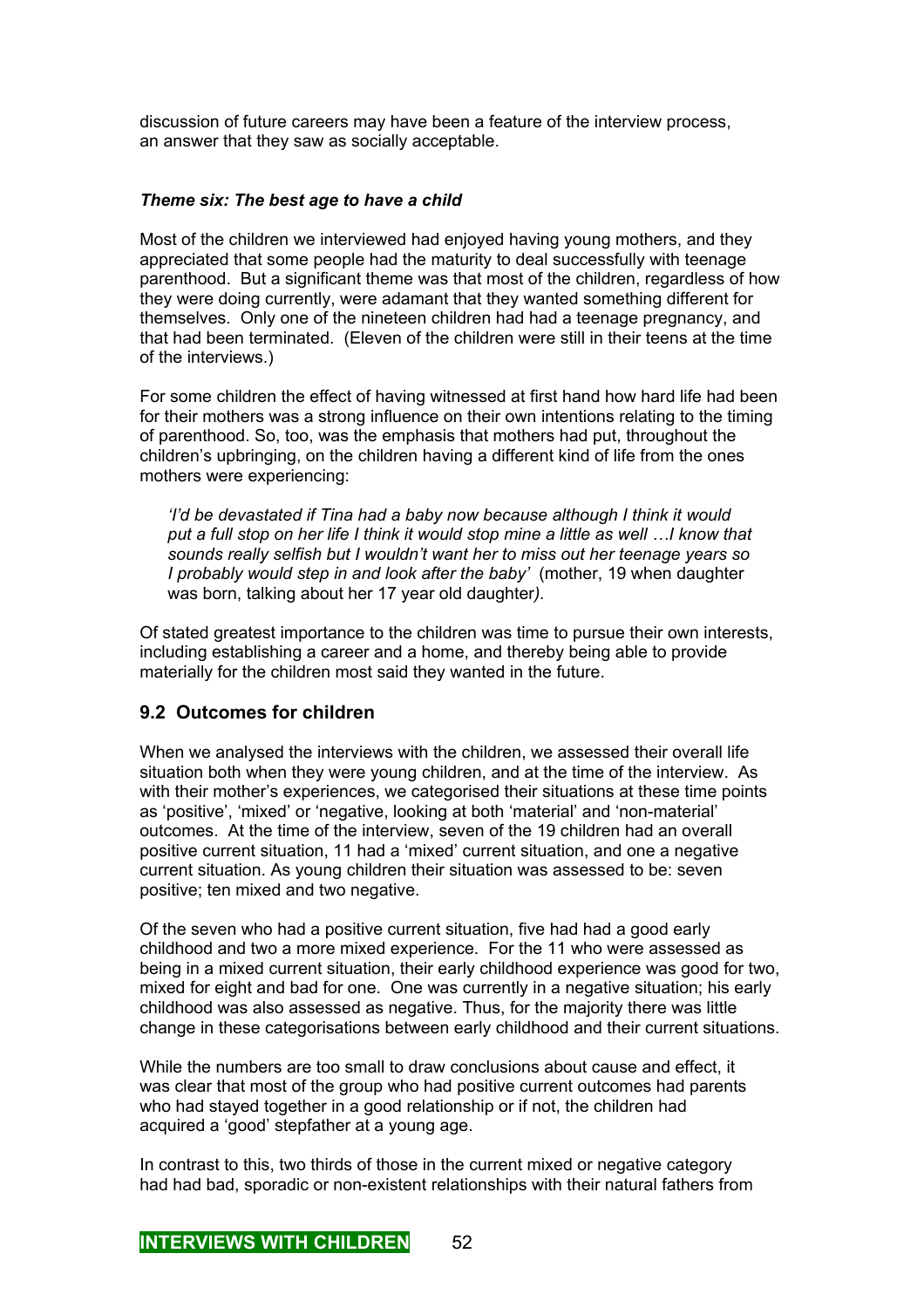a very early age. It was those within this group who were most likely to have left school or who were currently achieving least with respect to further education or work.

### **9.3 Summary of children's data**

The interviews with children of teenage mothers allowed us to explore some themes with a group usually omitted from teenage pregnancy research. These results need to be viewed with an understanding that the sample is small, and was recruited via mothers, thus providing the possibility of bias.

Overall we found that more of the children had been, and continued to be, in a mixed rather than a positive or negative situation. In general a good early childhood predicted a good longer term situation, a mixed early childhood a mixed longer term situation and a bad early childhood a bad longer term situation situation.

While good relations with their mothers and extended family members were positive factors in most children's lives, difficulties within the home, especially poor relationships with natural fathers, often combined with bad experiences at school to make life challenging for many. Of course, these observations may be true of the children of many non-teenage mothers also. However, everyone was clear that good jobs or careers would be both fulfilling and improve their life chances, and these, rather than parenthood, were (or were expected to be) their priority in their late teens/early twenties. While expectations were high for everyone, it was clear that those who had had challenging childhoods and had done badly at school were vulnerable to failure. However, the interviews, showed that overall these children as a group had had less traumatic childhoods than those reported by their own mothers. Thus the mothers' stated and heartfelt aim for their children to have better experiences and more opportunities than they had had, had to some extent been achieved.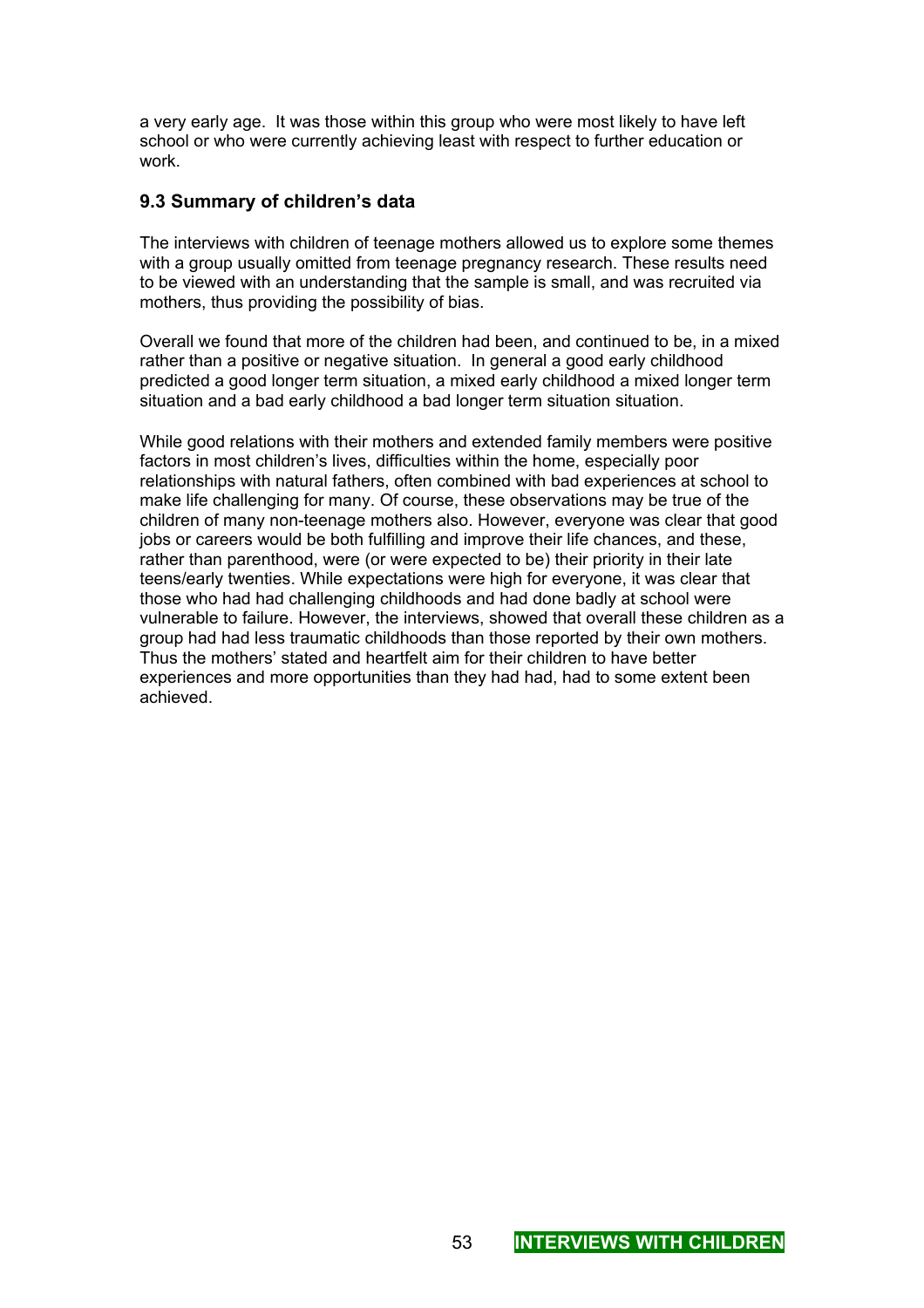# **10. Results – the final focus group**

Towards the end of the study a final focus group was held in Derby. The purpose of this group was to act as a sounding board for the initial results; providing both feedback and clarification. Five women took part, all of whom had been involved in one of the original focus groups. Two were current teenage mothers, two were in their early twenties and one was a previous teenage mother and now a grandmother in her forties.

At the beginning of the focus group we shared with the participants the themes that we felt came out most prominently in the study data. We listed these on a flip chart and went through each in turn. We then highlighted the main reasons given for becoming pregnant as teenagers and also the factors that seemed to lead to more positive and negative long-term outcomes for teenage mothers. We asked the participants to discuss whether there were additional aspects that they felt were missing, and whether our findings seemed relevant to their own experiences<sup>ix</sup>.

The women in the final focus group saw themselves as fitting within our findings, from a variety of different circumstances. Some were in paid employment and some caring for their children full-time. Some were single parents, and some in stable partnerships. Despite these differences they each identified aspects of the findings that matched their own circumstances; for instance all said their own reasons for becoming pregnant as a teenager were reflected in our list of key 'causes'. One woman in particular was pleased that 'a desire to be a mother' was one of the reasons; this had been her own situation, and she felt that this positive choice was too often missing in discussions of teenage pregnancy.

The theme of dislike of school particularly resonated with the participants. One 17 year old mother, pregnant with her second child, explained that she had been bullied at school, and subsequently had no intentions or aspirations to return to any sort of schooling herself. Her only comment was that she hoped that her children would have a better experience there than she had. Others in the group commented:

*'I hated school. I was bullied quite a lot. I enjoyed the lessons but just hated the people around me.'* 

- *A: 'I think the problem with school when I was there, and still is today, was that it just isn't stimulating enough to make anyone want to be there. There's more to life than just sitting around in lessons… Teenagers these days like a bit of an adrenaline rush. They like to know they've achieved something personally, and school isn't giving them that. It's boring.'*
- *B: 'You do the same thing every day'*
- *A: 'The tedious same routine.'*

Similarly, there was animated discussion in the focus group about the quality and nature of support relationships (one of the 'protective' pathways to good outcomes). Participants agreed with the importance of having positive relationships, with close family and/or a partner. They provided personal evidence of positive support, as well as recounting stories of poor support and blaming this for negative situations in which they had found themselves.

**INTERVIEWS WITH CHILDREN** 54

 $\overline{a}$ 

 $\frac{1}{x}$  Fewer quotations are used in this section because of technical difficulties with the recording of the session.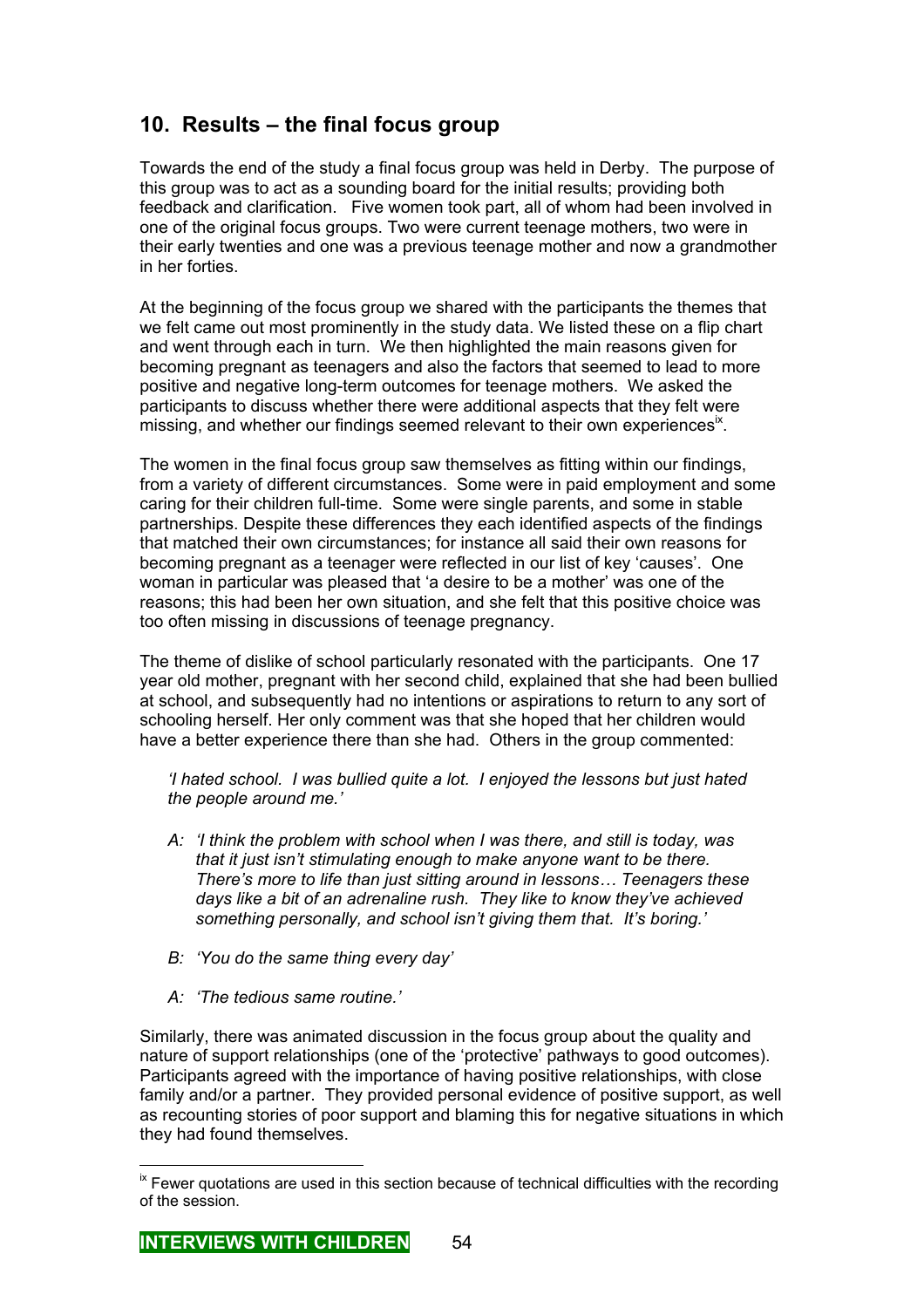The younger women were very interested in what the children of teenage mothers had said when interviewed. They were pleased and somewhat relieved that the children described having good relationships with their mothers. It was clear that for some of the young mothers their focus was already on their children's lives, not their own. Others were still keen to do something for themselves, as encouraged by the older woman in the group who felt she had waited too long to do '*something for me'*.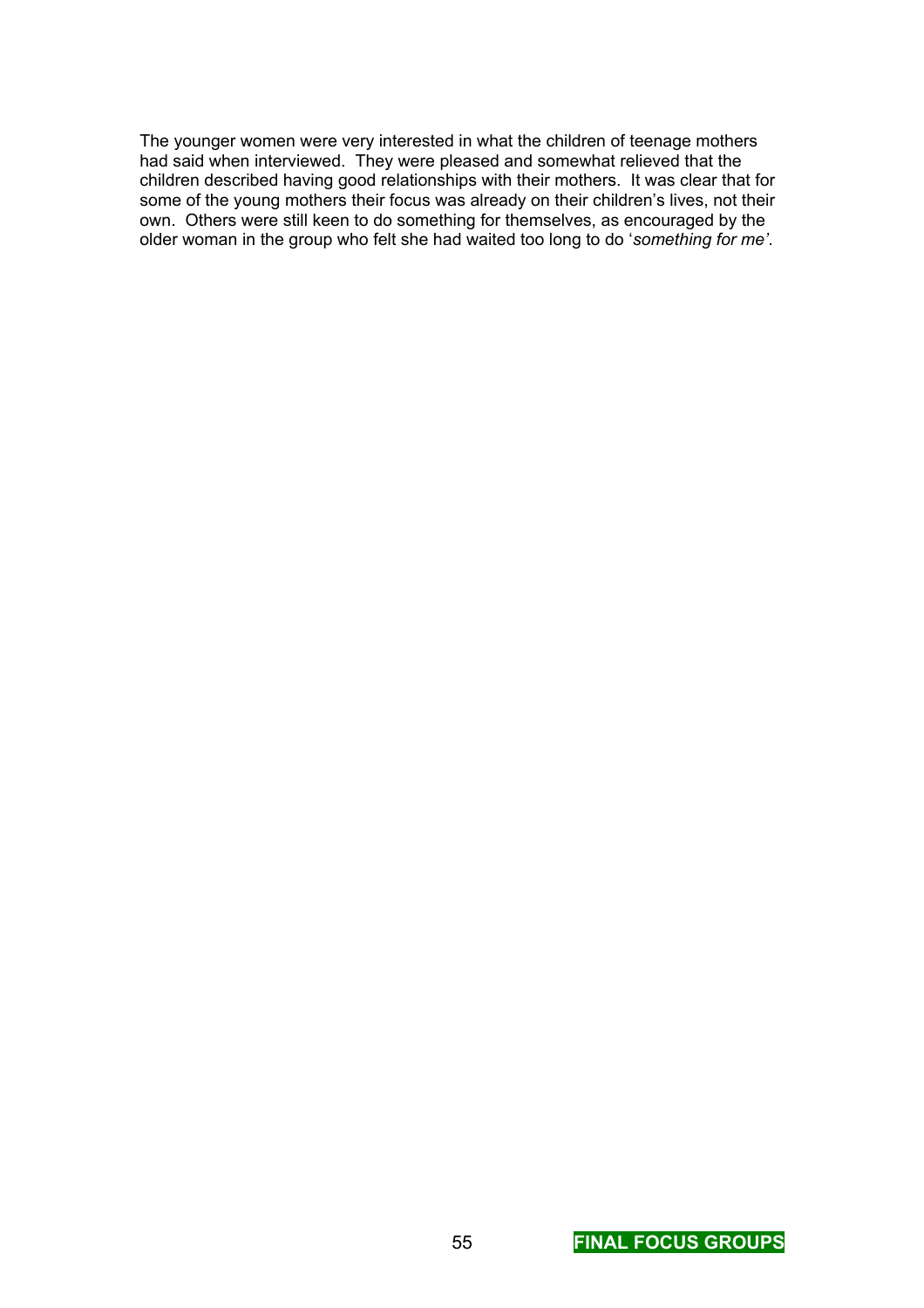# **11. Discussion**

In this final section we draw together the findings from the different methods and types of data that formed part of the TPSE Study. We suggest some of the ways in which our study has contributed new understandings of the social phenomenon of teenage pregnancy.

To recap, our research question was: What are the critical factors distinguishing between teenage motherhood *with* positive outcomes from teenage motherhood *without* such outcomes? There were three specific aims: 1/ to explore the 'causes' and 'consequences' of teenage pregnancy using qualitative and quantitative data; 2/ to identify factors predictive of positive and negative outcomes; and 3/ to examine any 'time effects' associated with the experience of teenage motherhood at different time points. We addressed this question by reanalysing data from two previous studies and collecting new data from mothers, fathers and children using questionnaires, interviews and focus groups. Altogether, our study drew on the experiences of 1262 individuals in five different geographical areas of England who were studied by researchers over the period from 1986 to 2004.

# **11.1 Exploration of 'causes' and 'consequences'**

### **Causes**

### *Dislike of school*

Many of the teenage parents we interviewed intensely disliked their time at school. This was reflected in high levels of non-attendance and poor attainment of educational qualifications. These events, in the most part, preceded the teenage conception. The new questionnaire data collected in our study showed that teenage mothers were significantly more likely than older mothers to report that they had disliked school and had low or non-existent educational aspirations post-16. For many women, dislike of school began once they joined secondary school. The reasons why they disliked school were multiple, often involving both educational and social factors, but the central theme was discomfort with, and alienation from, the culture and values of schooling. Reports of bullying were not uncommon, adding to the picture of schools as uncongenial places. Their unhappiness with education led many to drop out or leave as soon as they reached 16 years old. This, combined with lack of qualifications and often low-self-esteem made finding employment difficult. Many young women were ambivalent and confused about their future direction in life; whether consciously, or unconsciously, becoming a mother became an option to fill the void. As one said: '*It wasn't planned; I think it was just something to do. You know, I wasn't going anywhere else, I wasn't doing anything else or getting a job or anything. I just thought I'd have a baby*' (age 24, pregnant at 19).

### *Poor sex education*

Many women cited poor sex and relationships education as a reason for their own pregnancy, and for the high level of unwanted teenage pregnancy in general. They related experiences of receiving sex education in schools that lacked relevance to their lives and was insufficiently hard-hitting. These accounts were given retrospectively and in a context of dislike of school, however they were strongly expressed views. Additionally, their parents communicated poorly with them, in general and about sex and relationship issues.

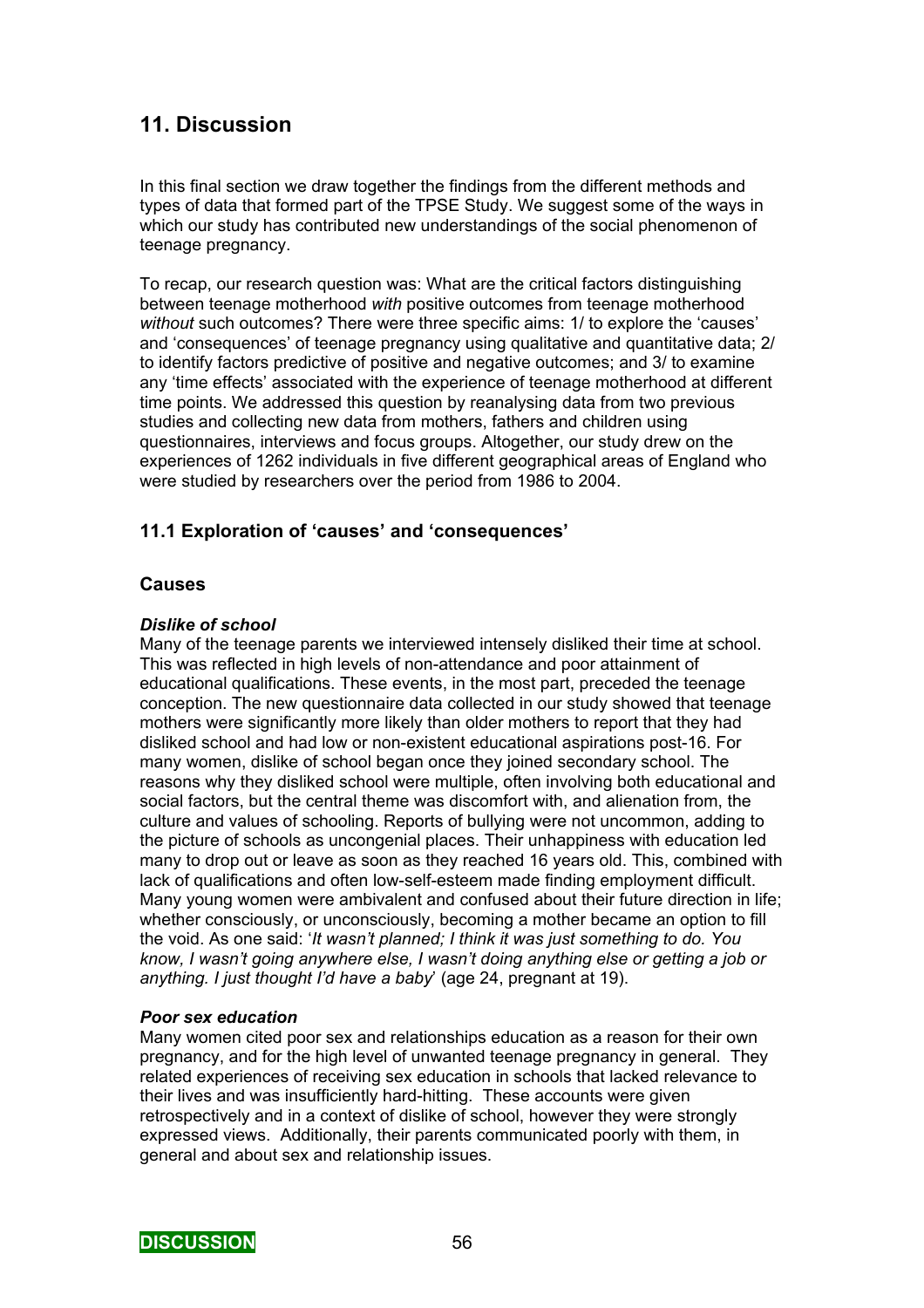#### *Many teenage parents report positive experiences*

For some the pregnancy was planned or, if not planned, wanted. For others this was not overtly the case at the time, but came to be viewed by many as a positive occurrence. The questionnaire data showed that most teenage mothers reported good outcomes: 53% compared to 68% for older mothers. Many women loved being mothers; for some having one or more children as a teenager turned their lives around in a positive way. The advantages of having children young were often stressed. The 'children' who were interviewed felt they had gained by having young mothers, even though they reported that developing their career while they were young was their own main priority.

#### *Violence*

Exposure to violence in the home, as well as other forms of family dysfunction, was a theme in the lives of the women who had become pregnant as teenagers, both when they were children and in their adult relationships. It also emerged as a theme for the children and the fathers. As noted above, violence at school in the form of bullying was also often mentioned.

#### *Teenage fatherhood*

The antecedents to teenage fatherhood amongst our sample were unhappy childhoods, dislike of school and not using or failed contraception. The father's relationship with the mother tended to be fragile at the outset and unlikely to endure. Fathers found it difficult to provide support.

### **Consequences**

#### *Social exclusion, not teenage pregnancy, is the problem*

Our questionnaire data showed that teenage mothers were significantly more likely than older mothers to: receive means-tested benefits; not have worked recently; not to have school or university qualifications and to be in social housing. Yet when adjustments were made for factors at baseline associated with teenage pregnancy, such as: poverty, living in social housing; lone parenthood; and leaving school before 16, the teenage mothers in the study were no more likely than the older mothers to have a poor 'material' outcome. This confirms the view that teenage pregnancy accompanies social exclusion but does not cause it. It is the poverty and social marginalisation that many, though not all, teenage mothers experience that needs to be addressed, rather than teenage pregnancy *per se*.

The questionnaire data also showed that there were no significant differences in longer-term 'consequences' for children of teenage mothers compared to those of older mothers.

# **11.2 Protective factors for teenage mothers**

The key factors that characterised the lives of those teenage mothers in the TPSE Study who had done well were: support from family; having a positive partner relationship; having employment they liked; and time.

The amount and quality of support available was critical in distinguishing teenage motherhood with positive outcomes from teenage motherhood with less positive outcomes. In the interviews with mothers, support from family or partner was most important. The interview data particularly highlighted the strength of the positive impact of a good partner relationship, even for women who since the birth of their child had been victims of one or more poor and abusive relationships before finding a good relationship. Analysis of the longitudinal questionnaire data demonstrated that

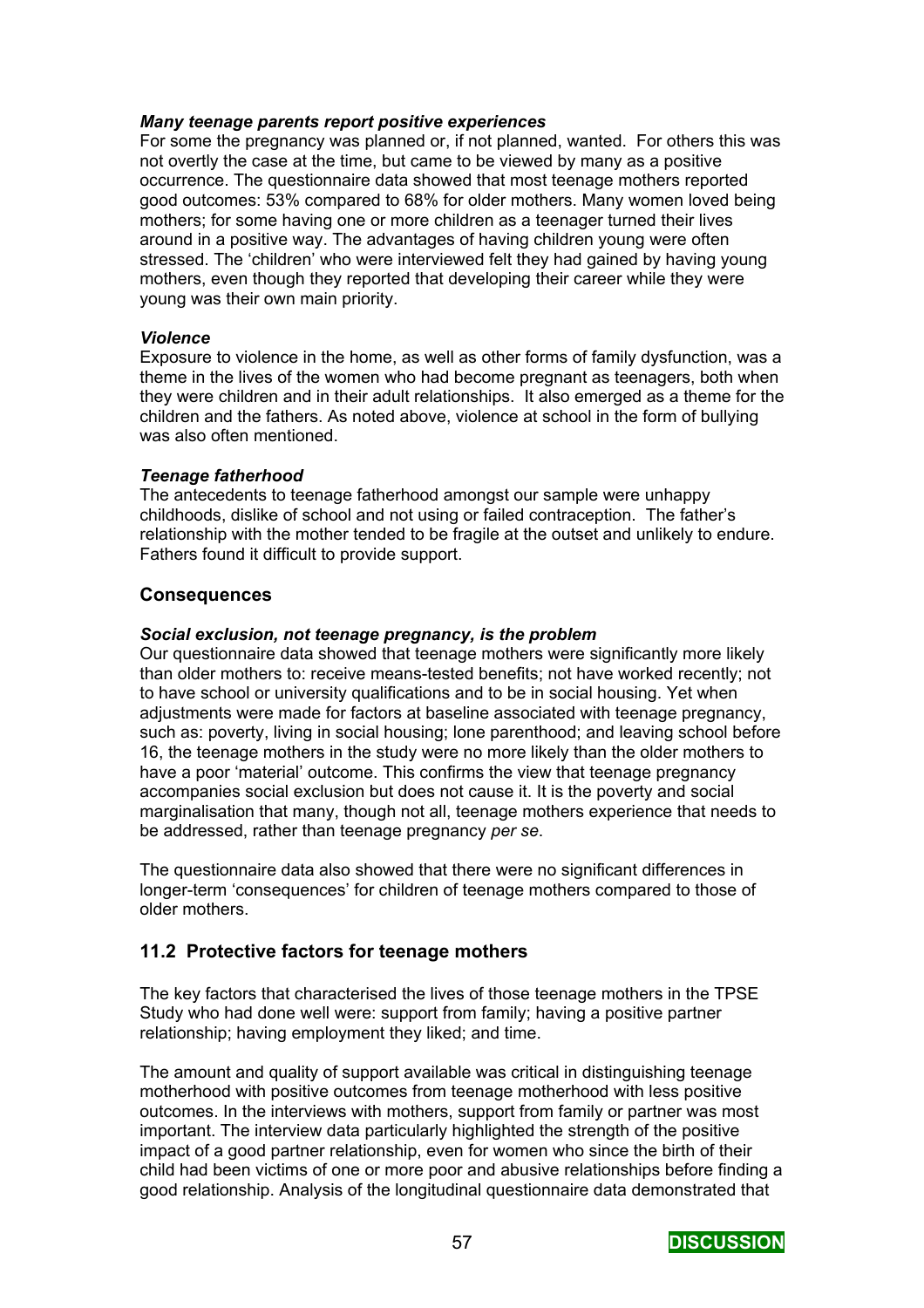informal support played a significant role in protecting mothers from adverse outcomes in the long-term.

Employment that the women liked was important. Teenage mothers in the TPSE Study were more likely than older mothers to lack paid work and be living on benefits. Employment acted as a protective factor for teenage mothers if they felt they had chosen to work and if they liked their jobs. But there were many obstacles in the path of employment, particularly those involved in finding appropriate and affordable daycare, and particularly when the women were lone parents.

The effects of the passage of time, commented on by women during the interviews, often enabled teenage mothers to turn their lives around in a positive way.

# **11.3 Exploration of time effects**

Time was important in other ways. The teenage pregnancies of TPSE Study participants extended over 30 years, from 1967 to 1999, so both our longitudinal data analyses and the interview data could be used to explore the effects of time. Older teenage mothers noted that there were more opportunities and more support systems available for teenage mothers now than there had been ten, twenty or thirty years ago. Many current teenage mothers were planning to return to education or employment before their children went to primary school, but fewer of the older teenage mothers had been able to achieve this.

The time point at which data are collected on teenage motherhood can be crucial, since mothers who describe poor outcomes at one point in time may have very different experiences to report at another. The emphasis that many current teenage mothers put on their perceptions of themselves as good mothers in the TPSE Study was couched somewhat more reflectively in the comments of older mothers, who may have felt less defensiveness in taking a rounder view of their achievements and challenges.

# **11.4 Strengths of the TPSE Study**

Using multiple methods allowed us to explore the processes involved in the experience of teenage pregnancy and parenthood in much more depth than if we had been restricted to the analysis of quantitative data alone. We were able to develop hypotheses and conceptual frameworks from the qualitative data and then apply these to the analysis of quantitative data and discuss the results of these analyses with participants in focus groups. The result is a different approach to research from the one usually taken to understand the causes of teenage pregnancy and the kinds of strategies that might be helpful both in lowering rates of unintended teenage pregnancy and in improving the lives of teenage mothers and their families.

The comparisons in our various data sources between the experiences of teenage and non-teenage mothers importantly enabled us to contextualise data relating to teenage motherhood. Data from both teenage and non-teenage mothers provided information about the experiences of pregnancy and motherhood, sources of support available to mothers, health and other outcomes for parents and children, and mothers' perceptions of social provision and policy priorities for families with young children. A strength of the datasets we analysed from the two previous studies of social support and motherhood was that these had used similar instruments to collect interview and questionnaire data.

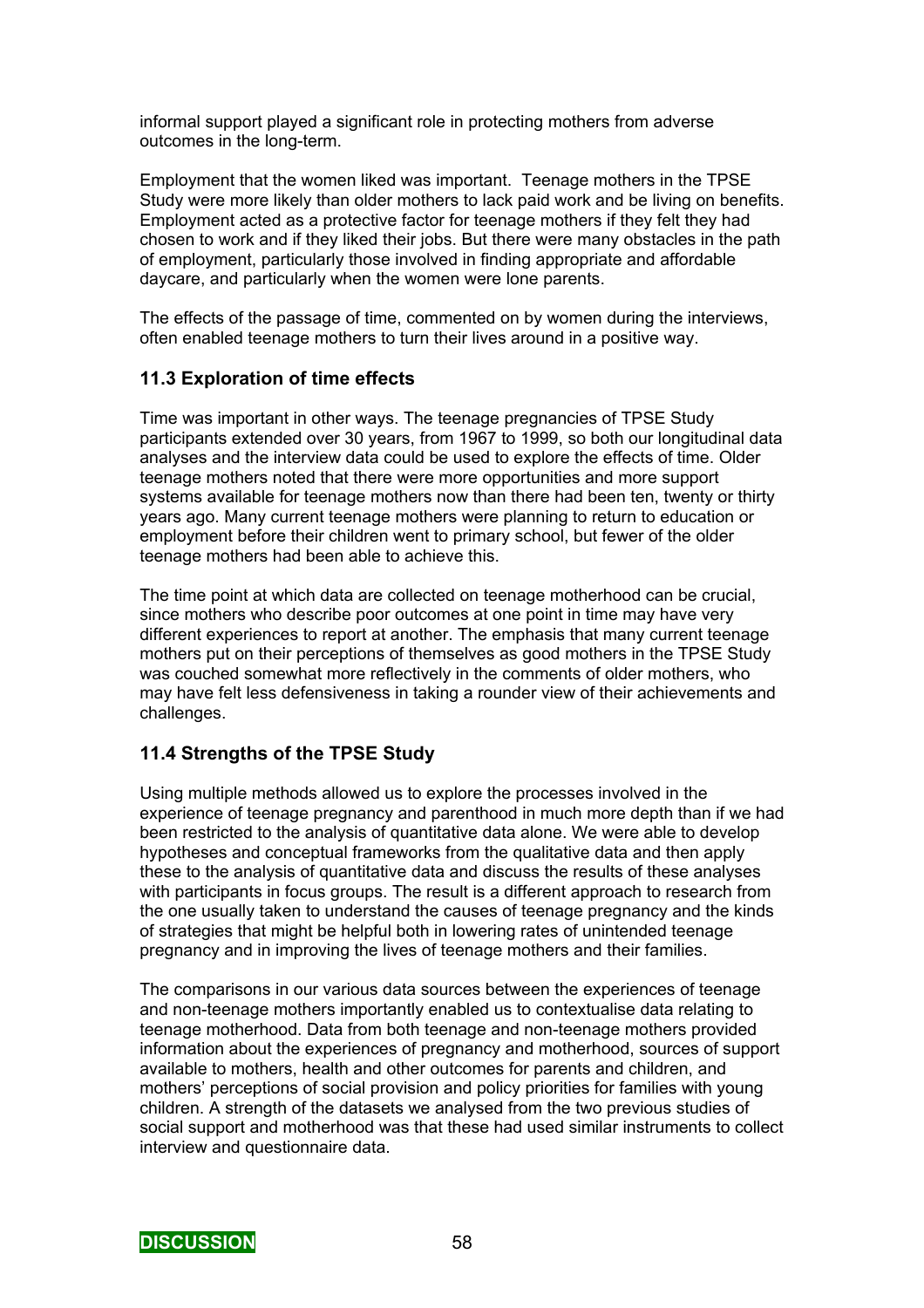The combination of interview with longitudinal questionnaire data enabled us to feed 'qualitative' findings into the statistical analysis. This was especially important in relation to the conceptualisation and measurement of the outcomes of teenage pregnancy. The distinction we developed, based on the interview data, between 'material' and 'non-material' outcomes, particularly reflected the views and experiences of current and previous teenage mothers, and so allowed these to help structure the analytic framework used for the questionnaire data.

# **11.5 Limitations of the TPSE Study**

Using previously collected data also imposes the limitation of pre-defined questions and measures. We adopted a pragmatic approach to this, developing new 'composite' measures for the analyses we wanted to undertake for the TPSE Study. A further limitation is that the samples of participants came from particular geographical areas and were selected using certain criteria (for example, a previous low birthweight baby in the SSPO Study) that could have made them less generally representative than they might otherwise have been. Additionally, in our statistical analysis, there were potential limitations regarding selection bias of those responding (especially in the TPSE dataset) and the possible endogenous effects of the teenage birth. The potential risk of this last point was highlighted by Berthoud et al: ' *In general, it is difficult to identify 'consequences' with any certainty because unobserved attributes of women that make them more likely to become teenage mothers could affect these later outcomes'.*28

For the focus groups and interviews, we did not interview parents who had their first pregnancy or birth over the age of 20, so we lacked a comparison group for the findings we drew from those sources. The same was true of the interviews with children of teenage mothers: we could not compare what they said with what children in general might have said, reflecting on their experiences of growing up in different types of family with differently-aged mothers. We were also aware that some of these younger children, who were still living at home with their mothers, might have been less willing to talk about negative aspects of their experiences than if they had been older and living independently. Additionally, by recruiting the children through mothers, we were likely to have been given access to a sample who had more positive relationships with their mothers.

# **11.6 Contribution of the TPSE Study to an understanding of teenage pregnancy**

The TPSE Study confirmed the associations between various measures of socioeconomic deprivation and teenage pregnancy shown by other research<sup>12, 29, 30</sup>. It also showed clearly, like other studies, that not all the adverse circumstances in which teenage mothers live are a consequence of pre-pregnancy adversity.<sup>28</sup> Some are a consequence of the social and economic contexts in which teenage mothers bring up their children. They are no different from older mothers in being more likely to experience negative outcomes when resources for parenting are lacking, for example suitable housing and enough social and economic support. It is these factors and not age per se that are crucial. Other research, from the United States, confirms the finding that children born to teenage mothers fare as well as children born to older mothers once disadvantaged family background is taken into account.<sup>31</sup>

Our findings on the positive evaluation of teenage motherhood by many teenage mothers and their children are also echoed by other recent research. For example, data from the Teenage Pregnancy Strategy Evaluation show that over half of the

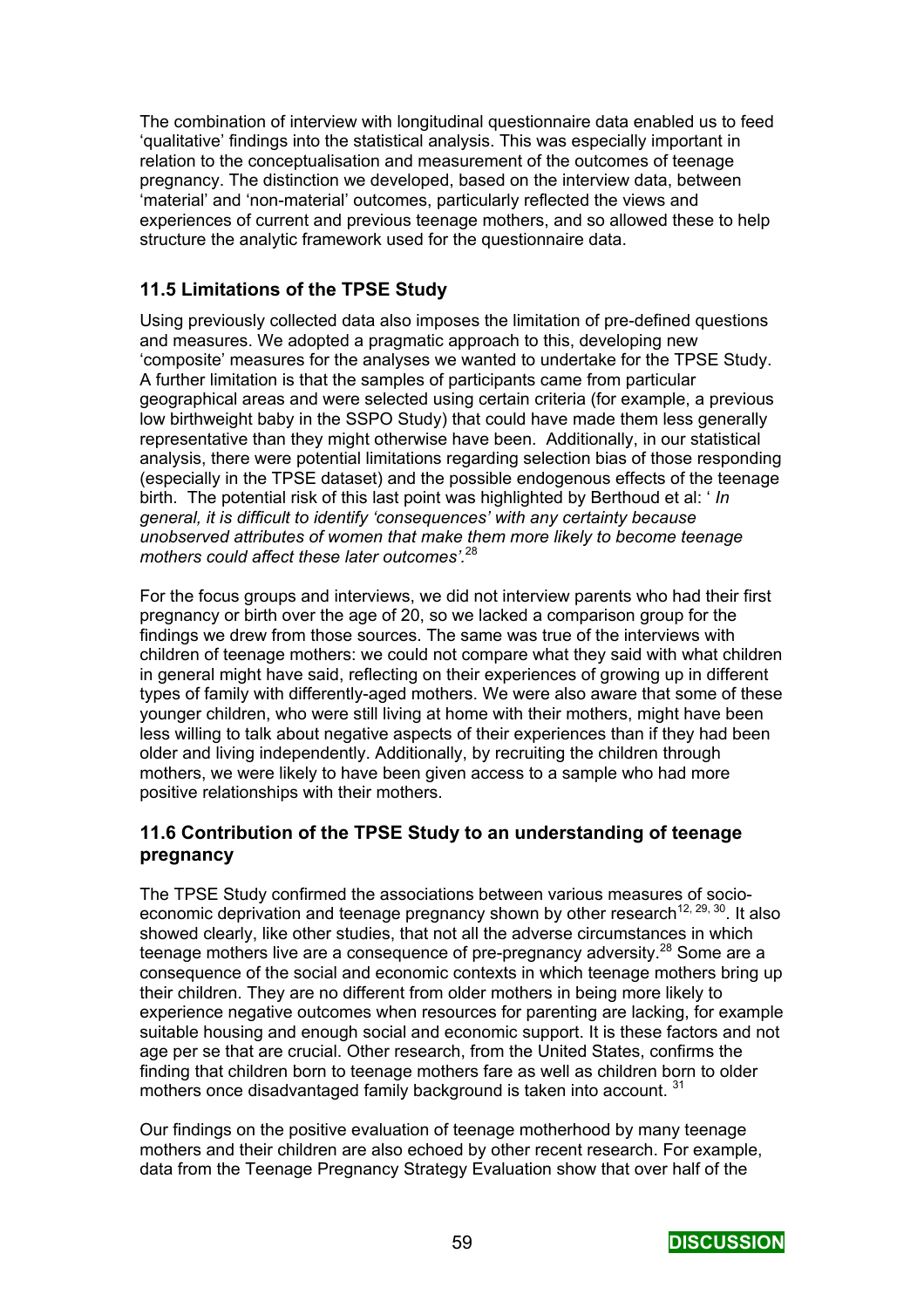young mothers interviewed considered that having a child made them feel good about themselves $32$ .

The TPSE Study contributed new insights to this picture. Its findings considerably flesh out the influence that school experiences have over young people's chances of becoming teenage parents. These findings highlight the ways in which the general culture, values and organisation of schools create disaffection in some young people, and add to, rather than reduce, their risk of social exclusion $^{33}$ , including the social exclusion that often accompanies parenthood at a young age. This is the first study that we know of which provides both qualitative and quantitative data suggesting that dislike of school has an effect on the chances of teenage pregnancy which is independent of the influence of other socio-economic factors. In this respect, our data support recent analyses of evidence from a large RCT of peer-led sex education which point to strong independent associations between dislike of school and behavioural measures related to teenage pregnancy risk.<sup>13, 34</sup>

Our findings relating to the experience of violence in domestic and school settings expand on another risk factor. In addition the interview data showed a high incidence of poor quality partner relationships, which, as other authors have reported  $35-37$ , often involved violence. There is a small but growing literature on violence in relation to teenage pregnancy. One recent American study considered the impact of cumulative exposure to adverse childhood experiences, including domestic violence, and found a strong relationship with teenage pregnancy. The authors conclude that negative outcomes commonly attributable to teenage pregnancy seemed to result from the traumatic experiences in childhood rather than the teenage pregnancy per se<sup>1, 31, 38</sup>.

Early support from family, partners, professionals, and community, emerges clearly as protective in the long term for teenage mothers. These findings echo those of our work on the recent national evaluation of Sure Start Plus, which found that professional support for pregnant teenagers and teenage mothers in the early postnatal period can be beneficial, at least in the short term.<sup>39</sup>

The importance of school also emerged as a protective factor, both in allowing choices about the age at which parenthood starts, and for those who have children young. Education and employment are disrupted by motherhood at any age, but the disruptions are greatest for young mothers, so the ability to continue in education and in paid work marks out those young mothers who have the most positive outcomes. These mothers particularly valued having access to education and employment that was sensitive to their dual role as a parent.

The lack of adequate sex education and appropriate sexual health services noted as deficits underlying teenage pregnancy risk in the TPSE Study data apply both to family and school settings. Many of the TPSE Study participants felt that this is a crucial area where improvements are urgently needed. These participants were considering their experiences retrospectively and could have been partially influenced by a dislike of school in general. However, a clear majority of women thought both the government and parents had a role to play in educating teenagers about sex and relationships. These views confirm other data suggesting that parents feel there would be fewer unwanted teenage pregnancies if parents communicated better with their children<sup>40</sup>; and that high quality experientially based sex education is rated highly by young people<sup>41</sup>. With respect to school-based sex education, systematic reviews of effectiveness find mixed evidence that existing approaches are effective<sup>18, 29, 42, 43</sup>. However, most interventions have not been developed with input from teenagers, and have not taken the kinds of broad social approaches to

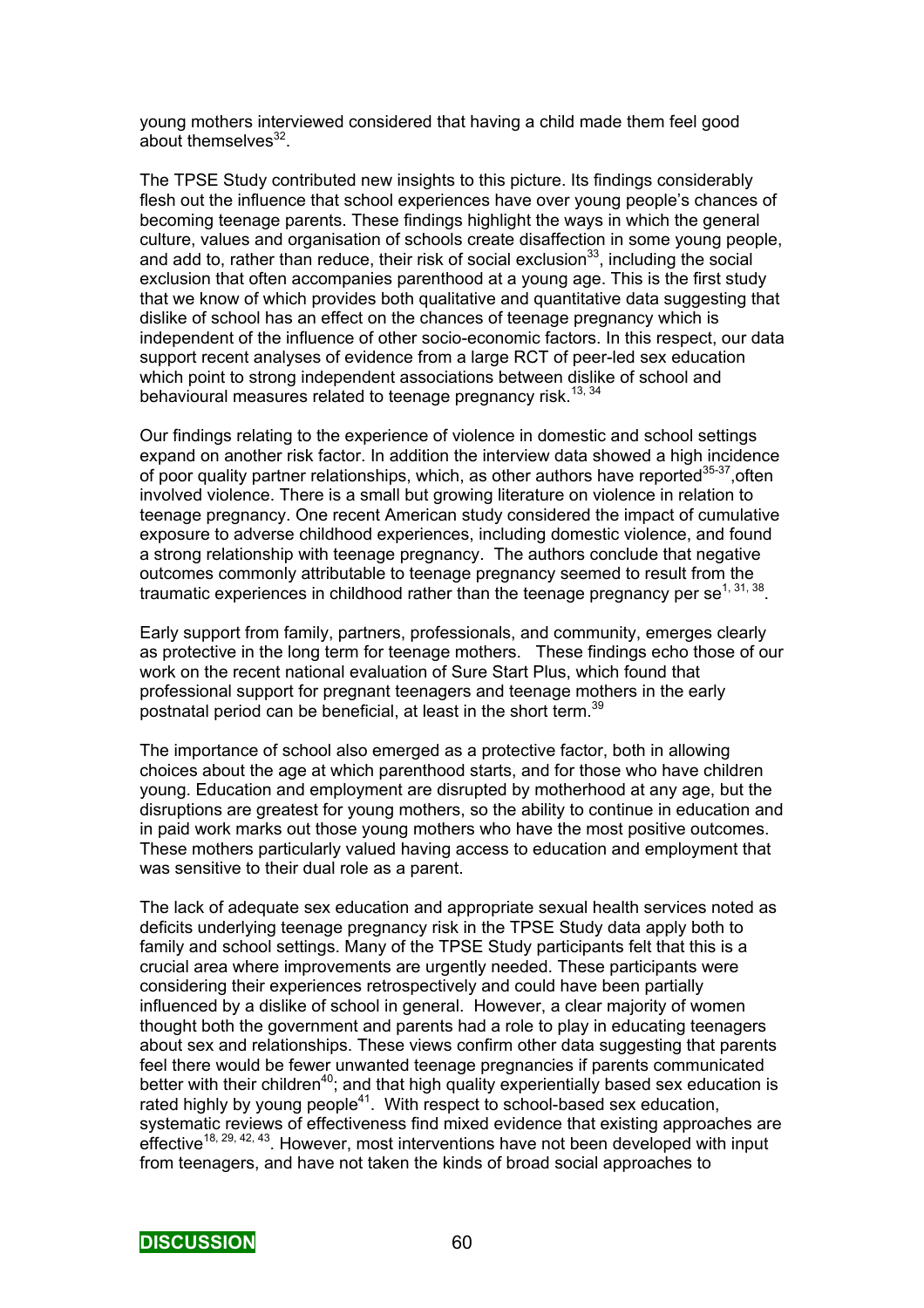promoting young people's sexual health suggested by the participants in the TPSE Study.

The difficulty we had in finding teenage fathers who agreed to be interviewed reflects the marginal status of this group both in teenage pregnancy research and in the lives of many, but not all, teenage mothers. There is comparatively little literature on teenage fatherhood, but recent research suggests that professionals are not addressing the needs of teenage fathers, and must do so in order to help those fathers who have the potential make a positive contribution to their children's lives<sup>44</sup>.

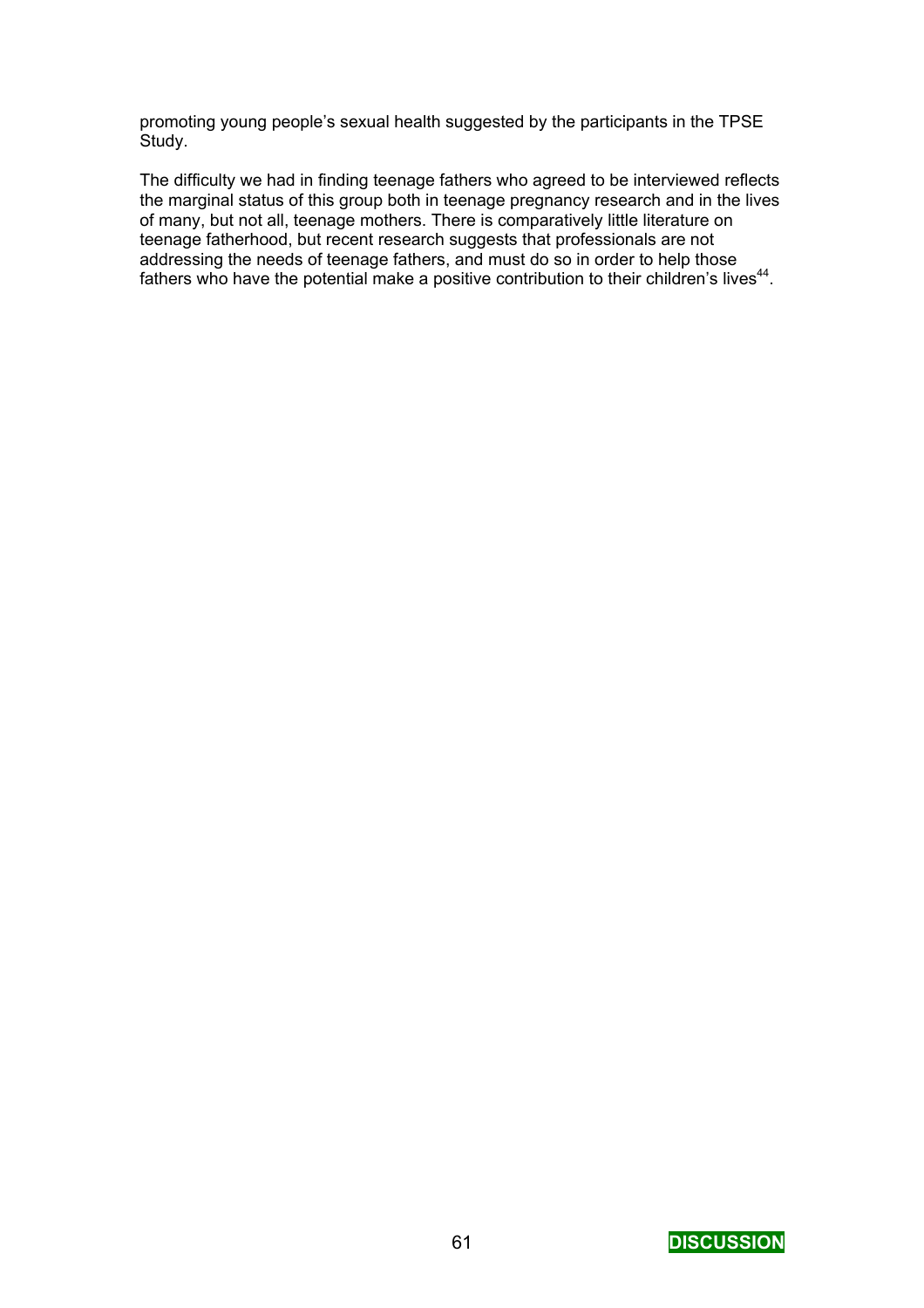# **12. Policy and Research Recommendations**

The reasons parents in the TPSE Study gave for having teenage pregnancies were multifaceted. Similarly, data on their experiences after birth bringing up their children demonstrate that there are many different kinds of factors involved in accounting for both good and poor outcomes. Thus, it is essential that policy initiatives intended to reduce unintended teenage pregnancy rates and/or improve outcomes for teenage parents and their children address complexity, rather than identifying simple unifactorial solutions.

A clear example is the evidence about the influence of young people's dislike of school on the likelihood of teenage pregnancy. This is not simply a question of initiatives to keep young people at school or devise more appropriate curricula; it is an issue about the extent to which the culture of schooling in the UK may alienate many young people from education and career aspirations as core values, and schools and social systems are not places where many young people feel comfortable. There may be lessons to be learnt here from other countries about ways in which schooling can achieve social inclusion, and how policy initiatives for young people at risk of social exclusion may benefit from taking a broad approach. For example, there is evidence from the US that youth development programmes with a broader approach, including building self esteem, may be a promising way forward in preventing unintended pregnancy, rather than sex education alone<sup>18</sup>.

Some ways forwards in terms of policy in the UK suggested by the findings of the TPSE Study are listed below.

- To reduce the level of *unintended* teenage pregnancies, our data suggest that greater consideration should be given to initiatives which target the culture of schooling and allow young people currently at risk of educational disaffection and other forms of social exclusion to feel that schools are more comfortable places where it is reasonable for them to develop educational and career aspirations.
- Given the finding of the TPSE Study and other research that the key issue is the social exclusion associated with teenage parenthood, rather than age *per se*, policy initiatives to reduce social exclusion, socio-economic polarization and social class inequalities in health in the population generally are likely also to be effective in reducing adverse aspects of teenage parenthood. Such initiatives may not involve targeting teenage parents directly, although some may work alongside initiatives that provide specific support to these parents.
- Teenage mothers, like mothers generally, identify a need for good parenting to be adequately resourced. Thus, initiatives to ensure that mothers have enough money to support their children and providing other key services could have an impact on improving outcomes for teenage mothers and their children. An example is the provision of appropriate and affordable daycare for preschool children, identified as a problem by some mothers in the TPSE Study. Although some wanted to be able to stay at home with their children until they were of school age, others who wished to return to work or education found there was limited provision of accessible childcare. The evidence is that such daycare provision enables mothers to participate more fully in the labour force<sup>45</sup>; and over the longer term reduces the likelihood of young women having babies as teenagers and increases the chances of young people remaining in education<sup>46</sup>.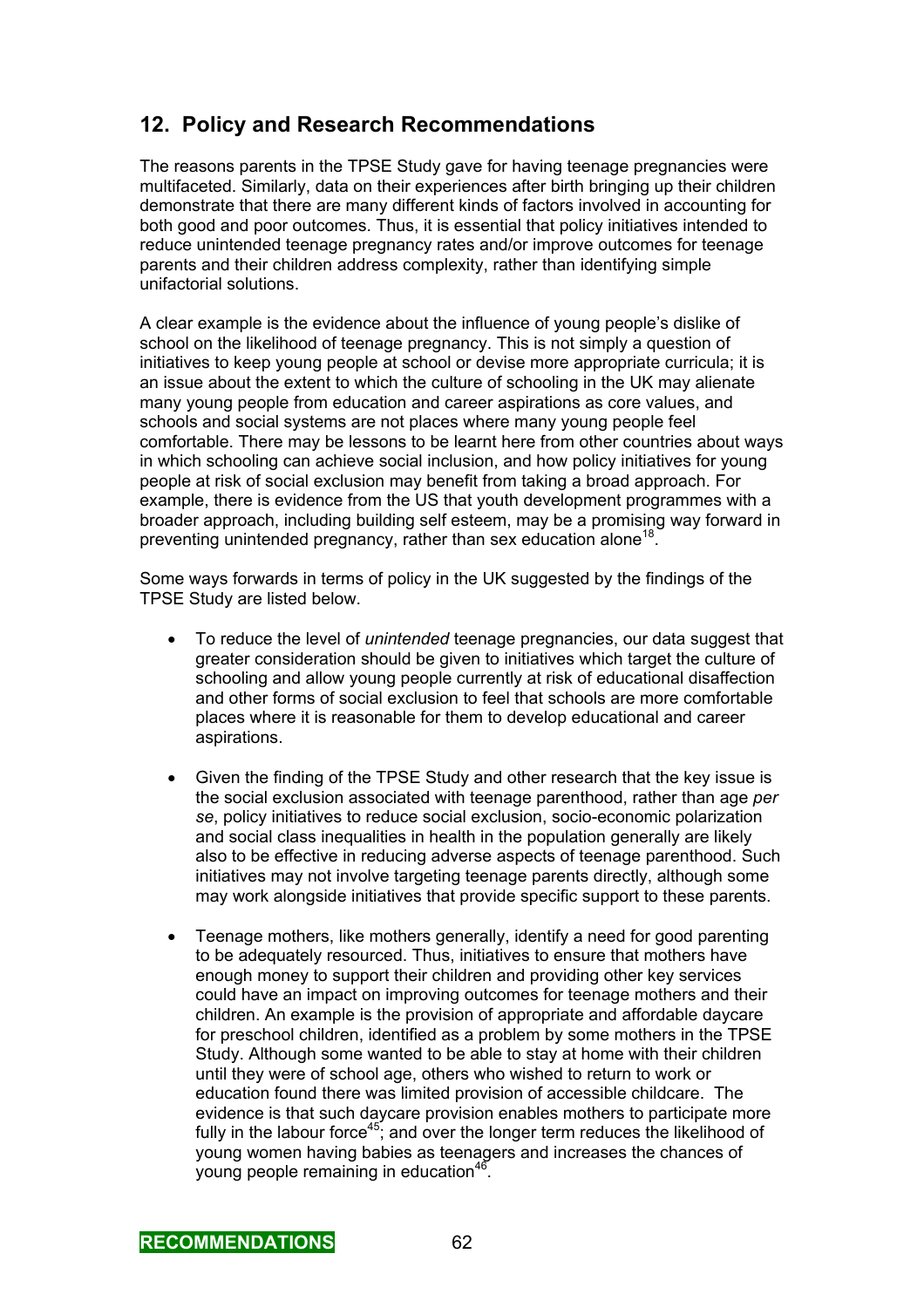- Our data on protective factors relating to teenage parenthood support the recommendation from the recent government Green Paper, 'Every Child Matters<sup>47</sup>: that a strong focus on parenting and families means paying more attention to the critical relationship between parents and children and providing them with more support. Our study findings suggest that this support should be provided in the early period after a teenage mother has a baby to have greater long term impact. These findings indicate that the most useful programmes could be those that attempt to repair relationships with families and/or which are able to make up for deficits in family support with appropriate professional services.
- The fathers of teenage mothers' babies must be regarded as key part of the picture, although current evidence is that they are often marginal in the lives of teenage mothers and their babies. Policy initiatives should be developed, with input from young people and teenage fathers themselves, to encourage responsibility and commitment in this group.
- Given the frequency with which domestic violence was mentioned as occurring within the adult relationships of teenage parents, we would suggest several interventions that could be considered in targeting this issue. Programmes focussing on prevention could develop and support self-esteem and raise awareness of domestic violence issues in children and young people, thereby targeting the problem before it begins. For existing teenage mothers, we would advocate that information about domestic violence is provided as standard by professionals working with teenage parents (e.g. midwives, health visitors, Connexions personal advisers, etc).

Teenage pregnancy research could benefit from some of the following ways forward:

- More research could be carried out into the possible correlation between experiences of violence as a child and subsequent teenage pregnancy.
- In order to improve school-based sex education and sexual health services for young people, two systematic reviews could be undertaken: one of young people's views about sex education; and another of the evidence from other countries with lower teenage pregnancy rates about the kinds of school sex education and sexual health services for young people provided in those countries.
- Following on from the recommendation above, much more use could be made of a comparative perspective in attempting to understand the relationship between teenage parenthood and social exclusion. Countries vary, not only in rates of teenage pregnancy, but in terms of the phenomenon of social exclusion and public policies directed to supporting parenthood generally and teenage parenthood specifically. Examination of some of these patterns could help to focus UK research more clearly, and could provide pointers for policy-makers.
- Consideration could be given to developing (with the help of teenage parents) initiatives to target some of the 'causes' of teenage pregnancy we found in our study. Prime among these would be dislike of school. Such initiatives could be part of research on disaffection with, and absenteism from, school more generally.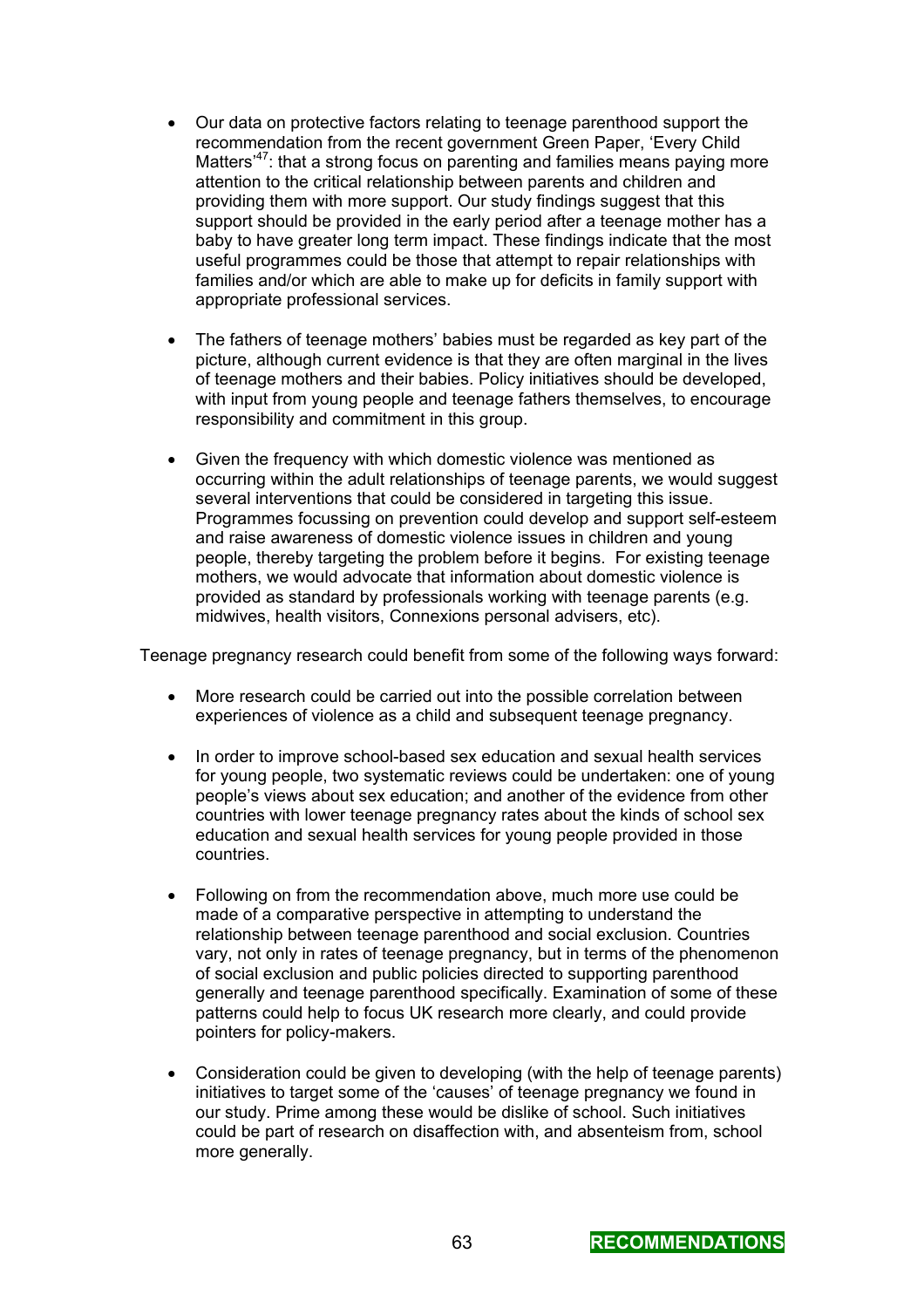- Further rigorous research could be carried out to examine the long term adequacy and effectiveness of the role of additional professional (rather than family) support in pregnancy and early postnatal period for teenage mothers.
- Any initiatives implemented with the aim of reducing teenage pregnancy should be properly evaluated so that reliable assessments can be made of their appropriateness and effectiveness.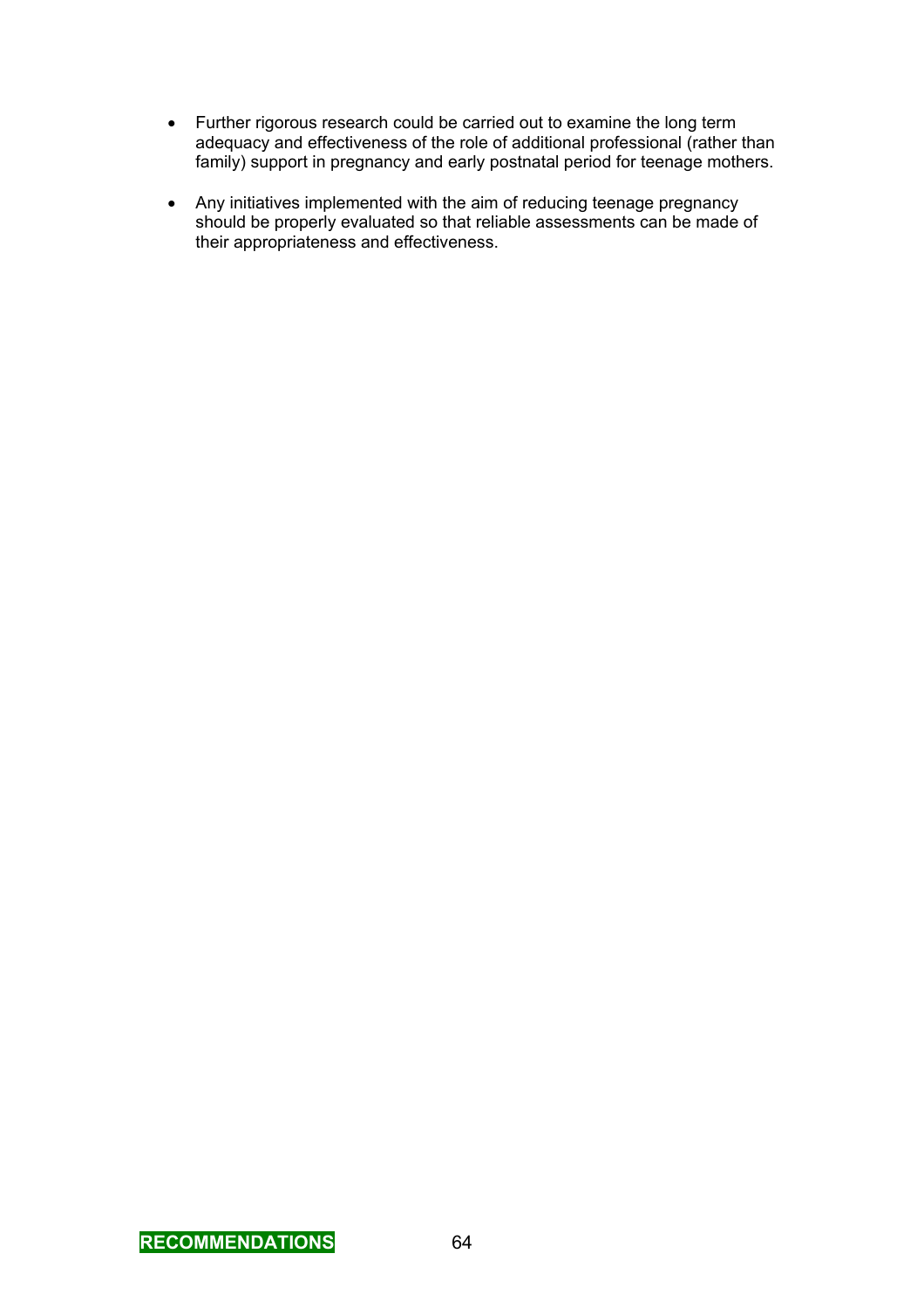# **References**

- 1. Bonell C (2004) Why is teenage pregnancy conceptualised as a social problem? A review of quantitative research from the USA and UK. *Culture, Health and Sexuality* **6:** 1-18.
- 2. Health Education Authority (1999) *Summary bulletin: reducing the rate of teenage conceptions. An international review of the evidence: USA,Canada, Australia and New Zealand*. London: HEA.
- 3. Health Education Authority (1999) *Summary bulletin: reducing the rate of teenage conceptions. An international review of the evidence: data from Europe.* London: HEA.
- 4. Botting B, Rosato M, Wood R (1998) Teenage mothers and the health of their children. *Population Trends* **93**.
- 5. Smith G, Pell J (2001) Teenage pregnancy and risk of adverse perinatal outcomes associated with first and second births: population based retrospective cohort study. *British Medical Journal* **323:** 476.
- 6. Hobcroft J (2002) Social exclusion and the generations. In: Hills J, LeGrand J, Piachaud D (eds) *Understanding social exclusion.* Oxford: Oxford University Press.
- 7. Murray C (1999) *The underclass revisited*. Washington DC: AEI Press.
- 8. Furstenberg F, Levin A, Brooks-Gunn J (1990) The children of teenage mothers: patterns of each childbearing in two generations. *Family Planning Perspectives* **22:** 54.
- 9. Social Exclusion Unit (1999) *Teenage pregnancy*. London: The Stationery Office.
- 10. Burchardt T, LeGrand J, Piachaud D (2002) Introduction. In: Hills J, LeGrand J, Piachaud D (eds) *Understanding Social Exclusion.* Oxford: Oxford University Press, 1-12.
- 11. Power A (2000) Social exclusion. *Royal Society of Arts Journal* **2:** 47 51.
- 12. Mcleod A (2001) Changing patterns of teenage pregnancy: population-based study of small areas. *British Medical Journal* **323:** 199 - 203.
- 13. Bonell C, Strange V, Stephenson J, Oakley A, Copas A, Forrest S, Johnson A, Black S (2003) Effect of social exclusion on the risk of teenage pregnancy: development of hypotheses using baseline data from a randomised trial of sex education. *Journal of Epidemiology and Community Health* **57:** 871-876.
- 14. NHS Centre for Reviews and Dissemination (1997) Preventing and reducing the adverse effects of unintended teenage pregnancies. *Effective Health Care* **3**.
- 15. Barry B (2002) Social exclusion, social isolation and the distribution of income. In: Hills J, LeGrand J, Piachaud D (eds) *Understanding social exclusion.* Oxford: Oxford University Press.
- 16. Lawson A, Rhode D (1993) *The politics of pregnancy: adolescent sexuality and public policy*. New Haven: Yale University Press.
- 17. Phoenix A (1991) *Young mothers?* Oxford: Polity Press.
- 18. Swann C, Bowe K, McCormick G, Kosmin M (2003) *Teenage pregnancy and parenthood: a review of reviews*. London: Health Development Agency.
- 19. Oakley A, Rajan L, Grant A (1990) Social support and pregnancy outcome: report of a randomised controlled trial. *British Journal of Obstetrics and Gynaecology* **97:** 155-162.
- 20. Oakley A (1992) Social support in pregnancy: methodology and findings of a one year follow up study. *Journal of Reproductive and Infant Psychology* **19:**  219 - 231.
- 21. Oakley A, Hickey D, Rajan L, Rigby A (1996) Social support in pregnancy: does it have long-term effects? *Journal of Reproductive and Infant Psychology* **14:** 7-22.

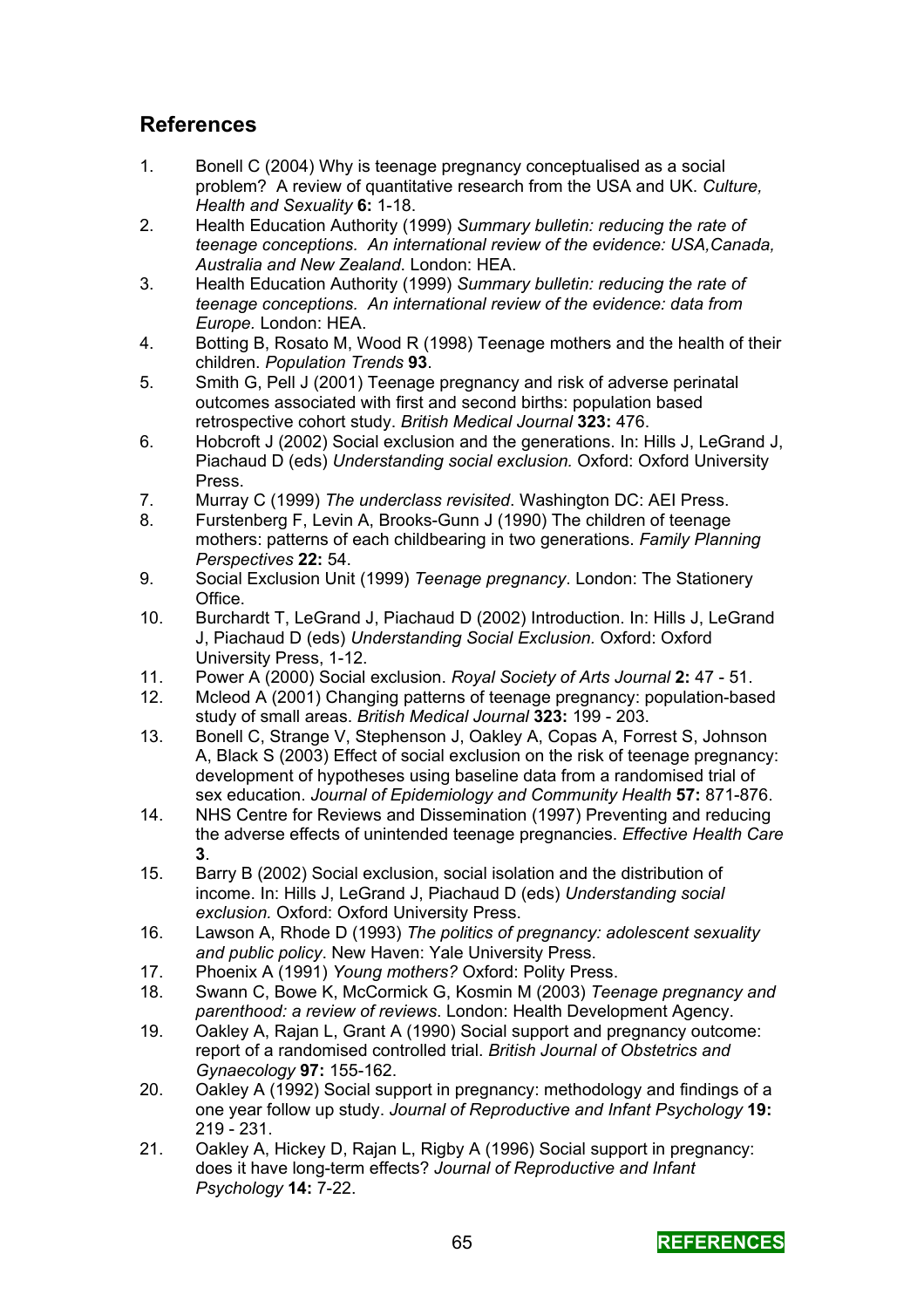- 22. Wiggins M, Oakley A, Roberts I, Turner H, Rajan L, Austerberry H, Mujica R, Mugford M (2004) The social support and family health study: a randomised controlled trial and economic evaluation of two alternative forms of postnatal support for mothers living in disadvantaged inner city areas. *Health Technology Assessment* **8:** 1-134.
- 23. Edwards P, Roberts I, Clarke M, DiGiuseppi C, Pratap S, Wentz R, Kwan I (2004) Methods to influence resonse to postal questionnaires *Cochrane Library.* Chichester, UK: John Wiley and Sons, Ltd.
- 24. Sawtell M, Wiggins M, Austerberry H, Oakley A, Clemens F, Elbourne D (2003) *Involving users in research: report of focus group discussions with current and previous teenage mothers*. London: SSRU, 38.
- 25. Goodman R (1997) The Strengths and Difficulties Questionnaire: a research note. *Journal of Child Psychology and Psychiatry and Allied Sciences* **38:**  581-586.
- 26. Goodman R (1999) The extended version on the Stregnths and Difficulties Questionnaire as a guide tochild psychiatric caseness and consequent burden. *Journal of Child Psychology and Psychiatry* **40:** 791-801.
- 27. Graham H, Hunt S (1994) Women's smoking and measures of woemn's socio-economic status in the United Kingdom. *Health Promotion International* **9:** 81-88.
- 28. Berthoud R, Ermisch J, Fransesconi M, Liao T, Pevalin D, Robson K (2004) *Research Briefing: Long term Consequences of Teenage births for Parents and their Children.* London: Teenage Pregnancy Unit, Department of Health, 4.
- 29. NHS Centre for Reviews and Dissemination (1997) Preventing and reducing the adverse effects of unintended teenage pregnancies. *Effective Health Care* **3:** 1 -12.
- 30. Mayor S (2004) Young women in deprived areas of Britain are less like to have an abortion. *British Medical Journal* **329:** 14.
- 31. Lopez Turley RN (2003) Are children of young mothers disadvantaged because of their mother's age or family background? *Child Development* **74:**  465 - 474.
- 32. Evaluation of the Teenage Pregnancy Strategy (2003) *Annual report synthesis No 2: 2002*. London: Department of Health.
- 33. Willis P (1977) *Learning to labour: How working class kids get working class jobs*. Aldershot: Saxon House.
- 34. Bonell C, Allen E, Strange V, Copas A, Oakley A, Johnson A, Stephenson J (2005) The effect of dislike of school on risk of teenage pregnancy: testing of hypotheses using longitudinal data from a randomised trial of sex education. *Journal of Epidemiology and Community Health* **59:** 223-230.
- 35. Moffitt T, E-Risk Study team (2002) Teen-aged mothers in contemporary Britain. *Journal of Child Psychology and Psychiatry and Allied Sciences* **43:**  727 - 742.
- 36. Quinlivan J, Evans S (2001) A prospective cohort study of the impact of domestic violence on young teenage pregnancy outcomes. *Journal of Pediatric and Adolescent Gynaecology* **14:** 17 - 23.
- 37. Rosen D (2004) "I just let him have his way" Partner violence in the lives of low-income, teenage mothers. *Violence against women* **10:** 6-28.
- 38. Hillis S, Anda R, Dube S, Felitti V, Marchbanks P, Marks J (2004) The association between adverse childhood experiences and adolescent pregnancy, long-term psychosocial consequences, and fetal death. *Pediatrics* **113:** 320 -327.
- 39. Wiggins M, Rosato M, Austerberry H, Sawtell M, Oliver S (2005) *Sure Start Plus National Evaluation: Final Report*. London: SSRU, Institute of Education, 110.

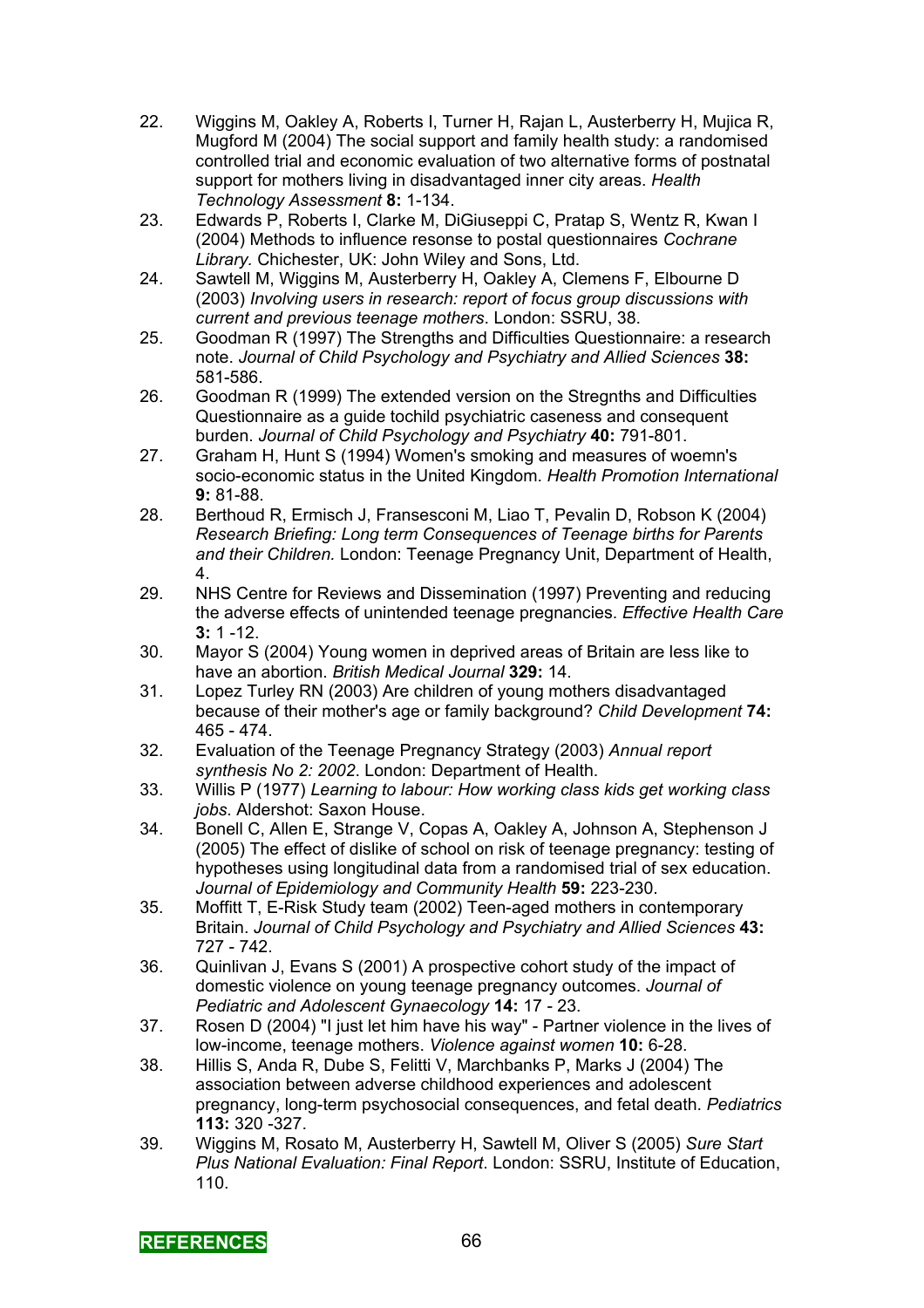- 40. BMRB International (2001) *Evaluation of the Teenage Pregnancy Strategy. Tracking survey. Report of the results of benchmark wave. Jan 2001*. London: BMRB International.
- 41. Wight D, Raab GM, Henderson M, Abraham C, Buston K, Hart G, Scott S (2002) Limits of teacher delivered sex education: interim behavioural outcomes from randomised trial. *British Medical Journal* **324:** 1430.
- 42. Oakley A, Fullerton D, Holland J, Arnold S, France-Dawson M, Kelly P, McGrellis S (1995) Sexual Health education interventions for young people: a methodological review. *British Medical Journal* **310:** 158-162.
- 43. DiCenso A, Guyatt G, Willan A, Griffith L (2002) Interventions to reduce unintended pregnancies among adolescents: systematic review of randomised controlled trials. *British Medical Journal* **324:** 1426-1434.
- 44. Quinton D, Pollock S, Golding J (2002) *The transition to fatherhood in young men: influences on commitment.* Sheffield: Youth Citizenship and Social Change.
- 45. Toroyan T, Roberts I, Oakley A, Laing G, Mugford M, Frost C (2003) Effectiveness of out-of-home daycare for disadvantaged families: randomised controlled trial. *British Medical Journal* **327:** 906-909.
- 46. Zoritch B, Roberts I, Oakley A (1998) Teh health and welfare effects of daycare: a systematic review of randomised controlled trials. *Social Science and Medicine* **47:** 317-327.
- 47. DfES (2003) *Every Child Matters Green Paper*. London: The Stationery Office.

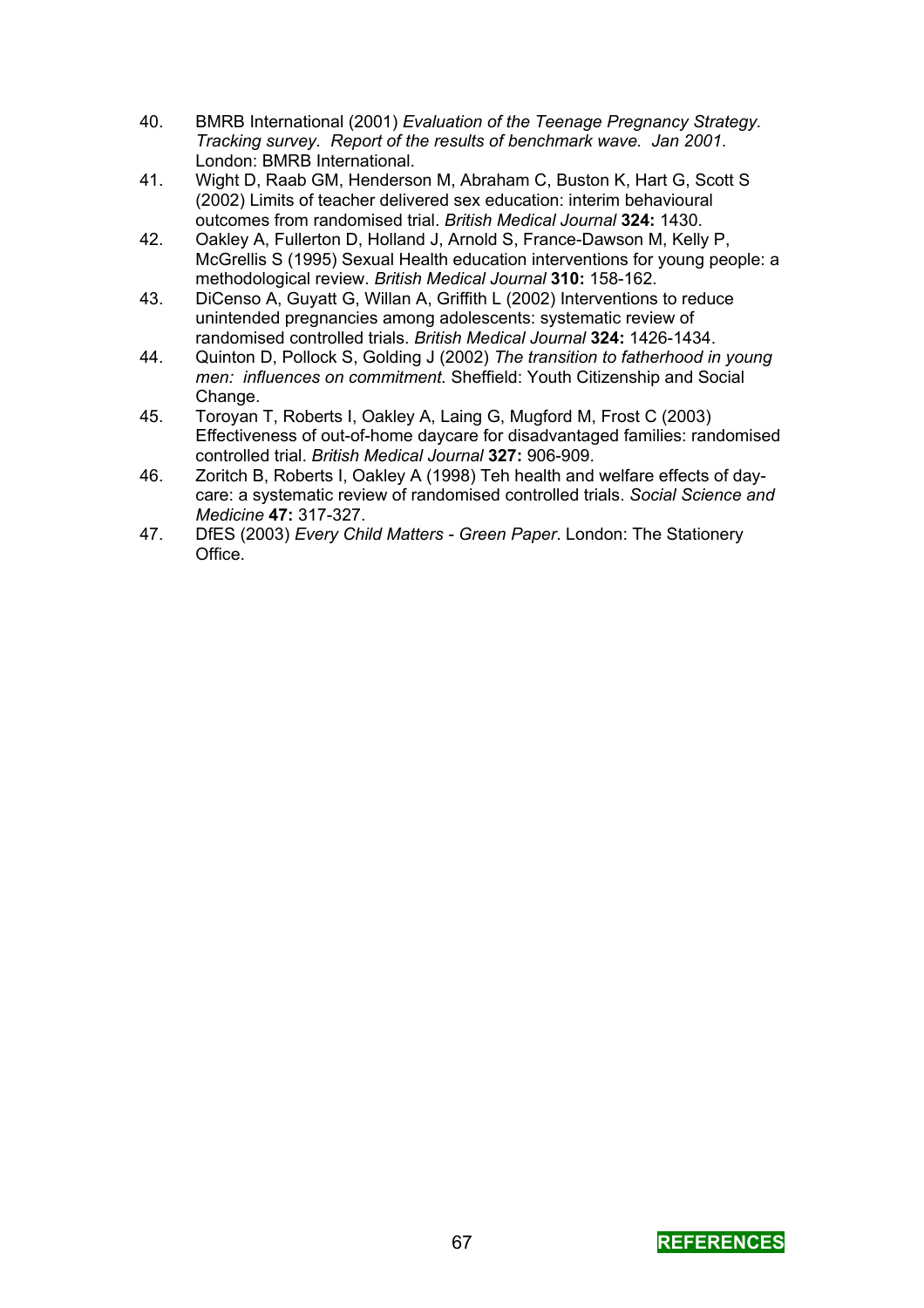# **Appendix 1***:* **Sample characteristics**

 $\mathsf{r}$ 

| 1. Existing data: combined SSPO and SSFH data sets (n= 1196) |                                                             |                                                                     |                                            |
|--------------------------------------------------------------|-------------------------------------------------------------|---------------------------------------------------------------------|--------------------------------------------|
|                                                              |                                                             | Women who became<br>mothers as teenagers<br>$(20 \text{ years})$    | Women who became<br>mothers aged >20 years |
|                                                              | Sample size                                                 | 246 (21% of whole data set)                                         | 950                                        |
|                                                              | Average age when<br>completed SSPO or SSFH<br>questionnaire | 25 years (range 16-42 years)                                        | 30 years (range 20 - 44<br>years)          |
|                                                              | Average age at first<br>pregnancy                           | 17.5 years (range $13 - 20$ yrs)                                    | 27 years (range $20 - 44$ yrs)             |
| $\bullet$                                                    | Year gave birth to first<br>child                           | $1963 - 1999$                                                       | $1967 - 1999$                              |
|                                                              | Ethnicity                                                   | 70% White British                                                   | 73% White British                          |
| $\bullet$                                                    | Tenure                                                      | 80% social housing                                                  | 48% social housing                         |
|                                                              | Parenthood status at birth<br>of first child                | 23% lone parent                                                     | 15% lone parent                            |
|                                                              | Region                                                      | 51% London; 49% rest of<br>England (Derby, Stoke,<br>Reading, Kent) | 64% London; 36% rest of<br>England         |

The recruitment of women to the SSPO study was via midwives in antenatal clinics in four hospitals (Kent, Derby, Stoke and Reading) All women who attended for a second or subsequent pregnancy were asked a screening questionnaire by midwives, and if they had previously had a low birth weight baby (whether a live birth or stillbirth), they were invited to participate in the trial<sup>19</sup>.

The recruitment of the SSFH women was via postnatal home visits by researchers to all women living in deprived enumeration districts of Camden and Islington Health authority who had recently given birth. Lists of eligible women were provided fortnightly by the local HA, and information was sent prior to the visits. Researchers explained the trial and invited women to participate<sup>22</sup>.

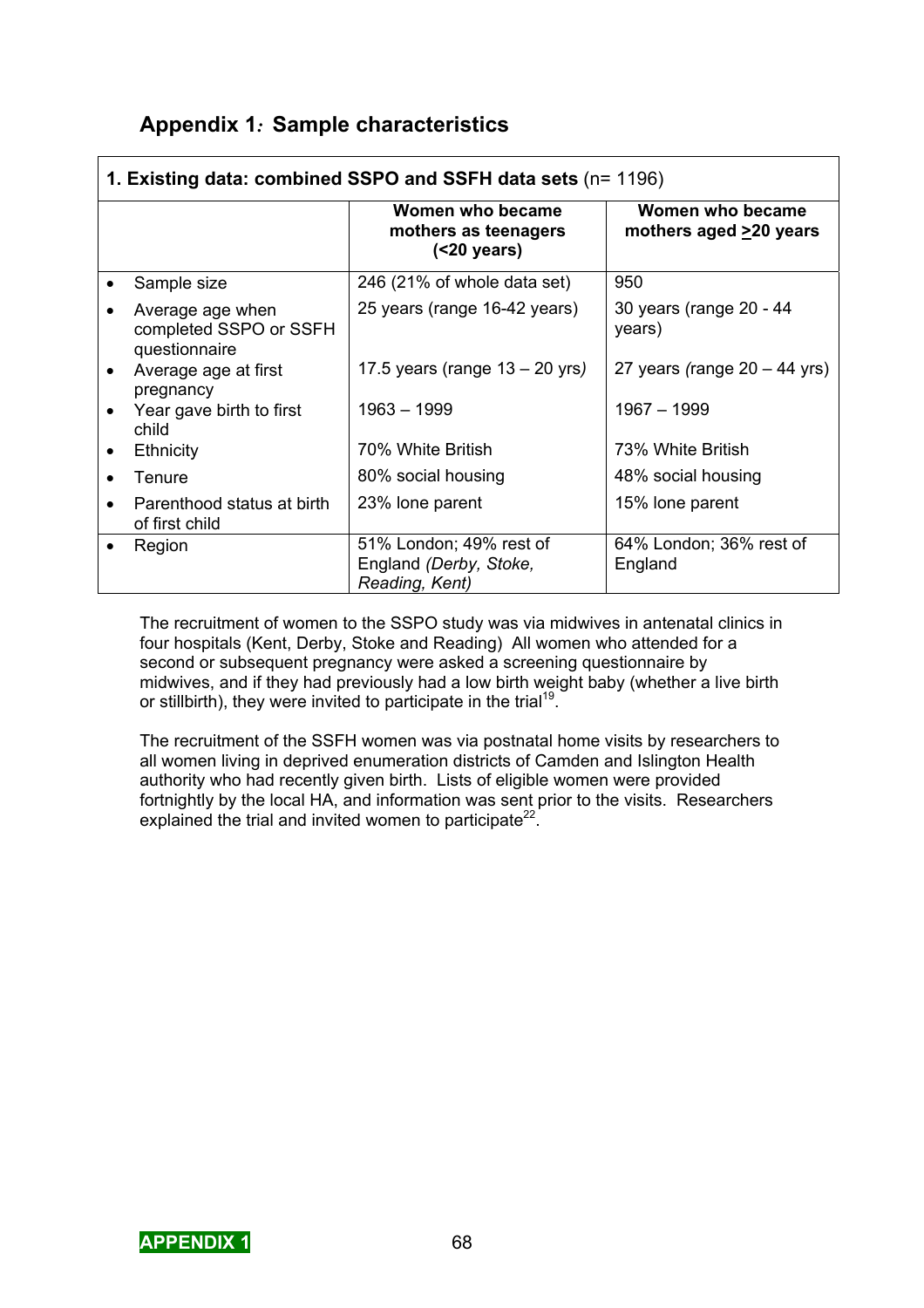|                                           | 2. New data: TPSE questionnaire (n=459)             |                                                                  |                                                  |  |  |  |  |
|-------------------------------------------|-----------------------------------------------------|------------------------------------------------------------------|--------------------------------------------------|--|--|--|--|
|                                           |                                                     | Women who became<br>mothers as teenagers<br>$(20 \text{ years})$ | Women who became<br>mothers aged $\geq 20$ years |  |  |  |  |
|                                           | Sample size                                         | 62 (14% of all 459 mothers)                                      | 397                                              |  |  |  |  |
|                                           | Average age when<br>completed TPSE<br>questionnaire | 31 years (range 22-50 years)                                     | 38 years (range 24-59<br>years)                  |  |  |  |  |
| $\bullet$                                 | Average age at first<br>pregnancy                   | 18 years (range 13-19 years)                                     | 26 years (range $11 - 42$<br>years)              |  |  |  |  |
|                                           | Year gave birth to first<br>child                   | $1967 - 1999$                                                    | 1969 - 1999                                      |  |  |  |  |
|                                           | Ethnicity                                           | 63% White British                                                | 77% White British                                |  |  |  |  |
| $\bullet$                                 | Tenure                                              | 72% social housing                                               | 37% social housing                               |  |  |  |  |
| $\bullet$                                 | Parenthood status at birth<br>of first child        | 27% lone parent                                                  | 14% lone parent                                  |  |  |  |  |
|                                           | Educational qualifications                          | 61% any qualification                                            | 79% any qualification                            |  |  |  |  |
|                                           | Current employment status                           | 26% in paid employment                                           | 56% in paid employment                           |  |  |  |  |
|                                           | Region                                              | 77% London, 23% rest of<br>England                               | 77% London 23% rest of<br>England                |  |  |  |  |
| Response rate: 459 of original 1196 = 38% |                                                     |                                                                  |                                                  |  |  |  |  |

| 3. Interviews with women who became mothers as teenagers (sub-<br>sample of those responding to TPSE questionnaire)                                                                                        |                                  |  |  |  |  |
|------------------------------------------------------------------------------------------------------------------------------------------------------------------------------------------------------------|----------------------------------|--|--|--|--|
| Sample size<br>$\bullet$                                                                                                                                                                                   | $42*$                            |  |  |  |  |
| Average age now                                                                                                                                                                                            | 35 years (range 23-50 years)     |  |  |  |  |
| Average age at first pregnancy<br>$\bullet$                                                                                                                                                                | 17.5 years (range 13-19 years)   |  |  |  |  |
| 29 White British; 5 Black British; 4<br>Ethnicity<br>Bangladeshi; 1 Japanese; 1 Columbian                                                                                                                  |                                  |  |  |  |  |
| Social class of origin<br>$\bullet$                                                                                                                                                                        | 37 'working class'               |  |  |  |  |
| Region                                                                                                                                                                                                     | 26 in London; 16 rest of England |  |  |  |  |
| *Includes 3 women who terminated their first teenage pregnancy, but had a subsequent<br>teenage pregnancy which they continued.<br>Response rate: 42 of 62 TPSE respondents who were teenage mothers = 68% |                                  |  |  |  |  |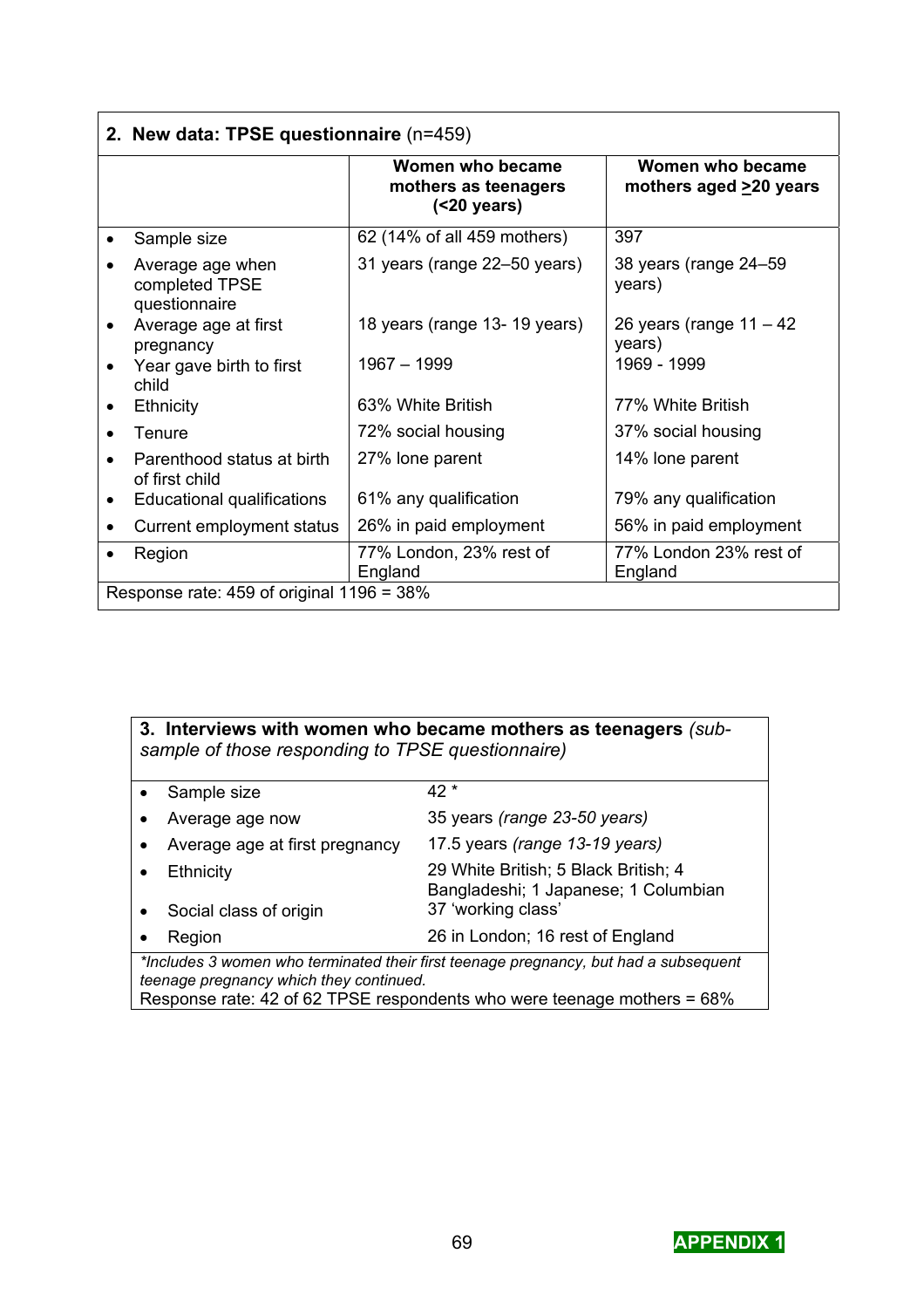## **4. Interviews with women who had terminations as teenagers** *(and did not have a subsequent teenage pregnancy)*

|                                                                             | Sample size                    | 12                                                                                      |  |  |  |
|-----------------------------------------------------------------------------|--------------------------------|-----------------------------------------------------------------------------------------|--|--|--|
|                                                                             | Average age now                | 31 years (range 26-43 years)                                                            |  |  |  |
|                                                                             | Average age at first pregnancy | 17 (range 15-19 years)                                                                  |  |  |  |
|                                                                             | <b>Ethnicity</b>               | 8 White British; 2 Black British;<br>1 mixed White/Black British; 1 white<br>Australian |  |  |  |
|                                                                             | Social class of origin         | 7 'working class'                                                                       |  |  |  |
|                                                                             | Region                         | 12 in London                                                                            |  |  |  |
| Response rate: 12 of 18 TPSE respondents who terminated their first teenage |                                |                                                                                         |  |  |  |
| pregnancy and did not later become a teenage mother = 67%                   |                                |                                                                                         |  |  |  |

| 5. Interviews with men who became fathers as teenagers    |                                                                                                              |  |  |  |  |
|-----------------------------------------------------------|--------------------------------------------------------------------------------------------------------------|--|--|--|--|
| Sample size                                               | 13                                                                                                           |  |  |  |  |
| Relationship to study women<br>Average age now            | current partner: 3<br>son: $2$<br>no relationship to study women: 8<br>30 years (range 18 years to late 40s) |  |  |  |  |
| Average age fathered first child                          | 16 (range 15-19 years)                                                                                       |  |  |  |  |
| Average age of the mother of<br>child                     | 18 years (range 15-25 years)                                                                                 |  |  |  |  |
| Ethnicity                                                 | 10 White British; 3 Black Caribbean                                                                          |  |  |  |  |
| Social class of origin                                    | 12 'working class'                                                                                           |  |  |  |  |
| Region                                                    | 6 in London; 7 rest of England                                                                               |  |  |  |  |
| Note: snowball sample so response rate is not applicable. |                                                                                                              |  |  |  |  |

|           | 6. Interviews with children of teenage mothers                                                                                                             |                                                                            |  |  |  |  |
|-----------|------------------------------------------------------------------------------------------------------------------------------------------------------------|----------------------------------------------------------------------------|--|--|--|--|
|           | Sample size                                                                                                                                                | 19                                                                         |  |  |  |  |
|           | Sex                                                                                                                                                        | 12 female                                                                  |  |  |  |  |
|           | Average age now                                                                                                                                            | 18.5 years (range 13-33 years)                                             |  |  |  |  |
| $\bullet$ | Average age of mother at their<br>birth                                                                                                                    | 18 (range 14-20 years)                                                     |  |  |  |  |
| $\bullet$ | <b>Ethnicity</b>                                                                                                                                           | 13 White British; 3 mixed race; 1 Black<br>British; 1 Columbian; 1 unknown |  |  |  |  |
|           | Social class                                                                                                                                               | 17 'working class'                                                         |  |  |  |  |
|           | Region                                                                                                                                                     | 10 London; 9 rest of England                                               |  |  |  |  |
|           | Response rate: 19 of the 28 children of the teenage mothers we interviewed (who<br>were born when mother was a teenager; current age $13+$ years) = $68\%$ |                                                                            |  |  |  |  |

**APPENDIX 1** 70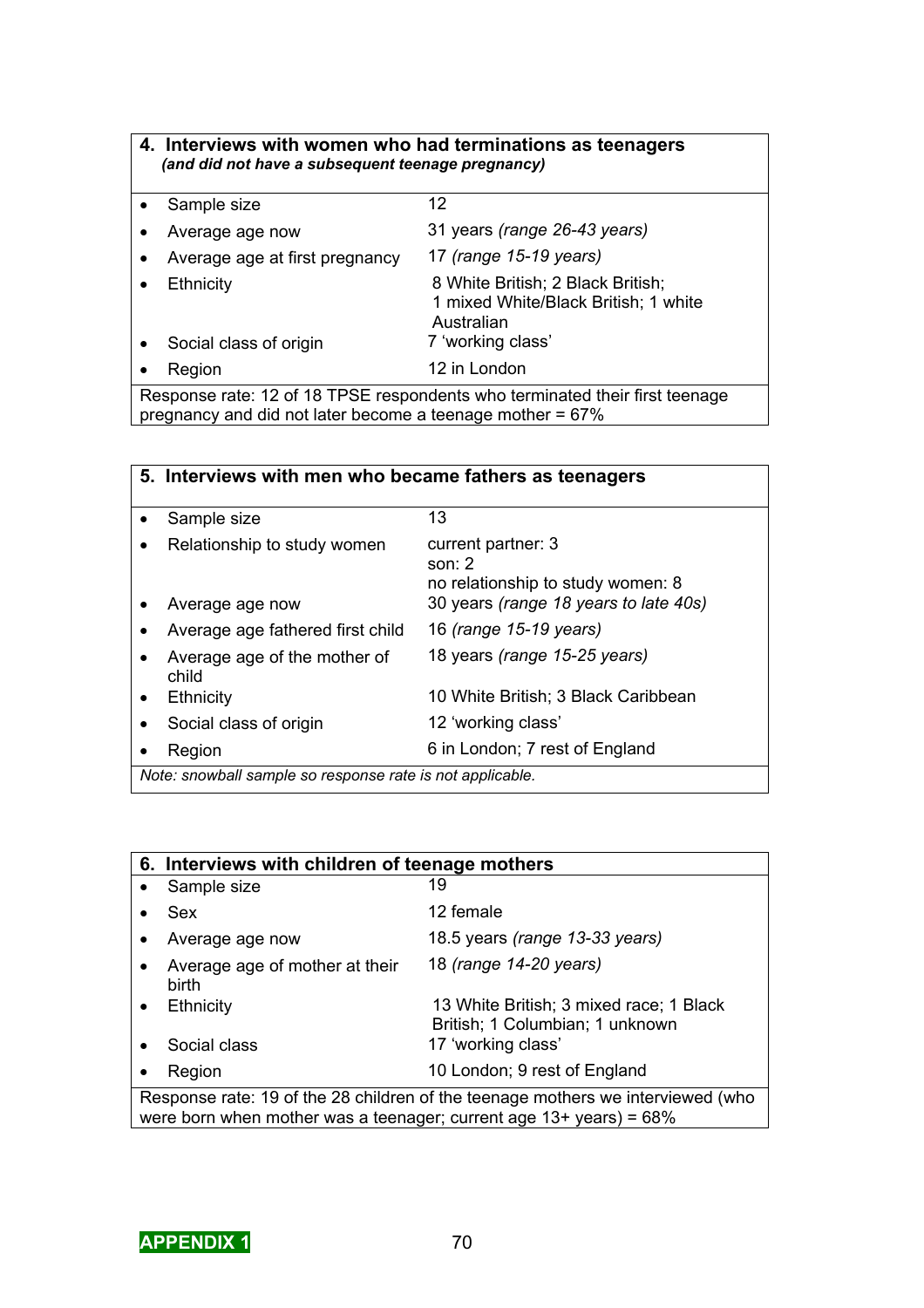|   | 7. Focus groups with current and previous teenage mothers |                                                                                                                                                         |                                 |  |  |  |  |  |
|---|-----------------------------------------------------------|---------------------------------------------------------------------------------------------------------------------------------------------------------|---------------------------------|--|--|--|--|--|
|   |                                                           | <b>Current teenage mothers</b>                                                                                                                          | <b>Previous teenage mothers</b> |  |  |  |  |  |
|   |                                                           |                                                                                                                                                         |                                 |  |  |  |  |  |
|   | Sample size                                               | 26                                                                                                                                                      | 5                               |  |  |  |  |  |
|   | Average age now                                           | 18 years (range 15-20 years)                                                                                                                            | 34 years (range 30-39<br>years) |  |  |  |  |  |
|   | Average age at first<br>pregnancy                         | 17 years (range 15-19 years)                                                                                                                            | 17 years (range 15-19<br>years) |  |  |  |  |  |
|   | Year gave birth to first<br>child                         | 1999 - 2002                                                                                                                                             | 1981 - 1991                     |  |  |  |  |  |
|   | Ethnicity                                                 | 19 White British; 4 Black<br>African; 3 Black Caribbean;<br>2 mixed White/Black<br>Caribbean; 1 mixed<br>White/Black African; 1 Black<br><b>British</b> | 80 % White British              |  |  |  |  |  |
|   | Tenure                                                    | 96% social housing                                                                                                                                      | 100% social housing             |  |  |  |  |  |
|   | Parenthood status at birth<br>of first child              | 76% lone parent                                                                                                                                         | 40% lone parent                 |  |  |  |  |  |
| ٠ | Educational qualifications                                | 64% any qualification                                                                                                                                   | 80% any qualification           |  |  |  |  |  |
|   | Current employment status                                 | 16% in paid employment                                                                                                                                  | 20% in paid employment          |  |  |  |  |  |

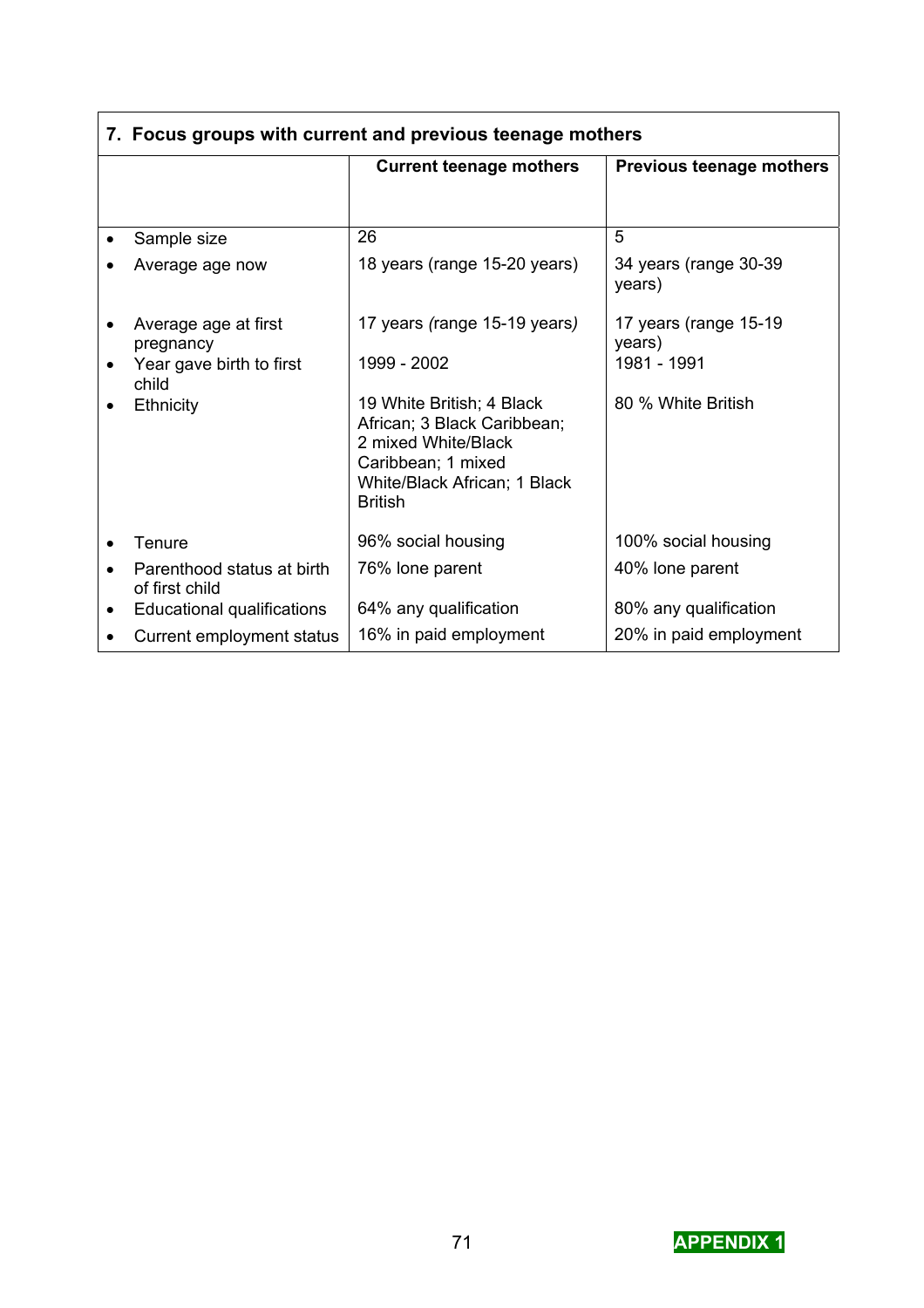# **Appendix 2: Statistical Modelling of the Quantitative Data**

Statistical analysis of the quantitative datasets in the TPSE Study focused on exploring the relationships between teenage motherhood and a number of variables that could potentially be on a pathway to becoming a mother while a teenager ('causes') or be considered 'consequences' of teenage motherhood. Some women (n=39) who were pregnant as teenagers, were not teenage mothers (either because the pregnancy did not continue or because the women was aged 20 by the time she gave birth). Unless specified otherwise, the following analyses are based on teenage motherhood rather than teenage pregnancy. Both 'causes' and 'consequences' are in quotations marks to signify the need for caution in assigning causality, given the design of this study (two cohorts studied longitudinally). Analyses were carried out in a number of stages. Factors were related to teenage pregnancy one at a time and for each of the original study datasets separately. Later analyses combined the datasets where this was possible and appropriate.

## **2.1 Methods for stages of analysis**

## *Analysis - stage one: univariate analysis of original datasets*

The data from both original datasets were entered into Stata version 7 or 8.2, cleaned and, where possible, coded consistently. The original studies were similar in the questions they asked (some were identical), but some variables were only available for one of the two studies. To ensure as much consistency as possible between the two studies, data were used that had been gathered at the same two time points in each study: 6-8 weeks postnatally and 1 year follow up. Univariate analyses were conducted to examine the distribution of possible explanatory variables with respect to the participants being a teenage mother or not. **In the SSPO**  dataset, there were 465 subjects<sup>x</sup> of whom 344 were non-teenage mothers, 22 were teenage mothers with the study baby, and 99 who had been teenage mothers with a previous baby. **In the SSFH dataset,** there were 731 respondents, of whom 606 were non-teenage mothers, 44 were current teenage mothers, and 81 were teenage mothers with a previous baby. The results of the univariate analysis for this dataset are shown in tables 4, 5 and 6. In both sets of tables, statistical tests for categories compare teenage mothers with non-teenage mothers, although the figures are presented descriptively in three categories: non-teenage, current teenage mothers and previous teenage mothers. The 'causes' analyses took as baseline data sociodemographic characteristics (collected 6-8 week postnatally, but relating back to pregnancy) in the two datasets (tables 1 and 4), and the 'consequences' analyses used 'outcome' data collected 6-8 week postnatally (tables 2 and 5) and 1-year follow up data (tables 3 and 6).

## *Analysis - stage two: modeling of existing data sets*

Variables which were common to both the SSPO and SSFH studies and identified as of interest in the univariate analyses were then merged into a larger dataset. The data from both of these cohorts were combined in order to increase the discriminatory power of the datasets in detecting statistically significant relationships. It was explicitly acknowledged that the study cohorts were distinct in terms of the types of populations they studied; this was useful in estimating covariate effects because it increases the generalisibility of the findings to the wider population of young mothers. A fixed-effects model was used to adjust for the cohort from which

 x Initially there were 468 subjects in the SSPO study, but for three of these women their teenage pregnancy status was unknown, so they were excluded from the analysis in the TPSE study.

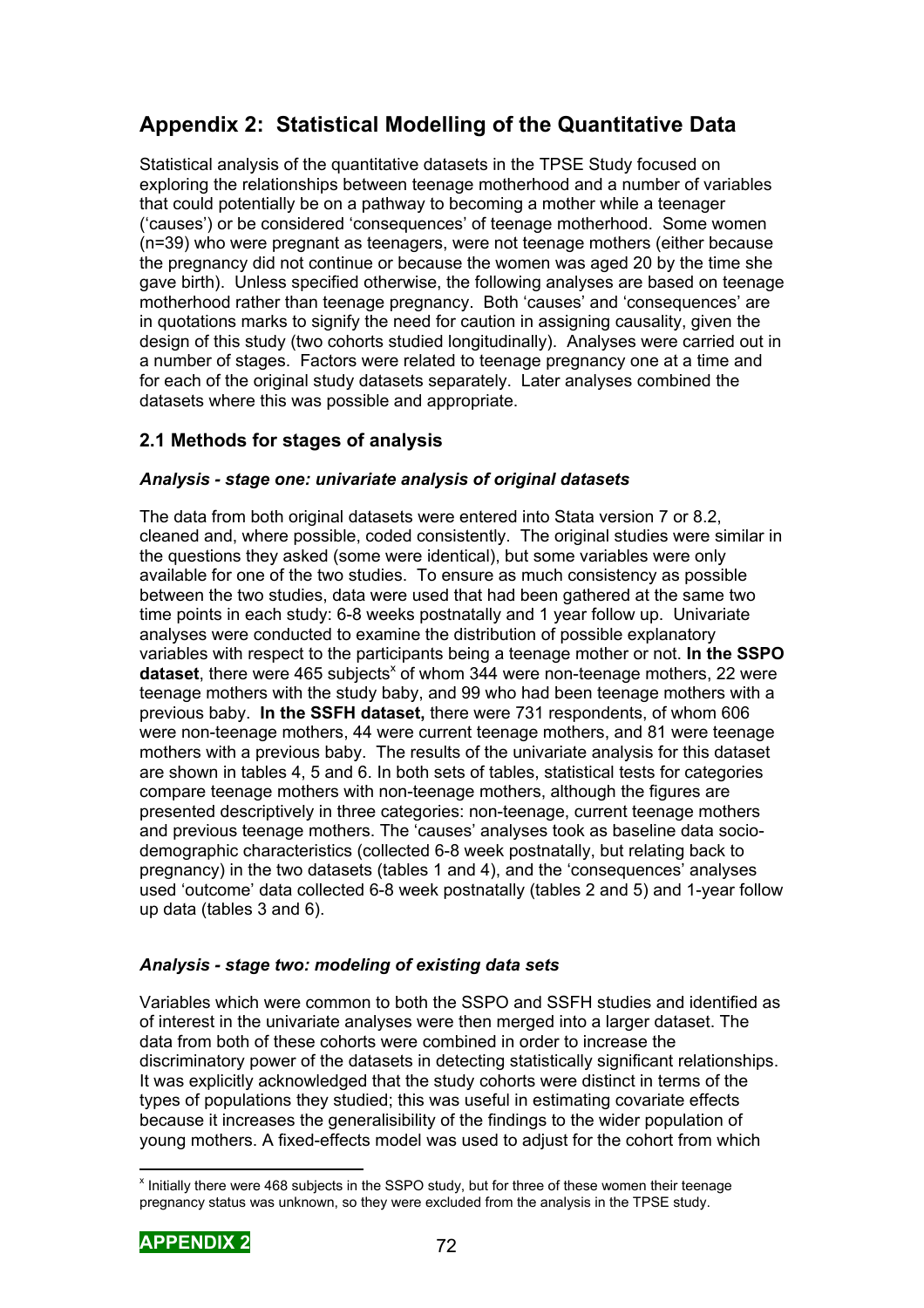each participant was recruited in order to control for unmeasured differences across the study populations which couldn't be included in a multivariable regression model and to address the possibility of the biased estimates which could result from unmeasured differences across cohorts.

Each variable was identified as either a possible 'cause' or a possible 'consequence' of teenage motherhood. This combined dataset included some variables measured at the one-year follow-up for both studies.

Univariate logistic regression analyses for the variables present in both the SSPO and SSFH studies were set up separately for each dataset (table 7). For the variables described as 'causes' the outcome was teenage motherhood (whether with the study baby or a previous baby), while for the 'consequences' teenage motherhood was the exposure.

Modelling of the combined SSPO and SSFH dataset was then undertaken.

For the *causes* analysis: multivariate logistic regression models were set up for each of the possible causes that had been identified univariately. The models were adjusted for dataset to address the issue of possible confounding by dataset.

A multivariate model for causes of teenage pregnancy was built in the following way:

- 1. The first variable entered in the model was the univariately most statistically significant predictor of teenage motherhood. The source of the data (i.e. SSPO or SSFH) was also included in this model.
- 2. The next most statistically significant predictor was added. If it lost its statistical significance in the new model it was removed; if it retained its statistical significance it was removed where the statistical significance of an older predictor was lost by its addition.
- 3. This process was repeated until the model contained a set of statistically significant predictors of teenage motherhood.
- 4. Interaction tests were performed between the most significant predictor in the model and all the other predictors; where these were significant, the interaction(s) driving the significant result was identified. This procedure was repeated with next most significant predictor and the other predictors until the model interactions had been identified.

The results of this model are presented in table 8.

 $\overline{a}$ 

For the *consequences* analysis the possible outcomes of teenage motherhood were grouped into two categories: 'material' and 'non-material'. The 'material' consequences of teenage pregnancy at baseline were: leaving school aged under 16; being relatively 'poor' (weekly household income £200 or less for SSFH women, weekly household income less than £106 for SSPO women); being a smoker; having a partner who rarely helps out around the home; and considering oneself a lone parent<sup>xi</sup>. At baseline the 'non-material' consequences of teenage motherhood were: being cheerful or depressed in the last few weeks; having had an easy or difficult past year; being a smoker; being a lone parent and having a partner who rarely helps out around the home.

In the analysis, each of these consequences was treated as a separate outcome; for each one a model was constructed using a similar procedure to that described

 $x<sup>i</sup>$  Lone parenthood was included in the material model, as a proxy for reduced financial resources (less potential earning power, greater potential childcare expenses, etc.)

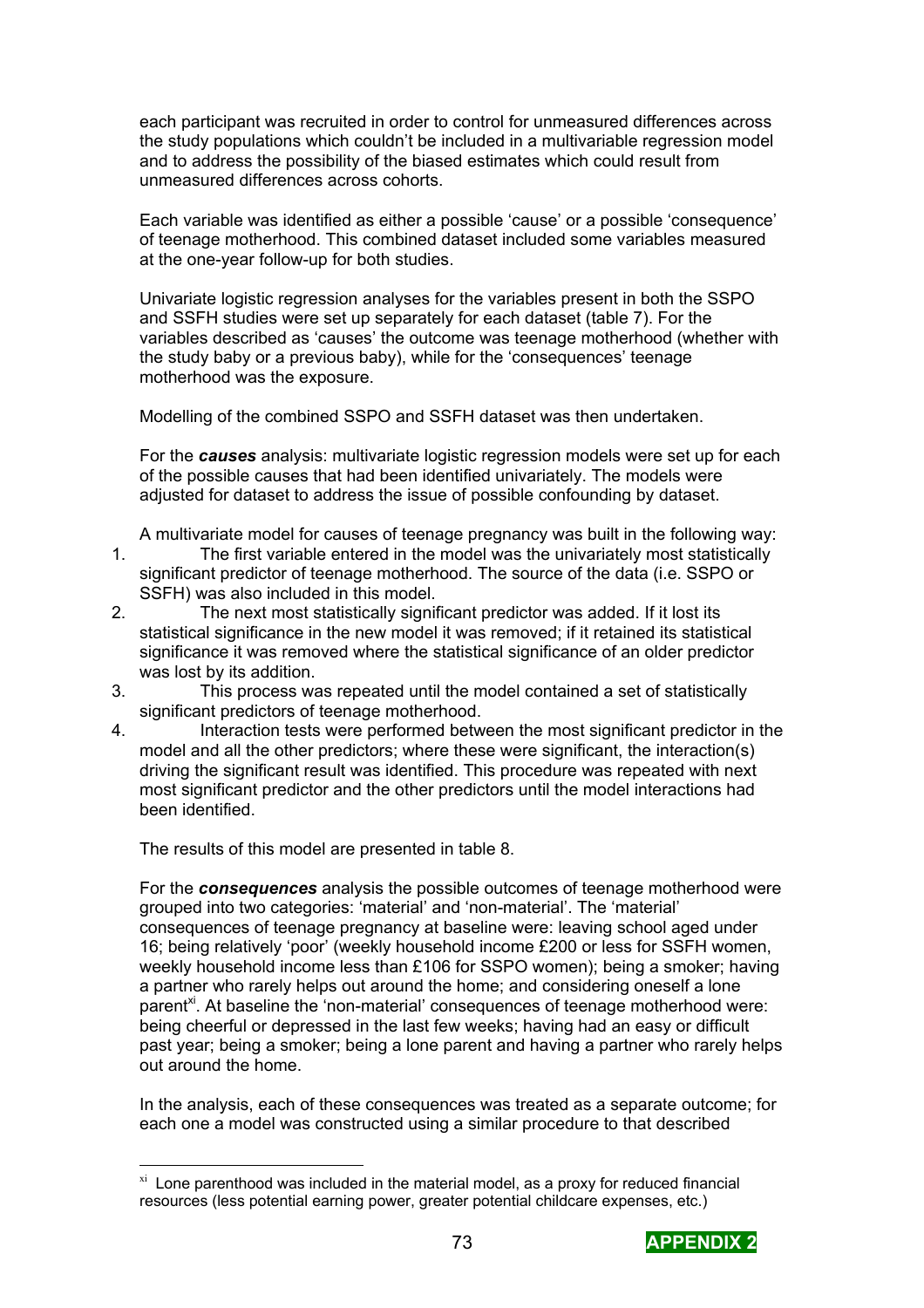above. Modelling for a 'consequence' was discontinued where teenage motherhood was not a statistically significant predictor. Because this approach involved multiple statistical testing of the data, caution should be exercised when interpreting p-values close to 0.05.

Variables measured at one-year follow-up of both SSPO and SSFH women were modelled separately. The modelling strategy was the same as described above. The consequences of teenage motherhood measured at one year follow-up were: being a lone parent; having had an easy or difficult past year; having had poor health over the past year and having felt depressed in the last few weeks.

The results of these models are shown in tables 9, 10 and 11.

## *Analysis - stage three: univariate analysis of new data (TPSE questionnaire)*

Similar procedures were followed for the analysis of the new questionnaire data collected from SSPO and SSFH participants specially for the TPSE Study.

These questionnaires were returned by 459 women, of whom 396 were non-teenage mothers, and 62 had been teenage mothers (14 from the SSPO dataset and 48 from the SSFH dataset).

In these questionnaires, women were asked about their first pregnancy experiences. Through this route, we determined that other women had become pregnant as teenagers, but did not go on to become teenage mothers. Univariate analysis was carried out both by teenage *motherhood* status (table 12) and, for selected variables, by teenage *pregnancy* status (table 13).

#### *Analysis - stage four: modelling new data*

Tables 14 and 15 -19 provide models of the 'causes' and 'consequences' of teenage motherhood as identified from the data provided in the TPSE questionnaire. Methods for modeling followed those utilized in *Analysis -stage two*. Despite now having information on both teenage pregnancy and teenage motherhood status, for consistency with the other analyses, the regression analysis was carried out using teenage *motherhood* status only.

### *Analysis – stage five: modeling composite material and non-material outcomes (TPSE data)*

The next step in the analysis of the TPSE questionnaire data was to model the factors related to good outcomes for mothers. In order to do this, 'material' and 'nonmaterial' outcomes were each combined into a composite variable which could be 'good', 'poor' or 'mixed'.

Having had a good 'material' outcome at follow-up was defined as possessing four or

more of the following characteristics at the time of completion of the TPSE

questionnaire:

Possessing any qualifications (including City and Guilds, NVQs, A-levels, degrees, etc)

- Having been in paid work in the last month
- \* If not in paid work, being happy about not being in paid work<br>
Reing estistied with enals beyoing eituation
- Being satisfied with one's housing situation
- Not usually being worried about money

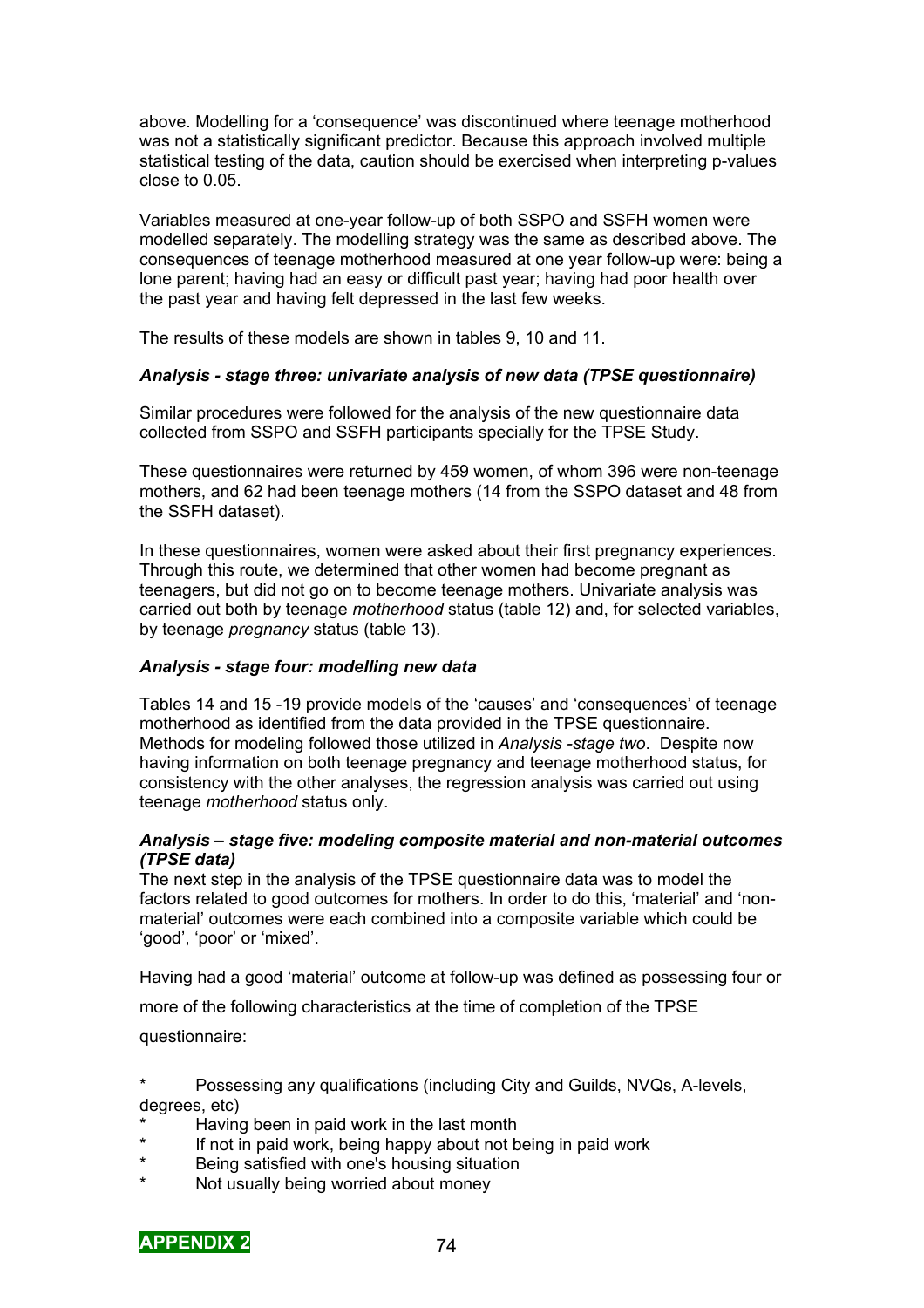- Not being in receipt of means-tested benefits
- Not considering oneself a lone parent

Because for many people there is overlap between some of these variables, it was thought necessary to generate a composite outcome which would capture some of the 'material' aspects of people's lives. The cutoff point was chosen in order to give a sensible and sensitive outcome measure . A cutoff of "four or more" was chosen because using this definition nearly two-thirds (63.2%) of the population were "doing well". This was felt to be appropriate both in terms of the population to which the study results would be generalised, but also in terms of the statistical power necessary for performing multivariable logistic regression.

Using this composite good 'material' outcome, an explanatory model was constructed using teenage motherhood, year of birth of the child (before 1990 vs. 1990 or after) and housing tenure at baseline as predefined predictors. If any of the predefined predictors were not statistically significant in the model, they were removed, least significant first, with the exception of the teenage motherhood variable which was forced into the model. Once the predefined predictors had been selected, a forwards stepwise logistic regression model with a P-value set at P=0.05 was constructed using the possible predictors, with the chosen combination of predefined predictors being forced into the model. The possible predictors were: lone parenthood during the first year; relative poverty at baseline; leaving school at age 16 or over; having had enough support in the first year after birth (either practical support or emotional support or both). The results from this model are shown in table 20. Twenty five of 62 teenage mothers (40%) were classed as having had a good material outcome, while 265 of 397 non-teenage mothers (67%) had a good outcome; the difference in proportions is statistically significant ( $\chi^2$ <sub>1</sub>=16.10, P<0.001).

A composite good 'non-material' outcome was defined as having four or more of the following characteristics at the time of completion of the questionnaire:

- \* Having generally good health in the past year<br>\* Fealing that the lost year was fairly again.
- \* Feeling that the last year was fairly easy
- Feeling fairly satisfied with life
- Feeling not depressed over the past few weeks
- Feeling that one has had enough practical support over the past year
- Feeling that one has had enough emotional support over the past year

The cutoff for the "non-material" outcome was chosen on similar grounds; just over two thirds of the population (68.6%) of the population were "doing well" where the cutoff of four or more of the six factors was chosen.

The odds of a good 'non-material' outcome were modelled in the same way as the odds of a good material outcome, described above, using a combination of predefined and possible predictors. The predefined predictors were the same as for the modelling of a good material outcome. The possible predictors for a good nonmaterial outcome were: being a lone parent in the first year after birth, having good health in the first year, feeling depressed at the one-year follow-up, having had an easy past year at the one year follow-up, having had enough support in the first year after birth (either practical support or emotional support or both). The results from this model are shown in table 21. Forty-one of 62 teenage mothers (66%) were classed as having had a good non-material outcome, while 274 of 397 non-teenage mothers (69%) had a good outcome; the difference in proportions is not statistically significant  $(\chi^2_{1} = 0.21, P = 0.65)$ .

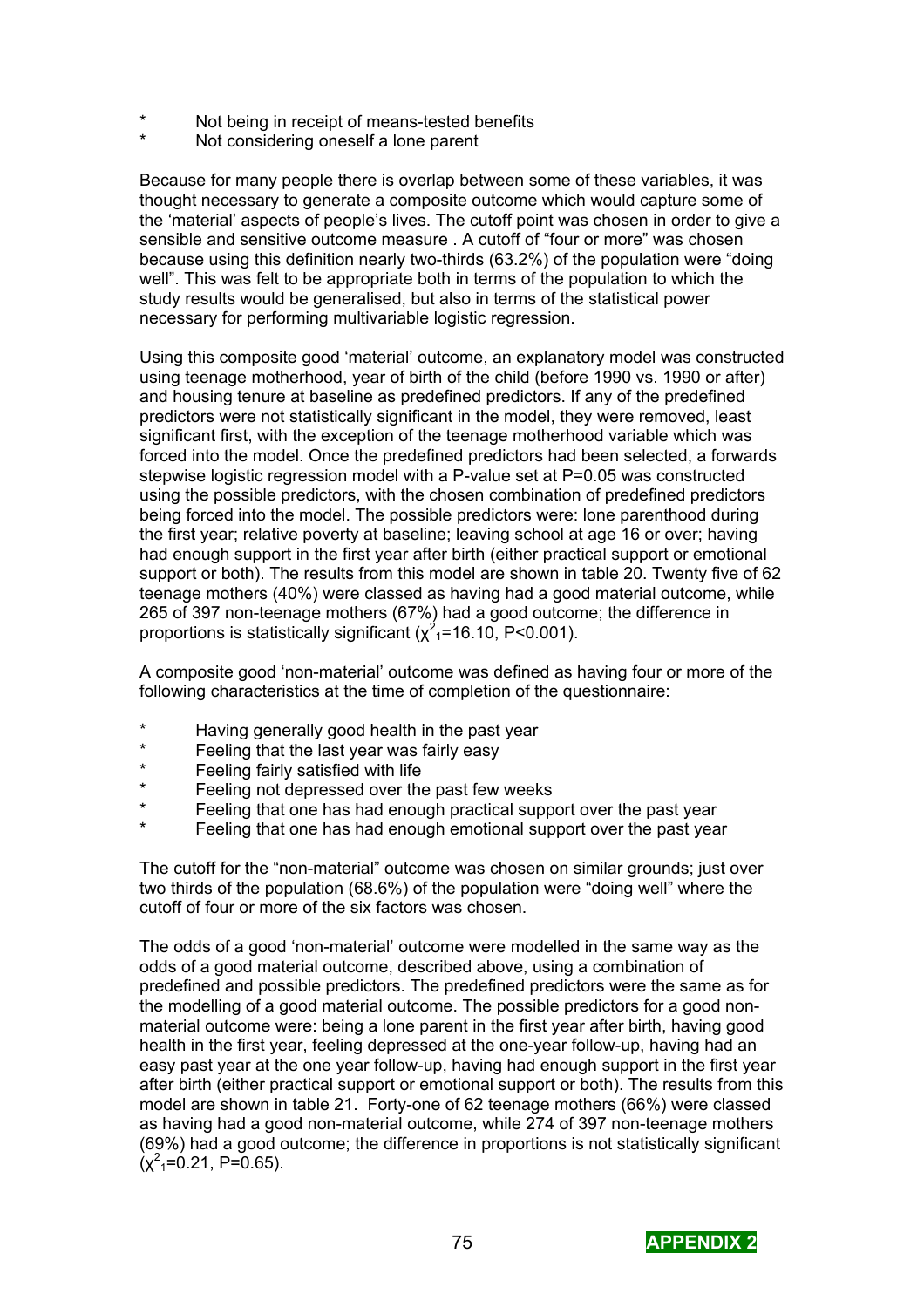Following the modelling of the good material and non-material outcomes, some additional descriptive analysis was carried out on a subset of the data, looking particularly at those factors that influenced good and bad composite outcomes for teenage mothers. Table 22 shows the factors that had influence for teenage mothers.

The difficulty of loss to follow up was expected in this study because of the long elapsed time between participants' initial responses and the follow up carried out as part of the TPSE study.

A study of the implications of dropout was carried out by Sarah Hardoon as part of an MSc in Medical Statistics<sup>xii</sup>. The study modelled the 'missingness mechanism' in different ways, using the missing completely at random (MCAR) mechanism assumed by the completers' analysis performed in this study, and using missing at random (MAR) and a model-based approach to test the robustness of the model chosen for the "good" outcome.

"*From all analyses done, the key predictors of 'doing well' now are being a private renter or home owner at baseline, being a lone parent at baseline and leaving school before age 16.* 

*There is some borderline evidence that financial status at baseline, depression at baseline and source study are associated with the outcome too*." Hardoon, 2004.

### *Analysis – stage six: univariate analysis of new data (supplementary sheet of questions)*

A supplementary sheet of questions was sent to the 459 women who completed the TPSE questionnaire. This was returned by 340 women. Descriptive analysis of these data are presented both by teenage motherhood status (tables 23 and 24) and teenage pregnancy status (table 25).

 $xii$  Hardoon S, 2004. Investigation into the reasons for dropout in a follow-up study of mothers and comparison of methods for dealing with the resulting missing outcome data, unpublished.



 $\overline{a}$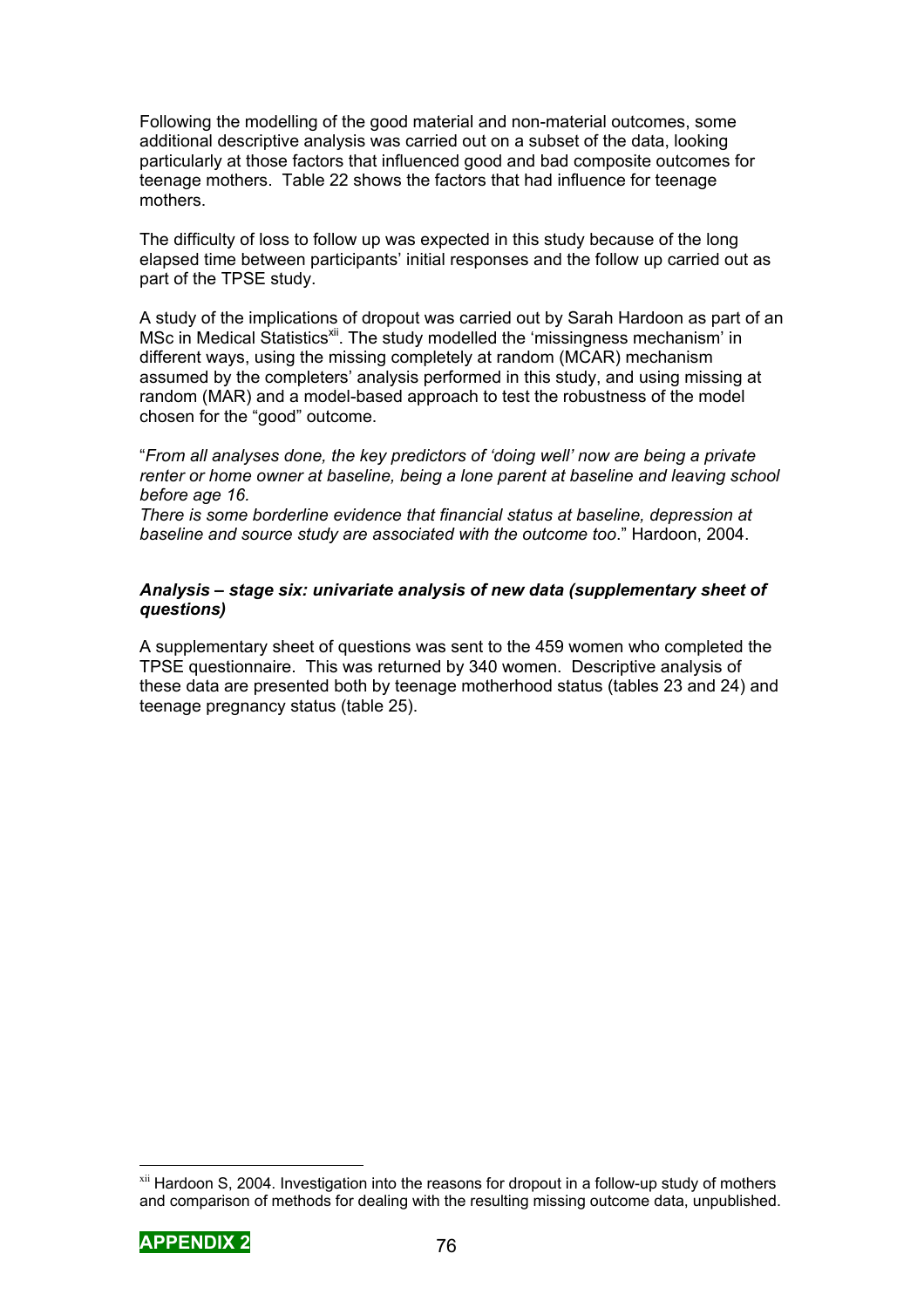## **2.2 Tables from existing data: SSPO and SSFH data sets**

| <b>guvuunimui v ool o uutuvut (Tool).</b> Tho nguroo dio njoolumn poroontago) umooo atatou omor moo.                                  |               |                |                 |                                       |
|---------------------------------------------------------------------------------------------------------------------------------------|---------------|----------------|-----------------|---------------------------------------|
|                                                                                                                                       | Non teenage   | Current        | <b>Previous</b> | $\chi^2$ or Z, P                      |
|                                                                                                                                       | mother        | teenage mother | teenage mother  |                                       |
| Woman's age at birth of her first<br>child <sup>1</sup> (years) mean, sd (n)<br>$(missing=28)$                                        | 25, 3.81(319) | 18, 0.89 (19)  | 18, 1.06 (99)   | z=16.1, P<0.001                       |
| Ethnicity Black or minority ethnic<br>group (missing=7)                                                                               | 15(4.4)       | 1(4.6)         | 4(4.1)          | $\chi^2$ <sub>1</sub> =0.67, P=0.41   |
| Rented housing at baseline<br>(includes council, housing<br>association, private rented,<br>temporary accommodation)<br>$(missing=3)$ | 96 (28.2)     | 22 (100)       | 67 (67.7)       | $\chi^2$ <sub>1</sub> =76.28, P<0.001 |
| Left fulltime education <16 years<br>$(missing=6)$                                                                                    | 58 (17.2)     | 6(27.3)        | 37 (37.8)       | $\chi^2$ <sub>1</sub> =17.96, P<0.001 |
| Weekly household income at<br>baseline< £106 (missing=26)                                                                             | 73 (22.5)     | 18 (90.0)      | 48 (51.6)       | $\chi^2$ <sub>1</sub> =50.0, P<0.001  |

#### **Table 1: Univariate analysis of possible 'causes' of teenage motherhood from initial postnatal questionnaire SSPO dataset (1987).** The figures are n(column percentage) unless stated otherwise.

<sup>1</sup> First child = first live birth of a child for the woman (includes children who subsequently died in the early neonatal and later periods)

### **Table 2: Univariate analysis of possible 'consequences' of teenage motherhood from initial postnatal questionnaire SSPO dataset (1987)**. The figures are n(column percentage) unless stated otherwise.

|                                                                                                                                | Non teenage<br>mother | <b>Current</b><br>teenage<br>mother | <b>Previous</b><br>teenage<br>mother | $\chi^2$ or Z, P                           |
|--------------------------------------------------------------------------------------------------------------------------------|-----------------------|-------------------------------------|--------------------------------------|--------------------------------------------|
| Mother's age at birth of study<br>baby <sup>1</sup> (years) mean, sd (n)<br>$(missing=1)$                                      | 29.3, 4.63 (342)      | 19.8, 0.79 (22)                     | 27.5, 5.27 (99)                      | $t_{461} = 6.1, P < 0.001$                 |
| Assisted or Caesarean delivery of<br>study baby (missing=1)                                                                    | 82 (24.0)             | 2(9.1)                              | 19 (19.2)                            | $\chi^2$ <sub>1</sub> =2.27, P=0.13        |
| Study baby birth weight<br>mean, sd (n) (missing=5)                                                                            | 2900, 632 (340)       | 2917, 622 (22)                      | 3060, 516 (97)                       | $t_{457}$ =-2.21, P=0.028                  |
| Bottle-feeding study baby<br>(includes bottle and mixed<br>bottle/breast, excludes tube only)<br>$(missing=10)$                | 249 (74.6)            | 21(95.5)                            | 81 (82.7)                            | $\chi^2$ <sub>1</sub> =5.50 P=0.019        |
| Had no support during this<br>pregnancy but did not need it                                                                    | 9(2.7)                | 1(4.6)                              | 2(2.0)                               | $\chi^2$ <sub>2</sub> =5.52 P=0.063        |
| Had no/ very little support but<br>needed it                                                                                   | 45 (13.3)             | 1(4.6)                              | 26 (26.3)                            |                                            |
| Had enough or more than enough<br>support (missing=4)                                                                          | 285 (84.1)            | 20 (90.9)                           | 71(71.7)                             |                                            |
| Partner very unhelpful/not helpful<br>during this pregnancy (missing or<br>no partner=22)                                      | 22(6.8)               | 2(11.1)                             | 16 (16.3)                            | $\chi^2$ <sub>1</sub> =7.99 P=0.005        |
| Year preceding birth of study<br>baby very/quite difficult<br>$(missing=13)$                                                   | 76 (22.7)             | 6(28.6)                             | 31(32.6)                             | $x^2$ <sub>1</sub> =3.89 P=0.049           |
| Last few weeks depressed or low<br>spirited (missing=1)                                                                        | 27(7.9)               | 8(36.4)                             | 18 (18.2)                            | $\chi^2$ <sub>1</sub> =16.29 P<0.001       |
| Physical health not at all good/not<br>good (missing=2)                                                                        | 23(6.7)               | 0(0)                                | 11(11.2)                             | $\chi^2$ <sub>1</sub> =0.78 P=0.38         |
| Living in rented housing<br>(includes council, housing<br>association, private rented, temporary<br>accommodation) (missing=3) | 96 (28.2)             | 22 (100)                            | 67 (67.7)                            | $\chi^2$ <sub>1</sub> =76.28,<br>P < 0.001 |
| Left fulltime education <16 years<br>(missing=6)                                                                               | 58 (17.2)             | 6(27.3)                             | 37 (37.8)                            | $x^2$ <sub>1</sub> =17.96,<br>P<0.001      |

77 **APPENDIX 2**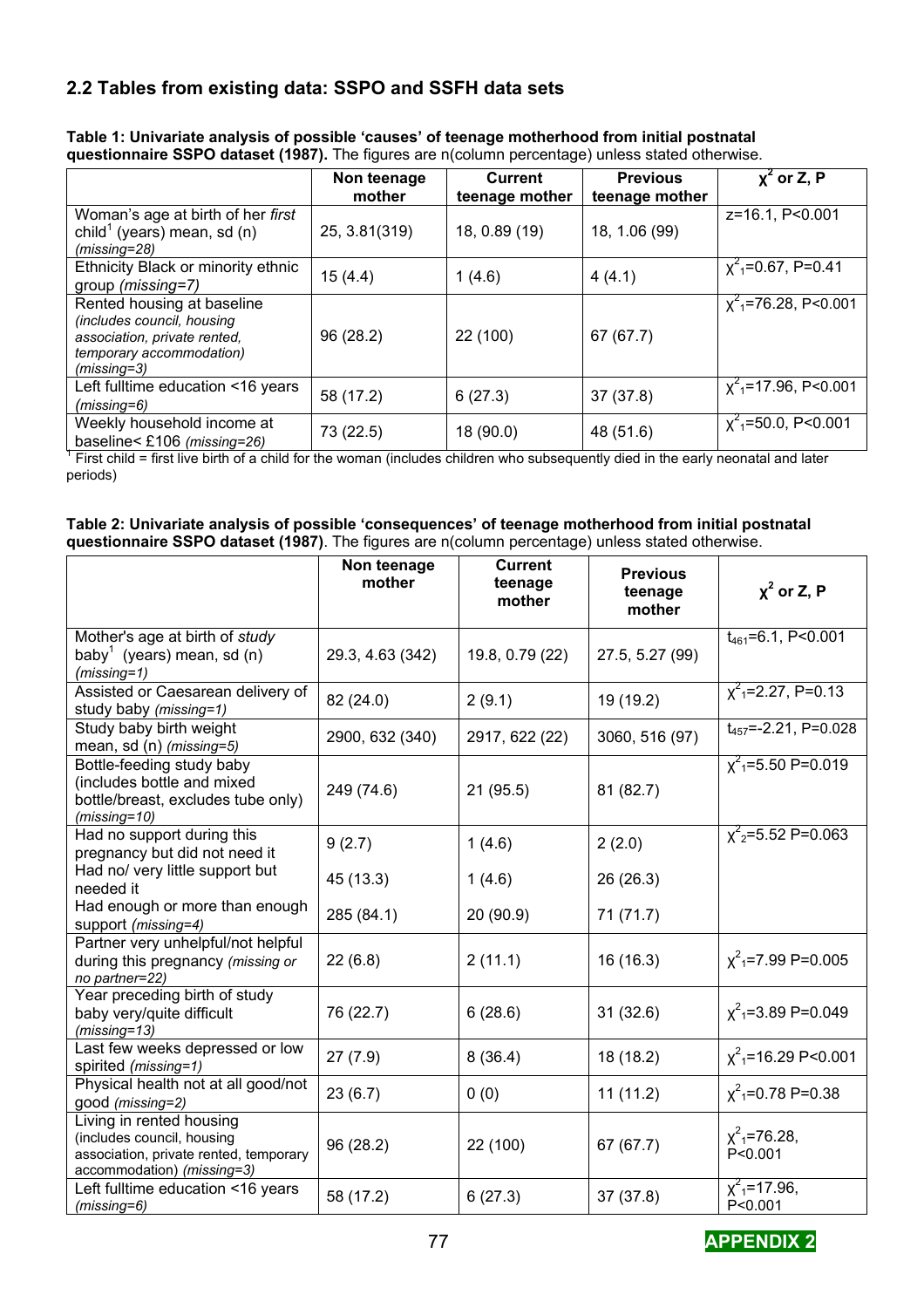|                                                     | Non teenage<br>mother | <b>Current</b><br>teenage<br>mother | <b>Previous</b><br>teenage<br>mother | $x^2$ or Z, P                           |
|-----------------------------------------------------|-----------------------|-------------------------------------|--------------------------------------|-----------------------------------------|
| Weekly household income < £106<br>$(missing = 26)$  | 73 (22.5)             | 18(90.0)                            | 48 (51.6)                            | $\chi^2$ <sub>1</sub> =50.0, P<0.001    |
| Lone parent at birth of study baby<br>$(missing=1)$ | 10(2.9)               | 3(13.6)                             | 1(1.1)                               | $\chi^2$ <sub>1</sub> =0.04, P=0.83     |
| Woman smokes (missing=1)                            | 124 (36.3)            | 15(68.2)                            | 58 (58.6)                            | $x^2$ <sub>1</sub> =21.87,<br>P < 0.001 |

<sup>1</sup>Study baby = the baby whose pregnancy/birth led to participation in the original SSPO study. This was not the first child for any of the participants, as having had a previous low birth weight baby was a prerequisite for participation in the original study.

**Table 3: Univariate analysis of possible 'consequences' of teenage motherhood at 1-year follow-up of SSPO sample (1988/9).** The figures are n(column percentage) unless stated otherwise. Numbers missing refers to the baseline sample size of 468.

|                                                                                                    | Non teenage<br>mother | Current<br>teenage<br>mother | <b>Previous</b><br>teenage<br>mother | $\chi^2$ or Z, P                     |
|----------------------------------------------------------------------------------------------------|-----------------------|------------------------------|--------------------------------------|--------------------------------------|
| Study baby 'difficult' to care for<br>(generally difficult or difficult at<br>first) (missing=105) | 12(4.4)               | 1(9.1)                       | 1(1.3)                               | $\chi^2$ <sub>1</sub> =0.75, P=0.39  |
| Study baby been back to hospital<br>since the birth (missing=unknown)                              | 46 (12.4)             | 4(16.0)                      | 19 (17.4)                            | $\chi^2$ <sub>1</sub> =1.86 P=0.17   |
| Study baby is often unwell<br>$(missing = 105)$                                                    | 10(3.7)               | 1(9.1)                       | 5(6.7)                               | $\chi^2$ <sub>1</sub> =1.69, P=0.19  |
| Partner very unhelpful/not helpful<br>during the past year (missing or no<br>partner=122)          | 26(10.0)              | 0(0)                         | 10(13.7)                             | $\chi^2$ <sub>1</sub> =0.32 P=0.57   |
| Partner never/not very often helps<br>with household tasks (missing or<br>no partner=139)          | 18(7.1)               | 0(0)                         | 6(9.0)                               | $\chi^2$ <sub>1</sub> =0.096 P=0.76  |
| Had no support but did not need it<br>(missing=108)                                                | 14(5.2)               | 1(9.1)                       | 1(1.3)                               | $\chi^2$ <sub>1</sub> =1.24 P=0.27   |
| Last year very/quite difficult<br>$(missing = 107)$                                                | 75 (27.7)             | 2(18.2)                      | 27 (36.0)                            | $\chi^2$ <sub>1</sub> =1.56 P=0.28   |
| Last few weeks depressed or low<br>spirited (missing=121)                                          | 18 (6.92)             | 0(0)                         | 8(11.1)                              | $\chi^2$ <sub>1</sub> =0.66 P=0.42   |
| Physical health not at all good/not<br>good (missing=127)                                          | 27(10.0)              | 3(27.3)                      | 11(14.7)                             | $\chi^2$ <sub>1</sub> =2.56 P=0.11   |
| Lone parent at 1 year<br>$(missing = 105)$                                                         | 9(3.3)                | 2(18.2)                      | 6(8.0)                               | $\chi^2$ <sub>1</sub> =5.22, P=0.022 |

#### **Table 4: Univariate analysis of possible 'causes' of teenage motherhood at initial postnatal questionnaire in SSFH dataset (1999).** The figures are n(column percentage) unless stated otherwise.

|                                                                                                                       | Non teenage<br>mother        | <b>Current</b><br>teenage<br>mother | <b>Previous</b><br>teenage<br>mother | $\chi^2$ or Z, P                     |
|-----------------------------------------------------------------------------------------------------------------------|------------------------------|-------------------------------------|--------------------------------------|--------------------------------------|
| Mother's age at birth of her first<br>child <sup>1</sup> (years) median, IQR (n)<br>$(missing=0)$                     | $27.8, 23.5 - 31.9$<br>(606) | 18.9, 18.2 - 19.5<br>(44)           | $18.5, 17.4 -$<br>19.1 (81)          | z=17.6, P<0.001                      |
| Ethnicity - Black or minority<br>ethnic group (missing=2)                                                             | 241 (39.9)                   | 18 (40.9)                           | 50(61.7)                             | $\chi^2$ <sub>1</sub> =8.92, P=0.003 |
| English not first language<br>$(missing=0)$                                                                           | 232 (38.3)                   | 15(34.1)                            | 35(43.2)                             | $\chi^2$ <sub>1</sub> =0.12, P=0.72  |
| Rented housing<br>(includes council, housing<br>association, private rented, temporary<br>accommodation ) (missing=0) | 429 (70.8)                   | 44 (100)                            | 79 (97.5)                            | $\chi^2$ <sub>1</sub> =42.71 P<0.001 |

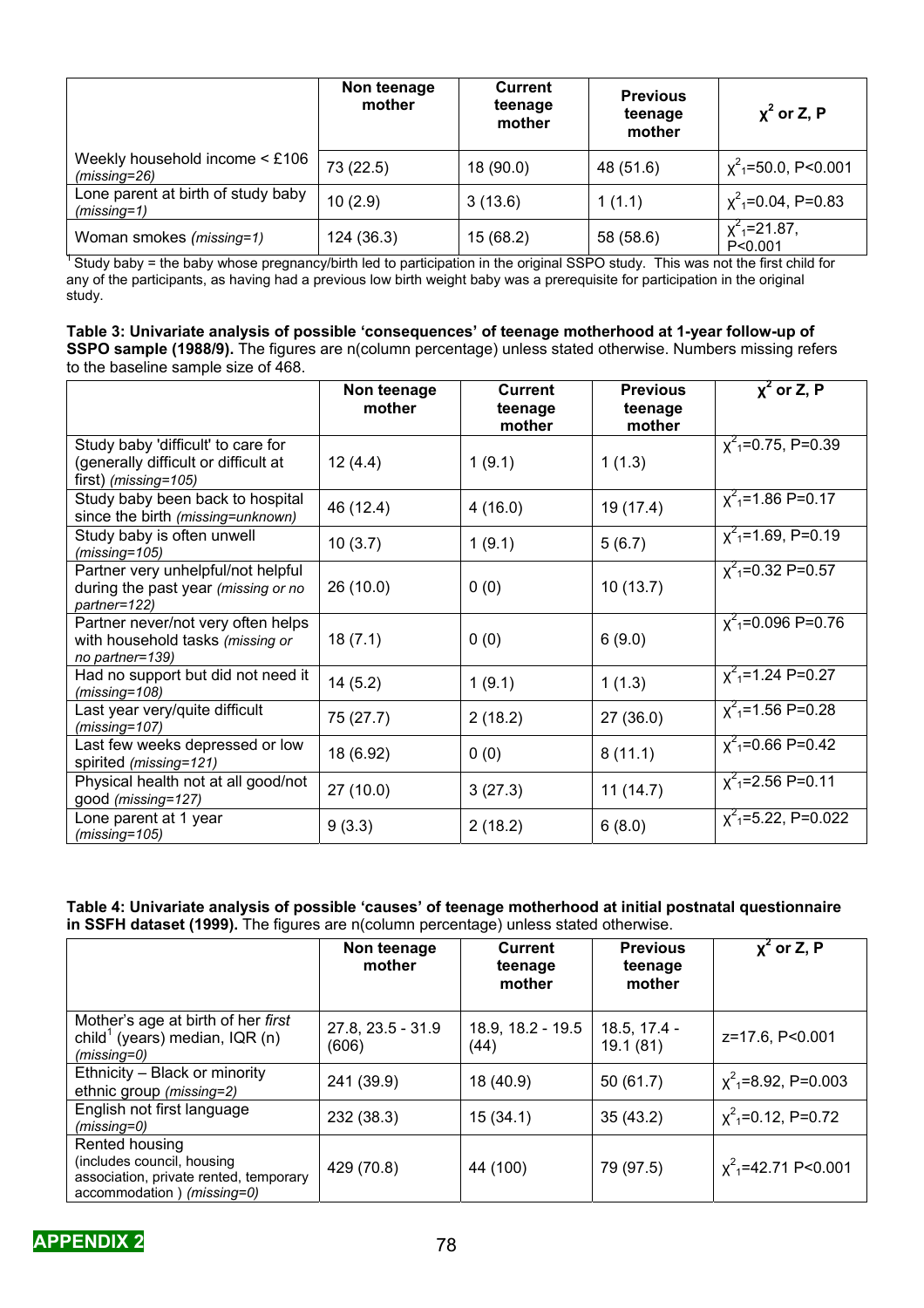|                                                                                                                                  | Non teenage<br>mother | <b>Current</b><br>teenage<br>mother | <b>Previous</b><br>teenage<br>mother | $\chi^2$ or Z, P                      |  |
|----------------------------------------------------------------------------------------------------------------------------------|-----------------------|-------------------------------------|--------------------------------------|---------------------------------------|--|
| Left fulltime education <16 years<br>$(missing=3)$                                                                               | 44(7.3)               | 7(15.9)                             | 18 (22.2)                            | $x^2$ <sub>1</sub> =19.47, P<0.001    |  |
| Left education with no<br>qualifications (missing=19)                                                                            | 74 (12.5)             | 15(35.7)                            | 28 (35.4)                            | $\chi^2$ <sub>1</sub> =38.74, P<0.001 |  |
| Partner social class 5, 6 or 7<br>(missing or no partner=140)                                                                    | 162 (33.3)            | 18(66.7)                            | 29 (50.9)                            | $\chi^2$ <sub>1</sub> =15.89, P<0.001 |  |
| First child = first live birth of a child for the woman (includes children who subsequently died in the early neonatal and later |                       |                                     |                                      |                                       |  |

periods)

#### **Table 5: Univariate analysis of possible 'consequences' of teenage motherhood from initial postnatal questionnaire SSFH dataset (1999)**. The figures are n(column percentage) unless stated otherwise.

|                                                                                                                       | Non teenage<br>mother        | 'Current'<br>teenage<br>mother | <b>Previous</b><br>teenage<br>mother | $\chi^2$ or Z, P                      |
|-----------------------------------------------------------------------------------------------------------------------|------------------------------|--------------------------------|--------------------------------------|---------------------------------------|
| Mother's age at birth of study<br>child <sup>1</sup> (years) median, IQR $(n)$<br>$(missing=0)$                       | $30.9, 26.7 - 34.2$<br>(606) | $18.9, 18.2 -$<br>19.5(44)     | $26.3, 22.5 -$<br>31.9(81)           | t=40.76, P<0.001                      |
| Number of children median, IQR<br>$(n)$ (missing=0)                                                                   | $1, 1 - 2 (606)$             | $1, 1 - 1 (44)$                | $3, 2 - 4 (81)$                      | z=-4.15, P<0.001                      |
| Study child is first child (missing=0)                                                                                | 311(51.3)                    | 44 (100)                       | 0                                    | $\chi^2$ <sub>1</sub> =10.78, P<0.001 |
| Assisted or Caesarean delivery<br>$(missing=8)$                                                                       | 213 (35.4)                   | 14 (32.6)                      | 15 (19.0)                            | $\chi^2$ <sub>1</sub> =6.20, P=0.013  |
| Baby birth weight (g) mean (sd), n<br>(missing=0)                                                                     | 3341 (588.7), 606            | 3111 (604.7), 44               | $\overline{3117}$ (645.9),<br>81     | $t = -3.70, P < 0.001$                |
| Baby been back to hospital since<br>the birth (missing=19)                                                            | 212 (36.0)                   | 14(31.8)                       | 32(40.5)                             | $\chi^2$ <sub>1</sub> =0.09, P=0.77   |
| Bottle-feeding (includes bottle and<br>mixed bottle/breast) (missing=2)                                               | 210 (34.8)                   | 19 (43.2)                      | 35(43.2)                             | $\chi^2$ <sub>1</sub> =3.19, P=0.074  |
| Had no support (missing=14)                                                                                           | 31(5.2)                      | 1(2.4)                         | 5(6.4)                               | $\chi^2$ <sub>1</sub> =0.008, P=0.93  |
| Partner helps 'rarely'/'never'<br>with housework (missing or no<br>partner=122)                                       | 136 (26.3)                   | 11 (39.3)                      | 24 (38.1)                            | $\chi^2$ <sub>1</sub> =5.71, P=0.017  |
| Help poor from family (missing=13)                                                                                    | 98 (16.5)                    | 7(15.9)                        | 20 (24.7)                            | $\chi^2$ <sub>1</sub> =1.85, P=0.17   |
| Maternal depression -EPDS <sup>2</sup><br>score median, IQR (n)<br>$(missing = 24)$                                   | 8, 5 - 12 (588)              | $9, 7 - 14 (42)$               | $9, 6 - 13(77)$                      | $\overline{z}$ =-1.33, P=0.18         |
| Maternal depression (using an<br>$EPDS2$ cutoff of 12 points)<br>$(missing=24)$                                       | 160 (27.2)                   | 17(40.5)                       | 24 (31.2)                            | $\chi^2$ <sub>1</sub> =2.55, P=0.11   |
| Last year rather/very difficult<br>$(missing=5)$                                                                      | 324 (53.8)                   | 27(61.4)                       | 46 (57.5)                            | $\chi^2$ <sub>1</sub> =1.06, P=0.30   |
| Last few weeks depressed or low<br>spirited (missing=3)                                                               | 150 (24.8)                   | 13(30.2)                       | 26 (32.5)                            | $x^2$ <sub>1</sub> =2.54, P=0.11      |
| Control over life: not as much as<br>needed / none (missing=10)                                                       | 247 (41.3)                   | 21(48.8)                       | 30(37.5)                             | $\chi^2$ <sub>1</sub> =.001, P=0.97   |
| Rented housing<br>(includes council, housing<br>association, private rented, temporary<br>accommodation ) (missing=0) | 429 (70.8)                   | 44 (100)                       | 79 (97.5)                            | $\chi^2$ <sub>1</sub> =42.71 P<0.001  |
| Left fulltime education <16 years<br>$(missing=3)$                                                                    | 44 (7.3)                     | 7(15.9)                        | 18 (22.2)                            | $\chi^2$ <sub>1</sub> =19.47, P<0.001 |
| Left education with no<br>qualifications (missing=19)                                                                 | 74 (12.5)                    | 15(35.7)                       | 28 (35.4)                            | $\chi^2$ <sub>1</sub> =38.74, P<0.001 |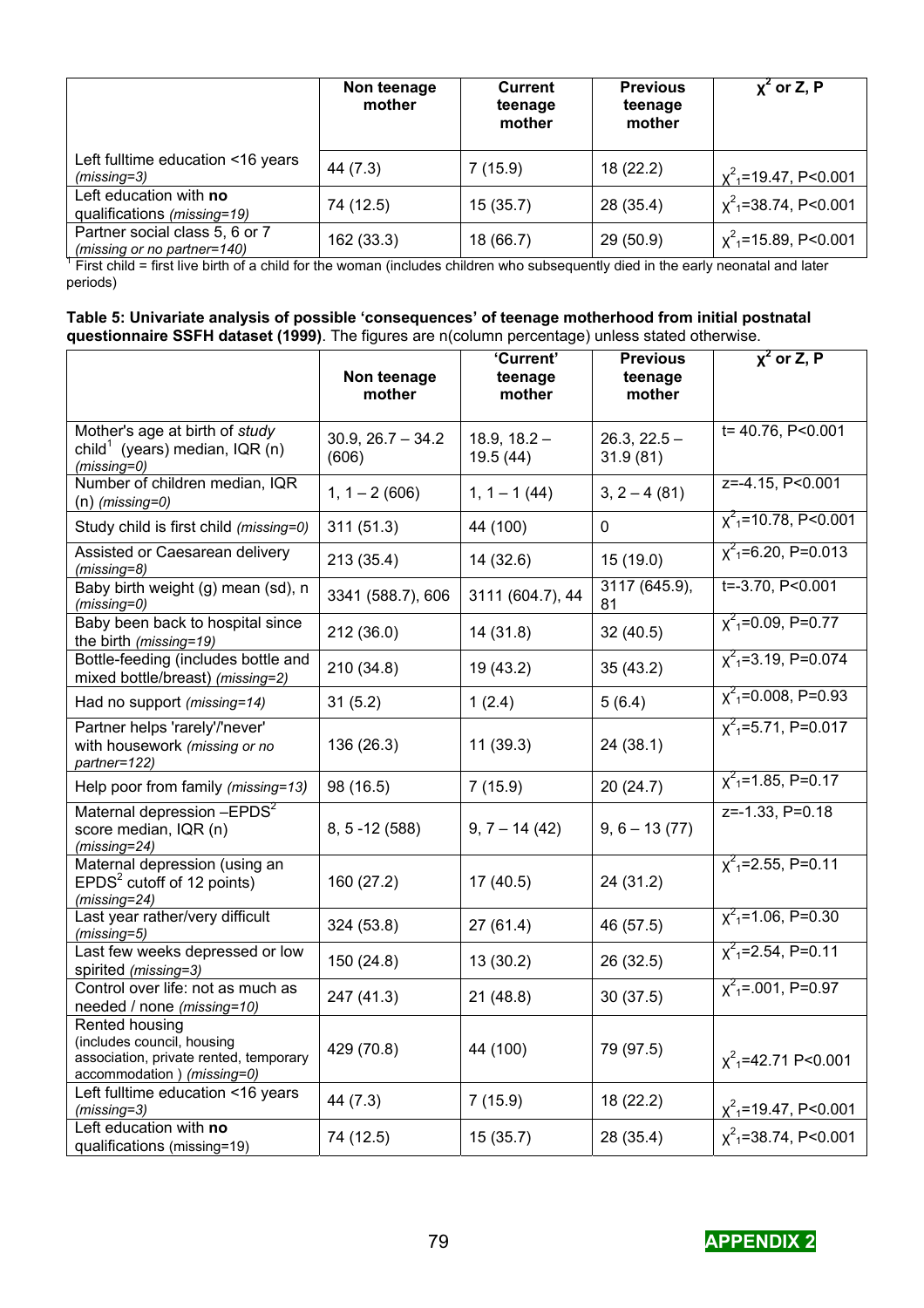|                                                               | Non teenage<br>mother | 'Current'<br>teenage<br>mother | <b>Previous</b><br>teenage<br>mother | $\chi^2$ or Z, P                      |
|---------------------------------------------------------------|-----------------------|--------------------------------|--------------------------------------|---------------------------------------|
| Left education with GCSE or NVQ<br>only (missing=19)          | 134 (25.9)            | 20(74.1)                       | 28 (54.9)                            | $\chi^2$ <sub>1</sub> =40.50, P<0.001 |
| Partner social class 5, 6 or 7<br>(missing or no partner=140) | 162 (33.3)            | 18 (66.7)                      | 29(50.9)                             | $\chi^2$ <sub>1</sub> =15.89, P<0.001 |
| Weekly household income < £200<br>(missing=51)                | 267 (47.3)            | 34(79.1)                       | 53 (73.6)                            | $\chi^2$ <sub>1</sub> =30.87, P<0.001 |
| On any benefits (missing=11)                                  | 559 (93.6)            | 42 (97.7)                      | 79 (98.8)                            | $\chi^2$ <sub>1</sub> =4.36, P=0.037  |
| On means-tested benefits<br>$(missing=11)$                    | 225(37.1)             | 31(70.5)                       | 56 (69.1)                            | $\chi^2$ <sub>1</sub> =44.67, P<0.001 |
| Lone parent<br>(missing=0)                                    | 136 (22.4)            | 20(45.5)                       | 33(40.7)                             | $\chi^2$ <sub>1</sub> =21.53, P<0.001 |
| Respondent smokes (missing=1)                                 | 136 (22.5)            | 24 (54.6)                      | 32(39.5)                             | $\chi^2$ <sub>1</sub> =26.63, P<0.001 |
| Partner smokes (missing or no<br>partner=112)                 | 196 (37.3)            | 18 (64.3)                      | 35(53.9)                             | $\chi^2$ <sub>1</sub> =12.79, P<0.001 |

<sup>1</sup> Study baby = the baby whose pregnancy/birth led to participation in the original SSFH study. This was not the first child for half of the participants.

 $2$  EPDS=Edinburgh Postnatal Depression Scale. The higher the score, the more likely the woman is depressed. Scores over 12 are considered high risk for depression. (Cox et al, 1987)

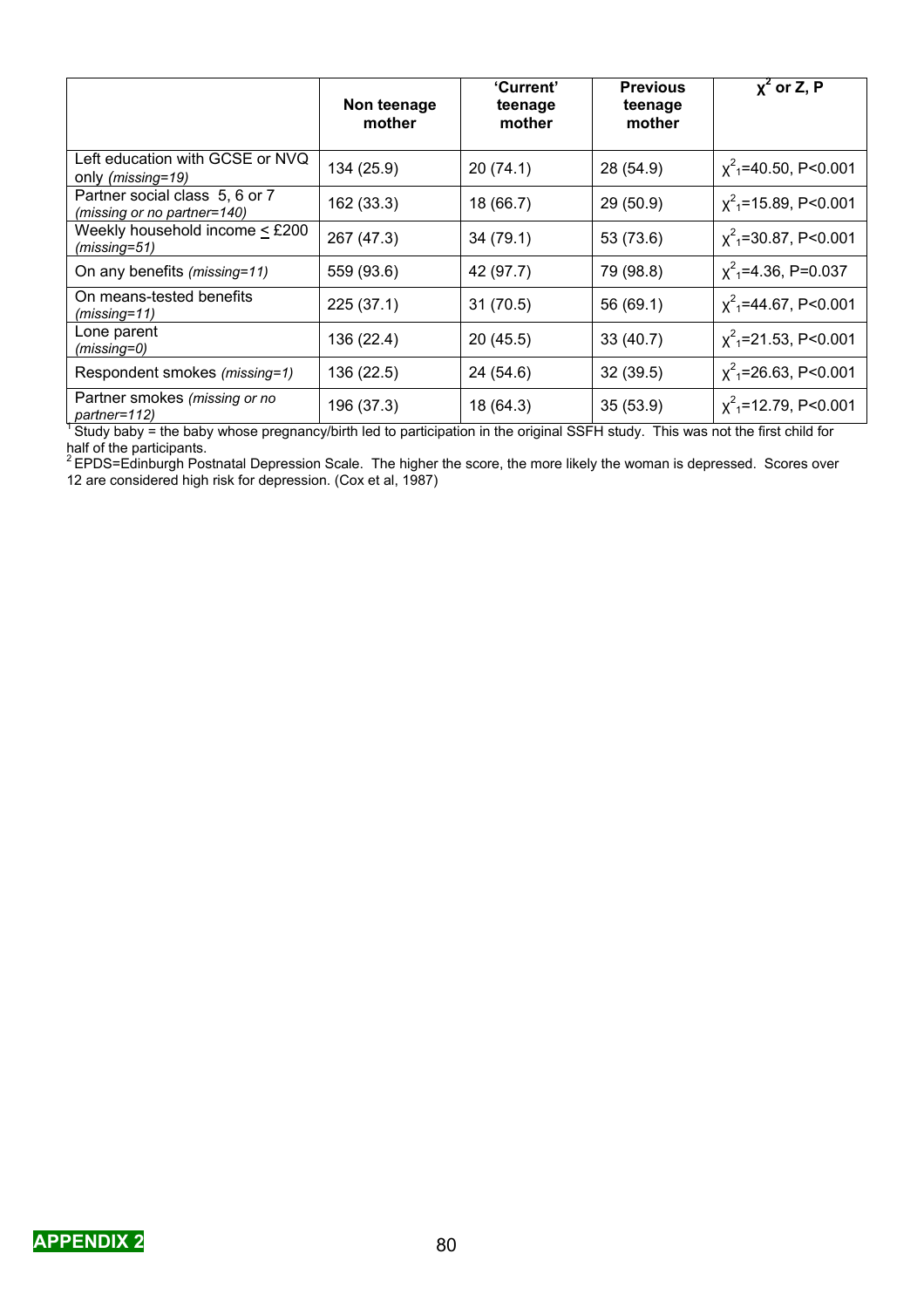**Table 6: Univariate analysis of possible 'consequences' of teenage motherhood at 1-year follow-up of SSFH dataset (2000).** The figures are n(column percentage) unless stated otherwise. The numbers missing quoted refer to the original sample size of 731.

|                                                                                    | Non teenage<br>mother | 'Current'<br>teenage mother | <b>Previous</b><br>teenage<br>mother | $\chi^2$ or Z, P                      |
|------------------------------------------------------------------------------------|-----------------------|-----------------------------|--------------------------------------|---------------------------------------|
| Baby's health 'not very good'<br>(missing=76)                                      | 28(5.1)               | 5(14.7)                     | 4(5.6)                               | $x^2$ <sub>1</sub> =1.92, P=0.17      |
| Any contact with a hospital doctor<br>(missing=74)                                 | 67 (12.2)             | 3(8.8)                      | 14 (19.4)                            | $\chi^2$ <sub>1</sub> =1.19, P=0.27   |
| Had no support (missing=77)                                                        | 32(5.8)               | 1(2.9)                      | 6(8.3)                               | $\chi^2$ <sub>1</sub> =0.093, P=0.76  |
| Has contact with family and<br>friends less than once a month<br>(missing=86)      | 18(3.3)               | 2(6.1)                      | 2(2.9)                               | $x^2$ <sub>1</sub> =0.11, P=0.74      |
| Has contact with family less than<br>once a week (missing=86)                      | 35(6.4)               | 1(3.0)                      | 1(1.5)                               | $\chi^2$ <sub>1</sub> =3.12, P=0.077  |
| Maternal depression -EPDS score<br>median, IQR (n) (missing=124)                   | 8, 4-12 (516)         | 10, 7-14 (33)               | 7, 3-12 (58)                         | $z = -0.44$ , $P = 0.66$              |
| Maternal depression (binary using<br>an EPDS cutoff of 12 points)<br>(missing=124) | 144 (27.9)            | 12(36.4)                    | 15(25.9)                             | $x^2$ <sub>1</sub> =0.12, P=0.73      |
| Last few weeks depressed or low<br>spirited (missing=77)                           | 187 (34.3)            | 16(47.1)                    | 32(44.4)                             | $\chi^2$ <sub>1</sub> =4.69, P=0.03   |
| Stress level very / quite high<br>(missing=89)                                     | 414 (76.4)            | 27(81.8)                    | 47 (70.2)                            | $\chi^2$ <sub>1</sub> =0.26, P=0.61   |
| Mother smokes (missing=75)                                                         | 127 (23.1)            | 17(50.0)                    | 29 (40.3)                            | $\chi^2$ <sub>1</sub> =18.87, P<0.001 |
| Partner smokes (missing=181)                                                       | 145 (30.9)            | 13 (54.2)                   | 31(55.4)                             | $\chi^2$ <sub>1</sub> =17.68, P<0.001 |

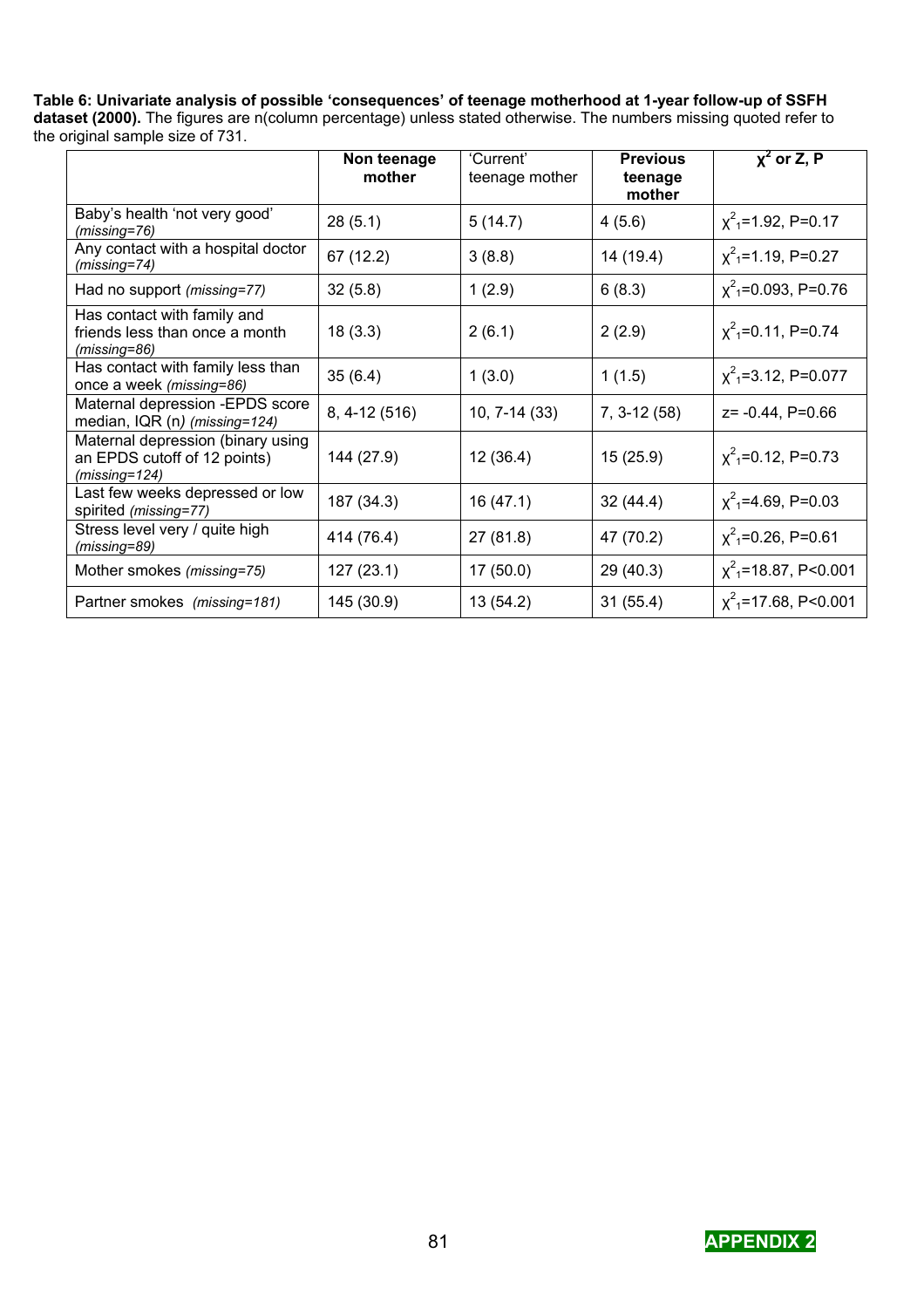## **Table 7***:* **Univariate logistic regression coefficients for 'causes' and 'consequences' of teenage motherhood, by dataset**

|                                                               | Causes of teenage motherhood - baseline               |                  |                                                |                              |                                                                      |                                                |               |                                                |                                 |
|---------------------------------------------------------------|-------------------------------------------------------|------------------|------------------------------------------------|------------------------------|----------------------------------------------------------------------|------------------------------------------------|---------------|------------------------------------------------|---------------------------------|
| <b>SSFH dataset</b>                                           |                                                       |                  |                                                |                              | <b>SSPO</b> dataset                                                  |                                                |               |                                                |                                 |
| Variable                                                      | Comparison                                            | N in<br>model    | Log odds<br>ratio                              | 95% CI for log<br>odds ratio | Variable                                                             | Comparison                                     | N in<br>model | Log odds<br>ratio                              | 95% CI for<br>log odds<br>ratio |
| Poverty                                                       | Income above poverty<br>level vs. income below        | 680              | $-1.24$                                        | $-1.70 - -0.79$              | Poverty                                                              | Income above poverty<br>level vs. income below | 438           | $-1.58$                                        | $-2.03 - -1.12$                 |
| Age at leaving<br>school                                      | 16 or over vs. under 16                               | 728              | $-1.16$                                        | $-1.69 - -0.62$              | Age at leaving<br>school                                             | 16 or over vs. under<br>16                     | 458           | $-0.99$                                        | $-1.56 - 0.52$                  |
| Housing tenure                                                | Owner or private renter<br>vs. other                  | 731              | $-2.85$                                        | $-3.86 - -1.84$              | Housing tenure                                                       | Owner or private<br>renter vs. other           | 461           | $-1.87$                                        | $-2.23 - -1.42$                 |
| Ethnic group                                                  | $BME1$ vs. White                                      | 729              | 0.59                                           | $0.20 - 0.97$                | Ethnic group                                                         | $BME1$ vs. White                               | 457           | $-0.07$                                        | $-1.10 - 0.97$                  |
|                                                               | Consequences of teenage motherhood - baseline         |                  |                                                |                              |                                                                      |                                                |               |                                                |                                 |
| <b>SSFH dataset</b>                                           |                                                       |                  |                                                |                              | <b>SSPO</b> dataset                                                  |                                                |               |                                                |                                 |
| <b>Outcome</b><br>('risk' factor is<br>teenage<br>motherhood) | Comparison                                            | N in<br>model    | Log odds<br>ratio for<br>teenage<br>motherhood | 95% CI for log<br>odds ratio | <b>Outcome</b><br><i>('risk' factor is</i><br>teenage<br>motherhood) | Comparison                                     | N in<br>model | Log odds<br>ratio for<br>teenage<br>motherhood | 95% CI for<br>log odds<br>ratio |
| Depressed in<br>past few weeks                                | Depressed vs. not<br>depressed                        | $\overline{728}$ | 0.34                                           | $-0.08 - 0.76$               | Depressed in past<br>few weeks                                       | Depressed vs. not<br>depressed                 | 463           | 1.17                                           | $0.58 - 1.75$                   |
| Last year easy<br>or difficult                                | Rather or very difficult<br>vs. easy                  | 726              | 0.21                                           | $-0.19 - 0.60$               | Last year easy or<br>difficult                                       | Rather or very difficult<br>vs. easy           | 451           | 0.47                                           | $0.001 - 0.93$                  |
| Partner helps<br>around house                                 | Rare or never vs.<br>regularly or sometimes           | 609              | 0.56                                           | $0.10 - 1.03$                | Partner helps<br>around the house                                    | Rare or never vs.<br>regularly or sometimes    | 421           | $-0.18$                                        | $-0.66 - 0.31$                  |
| Mother is a<br>smoker                                         | Smoker vs non-smoker                                  | 730              | 1.3                                            | $0.63 - 1.43$                | Mother is a smoker                                                   | Smoker vs. non-<br>smoker                      | 463           | 0.98                                           | $0.56 - 1.41$                   |
| Mother is a lone<br>parent                                    | Lone parent vs. not<br>lone parent                    | 731              | 0.93                                           | $0.53 - 1.34$                | Mother is a lone<br>parent                                           | Lone parent vs. not<br>lone parent             | 463           | 0.13                                           | $-1.05 - 1.31$                  |
| Poverty                                                       | Income above poverty<br>level vs. income below        | 680              | $-1.24$                                        | $-1.70 - -0.79$              | Poverty                                                              | Income above poverty<br>level vs. income below | 438           | $-1.58$                                        | $-2.03 - 1.12$                  |
| Age at leaving<br>school                                      | 16 or over vs. under 16                               | 728              | $-1.16$                                        | $-1.69 - 0.62$               | Age at leaving<br>school                                             | 16 or over vs. under<br>16                     | 458           | $-0.99$                                        | $-1.46 - 0.52$                  |
|                                                               | Consequences of teenage motherhood - 1 year follow up |                  |                                                |                              |                                                                      |                                                |               |                                                |                                 |
| <b>SSFH dataset</b>                                           |                                                       |                  |                                                |                              | <b>SSPO</b> dataset                                                  |                                                |               |                                                |                                 |
| <b>Outcome</b><br>('risk' factor is<br>teenage<br>motherhood) | Comparison                                            | N in<br>model    | Log odds<br>ratio for<br>teenage<br>motherhood | 95% CI for log<br>odds ratio | <b>Outcome</b><br>('risk' factor is<br>teenage<br>motherhood)        | Comparison                                     | N in<br>model | Log odds<br>ratio for<br>teenage<br>motherhood | 95% CI for<br>log odds<br>ratio |
| Depressed in<br>past few weeks                                | Depressed vs. not<br>depressed                        | 652              | 0.46                                           | $0.04 - 0.88$                | Depressed in past<br>few weeks                                       | Depressed vs. not<br>depressed                 | 343           | 0.36                                           | $-0.51 - 1.23$                  |
| Last vear easv<br>or difficult                                | Rather or very difficult<br>vs. easy                  | 646              | 0.11                                           | $-0.32 - 0.54$               | Last year easy or<br>difficult                                       | Rather or very difficult<br>vs. easy           | 357           | 0.28                                           | $-0.24 - 0.81$                  |
| Lone parent                                                   | Lone parent vs. not<br>lone parent                    | 652              | 0.99                                           | $0.55 - 1.43$                | Lone parent                                                          | Lone parent vs. not<br>lone parent             | 359           | 1.10                                           | $0.12 - 2.09$                   |
| Mother's health                                               | Not very good vs. good                                | 649              | 0.36                                           | $-0.12 - 0.83$               | Mother's health                                                      | Not very good vs good                          | 357           | 0.56                                           | $-0.13 - 1.26$                  |

<sup>1</sup> BME = Black or minority ethnic group

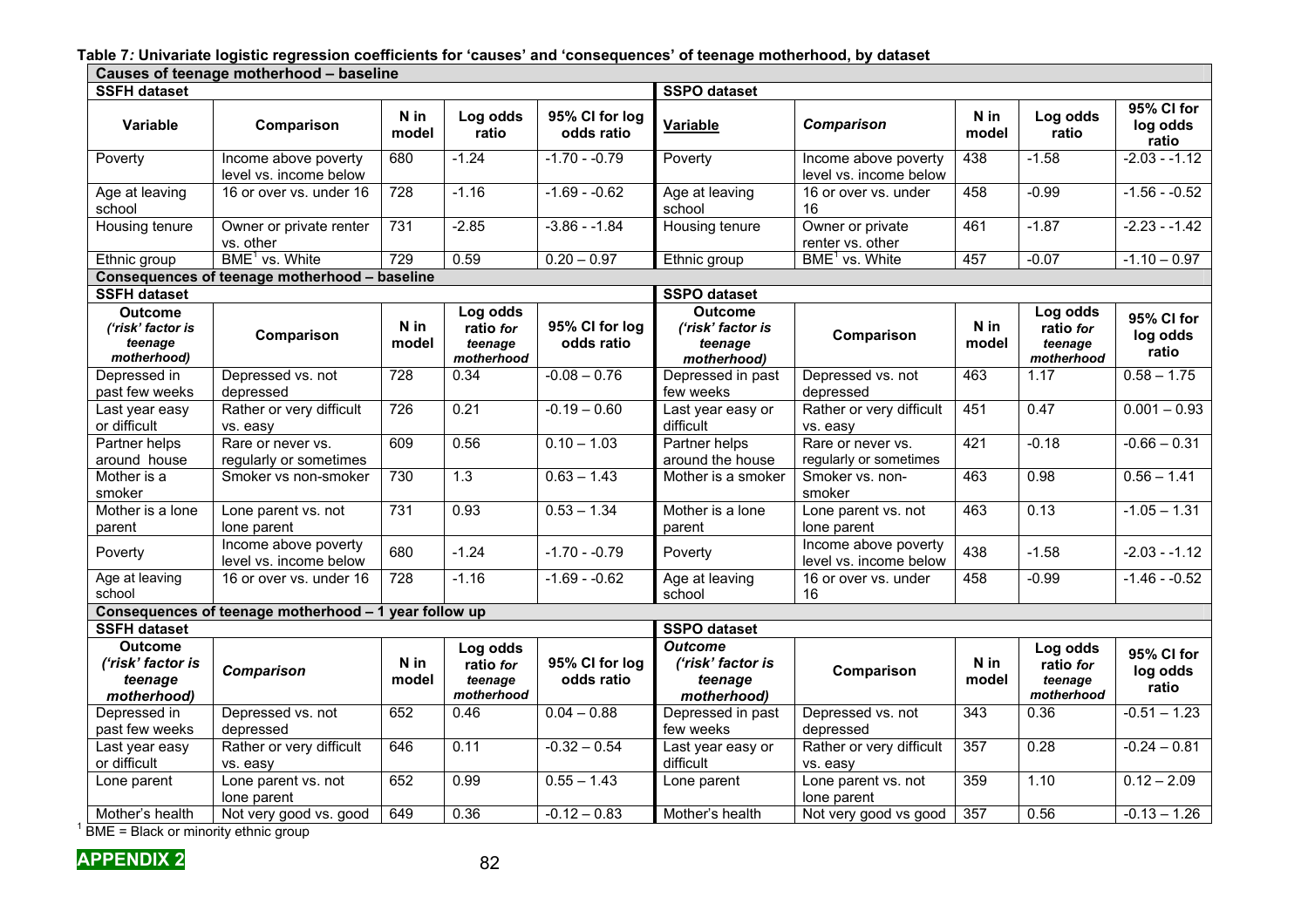| Table 8: Results of a multivariate logistic regression model examining possible 'causes' of teenage |
|-----------------------------------------------------------------------------------------------------|
| motherhood for the combined SSPO and SSFH datasets. Based on $n=1112$                               |

| Variable                                      | Comparison                                                                                        | Log odds ratio<br>(95% CI for log odds) | P       |
|-----------------------------------------------|---------------------------------------------------------------------------------------------------|-----------------------------------------|---------|
| Poverty                                       | Income below poverty level for those who left<br>school at 16 or over and live in private housing | $1.67(0.94 - 2.40)$                     | < 0.001 |
| Age at leaving school                         | Under 16 vs. 16 or over (for the non-poor)                                                        | $1.50(0.87 - 2.12)$                     | < 0.001 |
| Interaction between<br>school age and poverty | Additional effect of being under 16 for the poor                                                  | $-1.03$ ( $-1.83$ - $-0.24$ )           | 0.01    |
| Housing tenure                                | Social vs. private housing (for the non-poor)                                                     | $2.19(1.62 - 2.76)$                     | < 0.001 |
| Interaction between<br>tenure and poverty     | Additional effect of being in social housing for<br>the poor                                      | $-1.09$ ( $-1.89$ - $-0.28$ )           | 0.009   |
| Dataset                                       | SSPO vs. SSFH                                                                                     | $1.29(0.92 - 1.66)$                     | < 0.001 |

#### **Table 9: Possible 'consequences' of teenage motherhood from the multivariate logistic regression model in the combined SSPO and SSFH datasets: 'non-material' variables**

| Outcome (n in<br>model)                        | <b>Explanatory</b><br>Variable | Comparison                                 | Log odds<br>ratio of<br>outcome | 95% CI for<br>log odds | z, P                       |
|------------------------------------------------|--------------------------------|--------------------------------------------|---------------------------------|------------------------|----------------------------|
| Depression in the last<br>few weeks $(n=1174)$ | Last year                      | Rather or very difficult<br>vs. easy       | 1.03                            | $0.72 - 1.35$          | $z=6.42$ ,<br>P < 0.001    |
|                                                | Teenage<br>motherhood          | Teenage mother vs.<br>not a teenage mother | 0.52                            | $0.17 - 0.88$          | $z = 2.90$ ,<br>$P=0.004$  |
|                                                | Lone parent at<br>baseline     | Lone parent vs. not<br>lone parent         | 0.45                            | $0.57 - 0.79$          | $z = 2.26$ ,<br>$P=0.024$  |
|                                                | Dataset                        | SSPO vs. SSFH                              | $-0.67$                         | $-1.04 - 0.29$         | $z = -3.51$ .<br>P < 0.001 |
| Smoker at baseline<br>$(n=1193)$               | Teenage<br>motherhood          | Teenage mother vs.<br>not a teenage mother | 0.93                            | $0.64 - 1.23$          | $z=6.20$ .<br>P < 0.001    |
|                                                | Lone parent at<br>baseline     | Lone parent vs. not<br>lone parent         | 0.82                            | $0.48 - 1.17$          | $z = 4.68$ ,<br>P < 0.001  |
|                                                | Dataset                        | SSPO vs. SSFH                              | 0.89                            | $0.61 - 1.16$          | $z = 6.32$ ,<br>P < 0.001  |

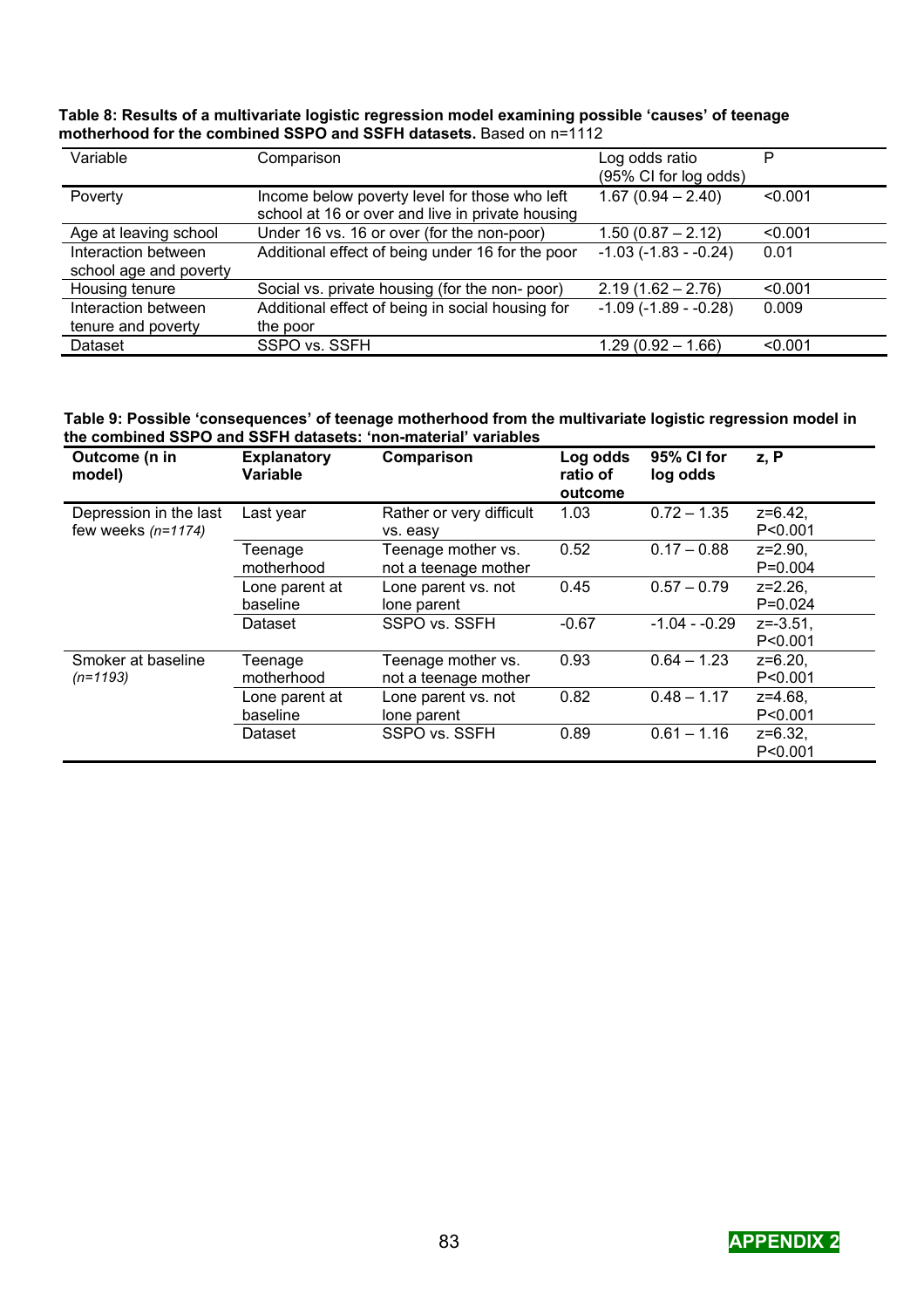| Table 10: Possible 'consequences' of teenage motherhood from the multivariate logistic regression model in the |  |
|----------------------------------------------------------------------------------------------------------------|--|
| combined SSPO and SSFH datasets: 'material' variables                                                          |  |

| <b>Outcome</b><br>(n in<br>model)            | <b>Explanatory</b><br><b>Variable</b> | Comparison                                                                       | Log odds<br>ratio of<br>outcome | 95% CI for<br>log odds | z, P             |
|----------------------------------------------|---------------------------------------|----------------------------------------------------------------------------------|---------------------------------|------------------------|------------------|
| Poverty<br>at<br>baseline<br>$(n=1112)$      | Lone parent at<br>baseline            | Lone parent vs. not lone<br>parent (for non-teenage<br>parents)                  | 2.13                            | $1.63 - 2.63$          | z=8.43, P<0.001  |
|                                              | Teenage<br>motherhood                 | Teenage mother vs. not<br>a teenage mother (for<br>non-lone parents)             | 1.31                            | $0.94 - 1.68$          | z=6.96, P<0.001  |
|                                              | Lone parent<br>*teenage mother        | Additional effect of being<br>a lone mother in the<br>teenage mother<br>category | $-1.09$                         | $-2.08 - 0.10$         | z=-2.16, P=0.031 |
|                                              | Smoker at<br>baseline                 | Current smoker vs. non-<br>current smoker                                        | 0.32                            | $0.01 - 0.62$          | z=2.06, P=0.039  |
|                                              | Age at leaving<br>school              | Under 16 vs. 16 or over                                                          | 0.56                            | $-0.17 - 0.95$         | z=2.81, P=0.005  |
|                                              | Dataset                               | SSPO vs. SSFH                                                                    | $-0.79$                         | $-1.09 - 0.49$         | z=-5.11, P<0.001 |
| Leaving<br>school<br>before 16<br>$(n=1113)$ | Teenage<br>motherhood                 | Teenage mother vs. not<br>a teenage mother (for<br>the non-poor)                 | 1.51                            | $0.92 - 2.10$          | z=5.00, P<0.001  |
|                                              | Being poor                            | Not being poor vs. being<br>poor (for non-teenagers)                             | 0.97                            | $0.53 - 1.42$          | z=4.26, P<0.001  |
|                                              | Poverty *<br>teenage mother           | Additional effect of being<br>poor in teenage mothers                            | $-1.03$                         | $-1.79 - 0.27$         | z=-2.66, P=0.008 |
|                                              | Dataset                               | SSPO vs. SSFH                                                                    | 1.02                            | $0.66 - 1.39$          | z=5.46, P<0.001  |
| Smoker<br>at<br>baseline<br>$(n=1117)$       | Teenage<br>motherhood                 | Teenage mother vs. not<br>a teenage mother                                       | 0.87                            | $0.55 - 1.19$          | z=5.39, P<0.001  |
|                                              | Lone parent at<br>baseline            | Lone parent vs. not lone<br>parent                                               | 0.82                            | $0.44 - 1.20$          | z=4.21, P<0.001  |
|                                              | Being poor                            | Not being poor vs. being<br>poor                                                 | 0.36                            | $0.07 - 0.66$          | z=2.40, P=0.017  |
|                                              | <b>Dataset</b>                        | SSPO vs. SSFH                                                                    | 1.02                            | $0.72 - 1.31$          | z=6.73, P<0.001  |

#### **Table 11***:* **Possible 'consequences' of teenage motherhood from the multivariate logistic regression model in the combined SSPO and SSFH datasets: 1-year follow-up**

| <b>Outcome</b><br>(n in<br>model) | <b>Explanatory</b><br>Variable     | Comparison                                 | Log odds of<br>outcome | 95% CI for<br>log odds | z, P             |
|-----------------------------------|------------------------------------|--------------------------------------------|------------------------|------------------------|------------------|
| Lone<br>parent<br>$(n=990)$       | Teenage<br>motherhood              | Teenage mother vs. not a<br>teenage mother | 0.96                   | $0.56 - 1.37$          | z=4.70, P<0.001  |
|                                   | Depressed in the<br>last few weeks | Depressed vs. cheerful                     | 0.40                   | $0.043 - 0.76$         | z=2.20, P=0.028  |
|                                   | Dataset                            | SSPO vs. SSFH                              | $-1.91$                | $-2.45 - 1.37$         | z=-6.91, P<0.001 |

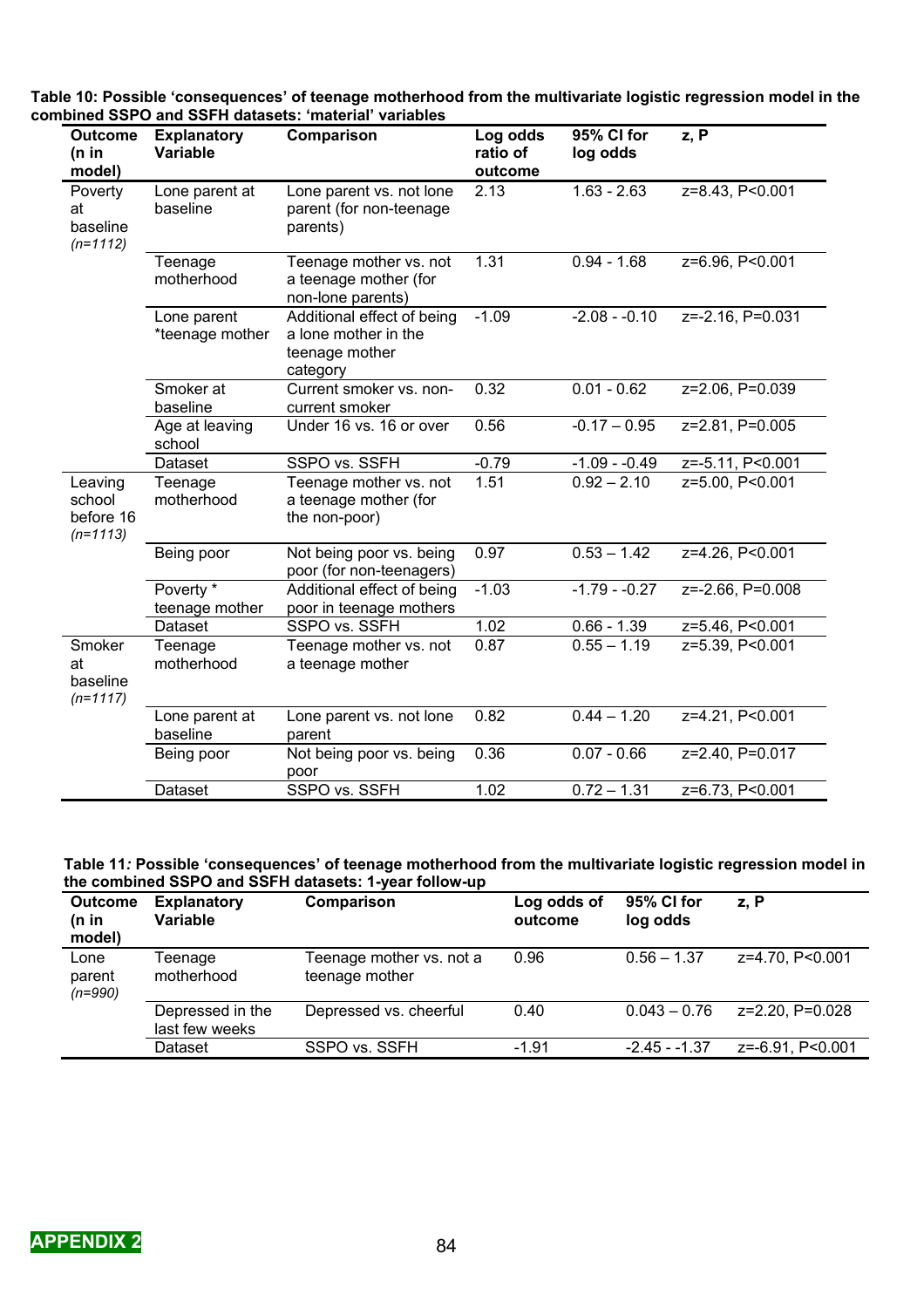## **2.3 Tables from new data: TPSE dataset**

#### **Table 12: Univariate analysis of TPSE dataset (2003) by teenage** *motherhood* **status.** Numbers are n (column percent) unless stated otherwise

|                                                                                                                | Non teenage<br>mother | <b>Previous</b><br>teenage mother | $\chi^2$ or Z, P                      |
|----------------------------------------------------------------------------------------------------------------|-----------------------|-----------------------------------|---------------------------------------|
| <b>Background</b>                                                                                              |                       |                                   |                                       |
| Woman's current age (at time of TPSE questionnaire)<br>(years) mean, sd (n) (missing=3)                        | 38, 6.9 (395)         | 31, 8.0(61)                       | t=6.01, P<0.001                       |
| Woman's age at birth of eldest child (years) mean, sd<br>$(n)$ (missing=11)                                    | 28, 5.3 (388)         | 18, 1.2 (60)                      | t=31.2, P<0.001                       |
| Age of the father at birth of eldest child (years) mean,<br>sd (n (missing=23)                                 | 31, 13.5 (379)        | 23, 5.0 (57)                      | z=8.68, P<0.001                       |
| Current age of eldest child<br>(years) median, IQR (n) (missing=0)                                             | 6, 4-16 (396)         | 10.5, 4-19 (62)                   | $t = -2.96$ , $P = .004$              |
| Woman has more than 3 children (missing=0)                                                                     | 36(9.1)               | 16(25.8)                          | $\chi^2$ <sub>1</sub> =14.95, P<0.001 |
| Ethnicity - Black or minority ethnic (missing=1)                                                               | 93(23.5)              | 23(37.1)                          | $\chi^2$ <sub>1</sub> =5.20, P=0.022  |
| English not first language (missing=0)                                                                         | 86 (21.7)             | 16(25.8)                          | $\chi^2$ <sub>1</sub> =0.53, P=0.47   |
| First pregnancy * (see table 13 for comparison of first pregnant as teenager vs. first pregnant older)         |                       |                                   |                                       |
| Age when became pregnant for the first time<br>(regardless of pregnancy outcome) (missing=11)                  | 26, 5.5 (396)         | 18, 1.4 (62)                      | t=26.0, P<0.001                       |
| Unhappy about first pregnancy (missing=6)                                                                      | 43 (11.0)             | 5(8.2)                            | $\chi^2$ <sub>1</sub> =0.44, P=0.51   |
| First pregnancy unplanned (missing=11)                                                                         | 206 (53.0)            | 52(88.1)                          | $\chi^2$ <sub>1</sub> =25.96, P<0.001 |
| First pregnancy ended in termination (missing=5)                                                               | 47 (12.0)             | 2(3.3)                            | $\chi^2$ <sub>2</sub> =7.55, P=0.023  |
| First pregnancy ended in miscarriage/stillbirth<br>(missing=5)                                                 | 46 (11.7)             | 3(4.9)                            |                                       |
| Life during pregnancy and in the year after giving birth to eldest child                                       |                       |                                   |                                       |
| Not living with the father of eldest child while pregnant<br>(missing=0)                                       | 83 (21.0)             | 38(61.3)                          | $\chi^2$ <sub>1</sub> =45.05, P<0.001 |
| Social housing in pregnancy (missing=15)                                                                       | 135 (35.2)            | 43 (71.7)                         | $\chi^2$ <sub>1</sub> =28.80, P<0.001 |
| No practical support during pregnancy but needed it<br>Had some practical support, needed more (missing=11)    | 21(5.4)<br>74 (19.1)  | 4(6.8)<br>15(25.4)                | P=0.36 (Fisher's<br>test)             |
| No emotional support during pregnancy but needed it<br>Had some emotional support, needed more (missing=15)    | 26 (6.8)<br>74 (19.2) | 8(14.04)<br>22(38.6)              | $\chi^2$ <sub>2</sub> =17.0, P<0.001  |
| Being pregnant/becoming a mother had bad effects on<br>education, training, work (missing=35)                  | 151(41.4)             | 31(53.5)                          | $\chi^2$ <sub>1</sub> =2.98, P=0.08   |
| Social housing = main housing in year after birth of<br>eldest child (missing=14)                              | 157 (40.6)            | 48 (82.8)                         | $\chi^2$ <sub>1</sub> =36.13, P<0.001 |
| Living with relatives /friends in year after birth of eldest<br>child (missing=18)                             | 31(8.1)               | 15(26.3)                          | $\chi^2$ <sub>1</sub> =17.6, P<0.001  |
| Moved more than once in year after birth of eldest<br>child (missing=220)                                      | 26 (13.4)             | 8(17.8)                           | $\chi^2$ <sub>1</sub> =0.57, P=0.45   |
| Did not live with father of eldest child in the first year<br>(missing=14)                                     | 59 (15.3)             | 24 (40.7)                         | $\chi^2$ <sub>1</sub> =21.74, P<0.001 |
| Lone parent during first year (missing=10)                                                                     | 76 (19.5)             | 24 (40.0)                         | $\chi^2$ <sub>1</sub> =12.57, P<0.001 |
| No practical support in year after birth but needed it<br>Had some practical support, needed more (missing=12) | 30(7.7)<br>106 (27.3) | 5(8.5)<br>16(27.1)                | $\chi^2$ <sub>2</sub> =0.039, P=0.98  |
| No emotional support in year after birth but needed it<br>Had some emotional support, needed more (missing=21) | 37(9.7)<br>107 (28.1) | 9(15.8)<br>19 (33.3)              | $\chi^2$ <sub>2</sub> =0.3.27, P=0.20 |
| Not happy if any of own children became a parent for<br>first time at age respondent became one (missing=14)   | 26 (6.7)              | 24 (40.7)                         | $\chi^2$ <sub>1</sub> =59.11, P<0.001 |

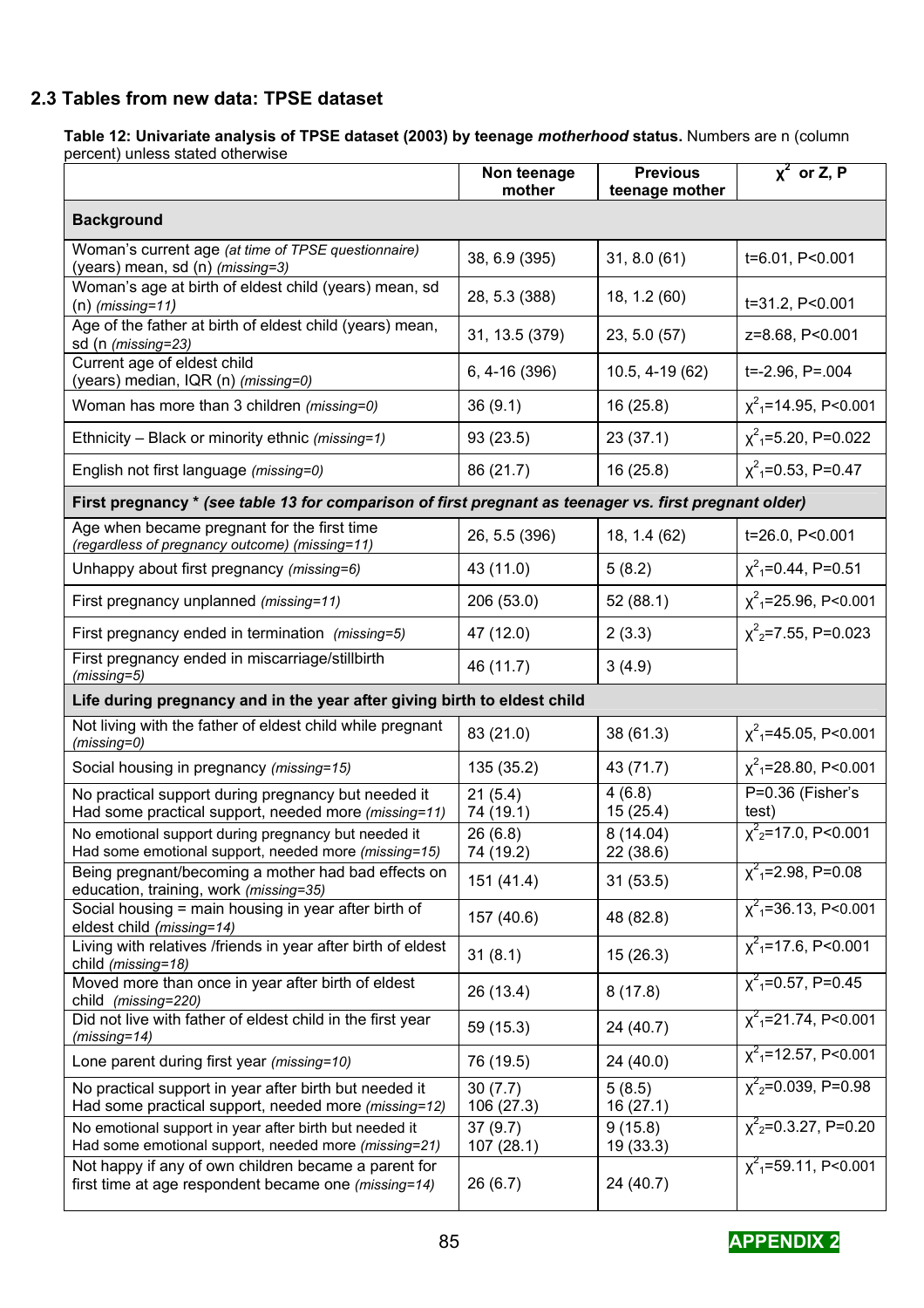|                                                                                                                                                                                                      | Non teenage<br>mother | <b>Previous</b><br>teenage mother | $x^2$ or Z, P                         |
|------------------------------------------------------------------------------------------------------------------------------------------------------------------------------------------------------|-----------------------|-----------------------------------|---------------------------------------|
| <b>Childcare for eldest child</b>                                                                                                                                                                    |                       |                                   |                                       |
| Eldest child regularly looked after by someone else<br>when aged <5 years (missing=46)                                                                                                               | 200 (55.3)            | 23(45.1)                          | $\chi^2$ <sub>1</sub> =1.85, P=0.17   |
| Unhappy about childcare arrangements (missing=216)                                                                                                                                                   | 14(6.5)               | 0(0)                              | $\chi^2$ <sub>1</sub> =1.78, P=0.18   |
| Very/fairly difficult finding childcare for eldest child<br>(missing=182)                                                                                                                            | 123 (49.4)            | 14(50.0)                          | $\chi^2$ <sub>1</sub> =0.004, P=0.95  |
| <b>Current maternal outcomes</b>                                                                                                                                                                     |                       |                                   |                                       |
| Poor/not very good physical health (missing=7)                                                                                                                                                       | 39 (10.0)             | 12(20.0)                          | $x^2$ <sub>1</sub> =5.2, P=0.022      |
| Last year very difficult/rather difficult (missing=24)                                                                                                                                               | 160 (42.8)            | 26 (42.6)                         | $\chi^2$ <sub>1</sub> =0.001, P=0.98  |
| Not coped well with life over last year (missing=6)                                                                                                                                                  | 28(7.2)               | 5(8.1)                            | $\chi^2$ <sub>1</sub> =0.065, P=0.80  |
| Most/fairly unsatisfied with life (missing=10)                                                                                                                                                       | 46 (11.9)             | 7(11.5)                           | $\chi^2$ <sub>1</sub> =0.007, P=0.93  |
| Has a disability (missing=6)                                                                                                                                                                         | 23(5.9)               | 4(6.6)                            | $\chi^2$ <sub>1</sub> =0.045, P=0.83  |
| Inadequate practical support in the past year<br>(missing=9)                                                                                                                                         | 141 (36.2)            | 23 (38.3)                         | $\chi^2$ <sub>1</sub> =0.107, P=0.74  |
| Inadequate emotional support in the past year<br>$(missing=14)$                                                                                                                                      | 144 (37.2)            | 19 (32.8)                         | $\chi^2$ <sub>1</sub> =0.43, P=0.51   |
| Would have liked more support (either practical or<br>emotional) in the past year (missing=5)                                                                                                        | 188 (47.7)            | 29 (48.3)                         | $\chi^2$ <sub>1</sub> =0.008, P=0.93  |
| Partner helps 'rarely'/'never' with household tasks<br>(missing=87)                                                                                                                                  | 53 (16.4)             | 16 (32.7)                         | $\chi^2$ <sub>1</sub> =7.43, P=0.006  |
| Had children with ex-partner (no longer together)<br>(missing=20)                                                                                                                                    | 71 (18.7)             | 27(45.8)                          | $\chi^2$ <sub>1</sub> =21.59, P<0.001 |
| No support from ex partner/s (father of child/ren)<br>$(missing = 362)$                                                                                                                              | 37 (50.7)             | 16 (69.6)                         | $\chi^2$ <sub>1</sub> =2.52, P=0.11   |
| Depressed/low spirited in last few weeks (missing=8)                                                                                                                                                 | 106 (27.2)            | 17 (27.9)                         | $\chi^2$ <sub>1</sub> =0.01, P=0.91   |
| Work/education - longer term maternal outcomes                                                                                                                                                       |                       |                                   |                                       |
| Currently studying/on training scheme (missing=16)                                                                                                                                                   | 76 (19.9)             | 15(24.6)                          | $\chi^2$ <sub>1</sub> =0.71, P=0.40   |
| Years in full time work since birth of eldest child mean,<br>sd(n)                                                                                                                                   | 5, 4.4 (138)          | 7, 6.5 (19)                       | t=-0.90, P=0.38                       |
| Years in part time work since birth of eldest child<br>mean, sd (n)                                                                                                                                  | 6, 5.4 (168)          | 7, 3.7(17)                        | $t = -0.51$ , P=0.61                  |
| Years in casual work since birth of eldest child                                                                                                                                                     | 5, 5.9(33)            | 3, 1.9(6)                         | $t=1.93, P=0.06$                      |
| Proportion of time spent in full or part time work since<br>birth of eldest child (years spent in full or part time work<br>divided by years since birth of eldest child) mean proportion,<br>IQR, n | $0.4, 0.4$ (337)      | 0.2, 0.3(59)                      | t=3.8, P<0.001                        |
| Would like to have pursued more education/training<br>since eldest child born (missing=14)                                                                                                           | 163 (42.5)            | 33(54.1)                          | $x^2$ <sub>1</sub> =2.90, P=0.09      |
| Was in paid work in the past month (missing=98)                                                                                                                                                      | 215(56.0)             | 16(25.8)                          | $\chi^2$ <sub>1</sub> =19.48, P<0.001 |
| Not working and unhappy about this (missing=248)                                                                                                                                                     | 62 (37.4)             | 17(37.8)                          | $\chi^2$ <sub>1</sub> =0.003, P=0.96  |
| Currently doing unpaid work (missing=68)                                                                                                                                                             | 51 (15.0)             | 5(9.8)                            | $x^2$ <sub>1</sub> =0.98, P=0.32      |
|                                                                                                                                                                                                      |                       |                                   |                                       |
| Socio-economic status - current                                                                                                                                                                      |                       |                                   |                                       |
| Living in social housing (includes council, housing<br>association, temporary accommodation) (missing=17)                                                                                            | 141 (37.1)            | 44 (72.1)                         | $\chi^2$ <sub>1</sub> =26.65, P<0.001 |
| Living in other's accommodation (vs. her own/her<br>partner's accommodation) (missing=21)                                                                                                            | 15(3.9)               | 2(3.6)                            | $\chi^2$ <sub>1</sub> =0.017, P=0.90  |

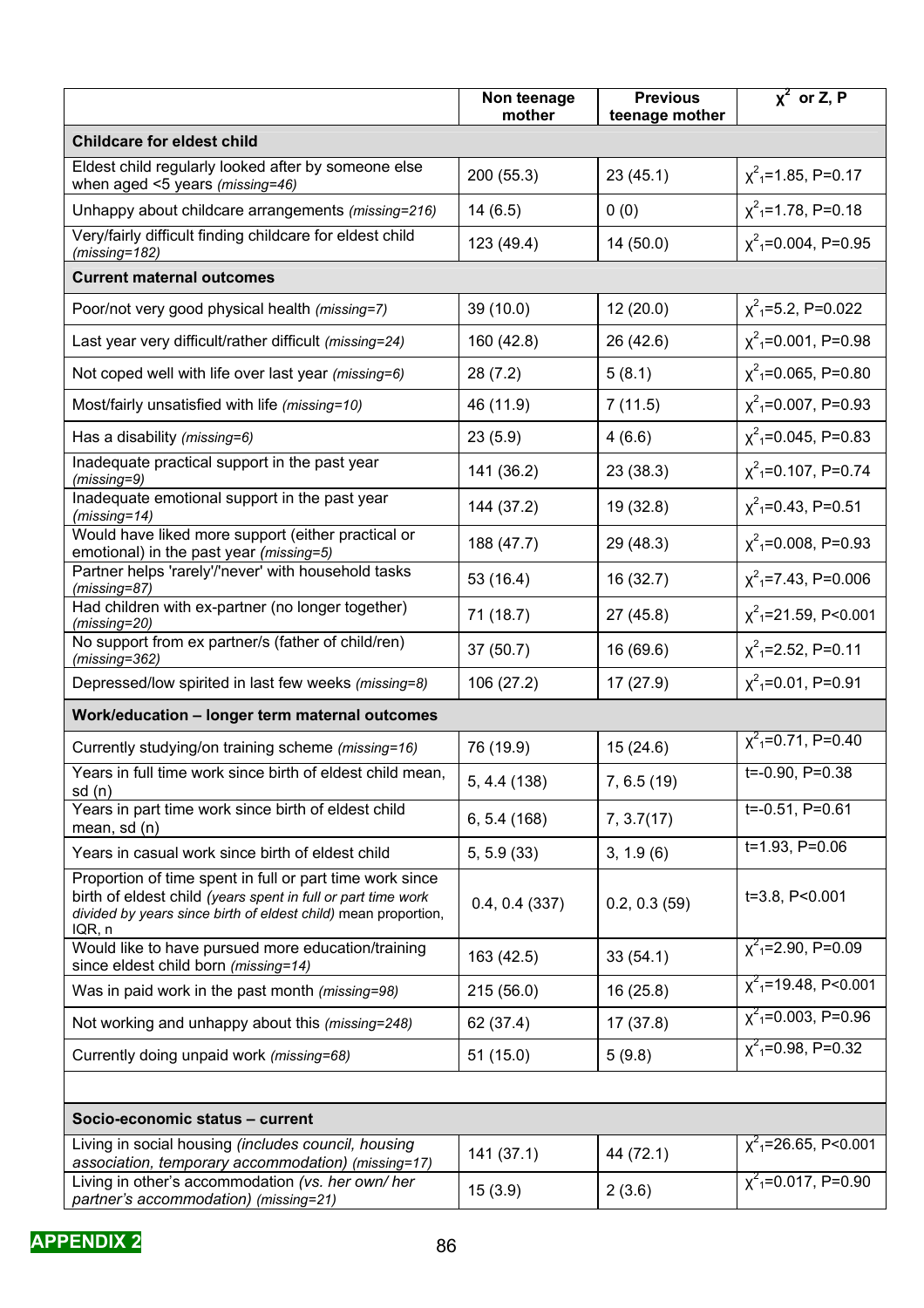|                                                                                                                                                            | Non teenage<br>mother | <b>Previous</b><br>teenage mother | $x^2$ or Z, P                           |
|------------------------------------------------------------------------------------------------------------------------------------------------------------|-----------------------|-----------------------------------|-----------------------------------------|
| Satisfied with current housing arrangements<br>(missing=8)                                                                                                 | 319 (82.0)            | 39 (62.9)                         | $\chi^2$ <sub>1</sub> =11.84, P=0.001   |
| Has educational qualifications (missing=19)                                                                                                                | 332 (87.6)            | 43 (70.5)                         | $\chi^{2}$ <sub>1</sub> =12.21, P<0.001 |
| Currently receiving means-tested benefits (missing=0)                                                                                                      | 143 (36.0)            | 46 (74.2)                         | $\chi^2$ <sub>1</sub> =32.26, P<0.001   |
| Never or most of time felt not enough money to<br>provide for children (missing=9)                                                                         | 52 (13.4)             | 19 (30.7)                         | $\chi^2$ <sub>1</sub> =11.96, P=0.001   |
| Currently worries about money most of the time<br>(missing=9)                                                                                              | 72 (18.6)             | 16 (25.8)                         | $\chi^2$ <sub>1</sub> =1.79, P=0.18     |
| Considers herself currently to be a lone parent<br>(missing=36)                                                                                            | 90(24.7)              | 23 (39.7)                         | $\chi^2$ <sub>1</sub> =5.75, P=0.016    |
| Respondent currently smokes (missing=26)                                                                                                                   | 86 (23.0)             | 25 (42.4)                         | $\chi^2$ <sub>1</sub> =10.04, P=0.002   |
| Others in household currently smoke (missing=32)                                                                                                           | 90(24.4)              | 28 (48.3)                         | $\chi^2$ <sub>1</sub> =14.3, P<0.001    |
| Eldest child - current outcomes                                                                                                                            |                       |                                   |                                         |
| Current age of eldest child<br>(years) median, IQR (n) (missing=0)                                                                                         | 6, 4-16 (396)         | 10.5, 4-19 (62)                   | z=-3.43, P<0.001                        |
| Father of the child not still husband/partner (missing=6)                                                                                                  | 79 (20.2)             | 23(37.1)                          | $x^2$ <sub>2</sub> =12.12, P=0.002      |
| Father of child never was husband/partner (missing=6)                                                                                                      | 15(3.8)               | 5(8.1)                            |                                         |
| Health of child not good/mixed since birth (missing=4)                                                                                                     | 24(6.1)               | 6(9.7)                            | $\chi^2$ <sub>1</sub> =1.10, P=0.29     |
| Borderline or abnormal behaviour score on Strengths<br>and Difficulties scale <sup>1</sup> (SSFH only -eldest child aged 4<br>- 16) (missing=172)          | 52(20.2)              | 9(30.0)                           | $x^2$ <sub>1</sub> =1.53, P=0.22        |
| Seen psychiatrist, psychologist, counsellor, social<br>worker in the past year (missing=13)                                                                | 60 (15.6)             | 9(14.5)                           | $\chi^2$ <sub>1</sub> =0.05, P=0.82     |
| Eldest child under 5, n=212                                                                                                                                |                       |                                   |                                         |
| Has had injuries in last year for which got help from<br>health worker (missing=7)                                                                         | 21(11.2)              | 2(11.8)                           | P>1.0 (Fisher's<br>exact test)          |
| Eldest child 12 and over, n=147                                                                                                                            |                       |                                   |                                         |
| Respondent has particular worries about eldest child<br>now (young children excluded) (missing=220)                                                        | 67 (34.4)             | 16 (36.4)                         | $\chi^2$ <sub>1</sub> =0.063, P=0.80    |
| If eldest child is a girl - had pregnancy/s (missing=73)                                                                                                   | 6(10.3)               | 3(18.8)                           |                                         |
| If eldest child is a girl - age at first pregnancy median,<br>IQR (n) (missing=138)                                                                        | 20, 15-26 (7)         | 21, 17-25 (2)                     |                                         |
| If eldest child is a boy - has fathered child/ren<br>$(missing = 81)$                                                                                      | 1(1.8)                | 0(0)                              |                                         |
| Eldest child 15 and over, n=126                                                                                                                            |                       |                                   |                                         |
| Eldest child has no educational qualifications<br>(missing=0)                                                                                              | 7(6.7)                | 5(22.7)                           | $P = 0.035$<br>(Fisher's<br>exact test) |
| Definite/severe difficulties with emotions,<br>concentration, behaviour or ability to get on with others<br>(SSPO only eldest child aged 16+) (missing=22) | 12(13.3)              | 1(7.1)                            | P>1.0 (Fisher's<br>exact test)          |

<sup>1</sup> The Strengths and Difficulties Questionnaire is a brief behavioural screening questionnaire about 3-16 year olds completed by parents or teachers. It has questions on emotions, conduct, attention, peer relationships and social behaviours. The composite score can give an indication of abnormal behaviour. (Goodman 1997, 1999)

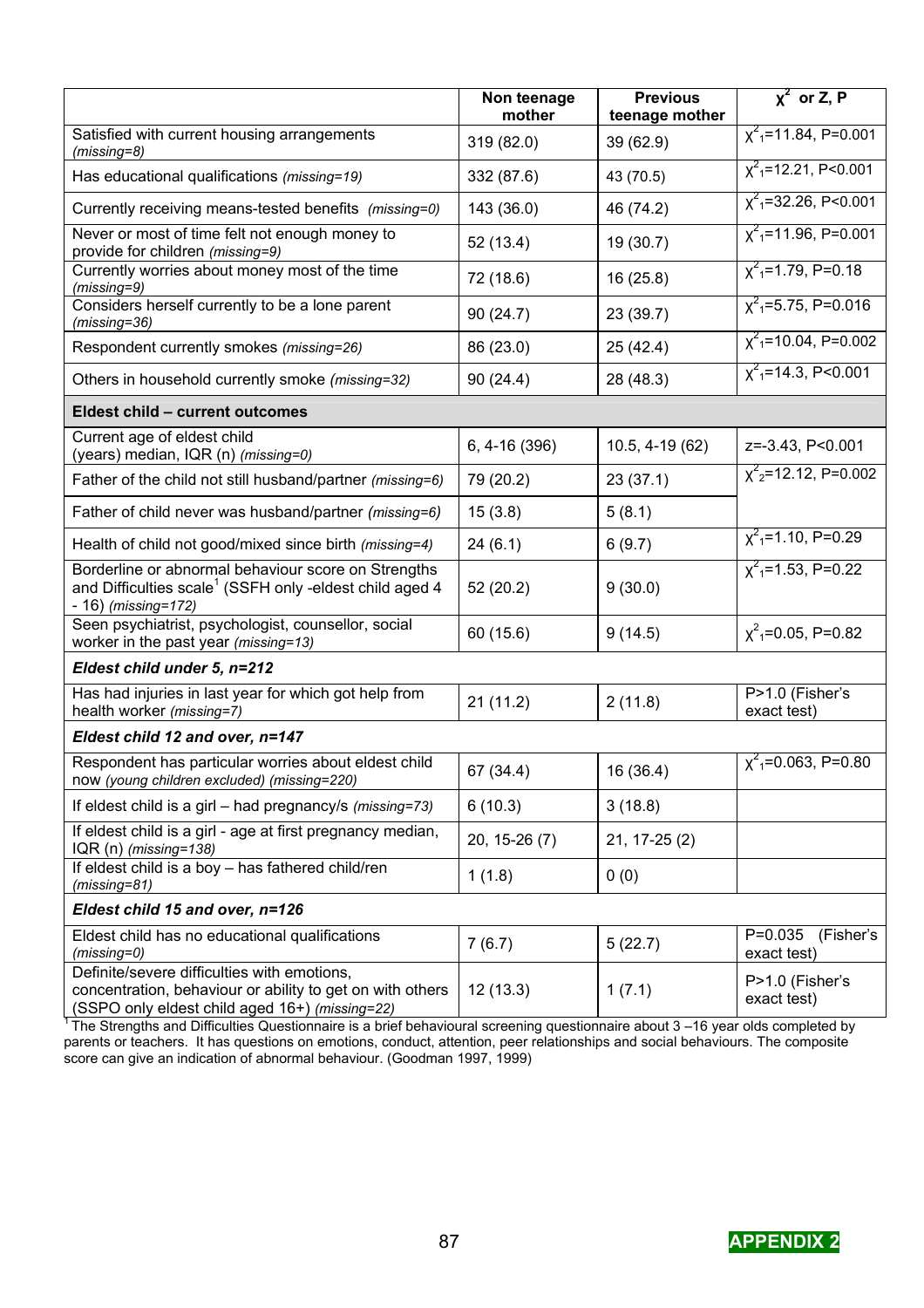| Table 13. Univariate analysis of TPSE dataset (2003) by teenage pregnancy status. Numbers are n(column |  |
|--------------------------------------------------------------------------------------------------------|--|
| percent) unless stated otherwise                                                                       |  |

|                                                                                             | <b>First pregnancy</b><br>>20 years | <b>First pregnancy</b><br>as a teenager | $\chi^2$ or Z, P                           |
|---------------------------------------------------------------------------------------------|-------------------------------------|-----------------------------------------|--------------------------------------------|
| <b>Background</b>                                                                           |                                     |                                         |                                            |
| Woman's current age (at time of TPSE questionnaire)<br>(years) mean, sd (n) (missing=4)     | 38, 6.9 (359)                       | 33, 8.0(96)                             | t=5.12, P<0.001                            |
| Age when became pregnant for the first time<br>mean, sd (n) $(missing=1)$                   | 27, 5.0 (361)                       | 17, 1.4 (97)                            | t=33.0, P<0.001                            |
| Woman's age at birth of eldest child <sup>1</sup> (years) mean, sd<br>$(n)$ (missing=9)     | 29, 5.1 (354)                       | 21, 4.6 (96)                            | $t=14.6, P<0.001$                          |
| Age of the father at birth of eldest child <sup>1</sup> (years) mean,<br>sd (n (missing=23) | 32, 13.9 (346)                      | 25, 5.8 (90)                            | t=7.4, P<0.001                             |
| Current age of eldest child <sup>1</sup><br>(years) median, IQR (n) (missing=1)             | 9, 6.9(361)                         | 13, 8.6 (97)                            | $t = -3.6$ , P<0.001                       |
| Woman has more than 3 children (missing=1)                                                  | 24(6.7)                             | 27(27.8)                                | $\chi^2$ <sub>1</sub> =34.68,<br>P<0.001   |
| Ethnicity - Black or minority ethnic (missing=2)                                            | 84 (23.3)                           | 31(32.0)                                | $\chi^2$ <sub>1</sub> =3.02, P=0.082       |
| English not first language (missing=1)                                                      | 82 (22.7)                           | 19 (19.6)                               | $\chi^2$ <sub>1</sub> =0.43, P=0.510       |
| <b>First pregnancy</b>                                                                      |                                     |                                         |                                            |
| Happy about first pregnancy (missing=6)Change to<br>happy – to match text)                  | 250 (70.0)                          | 31(32.6)                                | $\chi^2$ <sub>1</sub> =44.8, P<0.001       |
| First pregnancy unplanned (missing=11)                                                      | 176 (49.7)                          | 82 (88.2)                               | $x^2$ <sub>1</sub> =44.62,<br>P<0.001      |
| First pregnancy ended in termination (missing=5)                                            | 31(8.7)                             | 18 (19.0)                               | $\chi^2$ <sub>2</sub> =10.12,<br>$P=0.006$ |
| First pregnancy ended in miscarriage/stillbirth<br>(missing=5)                              | 36(10.1)                            | 13(13.7)                                |                                            |

#### **Table 14: Results from a multivariate logistic regression model identifying possible 'causes' of teenage motherhood identified from TPSE data** (n=448)

| Variable                                   | Comparison                                               | Log odds<br>ratio | 95% CI for log odds | z, P             |
|--------------------------------------------|----------------------------------------------------------|-------------------|---------------------|------------------|
| Living with the father<br>during pregnancy | Living with the father vs.<br>not living with the father | $-1.38$           | $-1.99 - 0.77$      | z=-4.45, P<0.001 |
| Pregnancy planned                          | Pregnancy was unplanned<br>vs. planned                   | 1.40              | $0.54 - 2.25$       | z=3.21, P=0.001  |

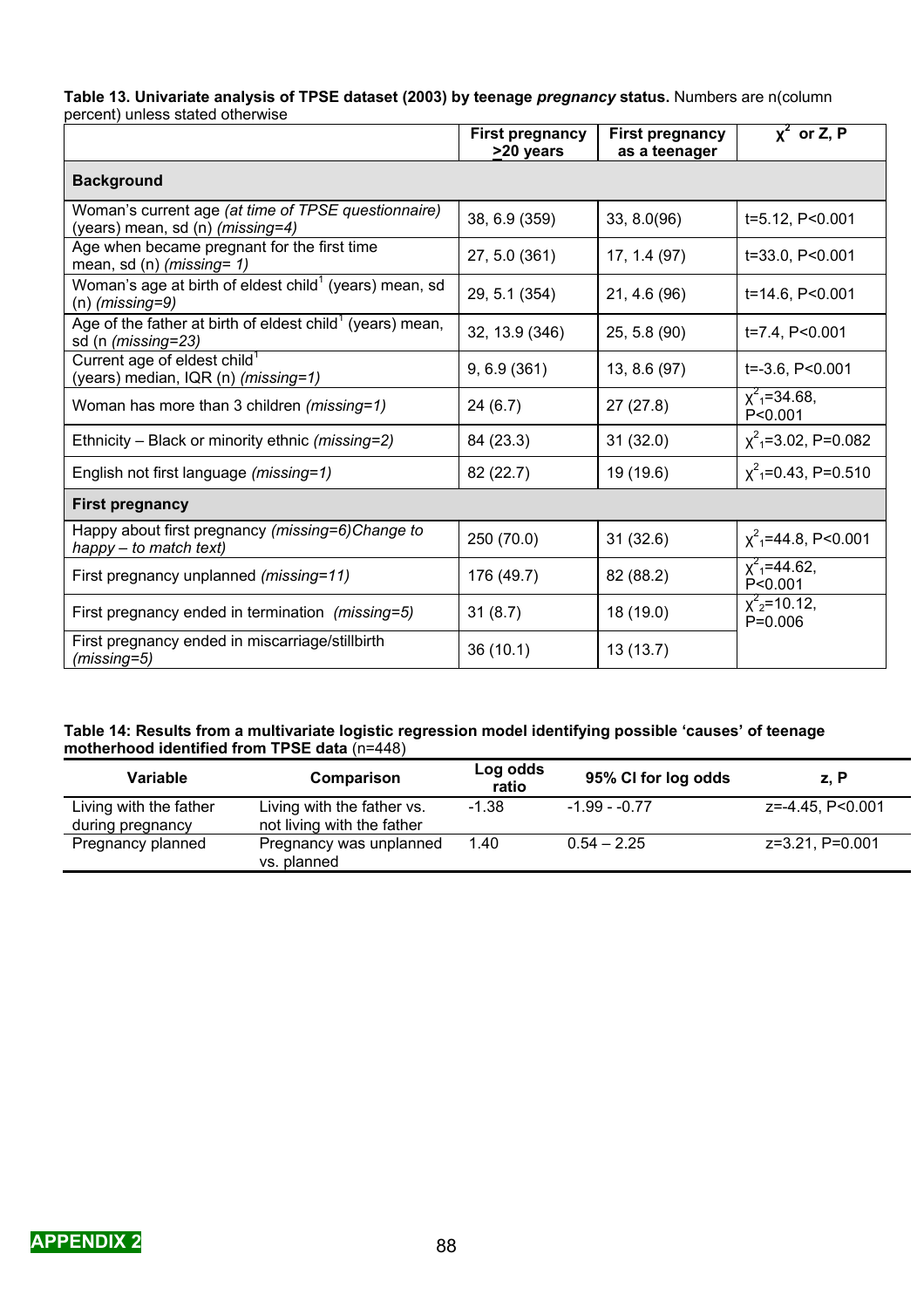**Table 15: Results from a multivariate logistic regression model examining possible 'consequences' of teenage motherhood identified in TPSE data: health-related outcomes** 

| <b>Outcome</b><br>(n in model)                                                        | <b>Explanatory</b><br><b>Variable</b> | Comparison                                               | Log odds<br>ratio of<br>outcome | 95% CI for log<br>odds ratio | z, P                 |
|---------------------------------------------------------------------------------------|---------------------------------------|----------------------------------------------------------|---------------------------------|------------------------------|----------------------|
| First pregnancy<br>ended in stillbirth,<br>miscarriage or<br>termination<br>$(n=453)$ | Teenage mother                        | Being a teenage mother vs.<br>not being a teenage mother | $-1.12$                         | $-2.18 - 0.29$               | $z=-2.56$ , $P=0.01$ |
| Currently a<br>smoker $(n=425)$                                                       | Others in the<br>household<br>smoke   | Smokers vs. non-smokers                                  | 1.27                            | $0.79 - 1.74$                | z=5.19, P<0.001      |
|                                                                                       | Teenage mother                        | Teenage mother vs. non<br>teenage mother                 | 0.65                            | $0.04 - 1.26$                | z=2.10, P=0.036      |
| Others in the<br>household smoke<br>$(n=419)$                                         | Respondent is a<br>smoker             | Smoker vs. non-smoker                                    | 1.34                            | $0.85 - 1.83$                | z=5.41, P<0.001      |
|                                                                                       | Teenage mother                        | Teenage mother vs. non<br>teenage mother                 | 0.78                            | $0.17 - 1.39$                | z=2.50, P=0.012      |
|                                                                                       | Current health                        | Poor health vs. not poor<br>health                       | 0.69                            | $0.03 - 1.35$                | $z=2.04$ . P=0.042   |

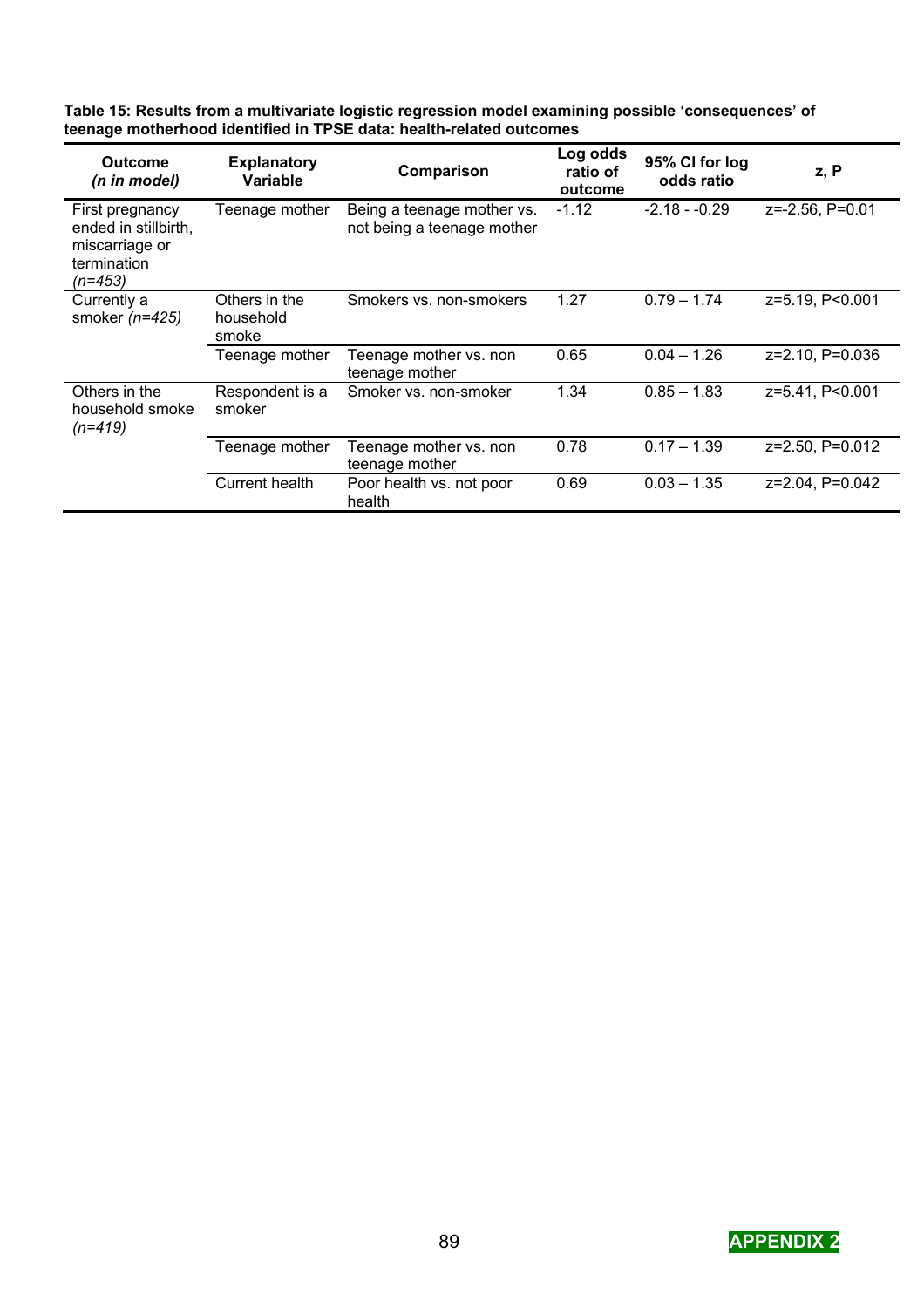| <b>Outcome</b><br>(n in model)                                     | <b>Explanatory</b><br><b>Variable</b>       | Comparison                                                               | Log odds<br>ratio of<br>outcome | 95% CI for<br>log odds | z, P             |
|--------------------------------------------------------------------|---------------------------------------------|--------------------------------------------------------------------------|---------------------------------|------------------------|------------------|
| Living with the<br>father during<br>pregnancy (n=443)              | Housing tenure<br>during<br>pregnancy       | Owning or private renting if<br>not a teenage mother                     | 1.70                            | $1.16 - 2.25$          | z=6.10, P<0.001  |
|                                                                    | Teenage<br>motherhood                       | Being a teenage mother if<br>not an owner or private<br>renter           | $-1.05$                         | $-1.76 - -0.34$        | z=-2.91, P=0.004 |
|                                                                    | Tenure*teenage<br>motherhood                | Owning or private renting if<br>a teenage mother                         | $-1.30$                         | $-2.56 - -0.04$        | z=-2.02, P=0.04  |
| Being an owner or<br>private renter<br>when pregnant               | Living with<br>father during<br>pregnancy   | Living with the father during<br>pregnancy if not a teenager<br>mother   | 1.70                            | $1.16 - 2.25$          | z=6.10, P<0.001  |
| $(n=443)$                                                          | Teenage<br>motherhood                       | Being a teenage mother if<br>not living with father during<br>pregnancy  | $-0.36$                         | $-1.26 - 0.53$         | $z=-0.8, P=0.43$ |
|                                                                    | Living with<br>father*teenage<br>motherhood | Living with the father during<br>pregnancy if a teenage<br>mother        | $-1.30$                         | $-2.56 - -0.04$        | z=-2.02, P=0.04  |
| Living with friends<br>or relatives in the<br>first year $(n=435)$ | Living with<br>father in the first<br>year  | Living with father in the first<br>year if not a teenage<br>mother       | $-2.37$                         | $-3.15 - -1.58$        | z=-5.9, P<0.001  |
|                                                                    | Teenage<br>motherhood                       | Being a teenage mother if<br>not living with father in the<br>first year | 0.31                            | $-0.73 - 1.35$         | z=0.59, P=0.56   |
|                                                                    | Living with<br>father*teenage<br>motherhood | Living with father in the first<br>year if a teenage mother              | 1.47                            | $0.02 - 2.91$          | z=1.99, P=0.046  |

**Table 16: Results from a multivariate logistic regression model examining possible 'consequences' of teenage motherhood identified in TPSE data: housing outcomes** 

### **Table 17: Results from a multivariate logistic regression model examining possible 'consequences' of teenage motherhood identified in TPSE data: work and education outcomes**

| <b>Outcome</b><br>(n in model)         | <b>Explanatory</b><br><b>Variable</b>     | Comparison                                                 | Log odds<br>ratio of<br>outcome | 95% CI for<br>log odds | z, P                |
|----------------------------------------|-------------------------------------------|------------------------------------------------------------|---------------------------------|------------------------|---------------------|
| Paid work in the                       | Means-tested                              | On benefits if not a                                       | $-0.99$                         | $-1.51 - -0.47$        | z=-3.74, P<0.001    |
| last month<br>$(n=360)$                | benefits                                  | teenage mother                                             |                                 |                        |                     |
|                                        | Teenage<br>motherhood                     | Teenage mother if not on<br>benefits                       | 0.35                            | $-0.99 - 1.69$         | z=0.52, P=0.61      |
|                                        | Benefits*teenage<br>mother                | On benefits if a teenage<br>mother                         | $-2.01$                         | $-3.72 - 0.31$         | $z=-2.32, P=0.02$   |
|                                        | Qualifications                            | Any qualifications vs.<br>none                             | 0.74                            | $0.15 - 1.32$          | z=2.48, P=0.013     |
| Any qualifications<br>at all $(n=458)$ | Teenage mother                            | Being a teenage mother<br>vs. not being a teenage<br>mum   | $-0.85$                         | $-1.42 - 0.29$         | z=-2.96, P=0.003    |
| Currently on<br>benefits $(n=347)$     | Paid work in the<br>last month            | Paid work if not a teenage<br>mother                       | $-1.03$                         | $-1.57 - 0.49$         | z=-3.76, P<0.001    |
|                                        | Teenage mother                            | Being a teenage mother if<br>no recent work                | 1.98                            | $0.68 - 3.27$          | z=2.99, P=0.003     |
|                                        | Paid work *<br>teenage mother             | Paid work if a teenage<br>mother                           | $-1.95$                         | $-3.69 - 0.21$         | z=-2.19, P=0.028    |
|                                        | School or<br>university<br>qualifications | Qualifications vs. no<br>qualifications                    | $-1.30$                         | $-2.03 - 0.56$         | $z=-3.45$ , P=0.001 |
|                                        | Not enough<br>money available             | Feels not enough vs. feels<br>enough money is<br>available | 1.29                            | $0.56 - 2.02$          | z=3.46, P=0.001     |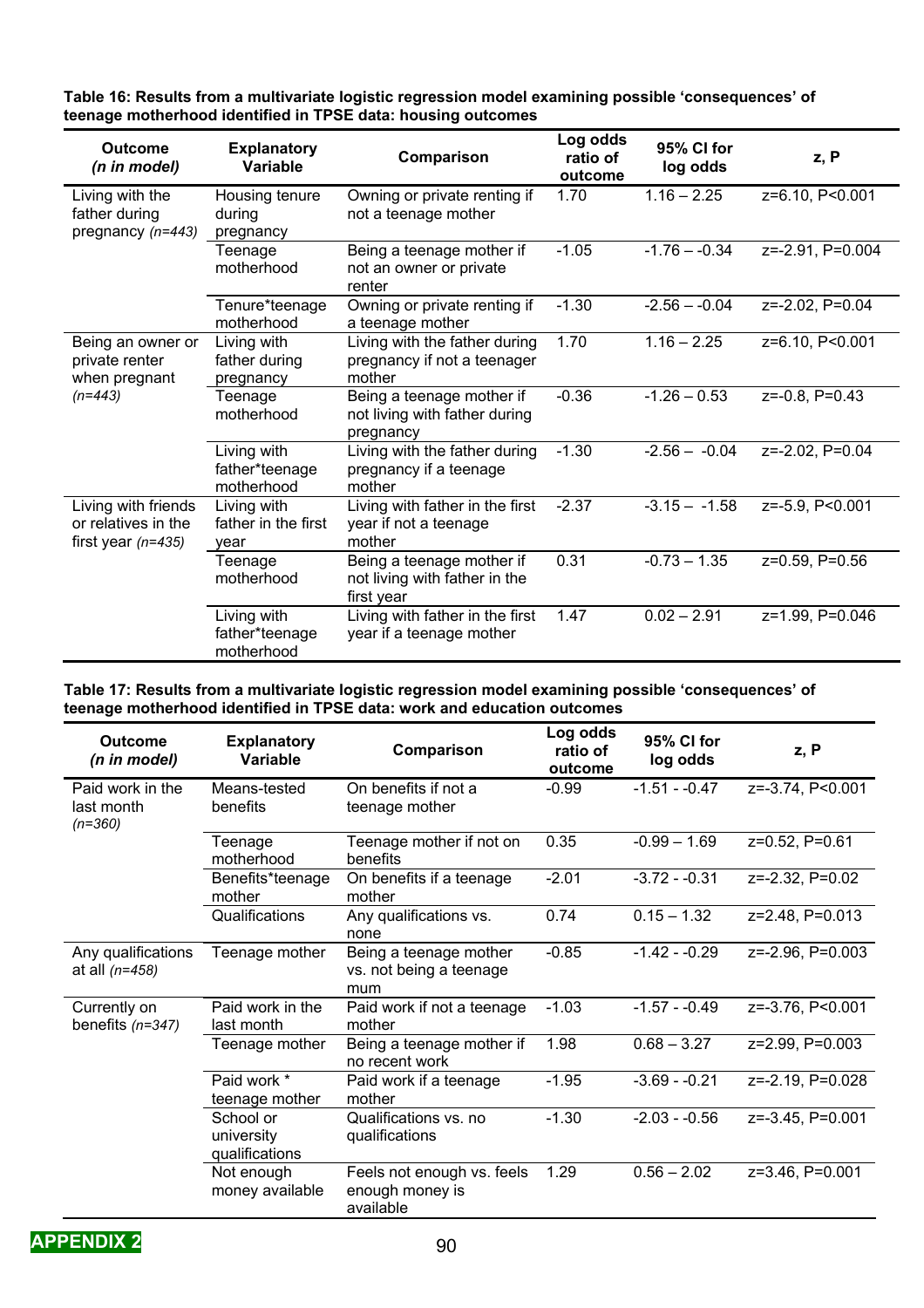**Table 18: Results from a multivariate logistic regression model examining possible 'consequences' of teenage motherhood identified in TPSE data: perceptions of teenage pregnancy** 

| Outcome (n in<br>model)                                                    | Explanatory<br>Variable              | Comparison                                | Log odds<br>ratio of<br>outcome | 95% CI for log<br>odds ratio | Z, P             |
|----------------------------------------------------------------------------|--------------------------------------|-------------------------------------------|---------------------------------|------------------------------|------------------|
| Did not get<br>enough<br>emotional<br>support in<br>pregnancy<br>$(n=432)$ | Pregnancy<br>unplanned               | Unplanned vs. planned                     | 1.14                            | $0.65 - 1.63$                | z=4.58, P<0.001  |
|                                                                            | Teenage<br>mother                    | Teenage mother vs. non-<br>teenage mother | 0.95                            | $0.34 - 1.55$                | z=3.08, P=0.002  |
| First pregnancy<br>was unplanned<br>$(n=432)$                              | Emotional<br>support in<br>pregnancy | Not enough vs. enough                     | 1.14                            | $0.65 - 1.63$                | z=4.58, P<0.001  |
|                                                                            | Teenage<br>mother                    | Teenage mother vs. non-<br>teenage mother | 1.70                            | $0.81 - 2.59$                | z=3.75, P<0.001  |
| Unhappy if child<br>became a parent<br>at the same age<br>$(n=440)$        | Teenage<br>mother                    | Teenage mother vs. non-<br>teenage mother | 2.04                            | $1.35 - 2.72$                | z=5.84, P<0.001  |
|                                                                            | Still with child's<br>father         | Yes vs. no                                | $-1.40$                         | $-2.06 - 0.75$               | z=-4.21, P<0.001 |

**Table 19: Results from a multivariate logistic regression model examining possible "consequences" of teenage motherhood identified in TPSE data. Group 5: selected variables across categories.** 

| <b>Outcome</b><br>(n in model)                                          | <b>Explanatory</b><br><b>Variable</b>          | Comparison                                | Log odds<br>ratio of<br>outcome | 95% CI for<br>log odds<br>ratio | z, P                  |
|-------------------------------------------------------------------------|------------------------------------------------|-------------------------------------------|---------------------------------|---------------------------------|-----------------------|
| Did not get<br>enough emotional<br>support in<br>pregnancy<br>$(n=434)$ | Teenage<br>mother                              | Teenage mother vs. non-<br>teenage mother | 0.93                            | $0.33 - 1.52$                   | z=3.06, P=0.002       |
|                                                                         | Housing tenure<br>during<br>pregnancy          | Owner or private renter vs.<br>neither    | $-0.59$                         | $-1.03 - 0.15$                  | $z=-2.64$ , $P=0.008$ |
| Being an owner<br>or private renter<br>during pregnancy<br>$(n=434)$    | Teenage<br>mother                              | Teenage mother vs. non-<br>teenage mother | $-1.49$                         | $-2.13 - -0.85$                 | z=-4.58, P<0.001      |
|                                                                         | Emotional<br>support in<br>pregnancy           | Not enough vs. enough                     | $-0.59$                         | $-1.03 - 0.15$                  | $z=-2.64$ , $P=0.008$ |
| Currently on<br>means-tested<br>benefits $(n=423)$                      | Housing tenure<br>during<br>pregnancy          | Owner or private renter vs.<br>neither    | $-1.82$                         | $-2.30 - 1.34$                  | z=-7.44, P<0.001      |
|                                                                         | Lone parent<br>during 1 <sup>st</sup> year     | Lone parent vs. not lone<br>parent        | 0.87                            | $0.31 - 1.43$                   | z=3.04, P=0.002       |
|                                                                         | Teenage<br>mother                              | Teenage mother vs. non-<br>teenage mother | 0.72                            | $0.16 - 1.\overline{43}$        | z=2.01, P=0.045       |
|                                                                         | Qualifications<br>from school or<br>university | Yes vs. no                                | $-1.45$                         | $-2.14 - 0.76$                  | z=-4.13, P<0.001      |
| Qualifications<br>from school or<br>university $(n=439)$                | Means-tested<br>benefits                       | On benefits vs. not on<br>benefits        | $-1.39$                         | $-2.00 - -0.79$                 | z=-4.53, P<0.001      |
|                                                                         | Teenage<br>mother                              | Teenage mother vs. non-<br>teenage mother | $-0.67$                         | $-1.33 - -0.001$                | z=-1.96, P=0.049      |

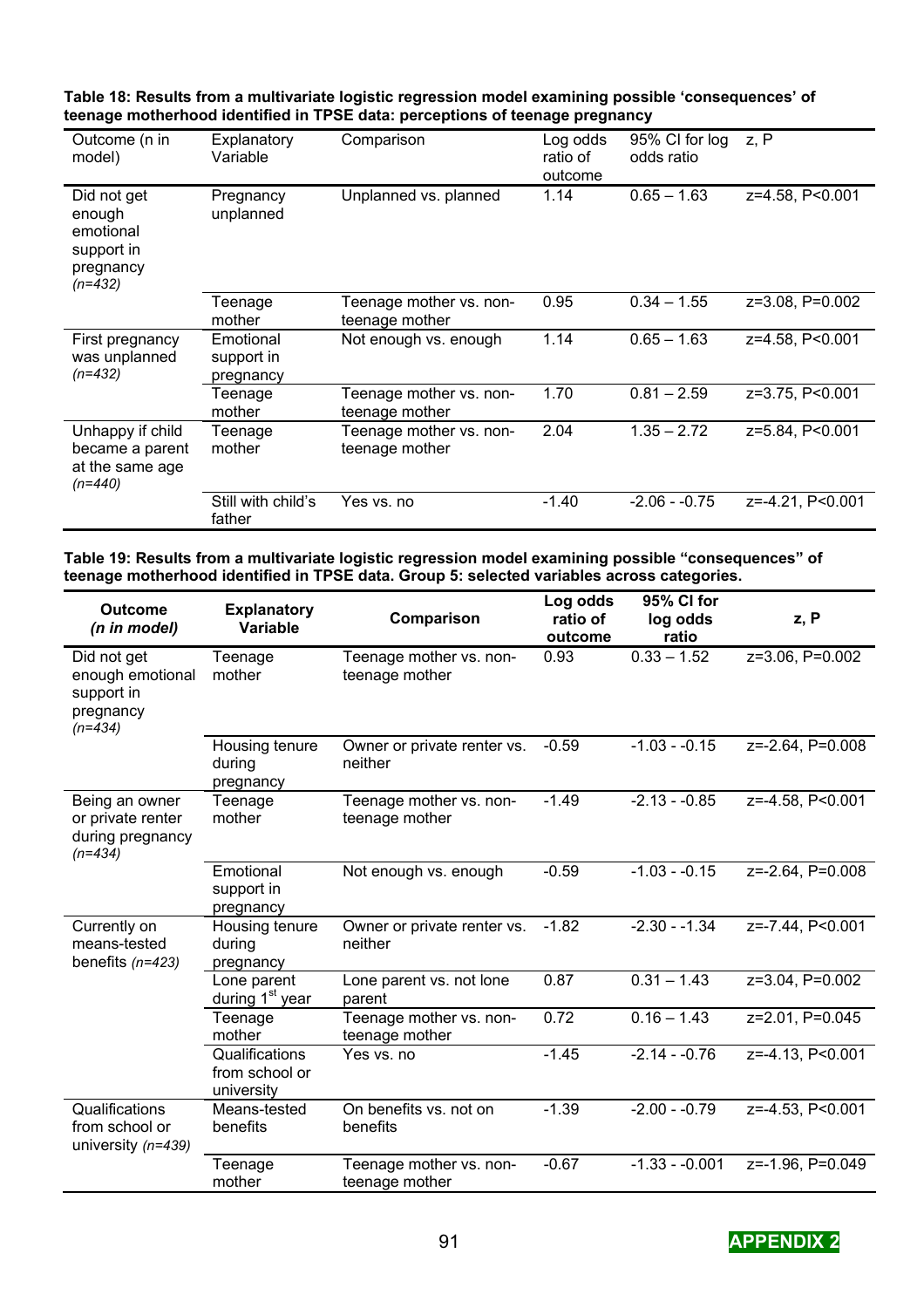**Table 20: Results of a multivariate logistic regression modelling the log odds of a good composite material outcome** (TPSE data) *n=407*

| Variable                                   | Comparison                               | <b>Odds</b><br>ratio | 95% CI for<br>odds ratio | z, P             |
|--------------------------------------------|------------------------------------------|----------------------|--------------------------|------------------|
| Teenage mother                             | Teenage mother vs. non-teenage<br>mother | 1.20                 | $0.57 - 2.51$            | z=0.48, P=0.63   |
| Housing tenure during<br>pregnancy         | Owner or private renter vs. neither      | 3.12                 | $1.81 - 5.37$            | z=4.10, P<0.001  |
| Poverty at baseline                        | Not being poor vs. being poor            | 3.93                 | $2.25 - 6.87$            | z=4.81, P<0.001  |
| Lone parent during 1 <sup>st</sup><br>year | Lone parent vs. not lone parent          | 0.19                 | $0.09 - 0.40$            | z=-4.48, P<0.001 |
| Age at leaving school                      | 16 or over vs. under 16                  | 4.84                 | $2.18 - 10.76$           | z=3.88, P<0.001  |
| Support in 1 <sup>st</sup> year            | Enough vs. not enough                    | 1.80                 | $1.05 - 3.09$            | z=2.15, P=0.03   |

#### **Table 21: Results of a multivariate logistic regression modelling the log odds of a good composite nonmaterial outcome** (TPSE data) *n=414*

| <b>Variable</b>                                    | Comparison                                | Odds ratio | 95% CI for<br>odds ratio | z, P             |
|----------------------------------------------------|-------------------------------------------|------------|--------------------------|------------------|
| Teenage mother                                     | Teenage mother vs. non-<br>teenage mother | 1.17       | $0.58 - 2.36$            | z=0.45, P=0.65   |
| Housing tenure during<br>pregnancy                 | Owner or private renter<br>vs. neither    | 1.29       | $0.80 - 2.08$            | z=1.03, P=0.31   |
| Depression in 1 <sup>st</sup> year                 | Depressed vs. not<br>depressed            | 0.29       | $0.17 - 0.49$            | z=-4.67, P<0.001 |
| Support in 1 <sup>st</sup> year                    | Enough vs. not enough                     | 3.07       | $1.90 - 4.98$            | z=4.57, P<0.001  |
| Previous year difficult in<br>1 <sup>st</sup> year | Rather/very difficult vs.<br>easy         | 0.58       | $0.36 - 0.94$            | z=-2.21, P=0.027 |

#### **Table 22: Within sub group of teenage mothers, descriptive factors influencing good or bad composite outcomes** Figures are n (column percent) unless stated otherwise (TPSE data)

| Variable                                 | n  | Poor outcome | Good outcome | <b>Total</b> | $\chi^2$ , P or P <sup>a</sup>      |  |  |
|------------------------------------------|----|--------------|--------------|--------------|-------------------------------------|--|--|
| <b>Material outcomes</b>                 |    |              |              |              |                                     |  |  |
| Owner or private renter when<br>pregnant | 60 | 8(22.9)      | 9(36.0)      | 17(28.3)     | $\chi^2$ <sub>1</sub> =1.24, P=0.27 |  |  |
| Born 1990 or later                       | 62 | 23(62.2)     | 14 (56.0)    | 37(59.7)     | $\chi^2$ <sub>1</sub> =0.24, P=0.63 |  |  |
| Lone parent at 1 year                    | 59 | 17(50.0)     | 2(8.0)       | 19 (32.2)    | $P = 0.001^a$                       |  |  |
| Not poor at baseline                     | 56 | 6(18.2)      | 12(52.2)     | 18(32.1)     | $P = 0.010a$                        |  |  |
| Leaving school at 16 or over             | 62 | 28 (75.7)    | 21(84.0)     | 49 (79.0)    | $P = 0.53^{a}$                      |  |  |
| Enough support in 1 <sup>st</sup> year   | 62 | 22(59.5)     | 18 (72.0)    | 40 (64.5)    | $P=0.42$ <sup>a</sup>               |  |  |
| Happy about current relationship         | 48 | 16 (66.7)    | 20(83.3)     | 36(75.0)     | $P = 0.32^{a}$                      |  |  |
| <b>Non-material outcomes</b>             |    |              |              |              |                                     |  |  |
| Owner or private renter when<br>pregnant | 60 | 5(26.3)      | 12(29.3)     | 17(28.3)     | P > 0.99 <sup>a</sup>               |  |  |
| Born 1990 or later                       | 62 | 12(57.1)     | 25(61.0)     | 37(59.7)     | $\chi^2$ <sub>1</sub> =0.08, P=0.77 |  |  |

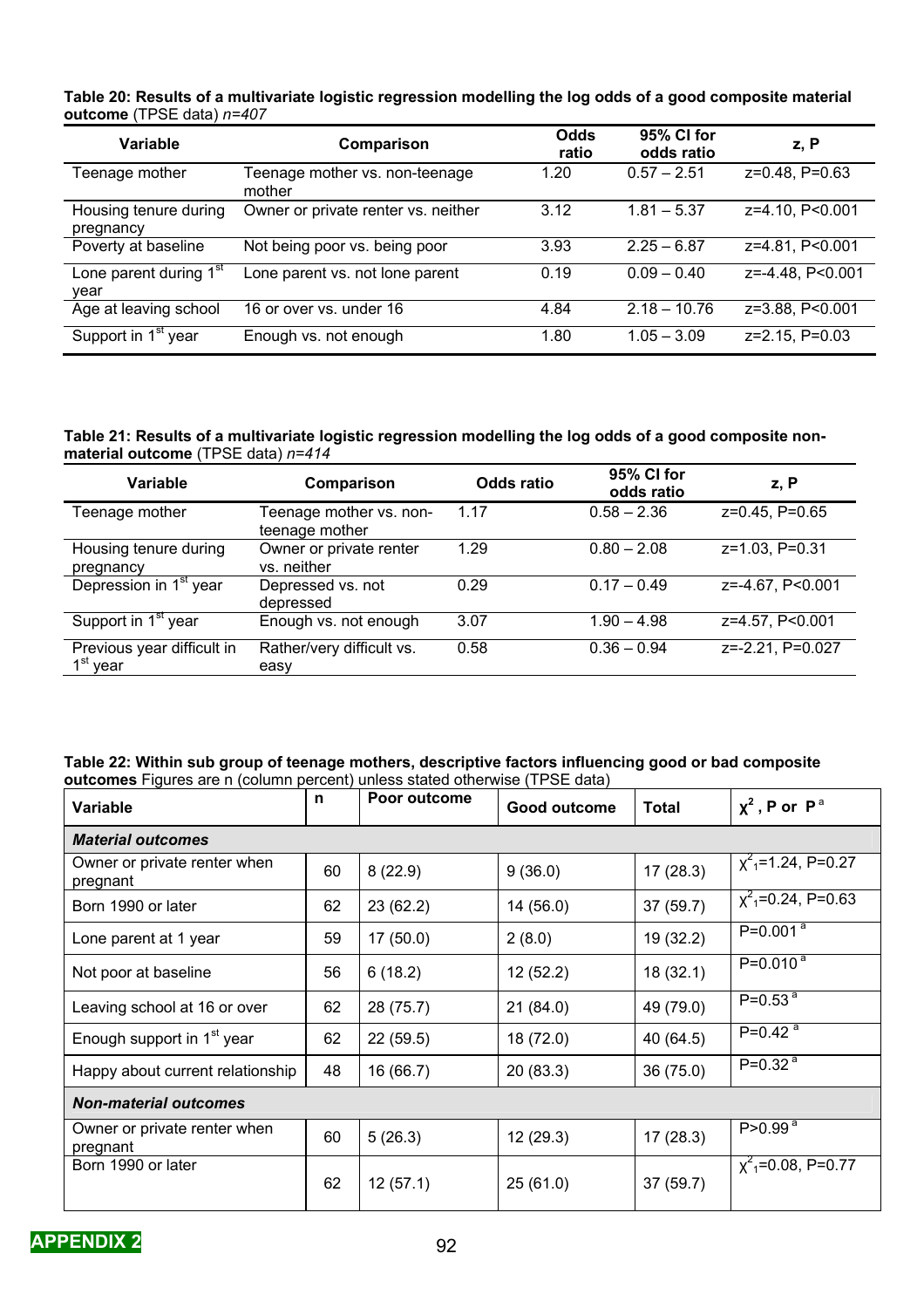| Variable                               | n  | Poor outcome | Good outcome | <b>Total</b> | $\chi^2$ , P or P <sup>a</sup>             |
|----------------------------------------|----|--------------|--------------|--------------|--------------------------------------------|
| Lone parent at 1 year                  | 59 | 8(38.1)      | 11(29.0)     | 19 (32.2)    | $\chi^2$ <sub>1</sub> =0.52, P=0.47        |
| Enough support in 1 <sup>st</sup> year | 62 | 6(28.6)      | 34 (82.9)    | 40 (64.5)    | $\chi^2$ <sub>1</sub> =17.92,<br>P < 0.001 |
| Poor health in 1 <sup>st</sup> year    | 58 | 9(45.0)      | 6(15.8)      | 15(25.9)     | $P=0.026$ <sup>a</sup>                     |
| Depressed in 1 <sup>st</sup> year      | 59 | 10(47.6)     | 8(21.1)      | 18 (30.5)    | $\chi^2$ <sub>1</sub> =4.50 P=0.034        |
| Difficult 1 <sup>st</sup> year         | 57 | 13(65.0)     | 18 (48.7)    | 31(54.4)     | $\chi^2$ <sub>1</sub> =1.40 P=0.24         |
| Happy about current relationship       | 48 | 6(35.3)      | 30(96.8)     | 36(75.0)     | P < 0.001 <sup>a</sup>                     |

<sup>a</sup> Fisher's exact test

## **2.4 Tables from new data: supplementary questions for TPSE respondents**

**Table 23: Univariate analysis of respondents' answers about their lives at age 16 by teenage** *motherhood* status. Figures are n(column percent)

|                                                                                             | Non teenage<br>mother | <b>Previous</b><br>teenage<br>mother | $\chi^2$ , P                              |  |  |  |
|---------------------------------------------------------------------------------------------|-----------------------|--------------------------------------|-------------------------------------------|--|--|--|
| Retrospective view of life when aged 16                                                     |                       |                                      |                                           |  |  |  |
| Had 'two parent family' at age 16                                                           | 227 (81.7)            | 33(68.8)                             | $x^2$ <sub>1</sub> =4.22, P=0.04          |  |  |  |
| Had 'one parent' family at age 16                                                           | 51(18.4)              | 15(31.3)                             |                                           |  |  |  |
| Family had enough money 'not always' or<br>'never' at age 16                                | 61(21.4)              | 19 (39.6)                            | $X^2$ <sub>1</sub> =7.44, P=0.006         |  |  |  |
| Disliked school at age 16                                                                   | 73 (26.4)             | 18 (36.7)                            | $X^2$ <sub>1</sub> =1.68, P=0.20          |  |  |  |
| More emotional problems at 16 than peers                                                    | 75 (26.1)             | 17(35.7)                             | $X^2$ <sub>1</sub> =1.54, P=0.21          |  |  |  |
| Not able to speak to parents about personal<br>matters                                      | 204 (72.3)            | 29 (63.0)                            | $X^2$ <sub>1</sub> =1.66, P=0.20          |  |  |  |
| Desire for the future, when aged 16 <sup>1</sup>                                            |                       |                                      |                                           |  |  |  |
| Wanted to finish school                                                                     | 131 (45.5)            | 27(55.1)                             | $\chi^2$ <sub>1</sub> =1.61, P=0.21       |  |  |  |
| Wanted to get a job                                                                         | 115 (39.9)            | 26(53.1)                             | $x^2$ <sub>1</sub> =2.84, P=0.09          |  |  |  |
| Wanted to get married                                                                       | 65 (22.6)             | 15(30.6)                             | $x^2$ <sub>1</sub> =1.53, P=0.22          |  |  |  |
| Wanted to have children                                                                     | 59 (20.5)             | 15(30.6)                             | $\chi^2$ <sub>1</sub> =2.55, P=0.11       |  |  |  |
| Wanted to travel                                                                            | 138 (47.9)            | 16 (32.7)                            | $\chi^2$ <sub>1</sub> =3.85, P=0.05       |  |  |  |
| Wanted to move out of parents' home                                                         | 87 (30.2)             | 22 (44.9)                            | $\chi^2$ <sub>1</sub> =4.20, P=0.04       |  |  |  |
| Wanted to be trained for a specific career                                                  | 92 (31.9)             | 20(40.8)                             | $\chi^2$ <sub>1</sub> =1.40, P=0.24       |  |  |  |
| Wanted to take A levels                                                                     | 117 (40.6)            | 9(18.4)                              | $\chi^2$ <sub>1</sub> =8.77, P=0.003      |  |  |  |
| Wanted to go to university                                                                  | 129 (44.8)            | 14(28.6)                             | $\chi^2$ <sub>1</sub> =4.43, P=0.035      |  |  |  |
| Wanted to spend time with friends                                                           | 151 (52.4)            | 20(40.8)                             | $\chi^{2}$ <sub>1</sub> =2.33 P=0.13      |  |  |  |
| Childbearing age of the mothers of study participants                                       |                       |                                      |                                           |  |  |  |
| Respondent's mother's age when she gave<br>birth to her first child (years) median, IQR (n) | 23, 20-26<br>(255)    | 20, 17-23 (43)                       | z=4.33, P<0.001<br>(Mann-Whitney<br>test) |  |  |  |
| Mother's age when she gave birth to the<br>respondent (years) median, IQR (n)               | 27, 23-32<br>(267)    | 25, 23-29 (45)                       | $z=2.31, P=0.02$<br>Mann-Whitney<br>test) |  |  |  |

 $\frac{1}{10}$  test)<br> $\frac{1}{10}$  this section only the 'yes' answers are given; the denominators for the percentages refer to boxes which were not ticked so could be 'no' or missing.

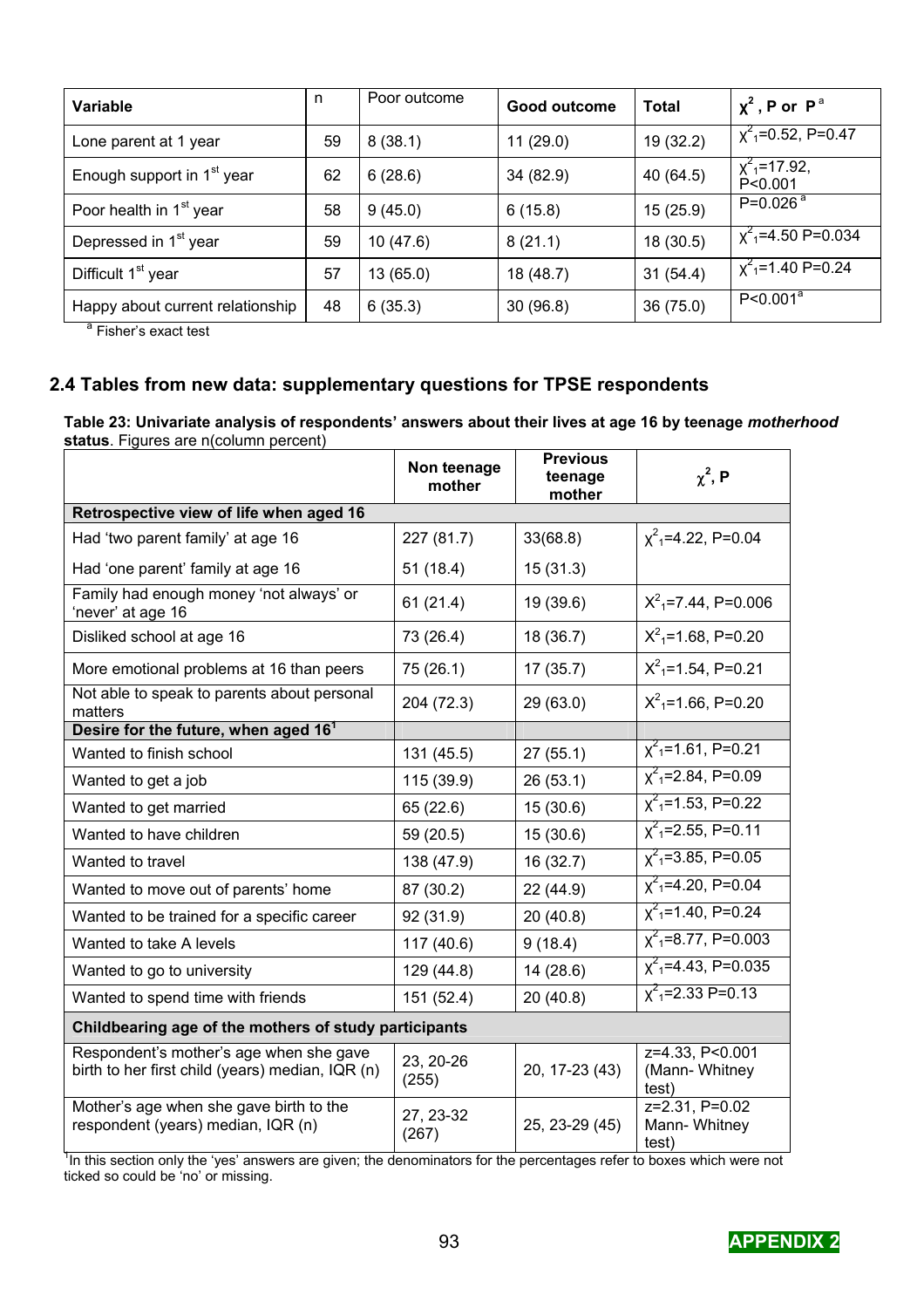**Table 24: Univariate analysis of respondents' current aims by teenage** *motherhood* **status.** Only the 'yes' answers are given; the denominators for the percentages refer to boxes which were not ticked so could be 'no' or missing. Figures are n(column percent)

| Aim                                                  | Non teenage<br>mother | <b>Previous</b><br>teenage<br>mother | <b>Total</b> | z, P                                 |
|------------------------------------------------------|-----------------------|--------------------------------------|--------------|--------------------------------------|
| To have a career/employment                          | 57(20.1)              | 14 (28.0)                            | 71 (21.3)    | $\chi^2$ <sub>1</sub> =1.63, P=0.20  |
| To have further education or training                | 31(10.9)              | 9(18.0)                              | 40 (12.0)    | $\chi^2$ <sub>1</sub> =2.05, P=0.15  |
| To stay at home full time                            | 42 (14.8)             | 12(24.0)                             | 54 (16.2)    | $x^2$ <sub>1</sub> =2.70, P=0.10     |
| To achieve a good home/work<br>balance               | 134 (47.2)            | 13(26.0)                             | 147 (44.0)   | $\chi^2$ <sub>1</sub> =7.63, P=0.006 |
| To be in good health                                 | 162 (57.0)            | 31(62.0)                             | 193 (57.8)   | $\chi^2$ <sub>1</sub> =0.40, P=0.53  |
| For my children to be in good health                 | 230 (81.0)            | 42 (84.0)                            | 272 (81.4)   | $\chi^2$ <sub>1</sub> =0.25, P=0.62  |
| To be happy                                          | 148 (52.1)            | 34 (68.0)                            | 182 (54.5)   | $x^2$ <sub>1</sub> =4.24, P=0.04     |
| For my children to be happy                          | 213 (75.0)            | 39 (78.0)                            | 252 (75.5)   | $\chi^2$ <sub>1</sub> =0.20, P=0.66  |
| To have enough money                                 | 65 (22.9)             | 16(32.0)                             | 81(24.3)     | $x^2$ <sub>1</sub> =1.96, P=0.16     |
| To live in a nice area                               | 32(11.3)              | 6(12.0)                              | 38(11.4)     | $\chi^2$ <sub>1</sub> =0.03, P=0.87  |
| To be in a stable relationship                       | 131 (46.1)            | 14(28.0)                             | 145 (43.4)   | $x^2$ <sub>1</sub> =5.59, P=0.02     |
| To be still living with the father of my<br>children | 48 (16.9)             | 5(10.0)                              | 53 (15.9)    | $x^2$ <sub>1</sub> =1.50, P=0.22     |
| Not to be a lone parent                              | 9(3.2)                | 3(6.0)                               | 12(3.6)      | $x^2$ <sub>1</sub> =0.99, P=0.32     |
| To have close friendships                            | 69 (24.3)             | 8(16.0)                              | 77 (23.1)    | $\chi^2$ <sub>1</sub> =1.62, P=0.20  |
| To have good family relationships                    | 75 (26.4)             | 12(24.0)                             | 87(26.1)     | $x^2$ <sub>1</sub> =0.16, P=0.69     |
| To have time to pursue my own<br>interests           | 34 (12.0)             | 8(16.0)                              | 42 (12.6)    | $\chi^2$ <sub>1</sub> =0.64, P=0.42  |
| Other goals                                          | 13(4.6)               | 1(2.0)                               | 14(4.2)      | $x^2$ <sub>1</sub> =0.67, P=0.41     |

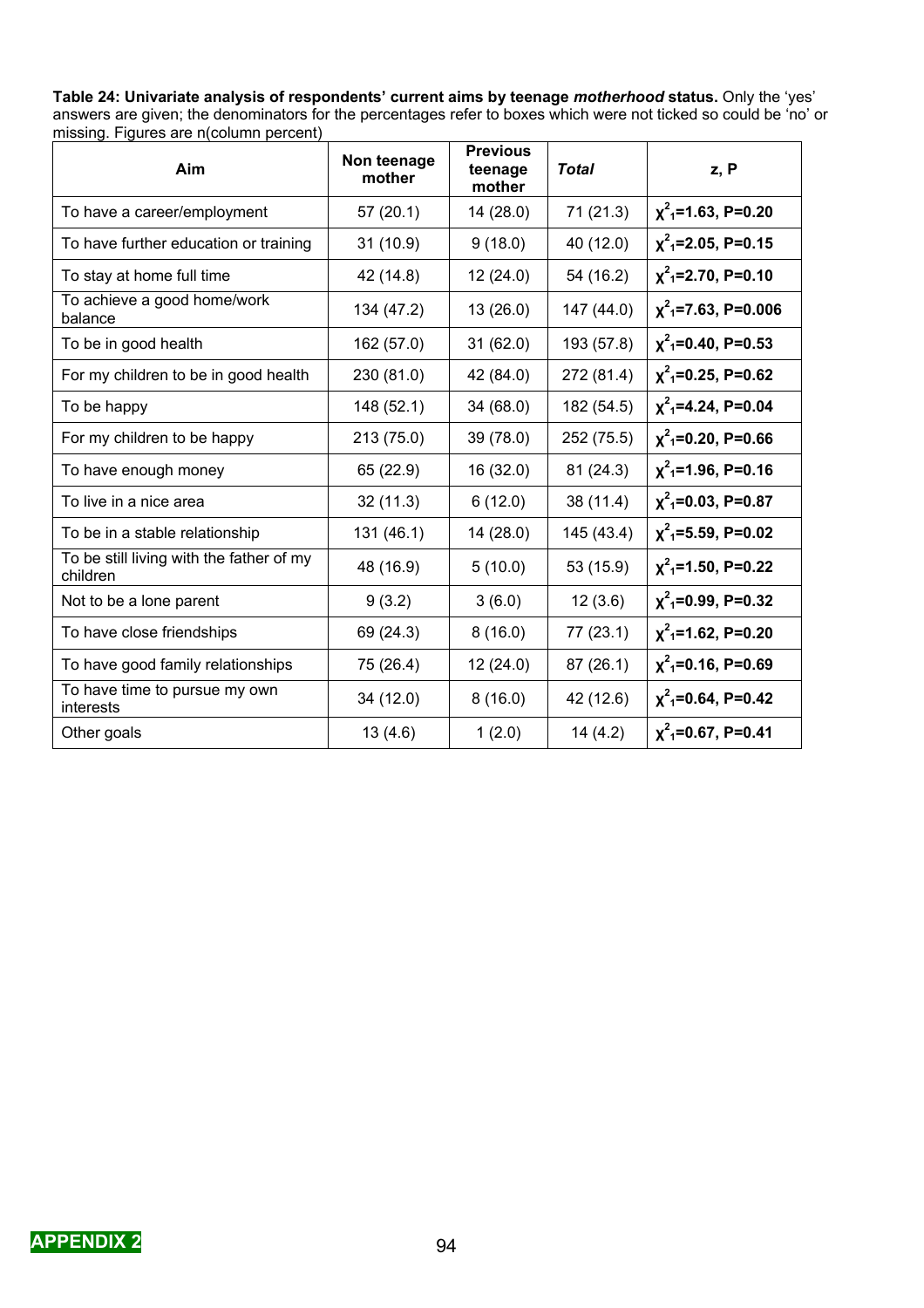| $s$ ialus Figures are hjoolumin percent)                     |                                         |                                            |                                       |  |  |  |
|--------------------------------------------------------------|-----------------------------------------|--------------------------------------------|---------------------------------------|--|--|--|
|                                                              | <b>First</b><br>pregnancy > 20<br>years | <b>First</b><br>pregnancy as<br>a teenager | $\chi^2$ , P                          |  |  |  |
| Retrospective view of life when aged 16                      |                                         |                                            |                                       |  |  |  |
| Had 'two parent family' at age 16                            | 207 (82.5)                              | 53 (71.6)                                  | $\chi^2$ <sub>1</sub> =4.20, P=0.04   |  |  |  |
| Had 'one parent' family at age 16                            | 44 (17.5)                               | 21(28.4)                                   |                                       |  |  |  |
| Family had enough money 'not always' or<br>'never' at age 16 | 55 (21.3)                               | 25(33.8)                                   | $\chi^2$ <sub>1</sub> =4.89, P=0.027  |  |  |  |
| Disliked school at age 16                                    | 69 (26.5)                               | 32(42.1)                                   | $\chi^2$ <sub>1</sub> =6.78, P=0.009  |  |  |  |
| More emotional problems at 16 than peers                     | 62 (24.0)                               | 29 (37.7)                                  | $\chi^2$ <sub>1</sub> =5.57, P=0.018  |  |  |  |
| Not able to speak to parents about personal<br>matters       | 180 (70.9)                              | 51 (69.9)                                  | $\chi^2$ <sub>1</sub> =0.03, P=0.87   |  |  |  |
| Desire for the future, when aged 16                          |                                         |                                            |                                       |  |  |  |
| Wanted to finish school                                      | 114 (44.0)                              | 44 (57.1)                                  | $\chi^2$ <sub>1</sub> =4.11, P=0.043  |  |  |  |
| Wanted to get a job                                          | 100 (38.6)                              | 41 (53.3)                                  | $\chi^2$ <sub>1</sub> =5.22, P=0.022  |  |  |  |
| Wanted to get married                                        | 51 (19.7)                               | 28 (36.36)                                 | $\chi^2$ <sub>1</sub> =9.17, P=0.002  |  |  |  |
| Wanted to have children                                      | 47 (18.2)                               | 26 (33.8)                                  | $\chi^2$ <sub>1</sub> =8.52, P=0.004  |  |  |  |
| Wanted to travel                                             | 259 (49.8)                              | 25(32.5)                                   | $\chi^2$ <sub>1</sub> =7.19, P=0.007  |  |  |  |
| Wanted to move out of parents' home                          | 75 (29.0)                               | 34 (44.2)                                  | $\chi^2$ <sub>1</sub> =6.26, P=0.012  |  |  |  |
| Wanted to be trained for a specific career                   | 83 (32.1)                               | 30(39.0)                                   | $\chi^2$ <sub>1</sub> =1.27, P=0.26   |  |  |  |
| Wanted to take A levels                                      | 111 (42.9)                              | 15 (19.5)                                  | $\chi^2$ <sub>1</sub> =13.84, P<0.001 |  |  |  |
| Wanted to go to university                                   | 124 (47.9)                              | 19(24.7)                                   | $\chi^2$ <sub>1</sub> =13.07, P<0.001 |  |  |  |
| Wanted to spend time with friends                            | 135 (52.1)                              | 37(48.1)                                   | $\chi^2$ <sub>1</sub> =0.39, P=0.53   |  |  |  |

**Table 25: Univariate analysis of respondents' answers about their lives at age 16 by teenage** *pregnancy* **status** Figures are n(column percent)